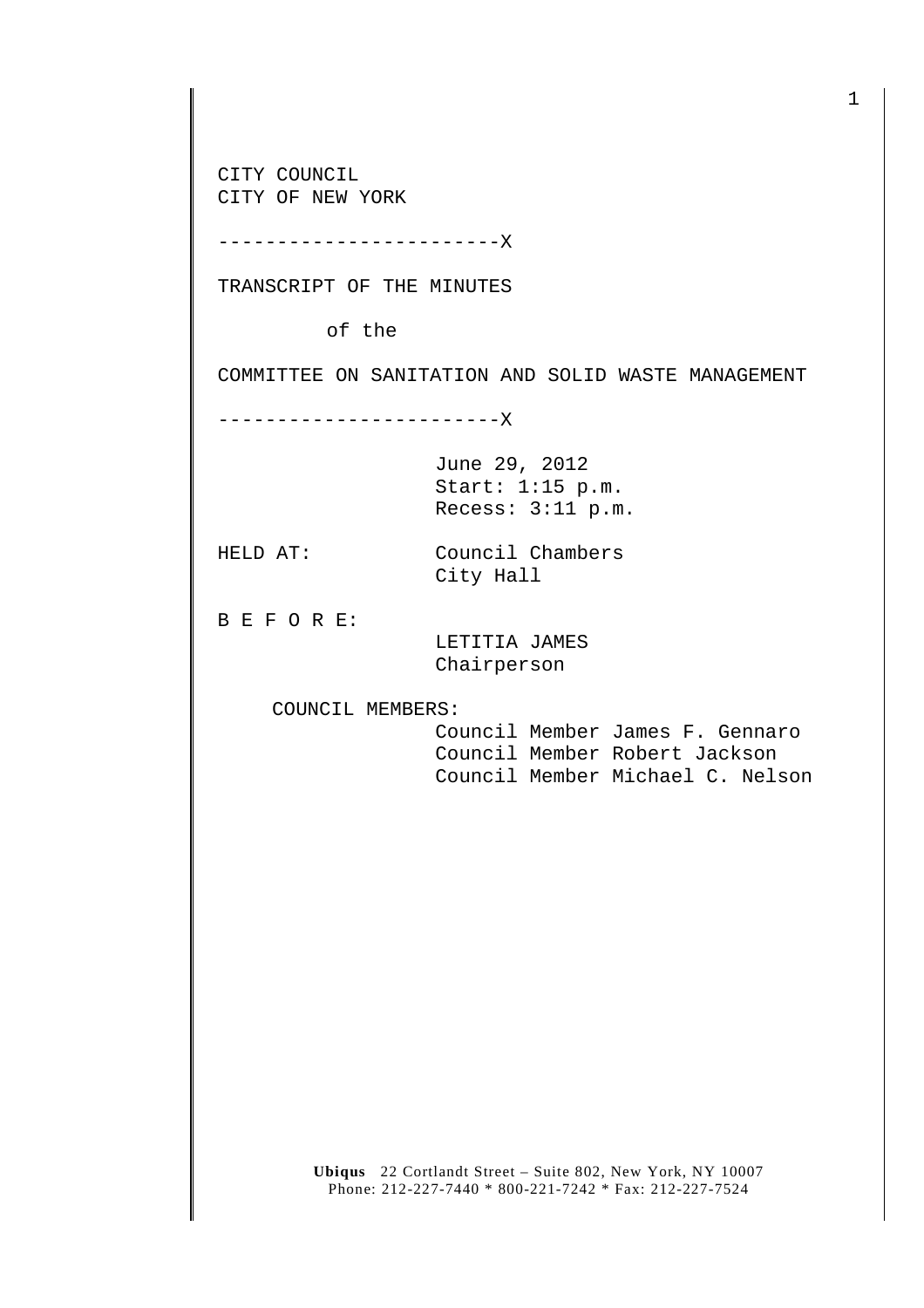## A P P E A R A N C E S (CONTINUED)

James Roberts Deputy Commissioner, Bureau of Water and Sewer Operations Department of Environmental Protection

Peter McKeon Chief, Collection/Recycling Operations Department of Sanitation

Ron Gonen Deputy Commissioner, Sanitation Sustainability and Recycling Department of Sanitation

Todd Kuznitz Assistant Chief, Enforcement Department of Sanitation

Harry Nespoli President Local 831, United Sanitation Association Workers of America

Thomas Outerbridge General Manager Sims Municipal Recycling

Lawrence R. Schillinger Environmental Affairs and Government Relations Counsel New York Chapter, Institute of Scrap Recycling Industries

Michael Powers Manager TNT Scrap

Mary Ann Rothman Executive Director Counsel of New York Cooperatives and Condominiums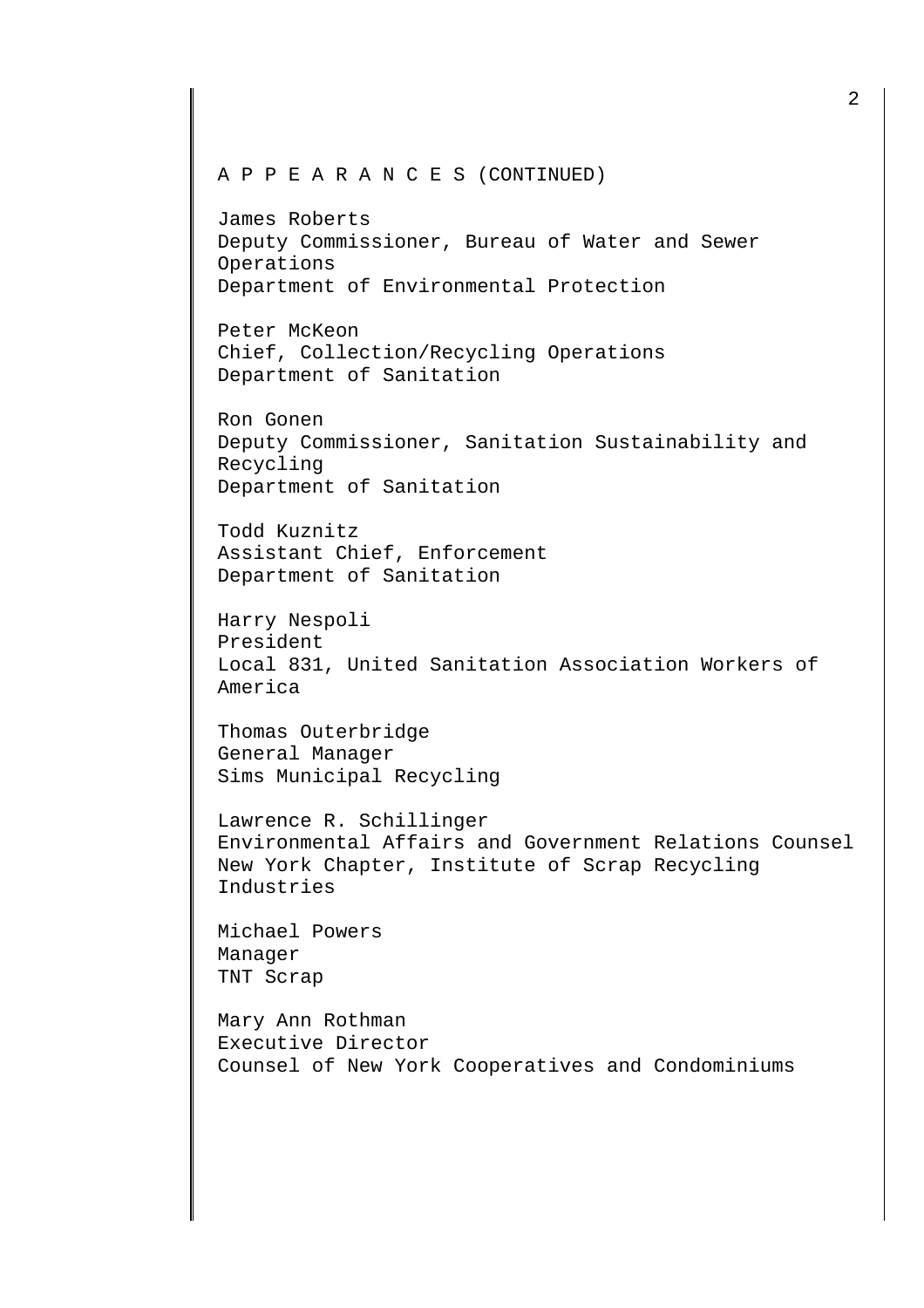A P P E A R A N C E S (CONTINUED)

Ron Bergamini CEO Action Environmental Group

Daniel Mulay Representative Natural Resources Defense Council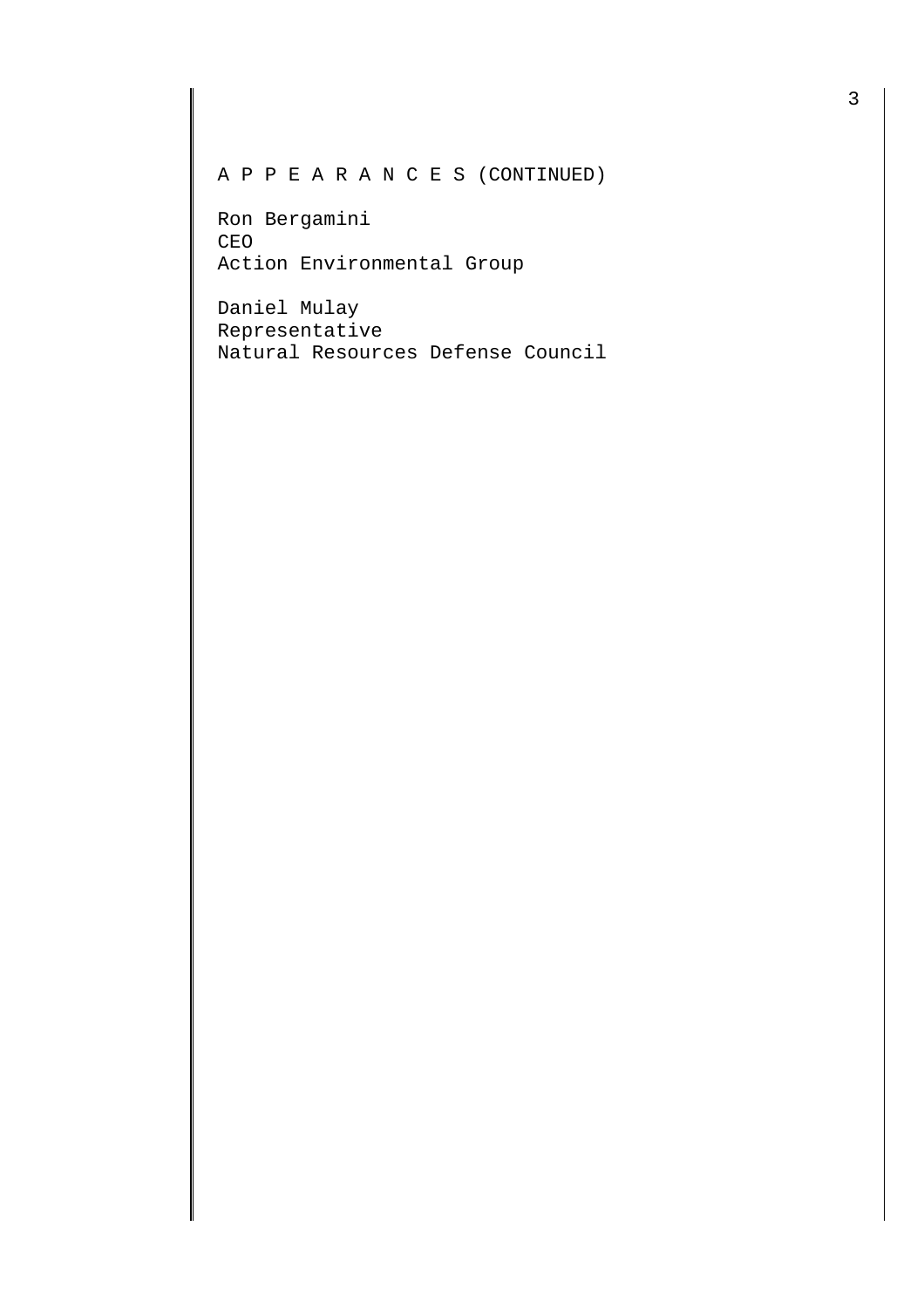| $\mathbf 1$ | 4<br>COMMITTEE ON SANITATION & SOLID WASTE MGMT    |
|-------------|----------------------------------------------------|
| 2           | [pre-hearing banter, background                    |
| 3           | noise]                                             |
| 4           | CHAIRPERSON JAMES: Thank you.                      |
| 5           | Good afternoon and welcome to this hearing on the  |
| 6           | Committee on Sanitation and Solid Waste            |
| 7           | Management. My name is Letitia James and I'm the   |
| 8           | Chairperson of this Committee, and I hail from     |
| 9           | Brooklyn. I'm joined today by my colleague, also   |
| 10          | from Brooklyn, Council Member Mike Nelson, all the |
| 11          | way the far right. Today, we will be hearing four  |
| 12          | bills that relate to the stability and security of |
| 13          | recycling in the City. For the past two years,     |
| 14          | the markets for recyclable materials have          |
| 15          | increased significantly. This market increase is   |
| 16          | a mixed blessing. Although it ensures that the     |
| 17          | material recycle is, we recycle is more valuable,  |
| 18          | it also means that that material is more likely to |
| 19          | be removed and sold prior to collection by the     |
| 20          | Department of Sanitation or private carters.<br>In |
| 21          | some instances, this type of poaching is           |
| 22          | permissible. Current law allows individuals to     |
| 23          | remove material placed out for Department of       |
| 24          | Sanitation collection as long as they do not use a |
| 25          | motor vehicle while doing so. That will, that      |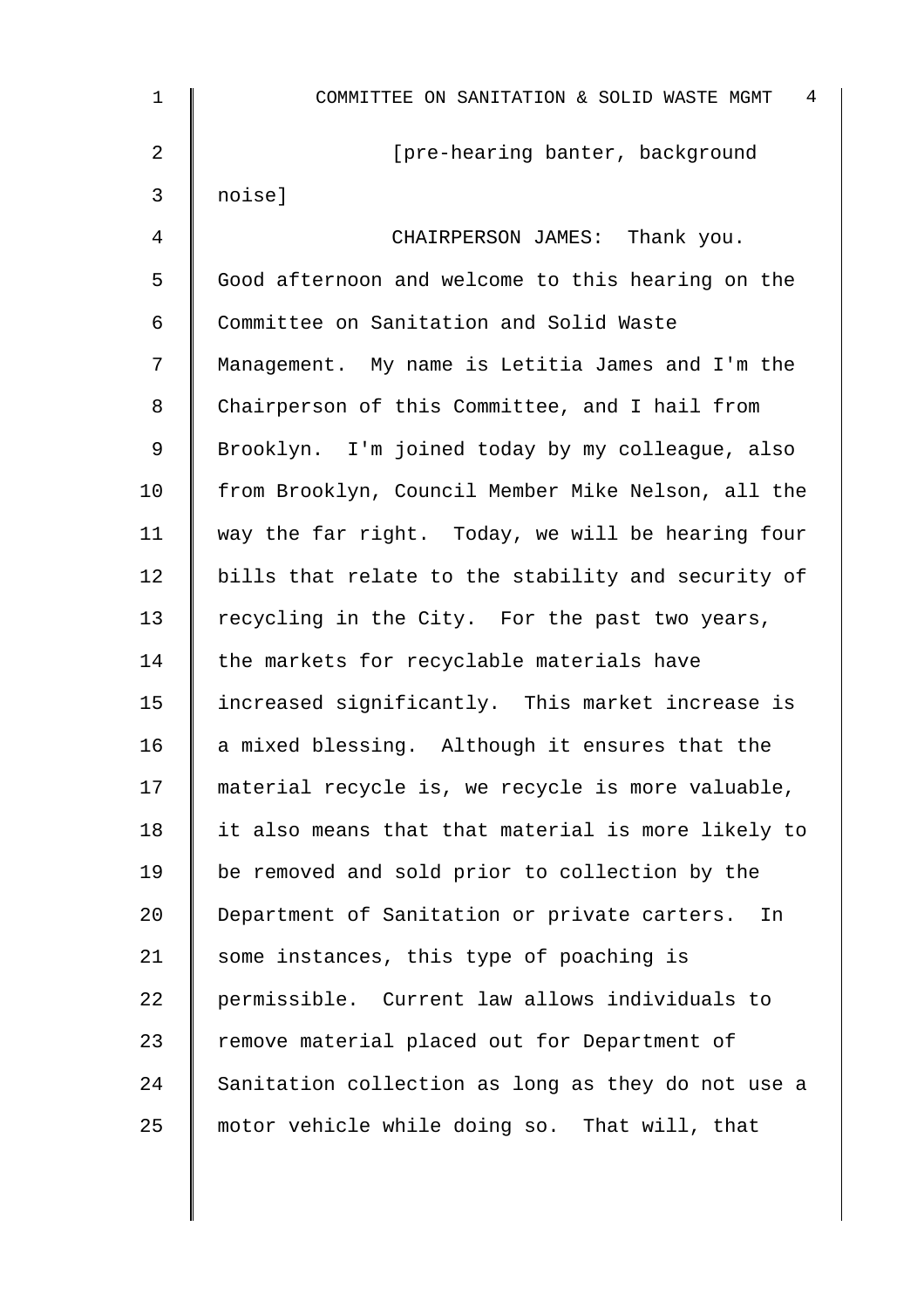| $\mathbf 1$    | COMMITTEE ON SANITATION & SOLID WASTE MGMT 5       |
|----------------|----------------------------------------------------|
| $\overline{a}$ | will not change. But in other circumstances where  |
| 3              | removal is conducted with a motor vehicle or where |
| 4              | the material removed is placed out for private     |
| 5              | carters to collect, it is unlawful. I believe      |
| 6              | that the bills we are discussing today will play a |
| 7              | vital role in protecting recycling programs in the |
| 8              | City without unduly harming individuals who poach  |
| $\mathsf 9$    | recycling without using a motor vehicle. To        |
| 10             | better understand the problem, we will hear from   |
| 11             | the City's recycling contractor today. We will     |
| 12             | describe in detail how it is losing literally      |
| 13             | millions of dollars worth of material every year.  |
| 14             | In addition, the National Solid Waste Management   |
| 15             | Association estimates that last year private       |
| 16             | carters in New York City lost some \$10 million    |
| 17             | worth of stolen cardboard. That not only impacts   |
| 18             | private carters, it also means that commercial     |
| 19             | building owners could be asked to pay more for     |
| 20             | waste hauling. In addition to financial impacts,   |
| 21             | recycling theft also affects our ability to expand |
| 22             | recycling in New York. As we will hear more about  |
| 23             | today, poaching of recyclables could jeopardize    |
| 24             | the expansion of our recycling program to include  |
| 25             | all rigid plastics, pursuant to Local Law 35,      |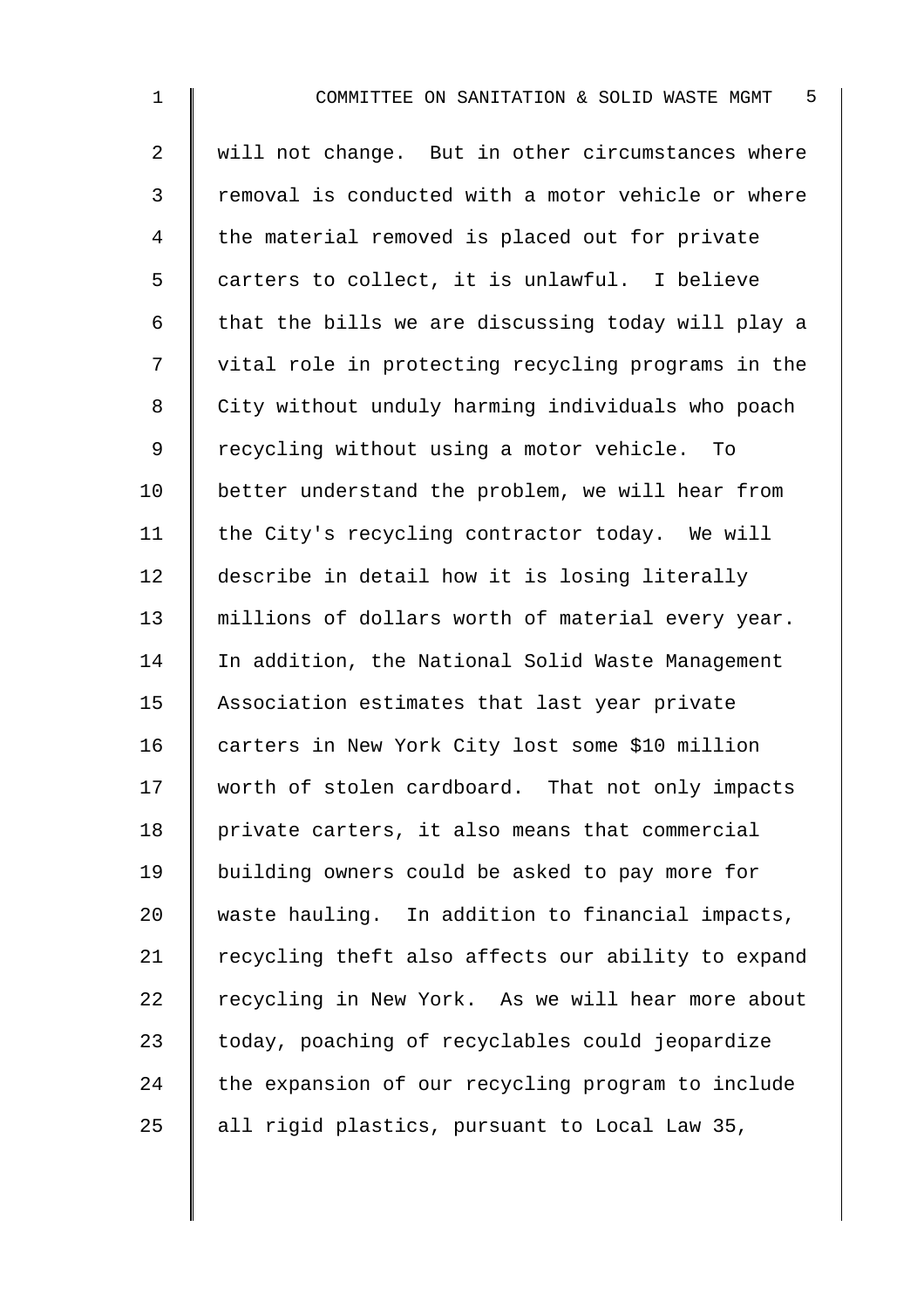| $\mathbf 1$    | COMMITTEE ON SANITATION & SOLID WASTE MGMT<br>- 6  |
|----------------|----------------------------------------------------|
| $\overline{2}$ | which this Committee passed in 2010. In an effort  |
| 3              | to address the poaching and theft of these         |
| 4              | materials, and to strengthen aspects of our        |
| 5              | recycling program, we will hear four bills today,  |
| 6              | and I will provide brief descriptions of each of   |
| 7              | these bills at this point. First, after an         |
| 8              | incident where one individual stole more than a    |
| 9              | dozen manhole covers to sell as scrap metal, I,    |
| 10             | along with my colleague Council Member Jumaane     |
| 11             | Williams of Brooklyn, sponsored Intro 888, which   |
| 12             | provides City law enforcement the authority to     |
| 13             | charge a civil penalty for the theft of manhole    |
| 14             | covers in the City. It is currently already        |
| 15             | covered under the Criminal Code. Second, in        |
| 16             | response to the increase in recycling theft, I am  |
| 17             | sponsoring, again in conjunction with Jumaane      |
| 18             | Williams, Intro 889, which addresses the poaching  |
| 19             | and theft of recyclables placed curbside, improves |
| 20             | enforcement of recycling theft and strengthens the |
| 21             | regulations for businesses that accept recycling,  |
| 22             | such as scrap metal dealers and paper recyclers.   |
| 23             | Third, Intro 893, sponsored by Council Member      |
| 24             | Recchia, who should be joining us shortly, would   |
| 25             | prohibit the on-street bulk collection of beverage |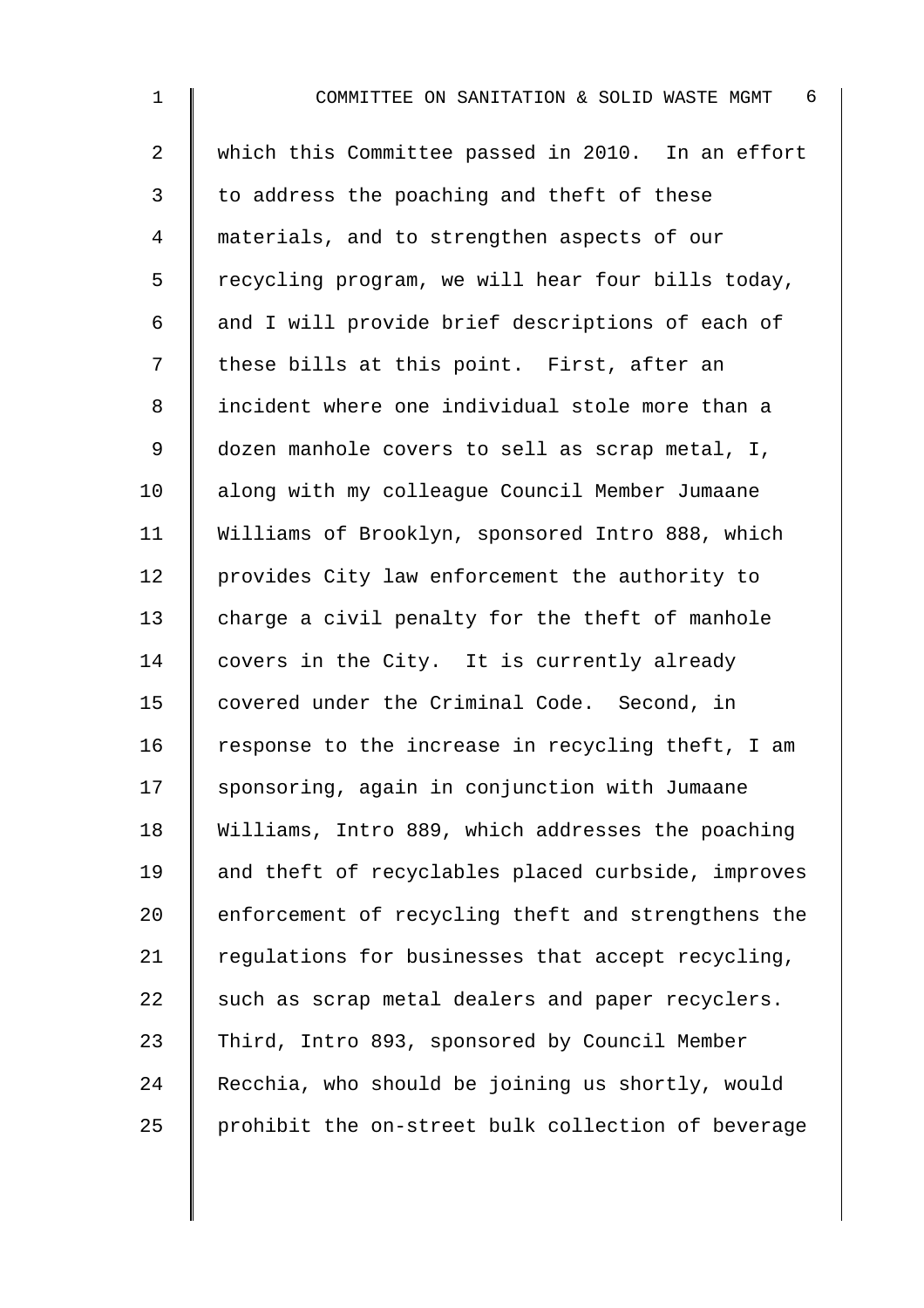2 | containers using a motor vehicle and would create 3 a registration and reporting scheme for entities 4 That collect bulk beverage containers, using a 5 motor vehicle on private property. And then 6 | finally, Intro 894, also sponsored by Council 7 Member Recchia. It would establish an extended 8 | producer responsibility program for appliances 9 | that contain refrigerants, such as CFCs. I note 10  $\parallel$  that the primary trade group representing the 11 manufacturers of these appliances was unable to  $12$  send a representative due to the last minute 13 scheduling change of this hearing. But they have 14 Submitted written testimony that will be included 15  $\parallel$  in the record for this hearing. Today, we will be 16 hearing from a host of advocates and stakeholders  $17$  regarding these bills. I hope to use this time to 18 | obtain valuable feedback from all parties on ways 19  $\parallel$  to make these bills better. Let me state that 20 again, because I have received a number of calls 21  $\parallel$  suggesting that we are going to move the bills as  $22$  is. I hope to use this time, this afternoon, to 23 | obtain valuable feedback from all parties on ways 24  $\parallel$  to make these bills better. In addition to that,  $25$  we also plan on meeting with some individuals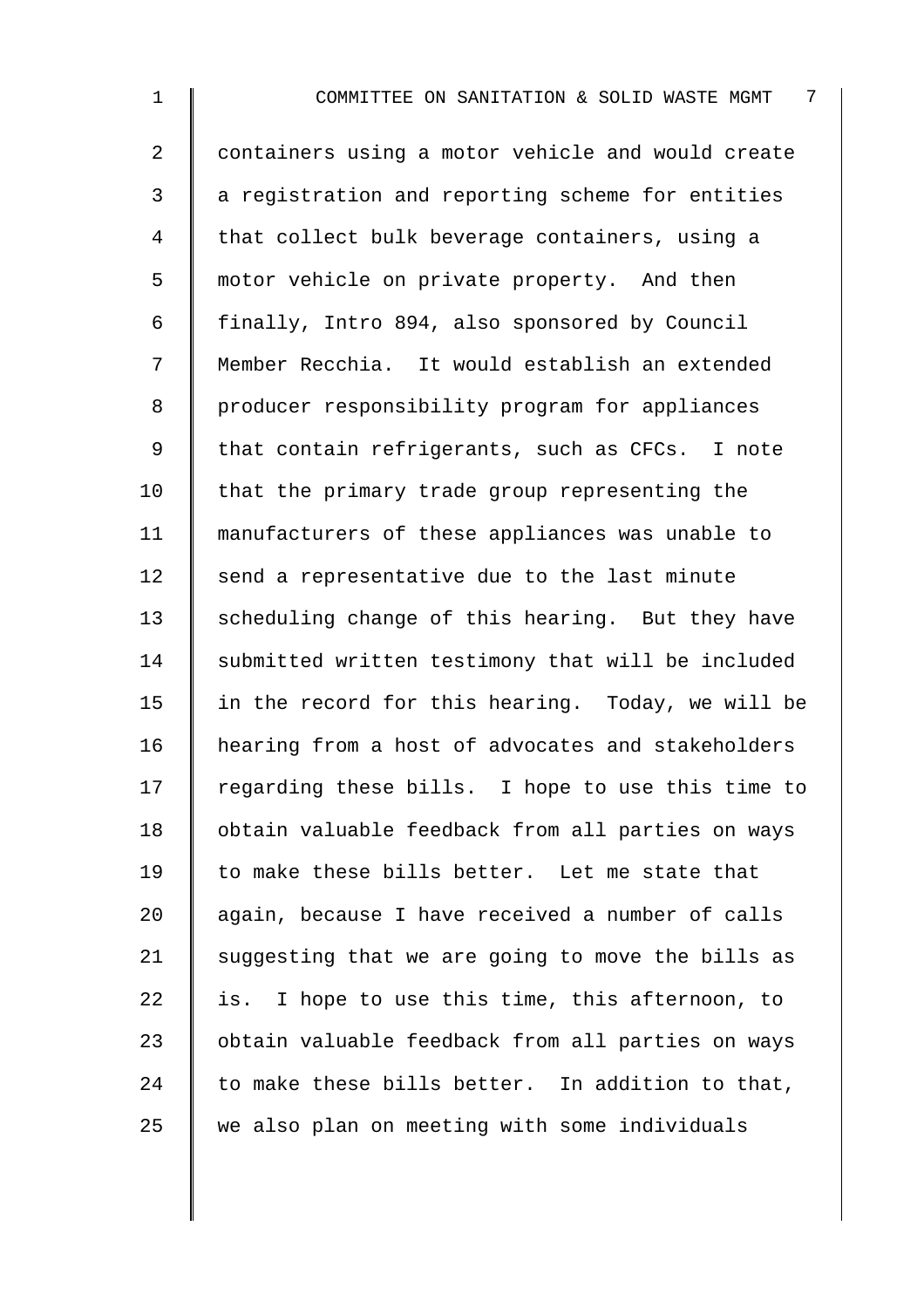| $\mathbf 1$    | 8 <sup>8</sup><br>COMMITTEE ON SANITATION & SOLID WASTE MGMT |
|----------------|--------------------------------------------------------------|
| $\overline{a}$ | privately over the summer break. Without any                 |
| 3              | further ado, I now turn the floor over to the                |
| $\overline{4}$ | first set of witnesses representing the                      |
| 5              | Administration. And um, the first witness is DEP             |
| 6              | Commissioner James Roberts, who I understand has             |
| 7              | to leave early, so we will allow Mr. Roberts to              |
| 8              | testify first. Chief Peter McKeon, he works, he              |
| $\mathsf 9$    | represents Department of Sanitation Collection.              |
| 10             | Chief Todd Kuznitz, who's no stranger to this                |
| 11             | Committee, DSNY Enforcement, and I apologize if I            |
| 12             | mispronounced your name. Deputy Commissioner Ron             |
| 13             | Gonen, from the Sanitation Sustainability and                |
| 14             | Recycling. Gentlemen, please begin.                          |
| 15             | JAMES ROBERTS: [off mic] Good                                |
| 16             | afternoon, Chairperson James and Council Members.            |
| 17             | I am James Roberts, I'm Deputy Commissioner for              |
| 18             | the Bureau of Water and Sewer Operations with the            |
| 19             | Department of Environmental Protection. And on               |
| 20             | behalf of Commissioner Strickland, I thank you for           |
| 21             | the opportunity to testify on Intro 888, related             |
| 22             | to the theft of manhole covers. This bill                    |
| 23             | proposes a set of minimum civil penalty for the              |
| 24             | theft of manhole covers at--Okay. How about now?             |
| 25             | MALE VOICE: Yeah, that's better.                             |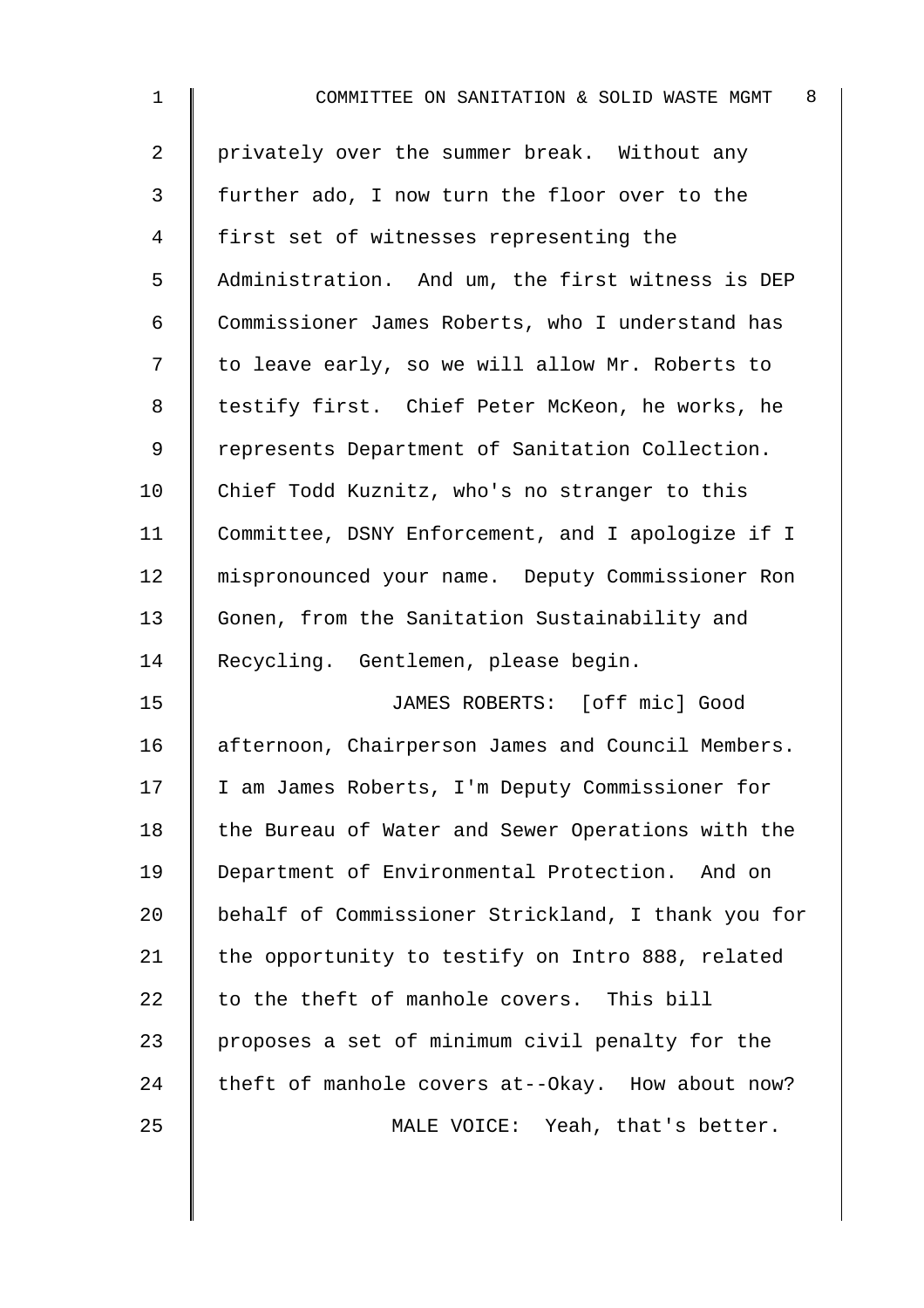| $\mathbf 1$    | COMMITTEE ON SANITATION & SOLID WASTE MGMT 9      |
|----------------|---------------------------------------------------|
| $\overline{2}$ | JAMES ROBERTS: [off mic] Thank                    |
| 3              | you.                                              |
| 4              | CHAIRPERSON JAMES: Is it on? It's                 |
| 5              | not on.                                           |
| 6              | [technical]                                       |
| 7              | JAMES ROBERTS: How about now?                     |
| 8              | There you go. That definitely works. [background  |
| 9              | comments] Okay, we're good?                       |
| 10             | CHAIRPERSON JAMES: Yes.                           |
| 11             | JAMES ROBERTS: I apologize. Do                    |
| 12             | you want me to restart?                           |
| 13             | MALE VOICE: Yes. [laughter]                       |
| 14             | JAMES ROBERTS: I was afraid that                  |
| 15             | was going to be the answer. [laughter] So, once   |
| 16             | again, good afternoon Chairperson James and       |
| 17             | Council Members. I am James Roberts, I'm the      |
| 18             | Deputy Commissioner with the Bureau of Water and  |
| 19             | Sewer Operations at the Department of             |
| 20             | Environmental Protection. I'm here on behalf of   |
| 21             | Commissioner Strickland, and we thank you for the |
| 22             | opportunity to testify on Introduction 888, Intro |
| 23             | 888, with regard to the theft of manhole covers.  |
| 24             | The bill proposes to set a minimum civil penalty  |
| 25             | for the theft of manhole covers at \$2,500 by     |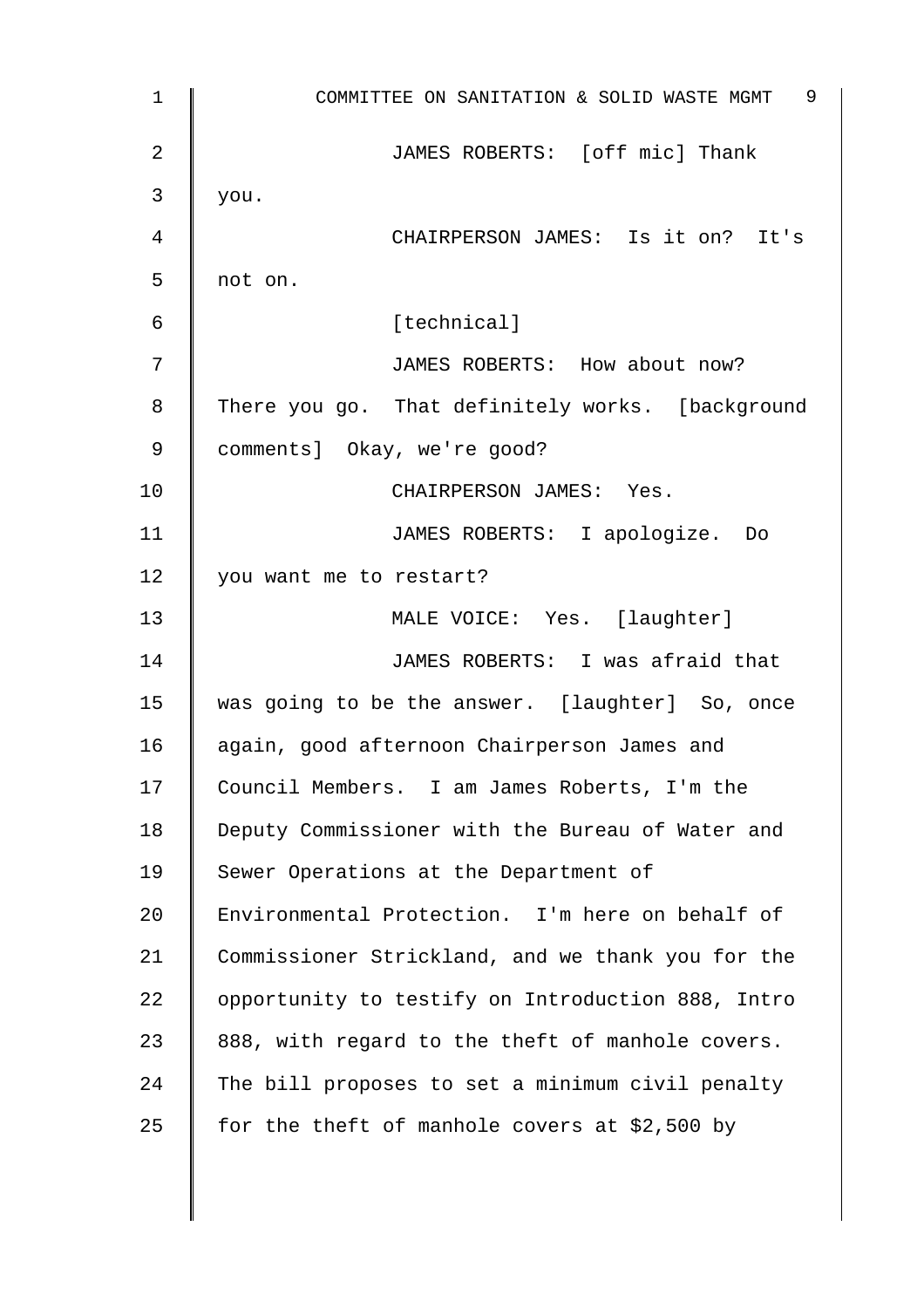| $\mathbf 1$    | 10<br>COMMITTEE ON SANITATION & SOLID WASTE MGMT     |
|----------------|------------------------------------------------------|
| $\overline{a}$ | amending Title 10, Public Safety, and Title 20,      |
| 3              | for Environmental Protection of the New York City    |
| 4              | Administrative Code. And although I do have a few    |
| 5              | comments on the amendments, I would like to          |
| 6              | express my appreciation and strong support for the   |
| 7              | Council's efforts to address the theft of manhole    |
| 8              | covers, notwithstanding the purpose of the coverer   |
| 9              | who owns it. And as we're aware, there are a         |
| 10             | number of private entities that manage               |
| 11             | infrastructure within the City that are also         |
| 12             | affected by the same issue. So, by creating a new    |
| 13             | Administrative Code Section 10-118.1, and by         |
| 14             | increasing the civil penalties for such dangerous    |
| 15             | violations. To give you an idea of the problem,      |
| 16             | the number of missing DEP manhole covers in 2009,    |
| 17             | was roughly 1,600. And that, over a three year       |
| 18             | period, is roughly a constant number, with two--     |
| 19             | 1,300 in 2010, and nearly 1,500 in 2011. To-date,    |
| 20             | we've recorded about 373, just short of 400. So,     |
| 21             | going through half the year, we're, the numbers      |
| 22             | appear to be somewhat diminished, and I think that   |
| 23             | is in part due to the attention that it's garnered   |
| 24             | and some of the efforts that we've been working      |
| 25             | Those numbers include covers on manholes that<br>on. |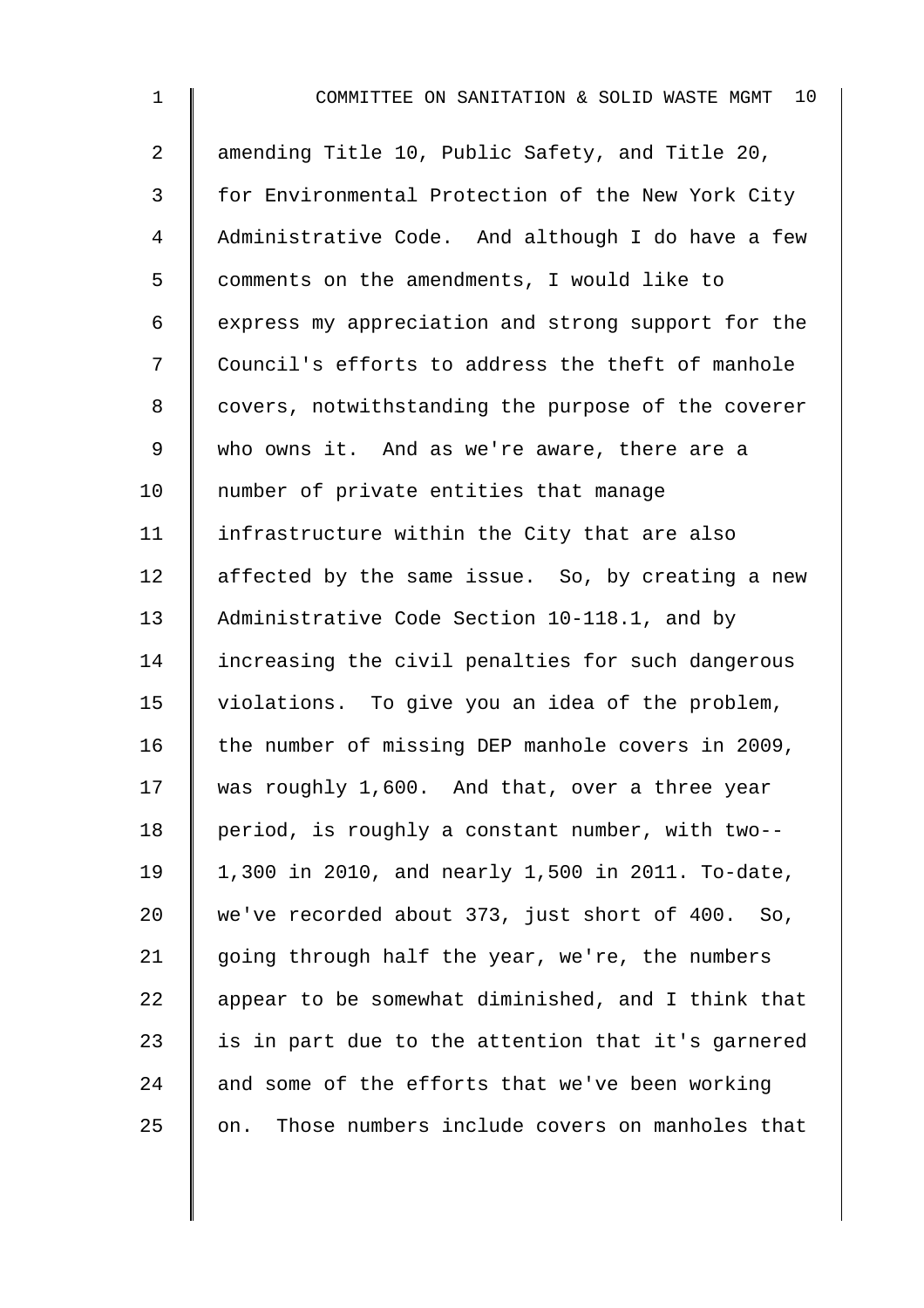| $\mathbf 1$    | 11<br>COMMITTEE ON SANITATION & SOLID WASTE MGMT   |
|----------------|----------------------------------------------------|
| $\overline{2}$ | lead to sewer infrastructure as well covers on     |
| 3              | manholes that lead to our potable water            |
| 4              | infrastructure. The cost of the covers themselves  |
| 5              | range anywhere from, you know, \$90 to \$100.      |
| 6              | They're nominally priced in theory. And I should   |
| 7              | explain from the onset that not all the covers     |
| 8              | that are missing are stolen. You know, we do       |
| $\mathsf 9$    | have, from time to time, for various reasons,      |
| 10             | covers that are knocked off, you know, due to      |
| 11             | something like a snow removal process or, you      |
| 12             | know, something that's uneven or gets hit by a     |
| 13             | truck. So, not, we don't view the whole, you       |
| 14             | know, the totality of the issue as being stolen.   |
| 15             | To give you an idea of how we handle it, when a    |
| 16             | call comes in to 311, reporting a manhole of any   |
| 17             | type missing, DEP is typically the first responder |
| 18             | because we manage the largest part of the          |
| 19             | infrastructure within the City. And due to the     |
| 20             | serious public safety issues potentially involve,  |
| 21             | these jobs are handled as what we term P1, they're |
| 22             | the highest priority that we have. We respond      |
| 23             | immediately. We work very closely with all the     |
| 24             | other City agencies that you would envision, the   |
| 25             | Department of Transportation, NYPD, FD and the     |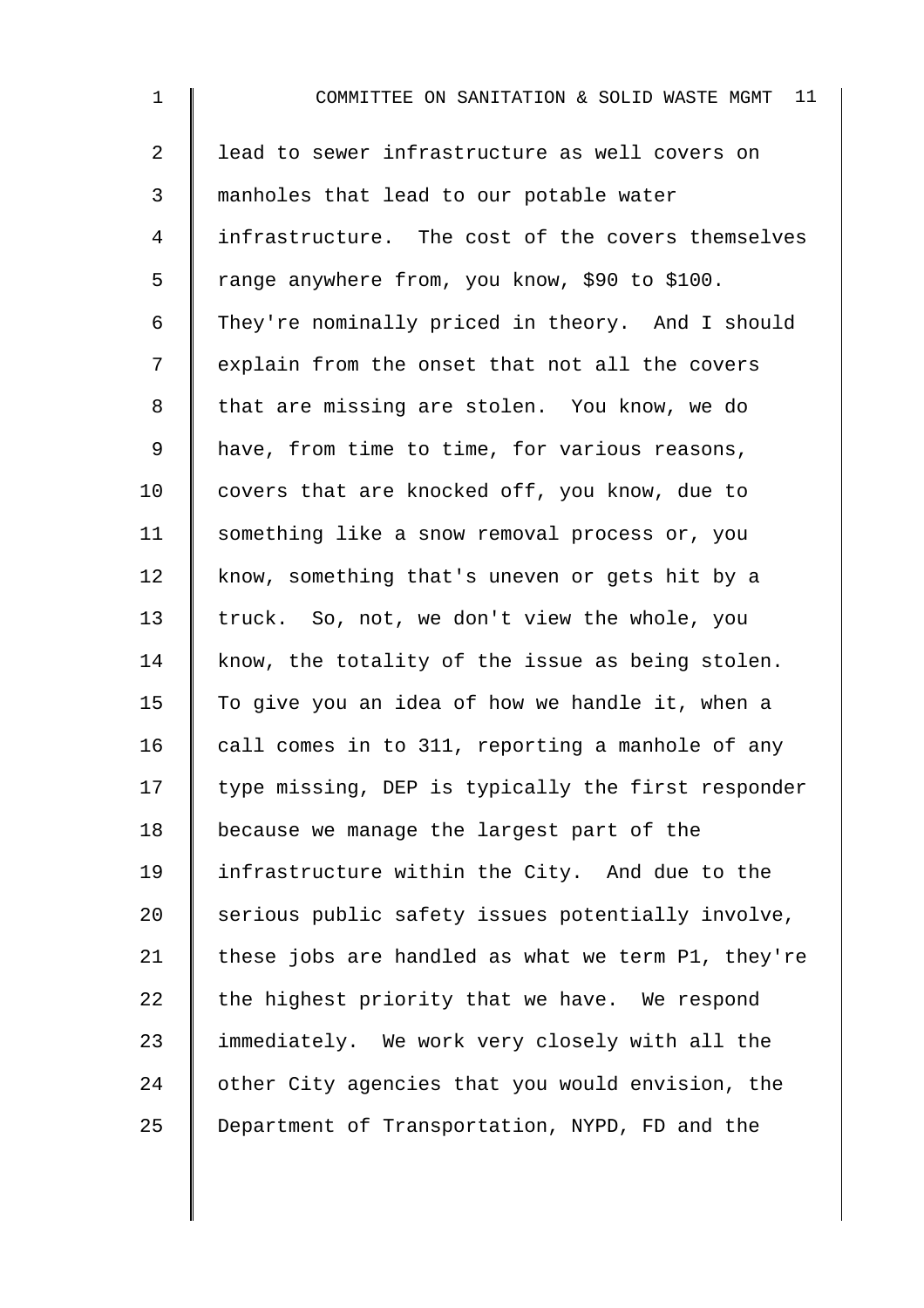| $\mathbf 1$    | COMMITTEE ON SANITATION & SOLID WASTE MGMT 12      |
|----------------|----------------------------------------------------|
| $\overline{2}$ | Office of Emergency Management. If the condition   |
| 3              | is related directly to DEP infrastructure, action  |
| 4              | is taken to make the site safe, we'll make         |
| 5              | immediate repairs if possible, or schedule repairs |
| 6              | that are necessary if they're warranted. Castings  |
| 7              | belonging to other entities, most typically        |
| 8              | private utilities, are referred to the appropriate |
| 9              | utility offices, with the DOT and the other        |
| 10             | agencies notified as warranted, that the condition |
| 11             | belongs to "fill in the blank, X-Y-Z Utility," and |
| 12             | that they have been notified. DEP will not leave   |
| 13             | the scene of a serious condition until it is       |
| 14             | secured by either DOT or some other emergency      |
| 15             | response entity, including the owner of the        |
| 16             | castings. Calls to 311 concerning damaged or       |
| 17             | noisy manhole covers are referred to DOT, which    |
| 18             | issues what they call corrective action reports.   |
| 19             | They essentially play the traffic cop in directing |
| 20             | the, the repair of, and maintenance of all the     |
| 21             | rest of the utility castings that are in the City. |
| 22             | When a DEP crew identifies that a missing manhole  |
| 23             | cover is ours and we believe it's due to theft,    |
| 24             | the crew will report that missing manhole cover by |
| 25             | calling the local precinct, and generally by       |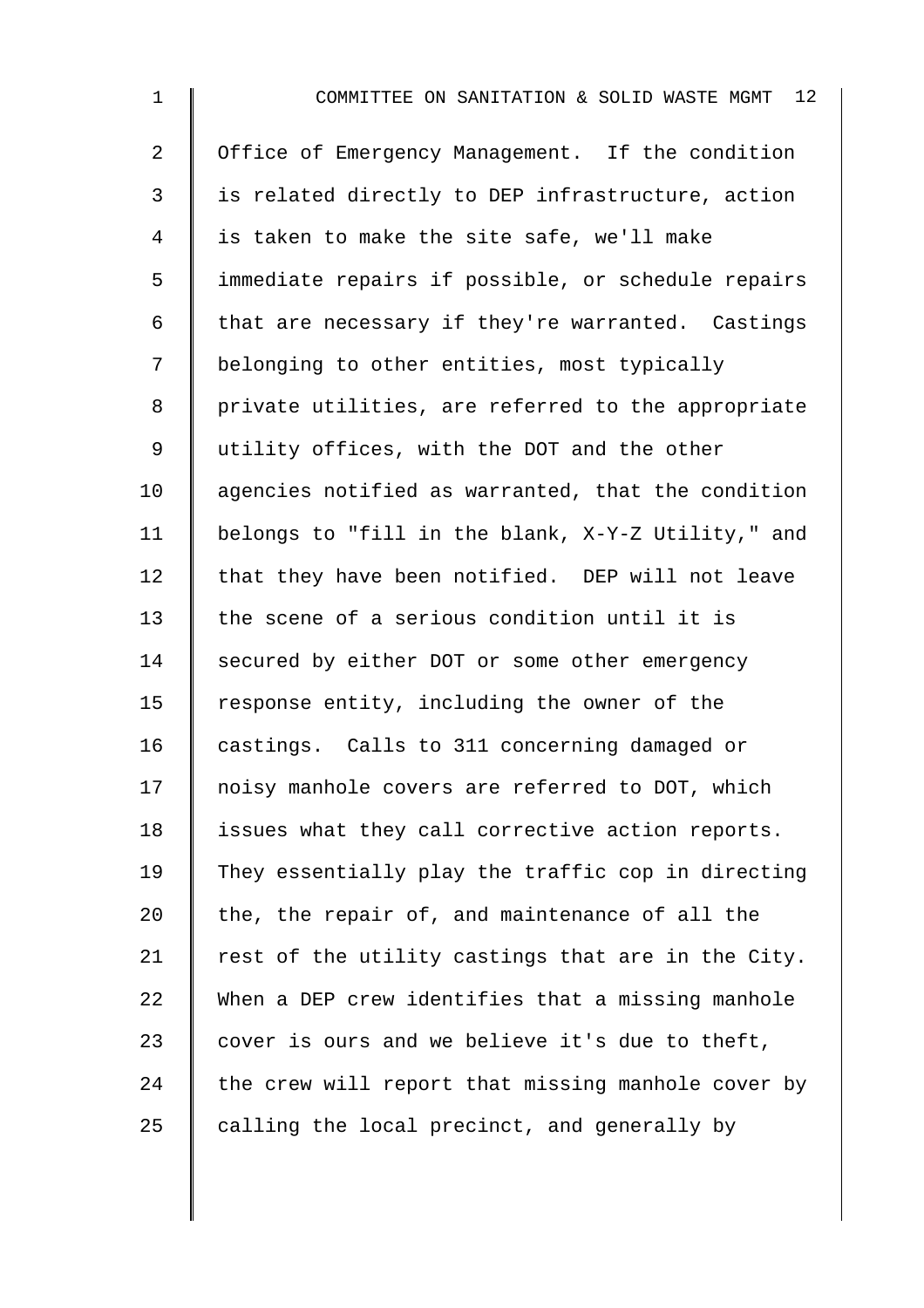1 **I** COMMITTEE ON SANITATION & SOLID WASTE MGMT 13 2 | contacting the Department of Investigation 3 concurrently. And as I explained, besides staff 4 covers can go missing in the course of street 5 | excavation or during a snow plow operation, or 6 Something. DEP does not go to large extents to  $7 \parallel$  try and characterize, you know, what class that 8 || is, whether in fact it is a DEP. But we are 9 mindful of trends, and so we will record, when we 10 see an uptick in a particular neighborhood or 11 | borough, we pay a little bit more attention to 12  $\parallel$  that, and generally will then reach out to the 13 local precinct commanders and/or DOI, and start to 14 pay attention. Because the value of the manhole 15 covers is less than \$1,000, if an individual is 16 | apprehended, the offense would be a A misdemeanor,  $17$  | the charge would either be a petty larceny or  $18$  | criminal possession of stolen property in the 19 fifth degree, depending whether it is possible to 20  $\parallel$  prove actual theft or only possession of the 21 Stolen property. Recently, for example, with the 22 assistance of our colleagues at the NYPD, we've

23  $\parallel$  had some success in reducing the number of missing 24 | manhole covers. Between March 15th and 18th of

25  $\parallel$  this year, eight covers were stolen in The Bronx.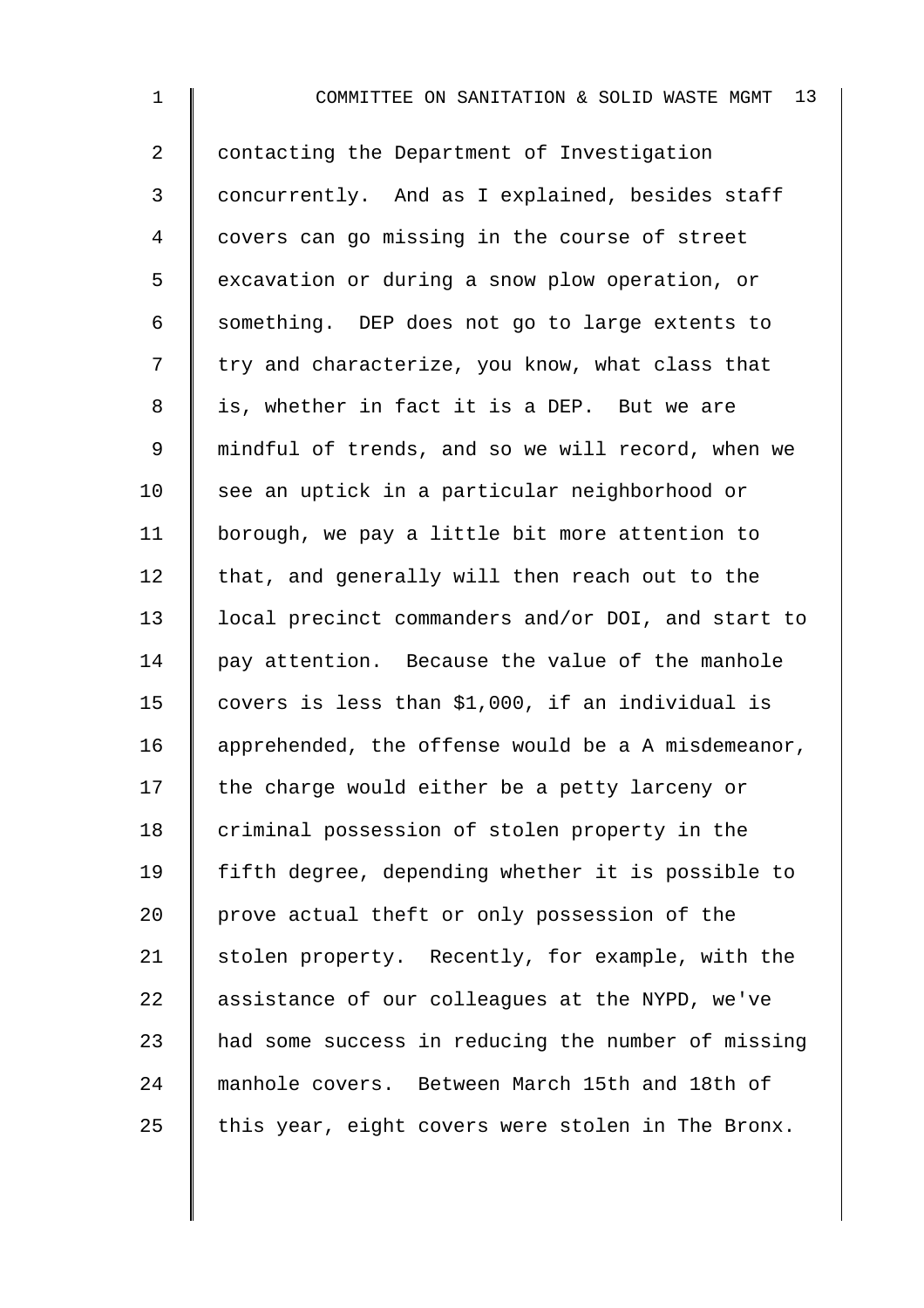1 **I** COMMITTEE ON SANITATION & SOLID WASTE MGMT 14 2 Following an investigation by the NYPD, two 3 || arrests were made on March 19th, for the theft of 4 all eight. The number of missing manhole covers 5 I in The Bronx declined after those arrests. That--6 we find that to be typical that these things 7 | happen in bunches, and that usually there's, you 8 know, one set of people that are doing it. From 9 April 20th through May 2nd, 26 thefts of manhole 10 | covers occurred in Brooklyn and Queens. ConEd 11 | reported to NYPD--all of those thefts were ConEd 12 covers--and we understand that this is still under 13 investigation by the NYPD Major Case Unit. With 14  $\parallel$  respect to the bill itself, I would offer you two 15 comments: First, although the bill increases the 16 | penalties for a provision of the Administrative 17 Code, Section 24-524, related to sewer manholes, 18 | it does not include a similar increase in the 19 penalties for parallel provision in Code Section 20 | 23-304, entitled "Injury to Water Supply 21 Property." And again, as you are aware, we have  $22$  both the water and sewer infrastructure. That 23 | provision serves a similar purpose for the water 24 supply system, that Section  $5--1$ 'm sorry, 24-524  $25$  serves for the sewer system. Second, my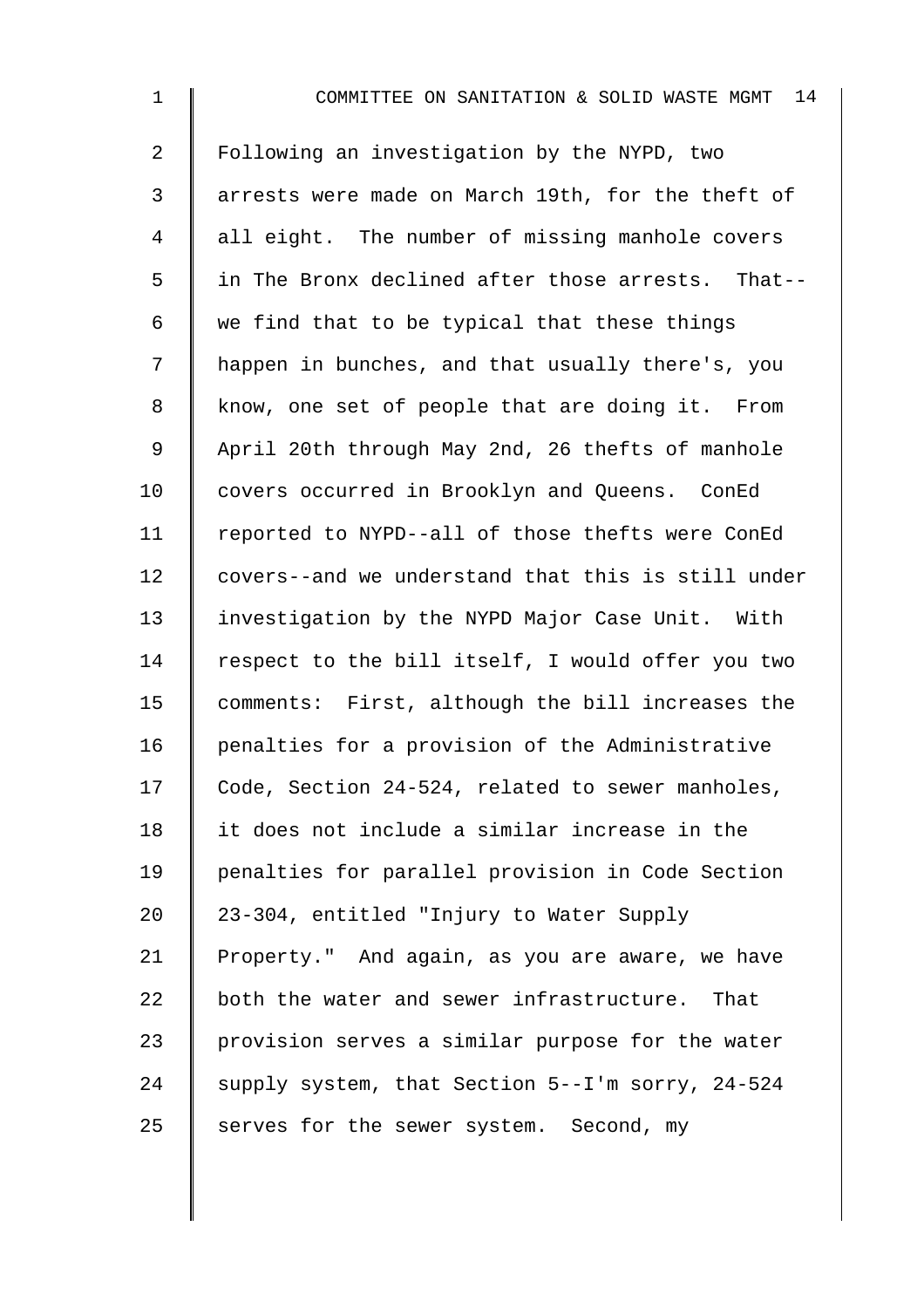| $\mathbf 1$ | 15 <sub>2</sub><br>COMMITTEE ON SANITATION & SOLID WASTE MGMT |
|-------------|---------------------------------------------------------------|
| 2           | colleagues at NYPD have noted that the proposed               |
| 3           | Section 10-118.1 regarding utility manhole covers             |
| 4           | does not include a criminal penalty like that                 |
| 5           | imposed for the theft of sewer covers in Section              |
| 6           | 24-524. And that the lack of the commensurate                 |
| 7           | criminal penalty for Section 10-118.1 might                   |
| 8           | inadvertently create some confusion because of the            |
| $\mathsf 9$ | inconsistencies, especially because of the new                |
| 10          | provision amends Title 10 of the Administration               |
| 11          | Code, which offenses generally carry criminal                 |
| 12          | penalties. It could also diminish the ability of              |
| 13          | law enforcement officers to detain offenders in               |
| 14          | order to properly identify them for the purpose of            |
| 15          | issuing a summons or notice of violation.<br>We               |
| 16          | would therefore recommend that the bill be amended            |
| 17          | to include the same criminal penalty provided for             |
| 18          | Section 24-524, applicable to sewer covers, and               |
| 19          | make it a misdemeanor punishable by a fine between            |
| 20          | \$500 and \$10,000, or imprisonment for up to 30              |
| 21          | days. In this way, the two Administrative Code                |
| 22          | provisions addressing the theft of manhole covers             |
| 23          | would provide consistent and stringent penalties              |
| 24          | for creating a perilous public hazard. And once               |
| 25          | again, I'd like to thank you for the opportunity              |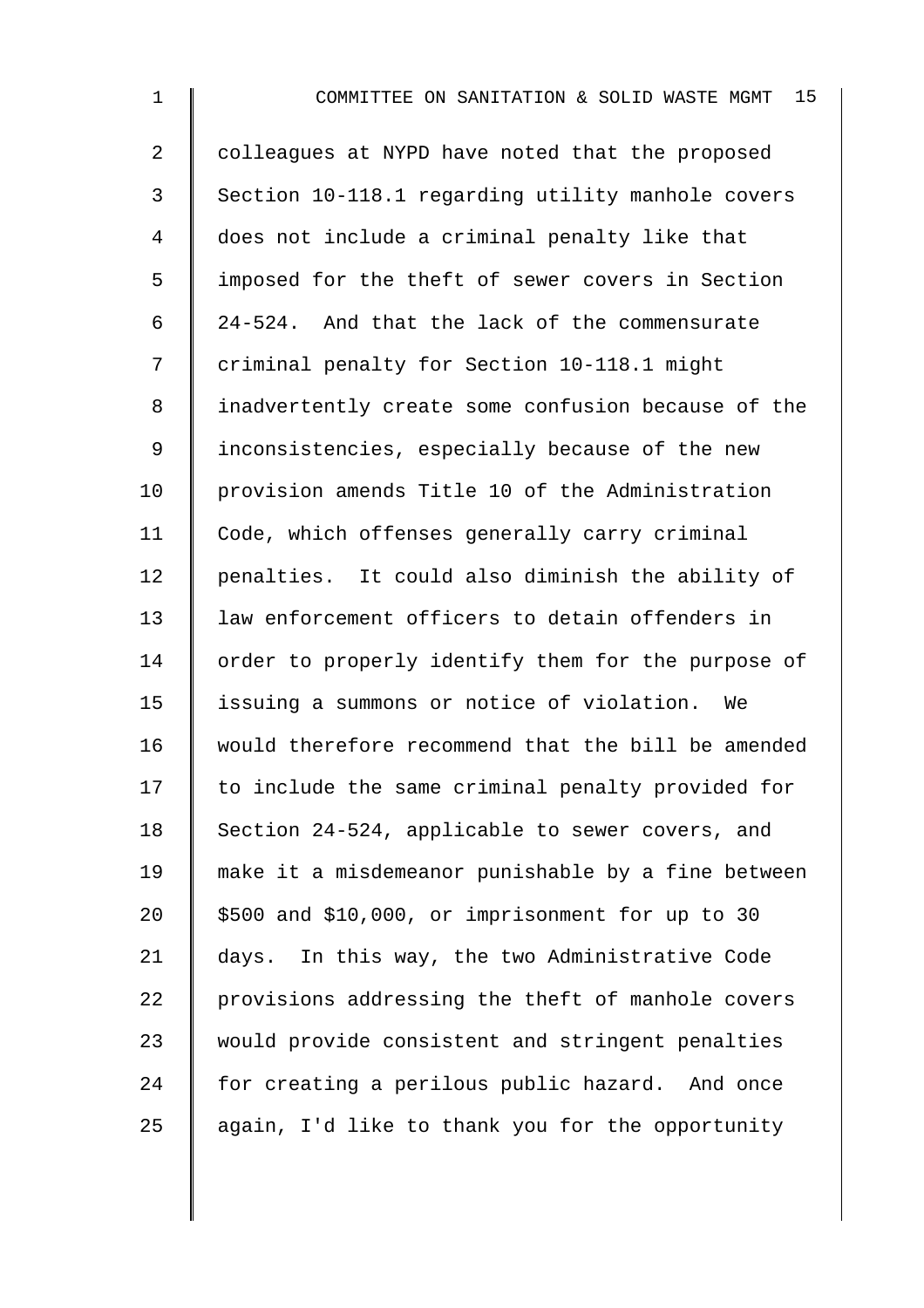| $\mathbf 1$ | 16<br>COMMITTEE ON SANITATION & SOLID WASTE MGMT   |
|-------------|----------------------------------------------------|
| 2           | to testify and I'd be glad to answer any questions |
| 3           | if you had them.                                   |
| 4           | CHAIRPERSON JAMES: So,                             |
| 5           | Commissioner Roberts, I don't have any questions,  |
| 6           | I know that you have to leave at this point in     |
| 7           | time. Council Member Nelson, do you have any       |
| 8           | questions? We've also been joined by Council       |
| 9           | Member Robert Jackson from Manhattan who's having  |
| 10          | his lunch. So, I know that you have to leave, and  |
| 11          | you may be excused at this point in time.          |
| 12          | JAMES ROBERTS: Thank you very                      |
| 13          | much.                                              |
| 14          | CHAIRPERSON JAMES: IF there's any                  |
| 15          | follow up, we'll be in touch with your office.     |
| 16          | Thank you for your testimony.                      |
| 17          | JAMES ROBERTS: Yes.                                |
| 18          | CHAIRPERSON JAMES: Next?                           |
| 19          | [pause, background noise]                          |
| 20          | RON GONEN: Just want to that it's-                 |
| 21          | -[laughter] And I'll stop halfway. Okay. Good      |
| 22          | afternoon, Chairperson James and Members of the    |
| 23          | Committee on the Sanitation and Solid Waste        |
| 24          | Management. I am Ron Gonen, Deputy Commissioner    |
| 25          | for Sustainability and Recycling for the           |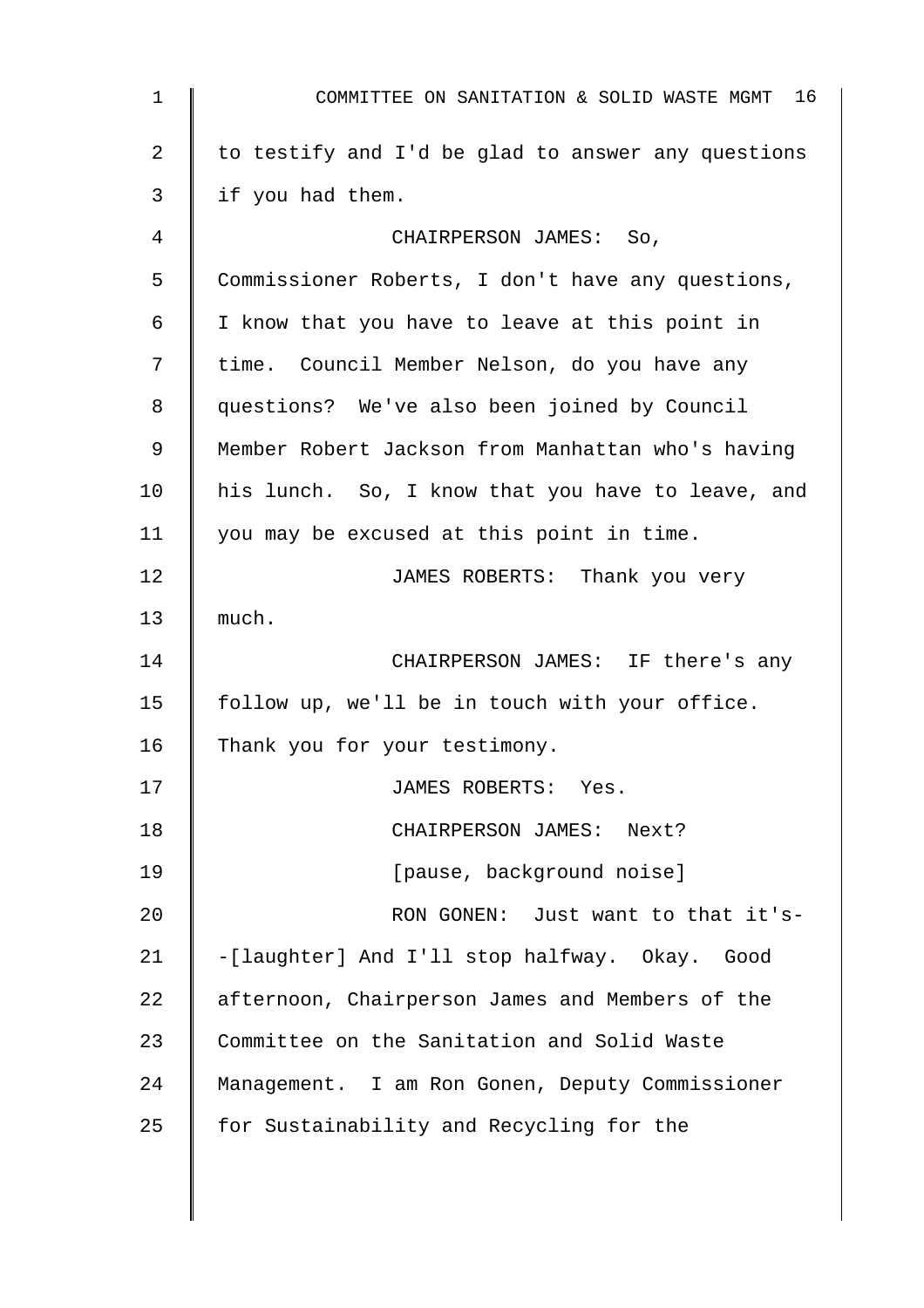2 Department of Sanitation. I am also here today 3 with Todd Kuznitz, Director of Enforcement for the 4 Department. We are here on behalf of Sanitation 5 Commissioner John Doherty to testify on three 6 | bills that are subject of today's hearing by this 7 Committee. First, Chairperson James, I would like 8 | to thank you and City Council for your leadership 9 | on this issue. The poaching of recyclables 10 designated for collection by DSNY is a growing 11 problem that seriously harms the City's recycling 12 | program. The Department appreciates the 13 opportunity today to discuss this important issue 14 of significant interest to both the City Council 15 and the Administration. Our offices to date have 16 worked together on draft legislation and we look 17 forward to continuing to work with the Council to 18 enact final legislation to best accomplish our 19 Shared goals. Before I specifically address each 20  $\parallel$  of the bills, I would like to share with you an 21 | overview of our mission and current observations 22  $\parallel$  and the impacts that unlawful and un--and 23  $\parallel$  organized poaching has had on both the 24 Department's recycling operation and its 25 | refrigerant removal program conducted pursuant to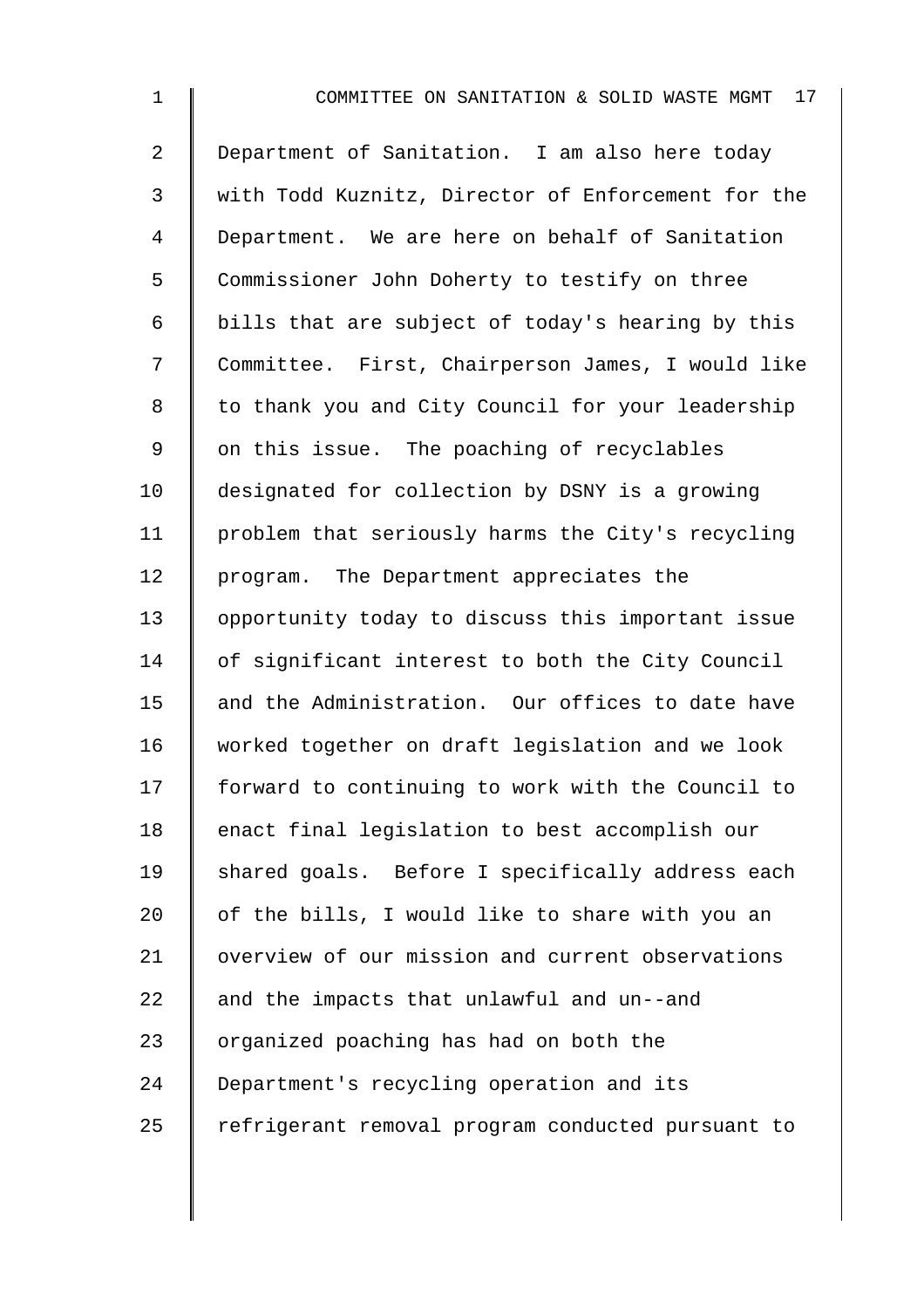| $\mathbf{1}$   | 18<br>COMMITTEE ON SANITATION & SOLID WASTE MGMT   |
|----------------|----------------------------------------------------|
| $\overline{a}$ | a federal consent order. First, as you know, in    |
| 3              | the City's comprehensive solid waste management    |
| 4              | plan approved in 2006, the Administration          |
| 5              | reaffirmed residential recycling as a key          |
| 6              | component of its long term vision for solid waste, |
| 7              | for managing solid waste. In the plan, the         |
| 8              | Department committed to developing new contracts   |
| 9              | with private vendors, under which the Department   |
| 10             | would deliver residential recyclables it collects  |
| 11             | to private vendors that would process the          |
| 12             | recyclables and sell the recovered materials. The  |
| 13             | plan, and Local Law 40, which the full Council     |
| 14             | passed in the summer of 2010, established          |
| 15             | ambitious goals for the percentage of Department   |
| 16             | collected solid waste that would be diverted for   |
| 17             | recycling processing. These goals are threatened   |
| 18             | by the actions of organized groups that unlawfully |
| 19             | remove recyclables placed out by residential       |
| 20             | property owners and building managers, for         |
| 21             | Department pickup. Second, the unlawful removal    |
| 22             | of recyclables also adversely impacts the          |
| 23             | productivity of sanitation workers since the       |
| 24             | material that is set out by the City's residents   |
| 25             | is often poached at various intervals and amounts. |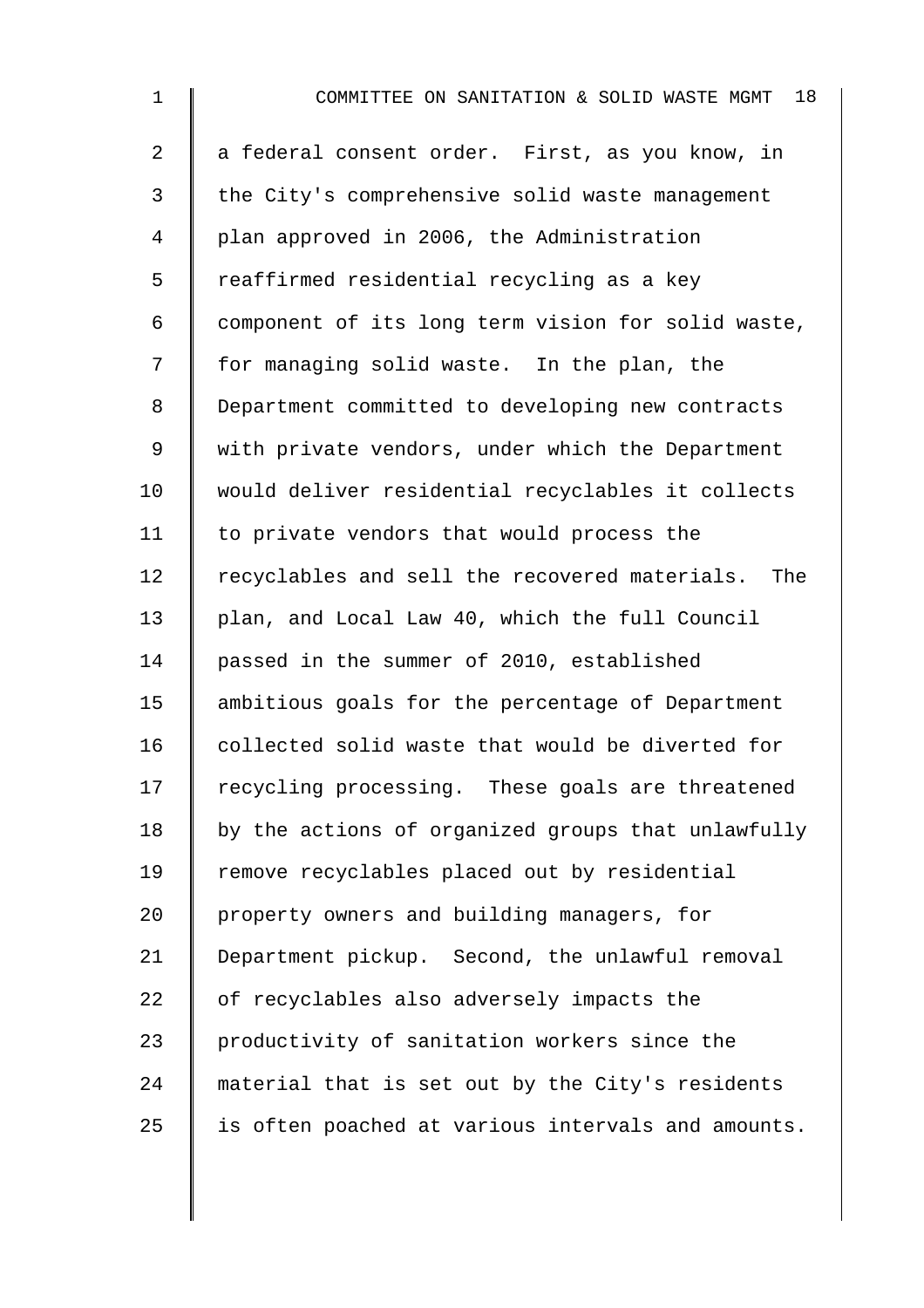2 The Department should be collecting this material. 3 Third, unlawful poaching activity complicates our 4 ability to calculate the City's actual diversion  $5 \parallel$  rate for recyclable materials, thus rendering the 6  $\parallel$  City's recycling reports potentially inaccurate, 7 Which impacts the Department's finances and 8 productivity. Fourth, the unlawful poaching of 9 material costs the City money under its recycling 10 contracts. Fifth, the improper handling of 11 certain bulk metal appliances containing 12 Fefrigerants by poachers threatens public health 13 and the environment. The poaching of recyclables 14 Seriously impacts the City's recycling program. 15  $\parallel$  With each unlawful poaching activity, the City 16 I loses income from the sale of its own recyclables.  $17$  Scrap iron and steel can be sold for up to \$250 a 18  $\parallel$  ton, over four times the price from a decade ago. 19 And bundled paper can net \$230 per ton. To give  $20$   $\parallel$  you an idea of the detrimental impact that 21 unlawful poaching has had on our recycling  $22$  | program, we estimate that on average each year, 23  $\parallel$  the Department has been losing thousands of tons 24 of metal, high value PET plastics and paper that 25 A have a value of millions of dollars. Poaching is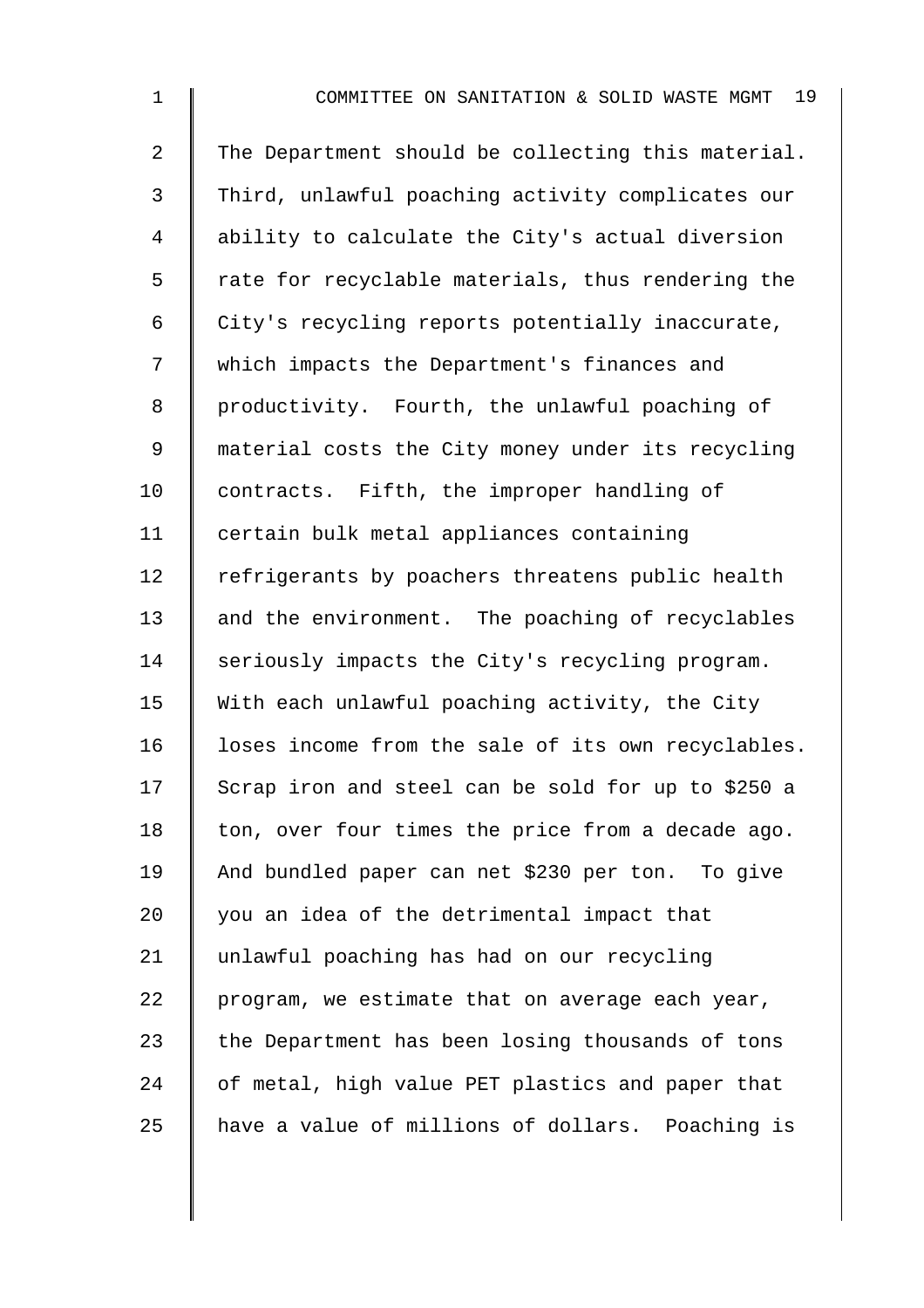| $\mathbf 1$    | 20<br>COMMITTEE ON SANITATION & SOLID WASTE MGMT  |
|----------------|---------------------------------------------------|
| $\overline{a}$ | a New York City problem and a national problem.   |
| 3              | And the problem is not limited to poaching of     |
| 4              | materials left out for Department collection, but |
| 5              | extends to outright theft of valuable City and    |
| 6              | private property, including the theft of steel    |
| 7              | manhole covers from the streets. Earlier, DEP     |
| 8              | testified that it supports Preconsidered Intro    |
| 9              | 4918, which is under consideration by the         |
| 10             | Committee today. The Department also supports     |
| 11             | this bill, except that we would also like to see  |
| 12             | the bill expanded to cover any property marked as |
| 13             | belonging to the City, and include public utility |
| 14             | property as well. Since Local Law 50 of 2007 was  |
| 15             | enacted, those who poach have grown more          |
| 16             | sophisticated and a lucrative, organized,         |
| 17             | underground market has emerged. Poachers organize |
| 18             | their activity around Department route schedules  |
| 19             | and often employee multiple individuals using a   |
| 20             | single van or truck. Since December 2007, when we |
| 21             | first began enforcement under Local Law 50, the   |
| 22             | Department has issued 1,829 notices of violation  |
| 23             | to persons unlawfully removing recyclables from   |
| 24             | the residential curbside and impounded 1,184      |
| 25             | vehicles used in the unlawful removal of          |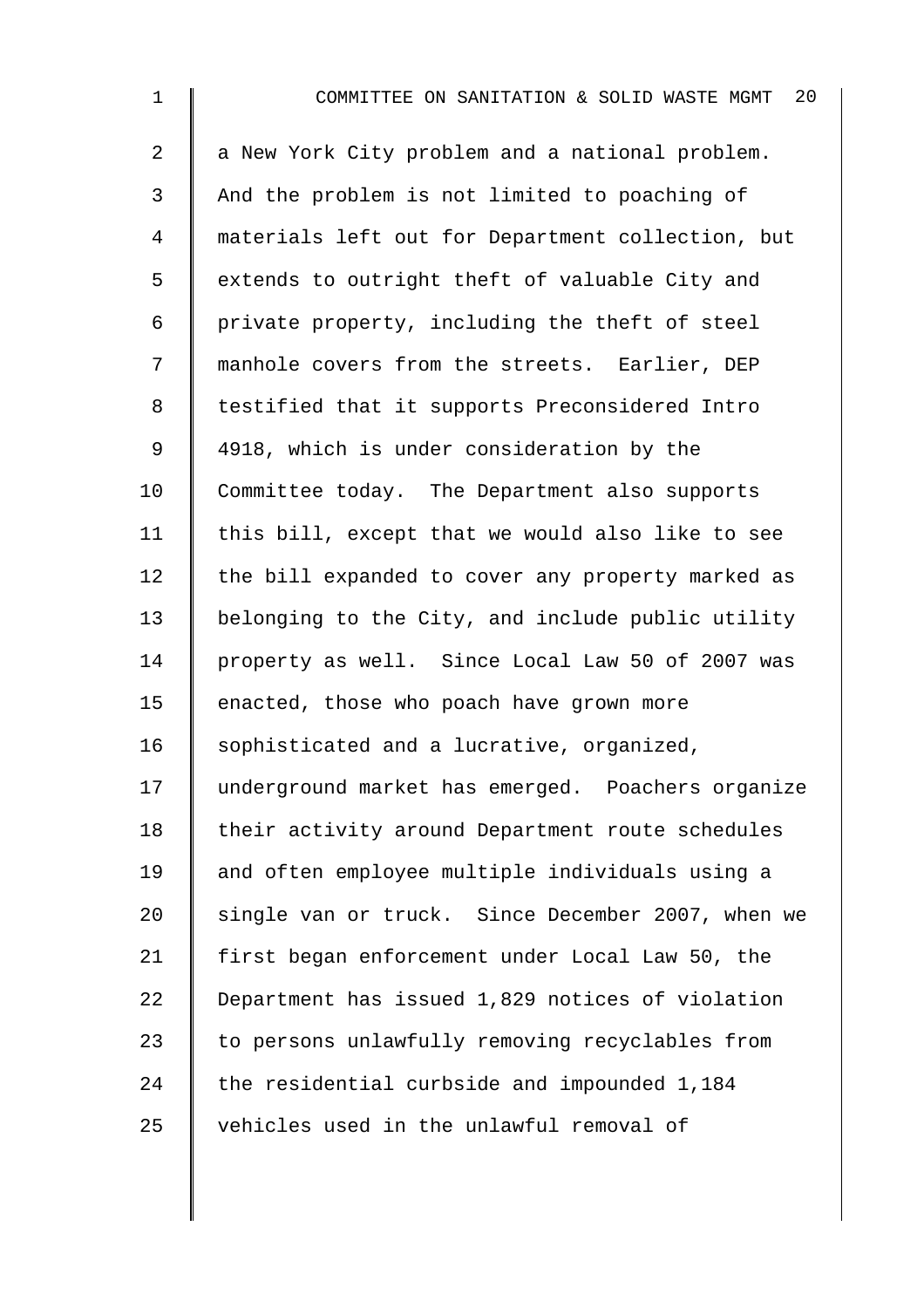2 Tesidential recyclables. The Department has also 3 issued 269 violations to person unlawfully 4 Temoving recyclables from the curbsides of 5 commercial establishments, and impounded 162 6 vehicles used to unlawfully remove commercial 7 | recyclables. Recently, the Department has 8 | witnessed a sharp rise in the number of poaching 9 | violations, with the largest number of violations 10 | issued during 2010 and 2011, respectively. To 11 date, in 2012, the Department has issued 357 12 | notices of violation for poaching recyclable 13 material, the most is has issued in a six month 14 period. Additionally, the Department has 15 witnessed a steep rise in the theft of recyclable 16 bulk items that contain refrigerants, such as 17 chlorofluorocarbons, CFCs. The unlawful removal 18 | of these items from the curb poses and increased 19 | threat to public safety due to the potential 20  $\parallel$  release of refrigerant chemicals into the air. In 21 Fiscal Year 2010 and 2011, the Department removed 22 CFCs from 74,086 appliances, and 56,192 23 | appliances, respectively. In the past couple of  $24$  | years, we are finding that more of the requests we 25 | receive to remove CFCs from appliances resulted in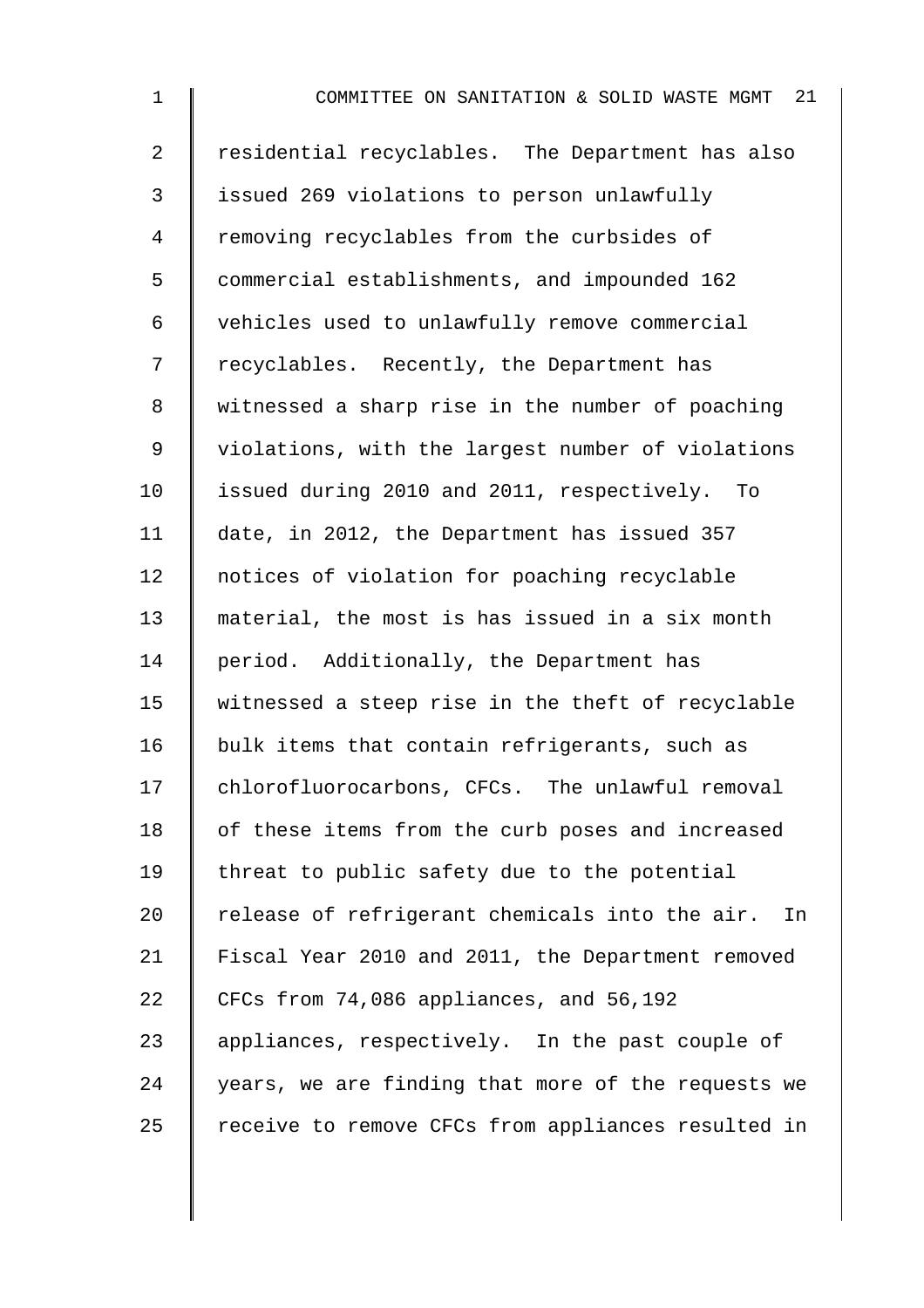| $\mathbf 1$    | - 22<br>COMMITTEE ON SANITATION & SOLID WASTE MGMT |
|----------------|----------------------------------------------------|
| $\overline{2}$ | the appliance not being found on location. Now I   |
| $\mathfrak{Z}$ | will turn to addressing each of these three bills  |
| 4              | under consideration today, beginning with the      |
| 5              | first bill, Intro No. 889. The Department          |
| 6              | supports Intro No. 889 which will significantly    |
| 7              | improve the Department's ability to enforce the    |
| 8              | current theft of recyclables law. This bill also   |
| 9              | enhances the Department's ability to enforce the   |
| 10             | law against persons unlawfully removing Department |
| 11             | marked items and items that contain refrigerants.  |
| 12             | It also enhances the Department's ability to       |
| 13             | enforce the law against persons who accept         |
| 14             | material that is illegally removed from the curb   |
| 15             | without authorization. In particular, we support   |
| 16             | the provisions of the bill that would create a     |
| 17             | special class of materials known as "Department    |
| 18             | marked items" to cover items containing            |
| 19             | refrigerants, such as CFCs, and which have mixed,  |
| 20             | fixed upon them an official Department marking     |
| 21             | indicating that it has been placed out on the curb |
| 22             | specifically for Department refrigerant removal    |
| 23             | and collection. Create enhanced enforcement        |
| 24             | authority against individuals who unlawfully       |
| 25             | remove Department marked items from the curb, and  |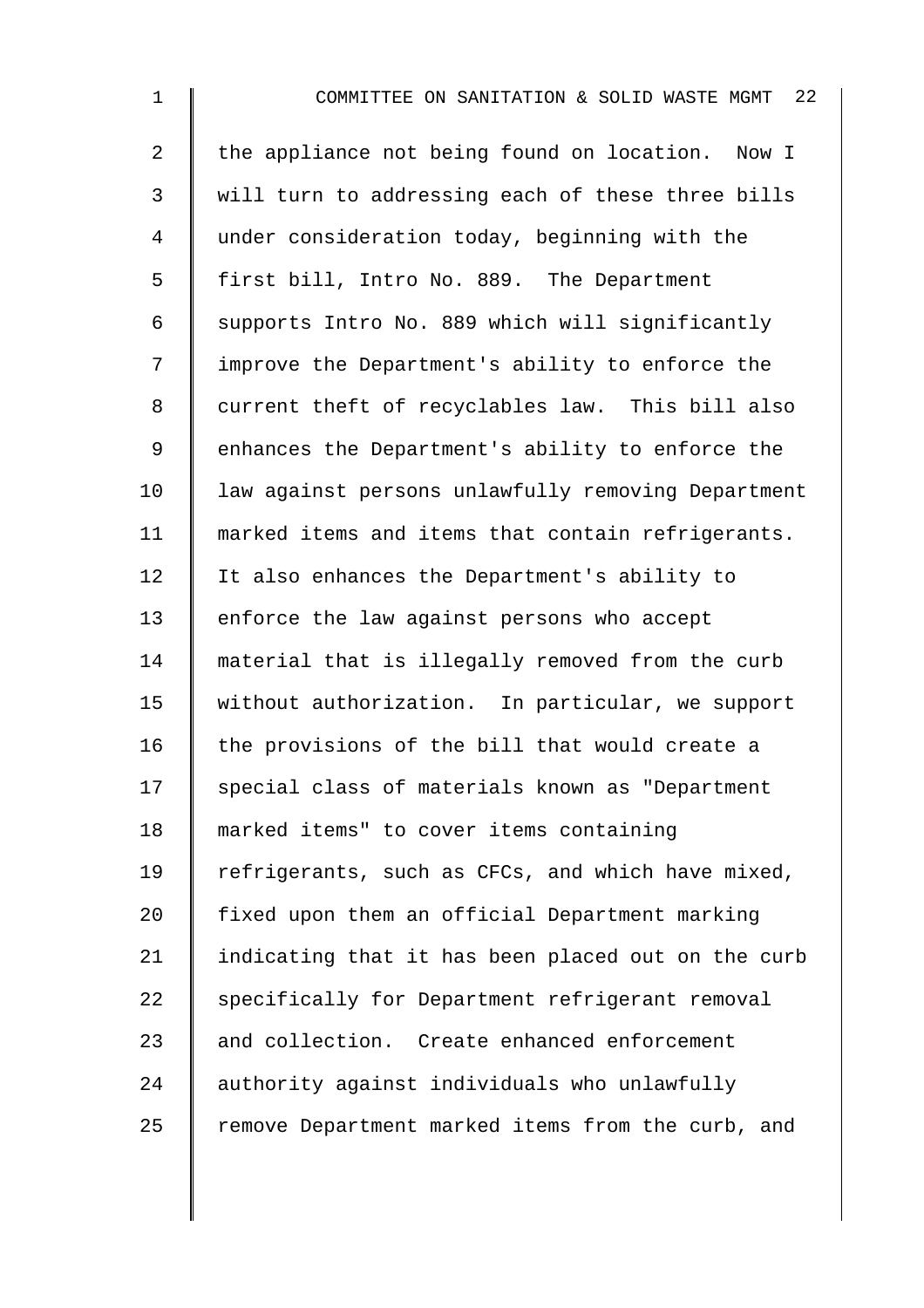1 **I** COMMITTEE ON SANITATION & SOLID WASTE MGMT 23  $2 \parallel a$  rebuttal presumption that the owner or operator 3 | of any vehicle that is carrying a Department 4 marked item, has unlawfully removed such item from  $5 \parallel$  the curb. Require that a person removing 6 recyclables from the curb from a small residential 7 | building, must be in possession of an authorized 8 | consent agreement by the property owner at the 9 I time such materials are removed from the curb. 10 Authorize the Sanitation Commissioner in its 11 | consultation with the Commissioner of the 12 | Department of Consumer Affairs, to adopt rules 13 providing for the licensing or registration of the 14 | operation and activities relating to the 15 acceptance, processing, tipping, sorting and 16 storage of recyclables. Create a citizens reward 17 | program for the public to notify the Department of 18 Specific incidents of unlawful poaching and create 19 | a criminal penalty for the removal of recyclable 20 material from commercial premises. We believe 21  $\parallel$  that these provisions will greatly enhance the 22 Department's ability to ensure that recyclable 23 materials are not taken from the curb, and thereby 24 removed from the Department's recycling program. 25 However, the Department respectfully requests that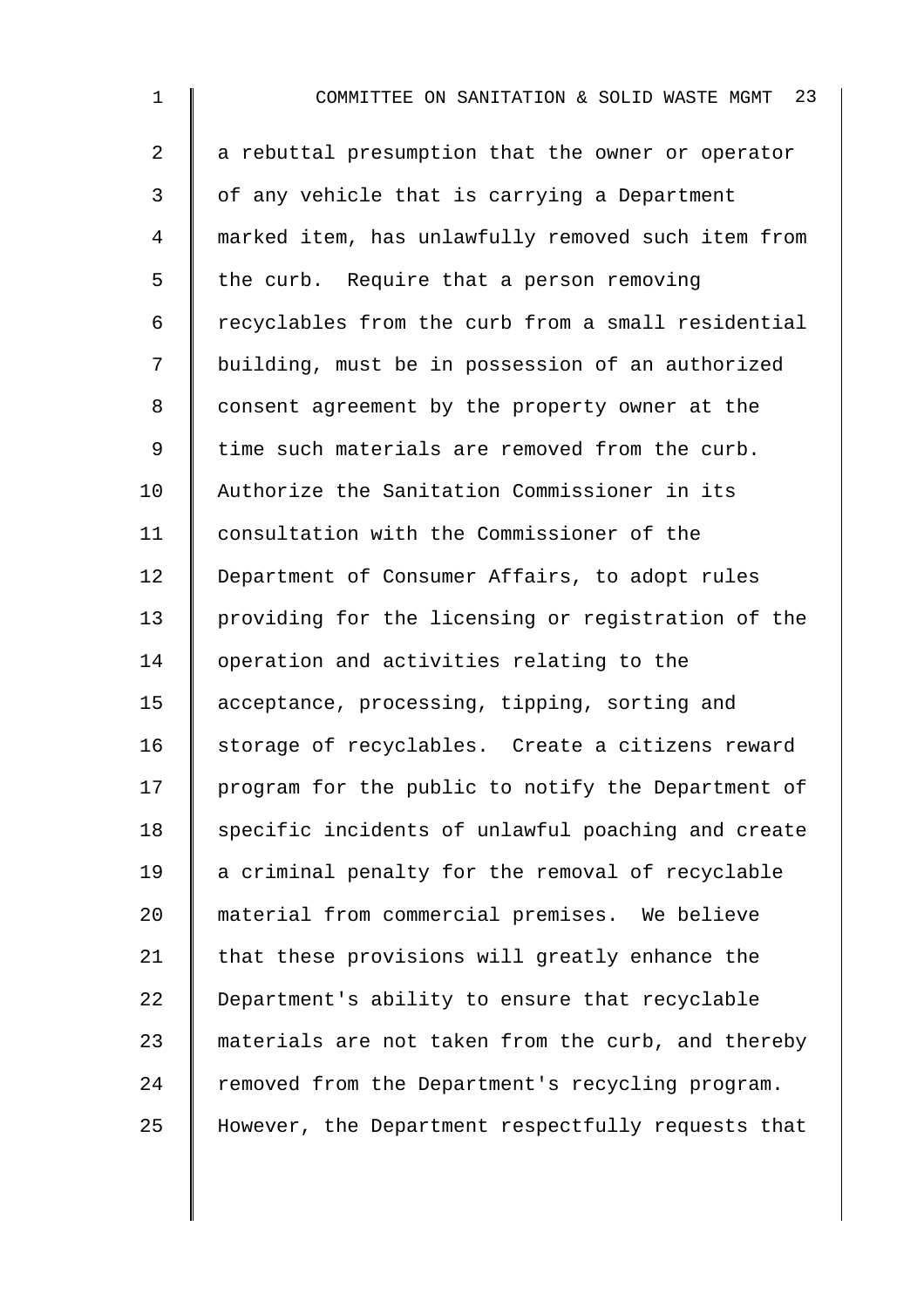| $\mathbf 1$    | 24<br>COMMITTEE ON SANITATION & SOLID WASTE MGMT   |
|----------------|----------------------------------------------------|
| $\overline{a}$ | this Committee increase the penalties against      |
| 3              | individuals unlawfully removing Department marked  |
| 4              | bulk appliances containing refrigerants from the   |
| 5              | curb. While this bill increases the Department's   |
| 6              | ability to enforce the law against such            |
| 7              | individuals, the bill only imposes fines in amount |
| 8              | to those who unlawfully remove non-refrigerant     |
| 9              | bulk appliances and other bulk material. Due to    |
| 10             | the serious environmental issues associated with   |
| 11             | the release of CFCs into the atmosphere, the       |
| 12             | Department believes that unlawful removal of items |
| 13             | that contain CFCs must carry a higher penalty in   |
| 14             | the law. Intro No. 894, refrigerant recovery.      |
| 15             | The Department also support Intro No. 894, which   |
| 16             | establishes manufacturer responsibility for the    |
| 17             | recovery of refrigerants. This bill would allow    |
| 18             | for the shift of part of the financial burden for  |
| 19             | that recovery to manufacturers of refrigerant      |
| 20             | containing products. Although under this Intro,    |
| 21             | manufacturers will be responsible for the proper   |
| 22             | handling of CFCs, the Department will continue     |
| 23             | operating its own programs that manufacturers may  |
| 24             | utilize for the recovery of refrigerants.          |
| 25             | Manufacturers may opt into the Department's        |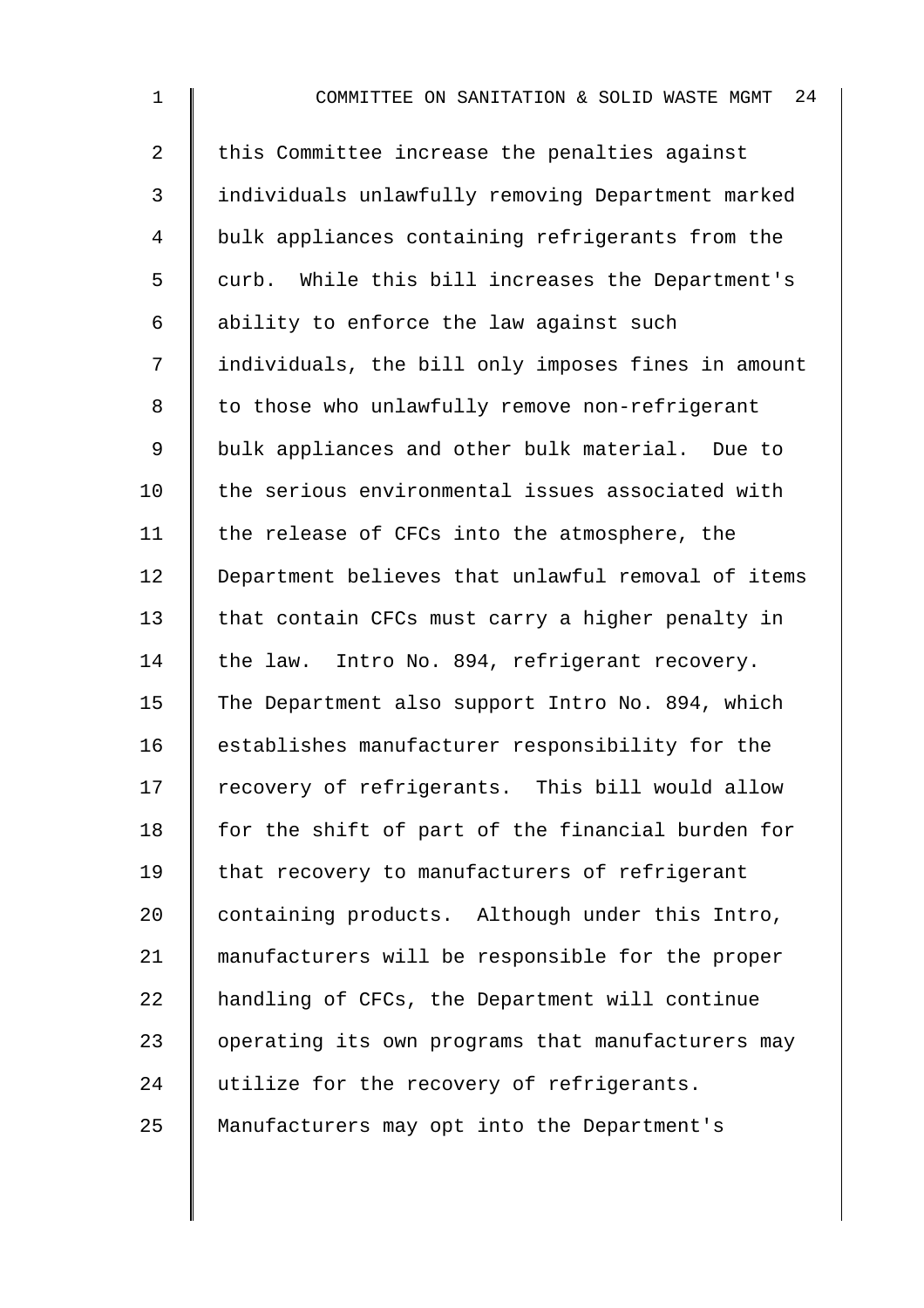1 **I** COMMITTEE ON SANITATION & SOLID WASTE MGMT 25 2 program or establish their own recovery program. 3 Should a manufacturer opt into the Department's 4 program, the manufacturer will pay a fee for the 5 Department's recovery of CFCs from its appliances, 6 which would be enacted by rule. This program will 7 | allow the Department to recover a portion of its 8 | program costs for continuing to operate its CFC 9 | removal program, and we look forward to working 10 | with this Committee and the industry to enact this 11 program citywide. Intro No. 893, on-street 12 collection of redeemable beverage containers. 13 | Over the past several years, the Department has 14 witnessed a significant increase in the number of 15 motor vehicles that act as collection sites for 16 beverage containers. This bill will require such 17 motor vehicles to register with the Department, 18 | operate in a safe and sanitary manner, comply with 19 | applicable New York City laws, and only conduct 20 | business on private property. Additionally, this 21 | bill will give the Department enforcement 22 authority to impound vehicles acting in violation 23  $\parallel$  of this law. The Department believes it is  $24$  important to ensure that these motor vehicles, 25 acting as container collection sites, not operate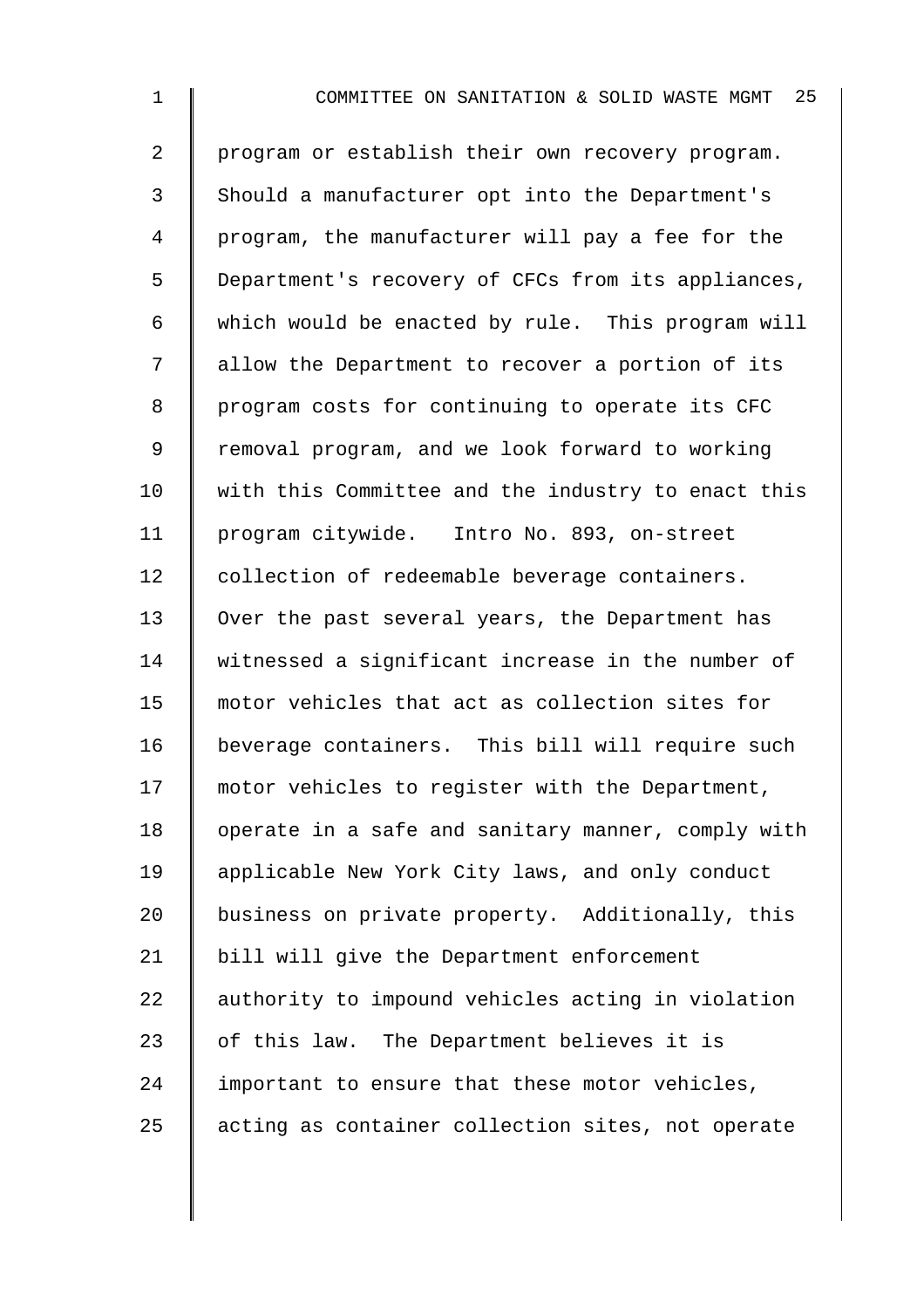1 **I** COMMITTEE ON SANITATION & SOLID WASTE MGMT 26 2 | on the City streets and sidewalks, and that such 3 container collection sites comply with the City's 4 Sanitation Code, so that they do not impair the 5 quality of life in communities. Accordingly, the 6 Department supports this Intro and is prepared to 7 | work with the Committee to finalize this bill. 8 | Lastly, while poaching is a major problem, there 9 | will always be New Yorkers who are looking for 10 Teusable items on the curb to use for themselves 11 | personally in their apartment or home, such as 12 decorations or furnishing. These bills largely do 13 || not limit this type of activity, and the 14 | Department does not enforce against such 15 individuals on foot, who might take a lamp or a 16 small table, provided it is not part of an 17 | organized, large-scale, vehicular poaching 18 | operation. The Department believes the best way 19  $\parallel$  to capture materials for reuse is to encourage 20 T residents to either donate their unwanted 21 | household items and furniture, or to seek out, 22 exchange, sale or swapping opportunities. To 23  $\parallel$  encourage this, the Department operates various  $24$  | reuse programs in the city, including Refashion 25 NYC to help divert clothing; the NYC Stuff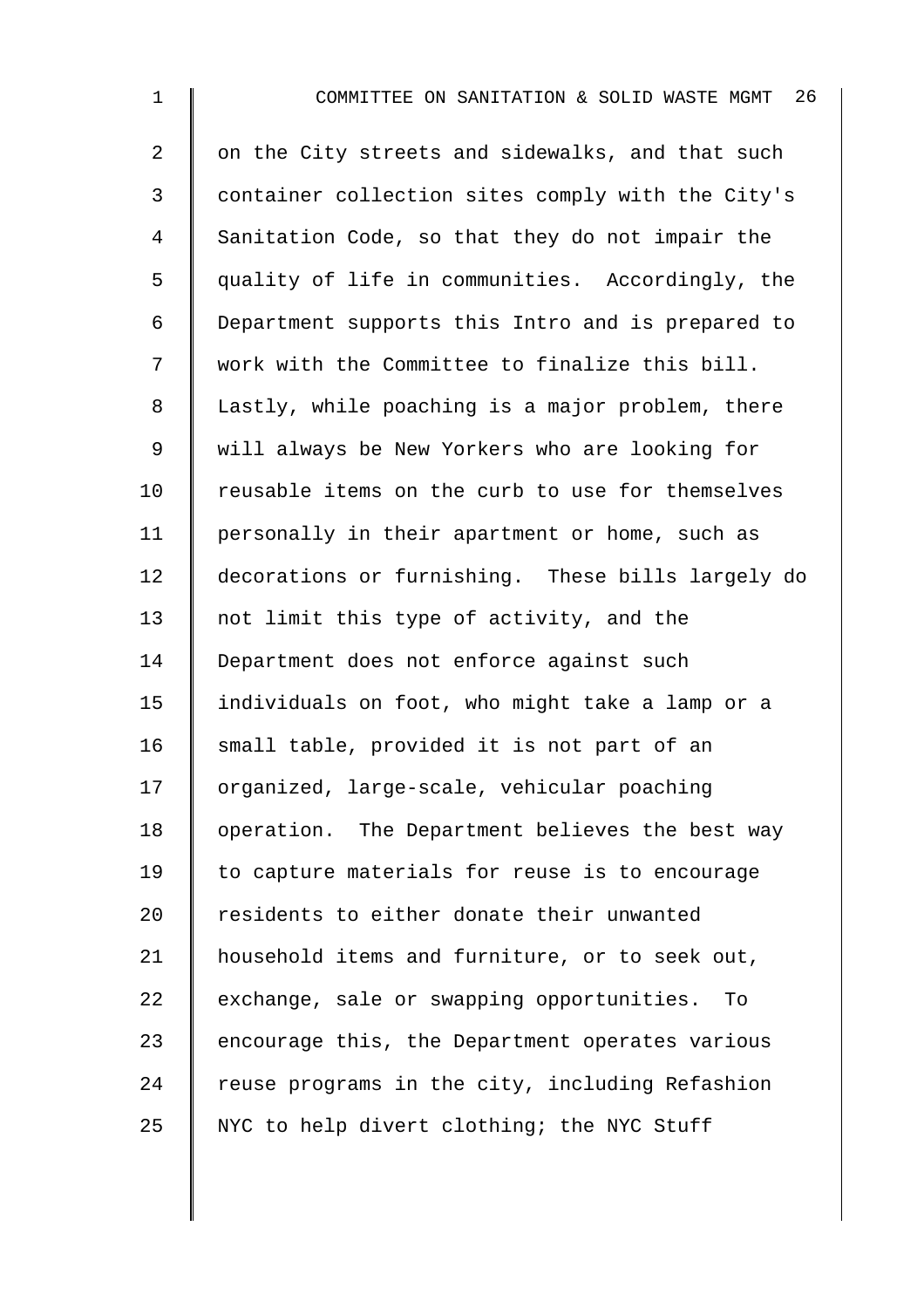1 **I** COMMITTEE ON SANITATION & SOLID WASTE MGMT 27 2 | Exchange website, an app to help residents find 3 | locations where they can buy, sell or donate used 4 | qoods; and the NYC Materials Exchange Development  $5 \parallel$  Program, to provide support to the many reuse  $6 \parallel$  organizations in the City. As you know, 7 information on these programs can be found on the 8 Department's website, and we are pleased to make 9 | these programs available to all New Yorkers 10 Iooking to extend the useful of reusable items. I 11 wish to thank you again for holding this hearing  $12$  and bringing this important issue to the forefront 13 | today. We look forward to continuing to work 14 cooperatively with this Committee, and the Council 15  $\parallel$  to finalize these bills, and ensure their passage 16 | into law, and we're happy now to answer any 17 questions. 18 **CHAIRPERSON JAMES:** [off mic] Thank 19 you, we've been joined--[on mic] We've been joined 20 by Council Member James Gennaro from Queens. And 21  $\parallel$  I thank you for that testimony. Let me begin with

 the following questions. I represent Fort Green, 23 | Clinton Hill, Prospect Heights, Crown Heights, in the Borough of Brooklyn. There is, along with Park Slope and Downtown Brooklyn, we have a number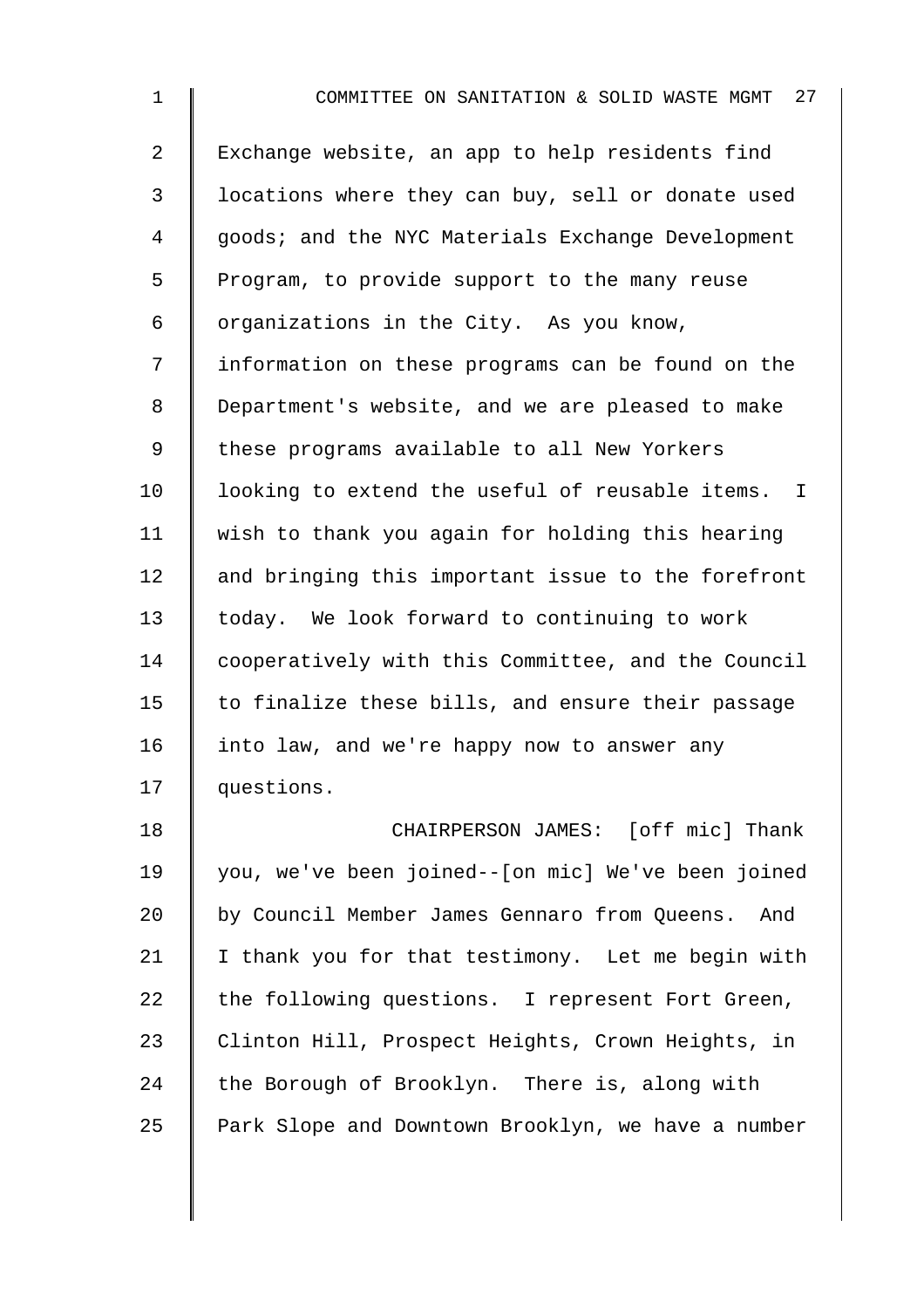| $\mathbf{1}$   | 28<br>COMMITTEE ON SANITATION & SOLID WASTE MGMT     |
|----------------|------------------------------------------------------|
| $\overline{a}$ | of swapping opportunities, sale opportunities,       |
| 3              | exchanging and reusing of items which are disposed   |
| 4              | on our sidewalks. Oftentimes, individuals use        |
| 5              | their cars to pick up items. Would this be           |
| 6              | covered under any of the bills, specifically 889?    |
| 7              | RON GONEN: The bill allows people                    |
| 8              | to accept less than two items. So, if you're         |
| 9              | driving by and you see a lamp or if you're walking   |
| 10             | by and see something you want to take, and it's      |
| 11             | less than two items, you're welcome to take it.      |
| 12             | Our preference is, as you mentioned, there's a lot   |
| 13             | of organized programs, both done at the local        |
| 14             | level as well as the citywide level. Our             |
| 15             | preference would be that residents who want to       |
| 16             | dispose of items or get items reused, use those      |
| 17             | local programs or organized programs, if they just   |
| 18             | have one item, they're welcome to set it out and     |
| 19             | someone's welcome to come by and take it.            |
| 20             | CHAIRPERSON JAMES: The gentleman,                    |
| 21             | the Commissioner from DEP, indicated that with       |
| 22             | respect to manhole covers, there was a particular    |
| 23             | problem in the Borough of Brooklyn and Queens.<br>Do |
| 24             | you find that there is a similar problem in          |
| 25             | Brooklyn and Queens as it relates to poaching of     |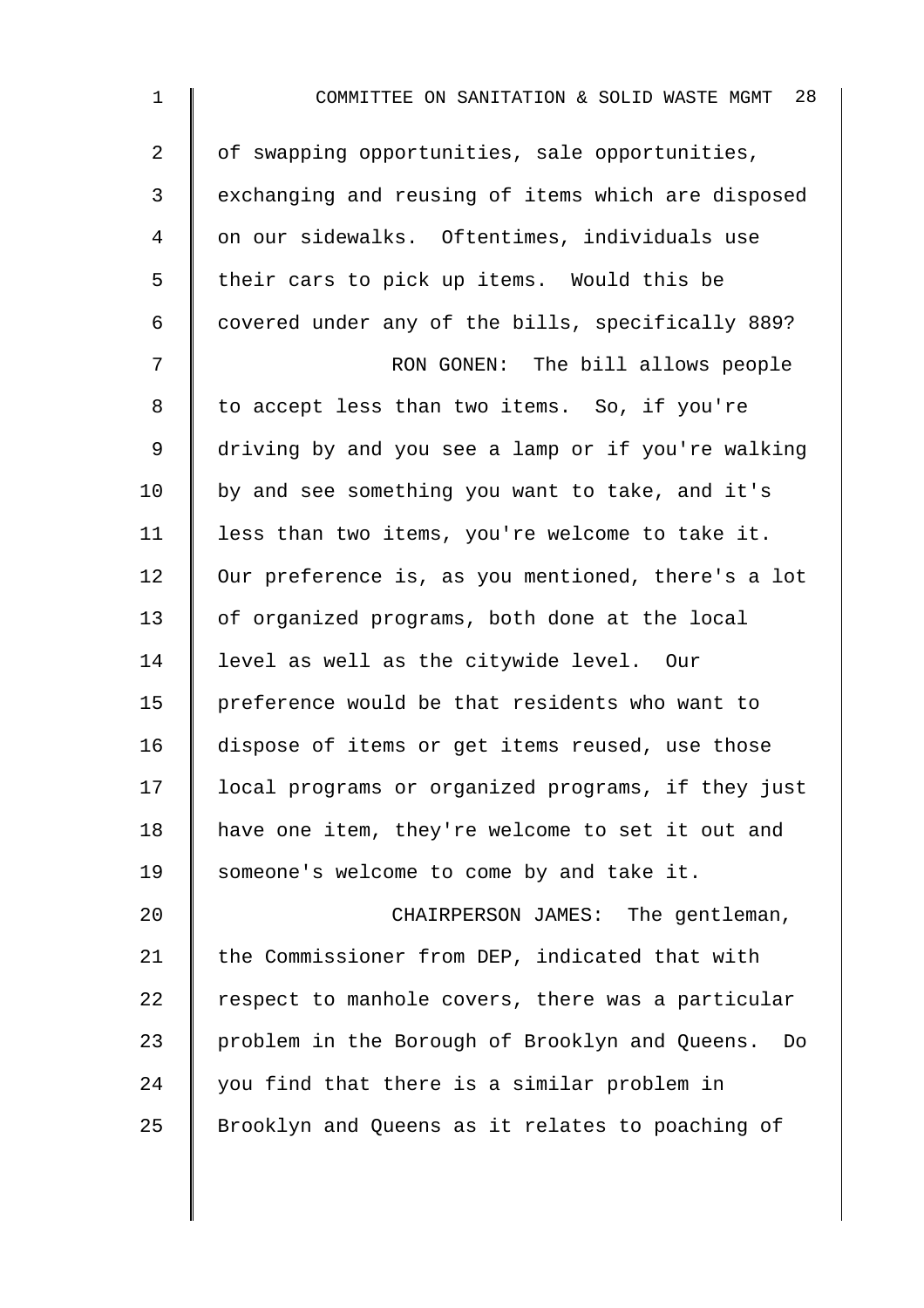| $\mathbf 1$ | COMMITTEE ON SANITATION & SOLID WASTE MGMT 29      |
|-------------|----------------------------------------------------|
| 2           | recyclables? Or is it citywide?                    |
| 3           | RON GONEN: Yeah, poaching is                       |
| 4           | citywide. I would say Manhattan has a major        |
| 5           | problem when it comes to poaching of curbside      |
| 6           | recyclables because you have so many on-street     |
| 7           | baskets. I would say this is very much a citywide  |
| 8           | problem.                                           |
| 9           | CHAIRPERSON JAMES: What are the                    |
| 10          | types of recyclables that are being stolen?        |
| 11          | RON GONEN: You have PET bottles                    |
| 12          | and cans. You can look at the Bottle Bill Deposit  |
| 13          | Law, and that really drives what is being poached, |
| 14          | because that's where the value is at.              |
| 15          | CHAIRPERSON JAMES: And do you                      |
| 16          | believe that poaching and theft has increased in   |
| 17          | the City of New York; and if so, why?              |
| 18          | RON GONEN: I think it is                           |
| 19          | continuing to increase because there's value to    |
| 20          | that material, the commodities market continues to |
| 21          | get more and more valuable, and that's what's      |
| 22          | driving the increase in poaching.                  |
| 23          | CHAIRPERSON JAMES: And the                         |
| 24          | economic impact on the City of New York again?     |
| 25          | RON GONEN: We estimate the impact                  |
|             |                                                    |

 $\overline{\phantom{a}}$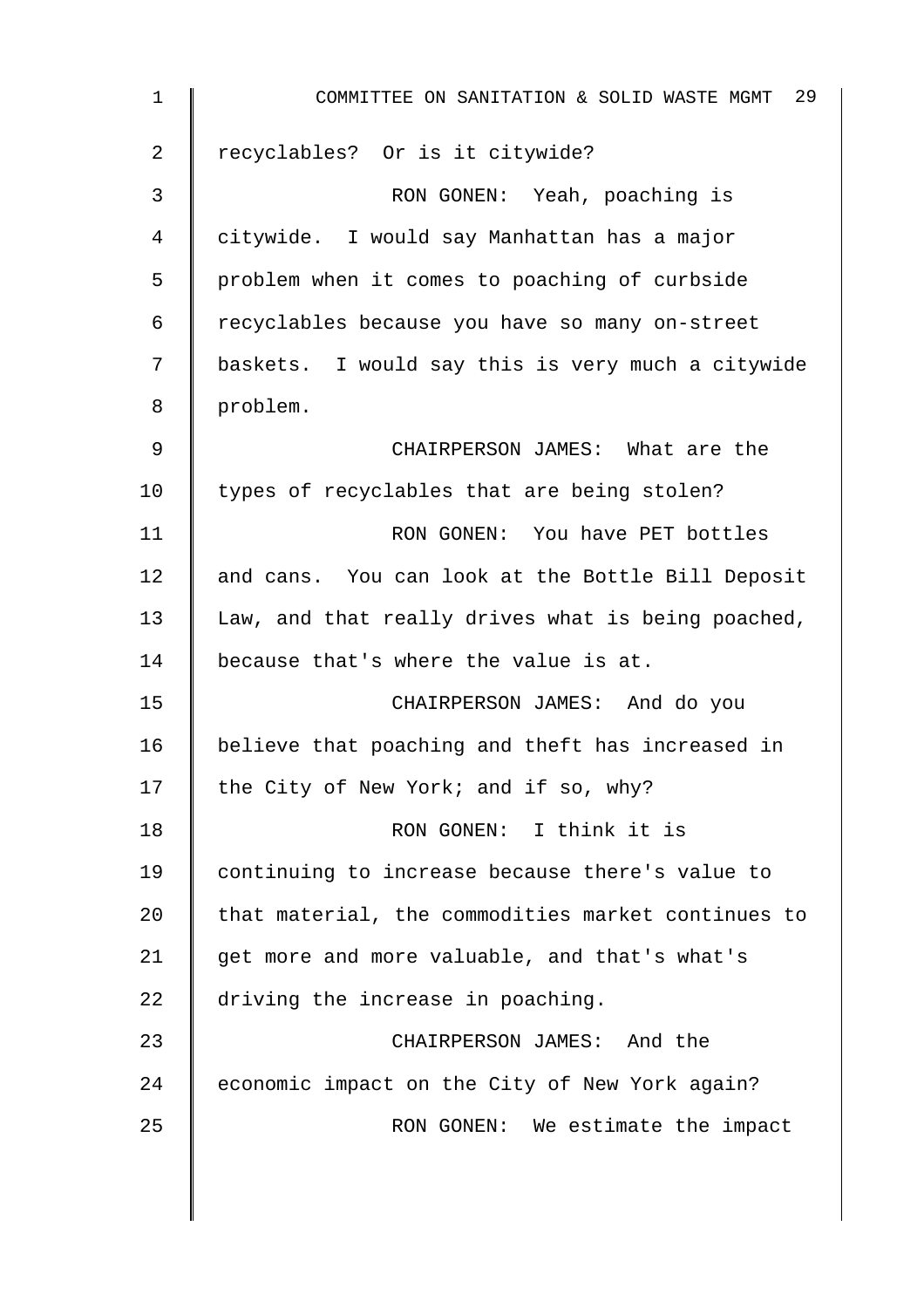| 1  | COMMITTEE ON SANITATION & SOLID WASTE MGMT 30      |
|----|----------------------------------------------------|
| 2  | to be in the millions. Our internal estimate is    |
| 3  | \$4-\$6 million. But because it's so widespread,   |
| 4  | it's actually hard to put a specific figure on it. |
| 5  | But it is in the millions of dollars, in terms of  |
| 6  | its impact.                                        |
| 7  | CHAIRPERSON JAMES: What if I, I'm                  |
| 8  | a tenant living in a large residential building,   |
| 9  | and I want to sell my recyclables to my brother.   |
| 10 | RON GONEN: That's fine.                            |
| 11 | CHAIRPERSON JAMES: That's fine.                    |
| 12 | RON GONEN: Yeah.                                   |
| 13 | CHAIRPERSON JAMES: What if I live                  |
| 14 | in a large residential development, and because we |
| 15 | are low income or working class, we have an        |
| 16 | arrangement to have someone purchase our           |
| 17 | recyclables. The income comes to the building to   |
| 18 | reduce our overhead. Would that be covered under   |
| 19 | this bill?                                         |
| 20 | RON GONEN: Now, any interaction or                 |
| 21 | transaction between two people organizations is    |
| 22 | okay, it's not covered under this. This is really  |
| 23 | focused on someone put our their material with the |
| 24 | expectation that the Department of Sanitation was  |
| 25 | going to be collecting that material. And someone  |
|    |                                                    |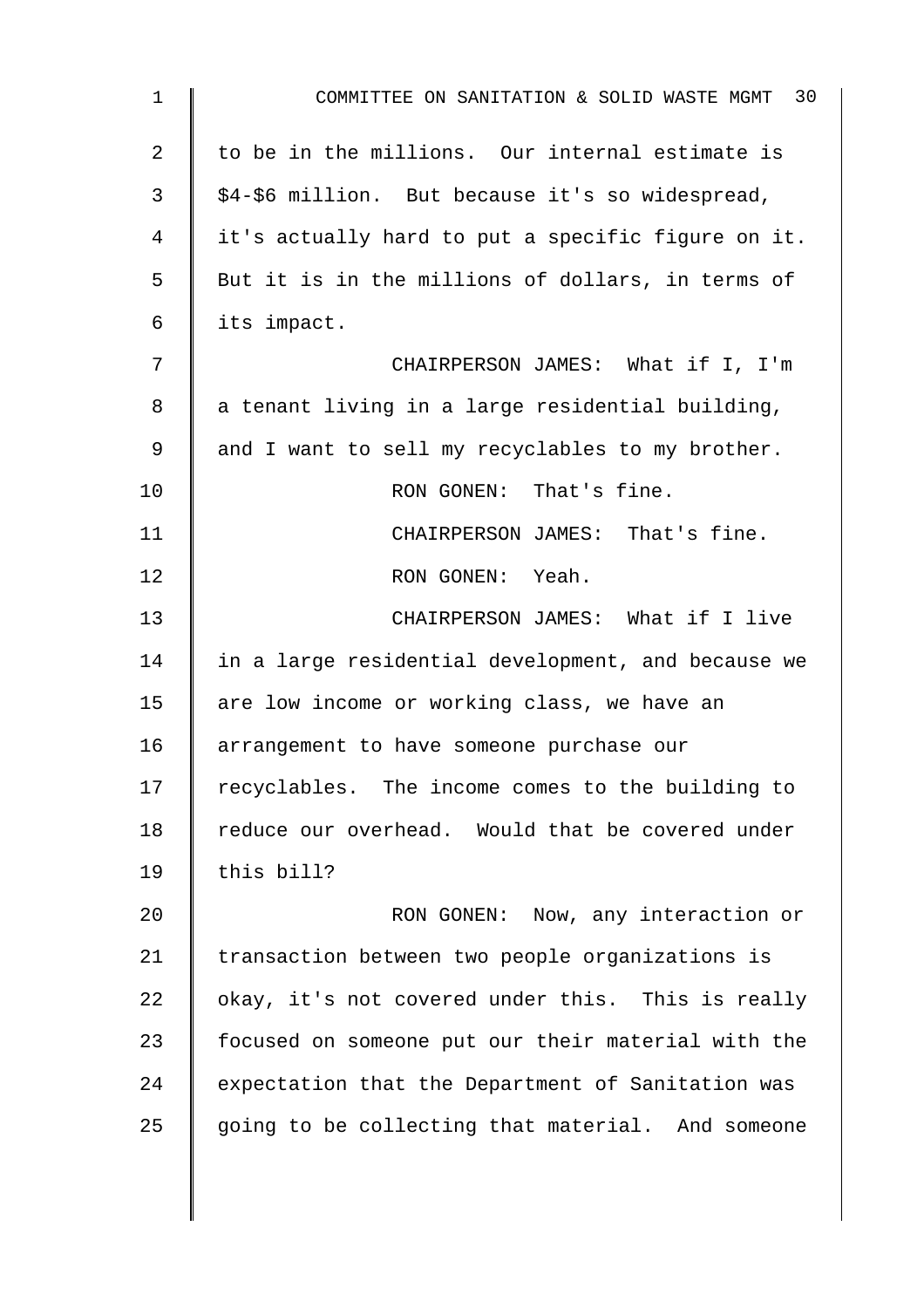| $\mathbf 1$ | 31<br>COMMITTEE ON SANITATION & SOLID WASTE MGMT   |
|-------------|----------------------------------------------------|
| 2           | else comes along in a motorized vehicle and        |
| 3           | collects it. So, if you're doing a transaction or  |
| 4           | an interaction with, with someone that you know,   |
| 5           | that's fine.                                       |
| 6           | CHAIRPERSON JAMES: So my super--                   |
| 7           | the superintendent of my multiple dwelling, a      |
| 8           | large complex, let's say Co-op City, they want to  |
| 9           | sell their recyclables, is that allowable under    |
| 10          | the law?                                           |
| 11          | RON GONEN: Yeah. And we would                      |
| 12          | prefer that they not sell their recyclables.       |
| 13          | There's something that they need to go through     |
| 14          | with the Department, because in that instance      |
| 15          | they're selling a valuable commodity, and the      |
| 16          | Department of Sanitation is still coming by and    |
| 17          | collecting the refuse, so we would prefer that     |
| 18          | they not do that, but--                            |
| 19          | CHAIRPERSON JAMES: So the                          |
| 20          | Department has the right of first refusal, is that |
| 21          | what you're saying?                                |
| 22          | [background discussion]                            |
| 23          | RON GONEN: They have to have a                     |
| 24          | file with the Department to have permission to     |
| 25          | sell those recyclables.                            |
|             |                                                    |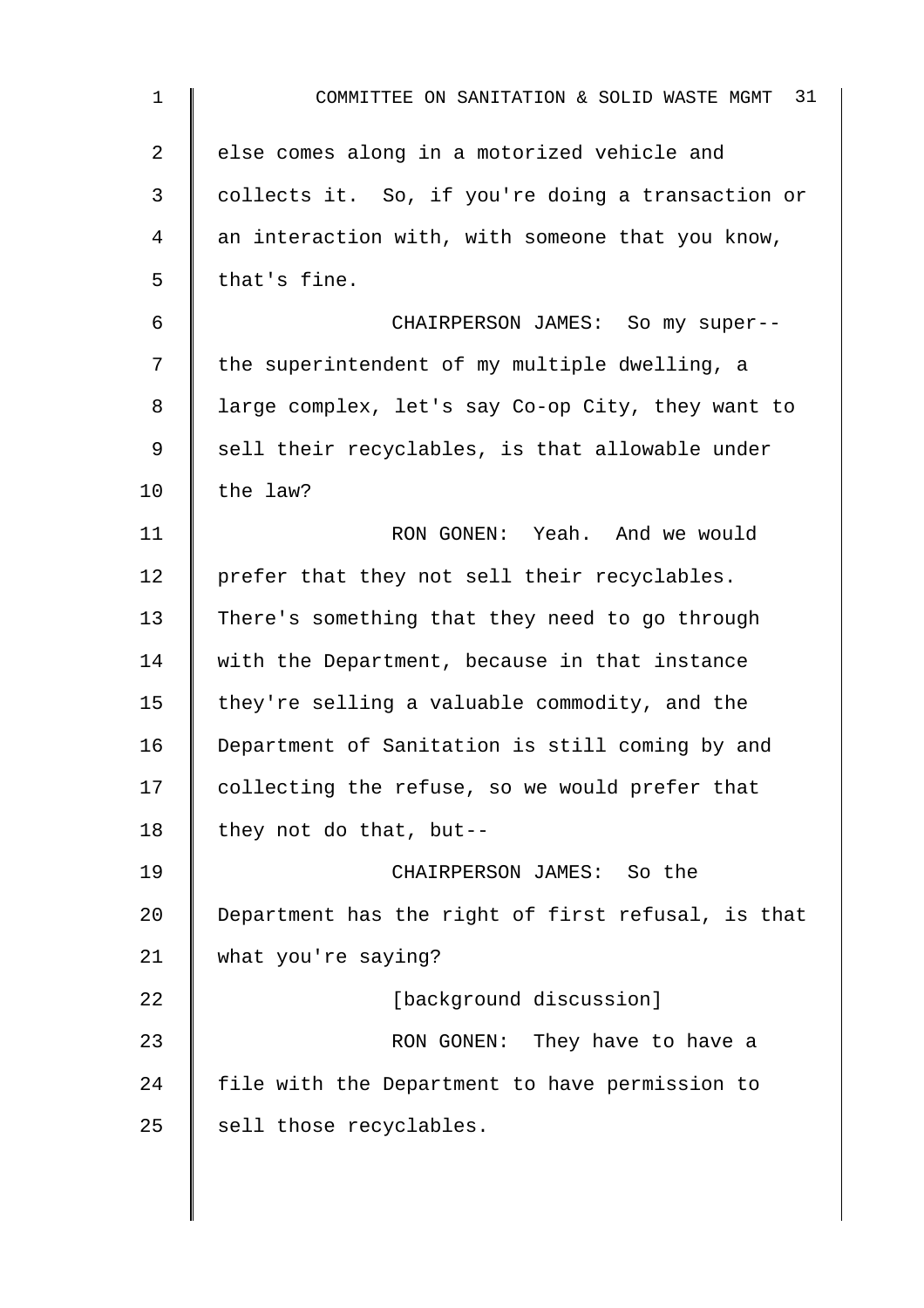| $\mathbf 1$     | COMMITTEE ON SANITATION & SOLID WASTE MGMT 32      |
|-----------------|----------------------------------------------------|
| 2               | CHAIRPERSON JAMES: Thank you, so                   |
| 3               | it is prohibited from--                            |
| 4               | RON GONEN: Yes.                                    |
| 5               | CHAIRPERSON JAMES: --a multi, a                    |
| 6               | residential dwelling for engaging in some private  |
| 7               | contracts to pick up their recyclables.            |
| 8               | RON GONEN: Yes.                                    |
| 9               | CHAIRPERSON JAMES: Okay. And with                  |
| 10 <sub>1</sub> | respect to--do you have any reason to believe that |
| 11              | this legislation will reduce the amount of         |
| 12              | recycling in the City of New York? Will our        |
| 13              | recycling rates reduce as a result of this         |
| 14              | legislation?                                       |
| 15              | RON GONEN: I actually think that                   |
| 16              | the recycling rate will go up.                     |
| 17              | CHAIRPERSON JAMES: Okay. And                       |
| 18              | please discuss the problems that the Department of |
| 19              | Sanitation has noted with respect to the poaching  |
| 20              | or theft of refrigerant containing appliances.     |
| 21              | Can you speak a little bit to the health hazards   |
| 22              | and public safety?                                 |
| 23              | RON GONEN: So, the refrigerants                    |
| 24              | contain CFCs, which are a harmful chemical, that   |
| 25              | by federal law need to be handled properly.<br>And |
|                 |                                                    |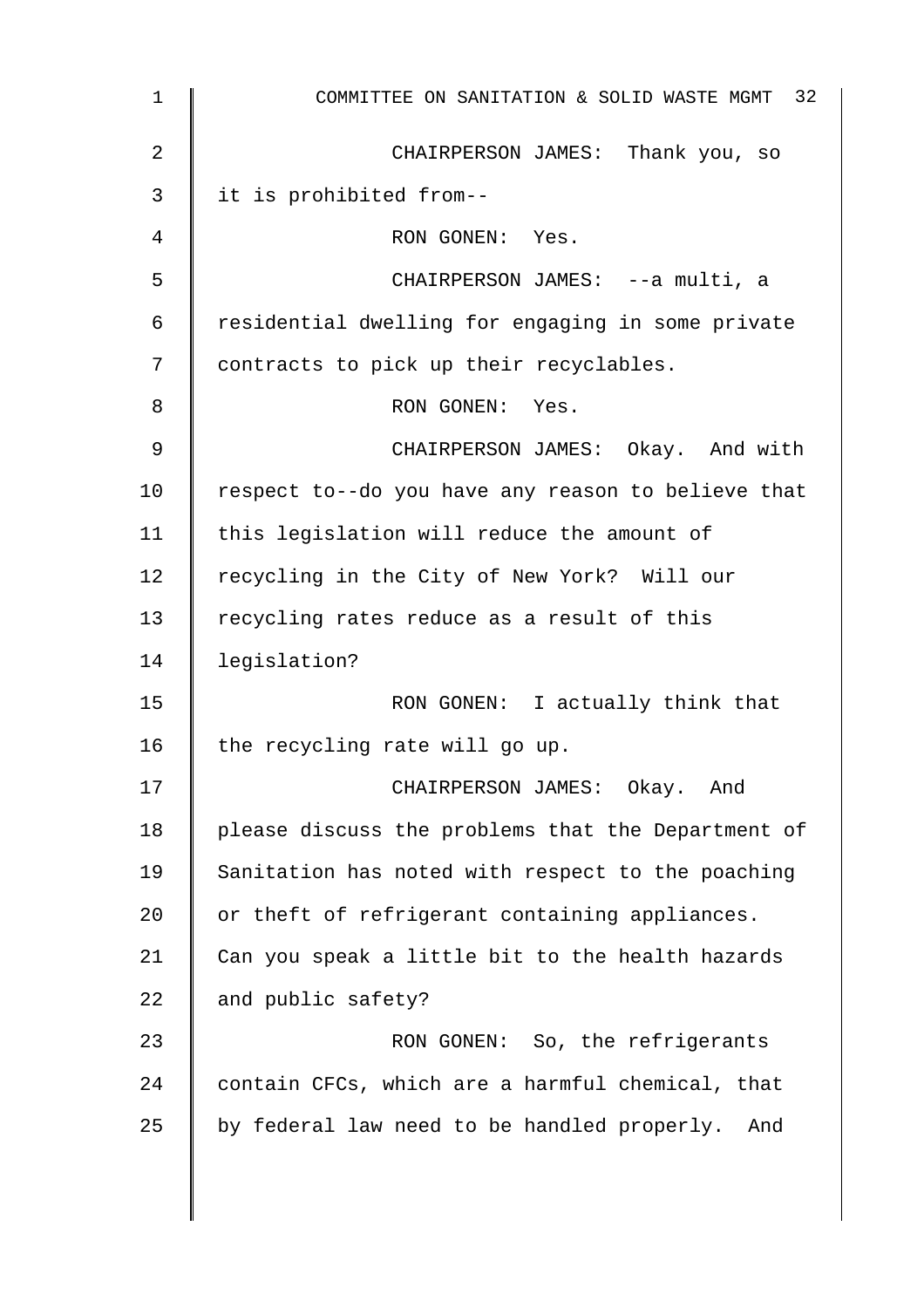| $\mathbf{1}$   | COMMITTEE ON SANITATION & SOLID WASTE MGMT 33      |
|----------------|----------------------------------------------------|
| $\overline{a}$ | so when someone puts out a refrigerant or a air    |
| 3              | conditioner, and that is not handled properly,     |
| 4              | that's actually creating a major environmental     |
| 5              | issue for us, and what you can sometimes see is    |
| 6              | people will come and take some of the valuable     |
| 7              | items out of the refrigerant, leave the actual     |
| 8              | bulk refrigerant there, and have released the CFCs |
| 9              | into the atmosphere. So, it's dangerous, it's      |
| 10             | covered under federal law, and it's important that |
| 11             | we collect it properly.                            |
| 12             | CHAIRPERSON JAMES: Again, focusing                 |
| 13             | on Intro 889, we've heard from scrap metal dealers |
| 14             | and some of them have expressed concern to me and  |
| 15             | to staff that the enforcement of this bill would   |
| 16             | prohibit scrap metal dealers from accepting bulk   |
| 17             | metal. Is, would that, would that practice be      |
| 18             | prohibited under this legislation?                 |
| 19             | RON GONEN:<br>No.                                  |
| 20             | CHAIRPERSON JAMES: Okay. I do                      |
| 21             | believe, however, we need to make it clear. It's,  |
| 22             | there, there is some confusion and we need to      |
| 23             | specify that in fact it would not prohibit scrap   |
| 24             | metal dealers from accepting bulk metal. With      |
| 25             | regards to Intro 893, please discuss--will this    |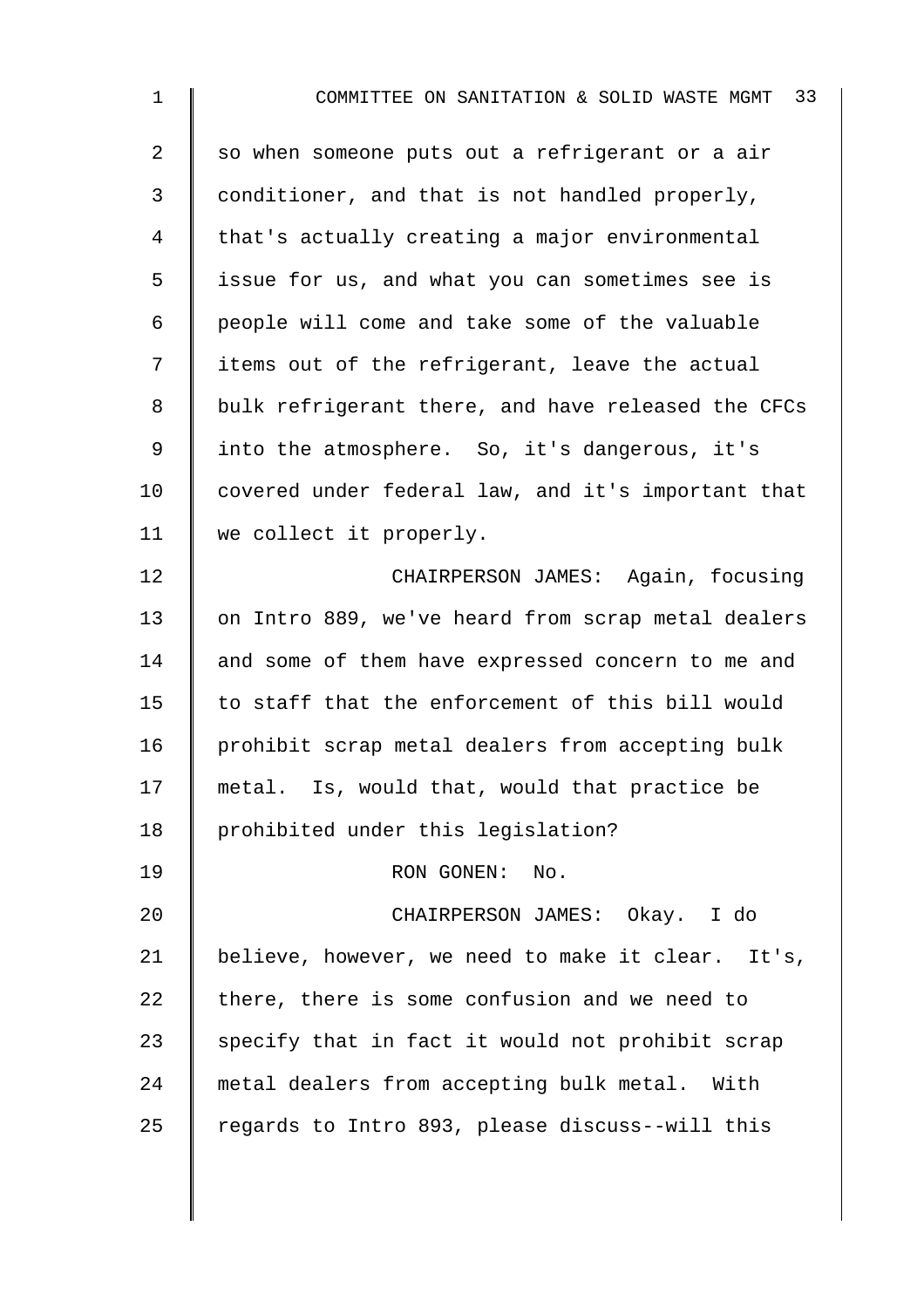1 **Number 1** COMMITTEE ON SANITATION & SOLID WASTE MGMT 34 2 | legislation preclude an individual from removing 3 | recyclables from the curb without the use of a 4 motor vehicle? And again, I guess it goes to the 5 issue that I asked you at the outset of the 6 hearing. 7 RON GONEN: You can, if it's less 8 | than two bulk items, you can remove it. If it's 9 | MGP or paper, and you're on foot, and you remove 10 | it, and that is not covered under this, we're 11 | specifically focused on motorized vehicles. 12 **CHAIRPERSON JAMES:** And again, 13 focusing on 893, do you believe that the 14 enforcement of this bill would interfere with 15 | redemption centers? 16 | RON GONEN: No. No. 17 | CHAIRPERSON JAMES: What about 18  $\parallel$  retail stores that are sanctioned by the State 19 DEC? 20 | RON GONEN: No. 21 | CHAIRPERSON JAMES: Okay. Moving 22  $\parallel$  onto Intro 894, please discuss the Department of 23 Sanitation's program to collect refrigerant from 24 appliances. And I'm particularly concerned if  $25$  there's cost involved, whether or not these costs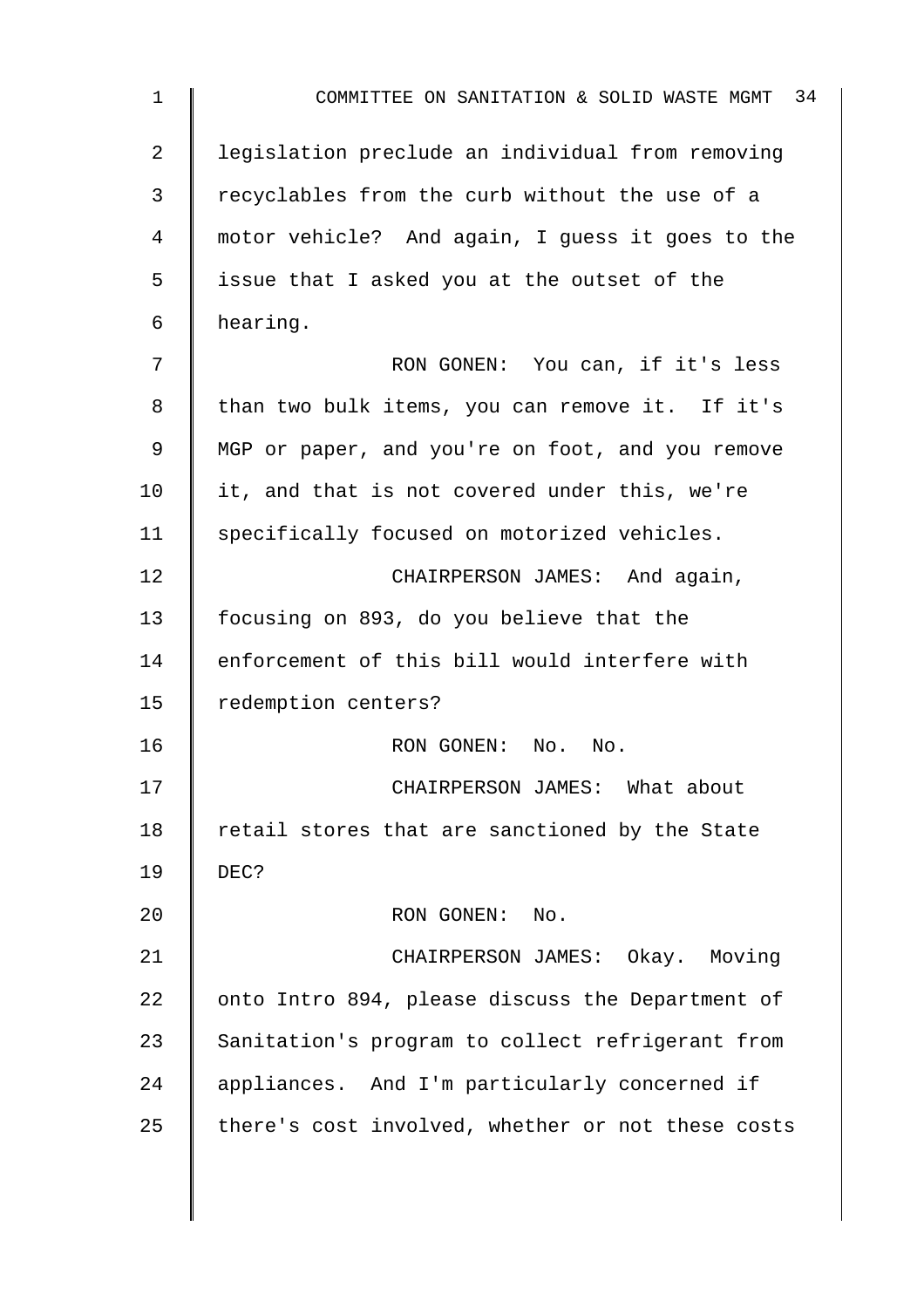| $\mathbf 1$ | COMMITTEE ON SANITATION & SOLID WASTE MGMT 35     |
|-------------|---------------------------------------------------|
| 2           | will be passed on to consumers.                   |
| 3           | PETER MCKEON: Well, in the 1990--                 |
| 4           | CHAIRPERSON JAMES: Could you                      |
| 5           | please introduce yourself.                        |
| 6           | PETER MCKEON: Oh, I'm Peter                       |
| 7           | McKeon, I'm Chief of Collection Operations,       |
| 8           | Department of Sanitation.                         |
| 9           | CHAIRPERSON JAMES: Thank you.                     |
| 10          | PETER MCKEON: In 1990, the federal                |
| 11          | government passed the Clean Air Act, which        |
| 12          | mandated that refrigerants contained in           |
| 13          | appliances, such as air conditioners,             |
| 14          | dehumidifiers, refrigerators, etc., have them     |
| 15          | removed by a licensed EPA, a person with an EPA   |
| 16          | license. The City was sued by the federal EPA in  |
| 17          | 1993, that we weren't in compliance, there was    |
| 18          | discussions back and forth. We signed a consent   |
| 19          | agreement, with the Department of Justice and the |
| 20          | federal EPA, 1998-'99, that general timeframe,    |
| 21          | mandating that we run a program, where all        |
| 22          | refrigerant would be removed. Currently, we have  |
| 23          | a program where we track the items priced out for |
| 24          | collection from phone call to actual collection,  |
| 25          | residents who have an air conditioner,            |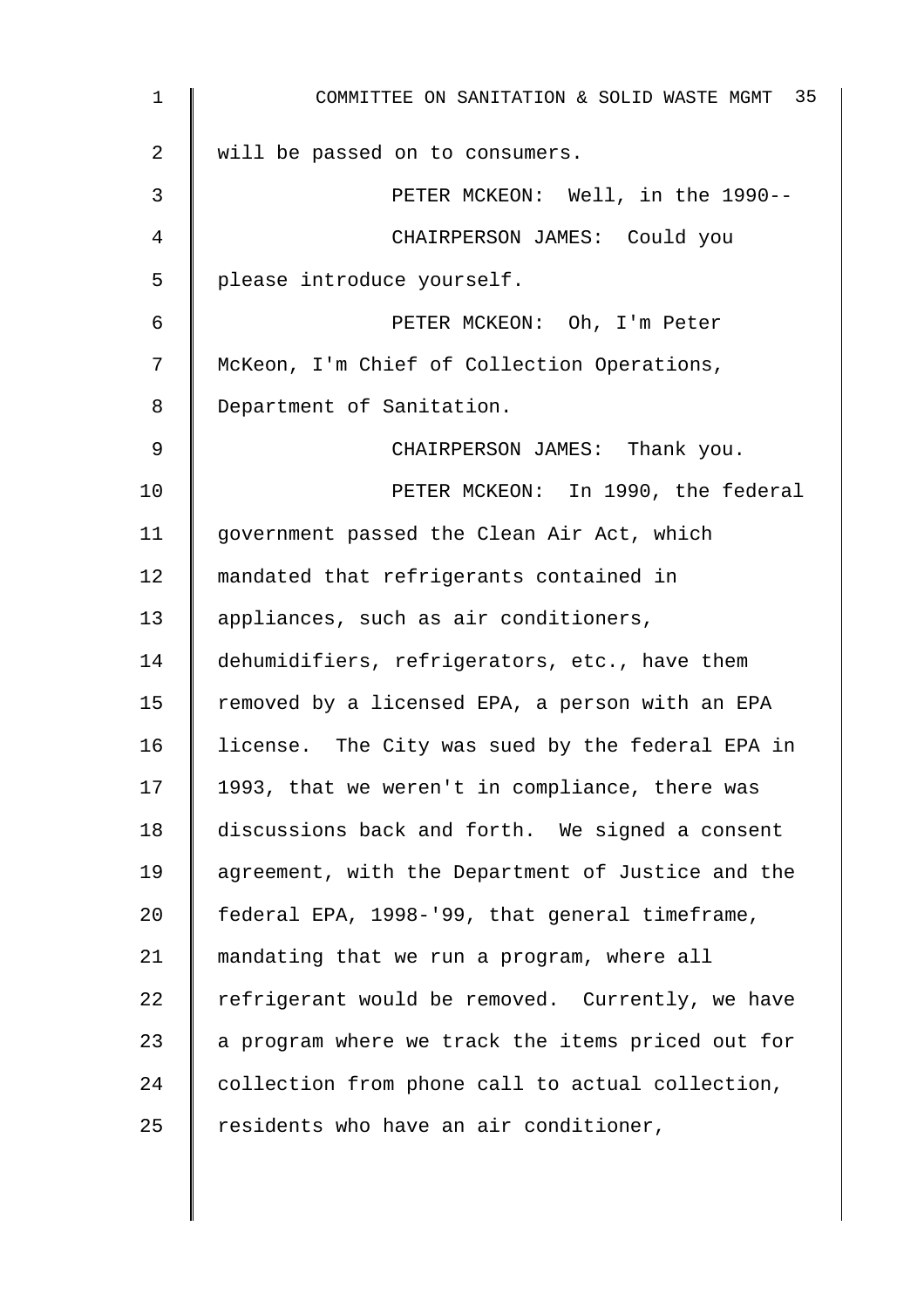1 **I** COMMITTEE ON SANITATION & SOLID WASTE MGMT 36 2 Tefrigerator, dehumidifiers, etc., who wish to 3 have their refrigerant removed, must phone 311 for  $4 \parallel$  an appointment, the appointment is part of an 5 | electronic record. We send the following day, we 6  $\parallel$  get the appointment, we send the following day a 7 | trained, certified sanitation worker technician, 8 | with a federal license, to extract the CFC gases. 9 | He then attaches a decal to that air conditions or 10 etc., that indicates it's CFC free and it's safe 11 | for collection. And then from there we track 12 where it actually goes. With the poaching, we 13 have some real fear that the City is not in 14 compliance with the Federal Clean Air Act. With 15 poaching, anything could happen, the actual 16 appliance is not tracked, we're not sure if it's  $17$  serviced properly. The release of Freon gases, 18 CFCs gas, into the atmosphere, damages the ozone 19 | layer, it causes severe damage to the climate, and 20  $\parallel$  we feel that's quite dangerous, and that to me is 21 what the biggest issue, is that we're not, we're 22  $\parallel$  not really sure what happens to refrigerants, by 23 the poaching. Far as the program goes, we have a 24 very robust program, we have over 100 sanitation 25 workers who hold the license, we have several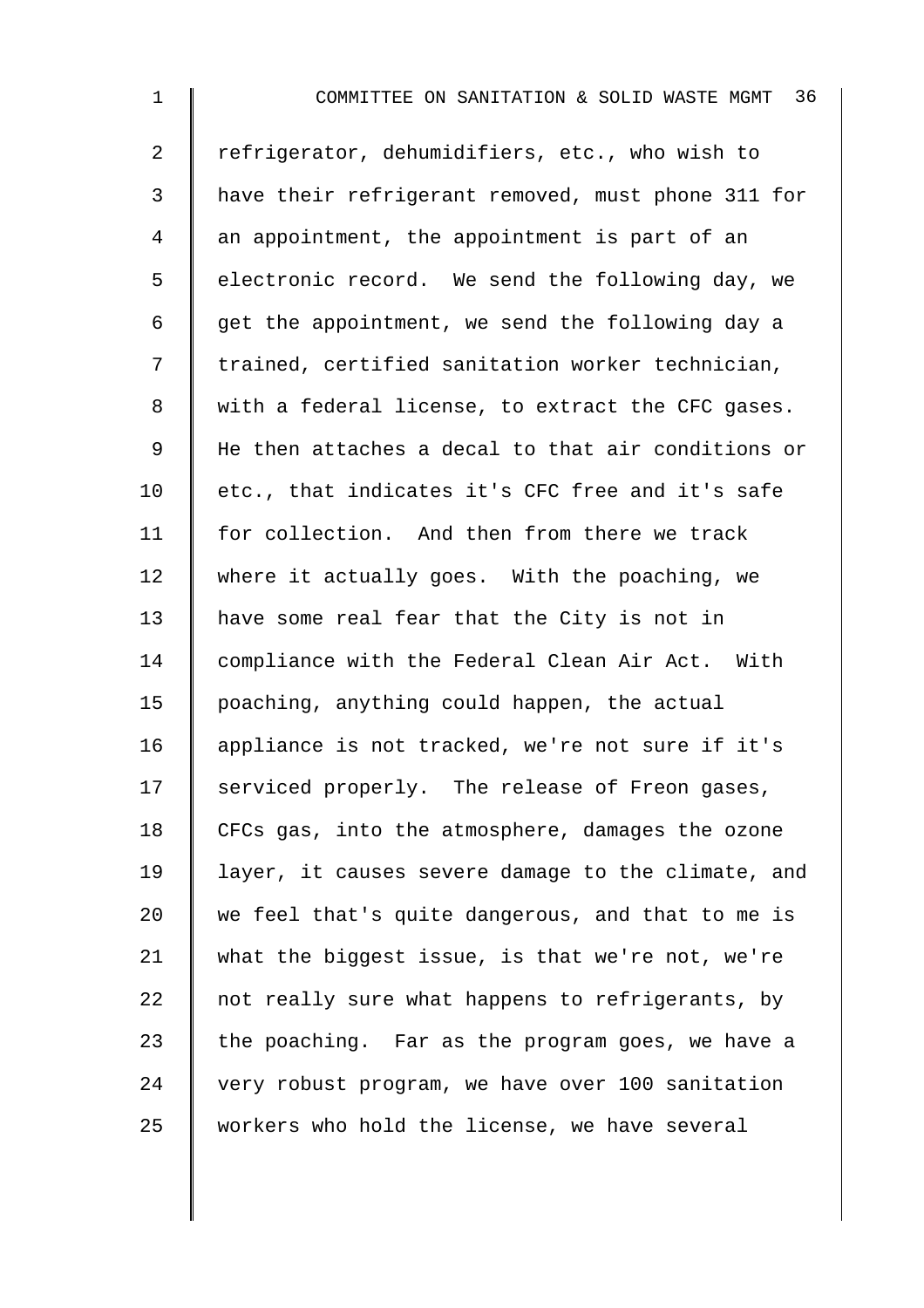| $\mathbf 1$    | COMMITTEE ON SANITATION & SOLID WASTE MGMT 37      |
|----------------|----------------------------------------------------|
| $\overline{a}$ | sanitation workers that hold an events license for |
| 3              | transfer gases, and we've had a good program where |
| 4              | the gases are recycled, we've done business for    |
| 5              | years with a company called Refron, located in     |
| 6              | Long Island City (and it's now called Air Gas).    |
| 7              | But we bring pure gases to them, and the           |
| 8              | Department does receive some revenue from this     |
| 9              | agreement. And we feel it's been a good program,   |
| 10             | and it's endangered by poaching.                   |
| 11             | CHAIRPERSON JAMES: And the cost?                   |
| 12             | PETER MCKEON: Costs of the program                 |
| 13             | is approximately \$1.7 million a year. Which is    |
| 14             | the expense portion of salary, etc., tools.        |
| 15             | CHAIRPERSON JAMES: Deputy                          |
| 16             | Commissioner Gone, I want to go back to Local Law  |
| 17             | 889, and specifically want to ask you a question.  |
| 18             | Do you believe that, as the legislation is         |
| 19             | currently drafted, that it would interfere with an |
| 20             | individual's ability to return their own beverage  |
| 21             | containers to, for refund?                         |
| 22             | RON GONEN:<br>No.                                  |
| 23             | CHAIRPERSON JAMES: Okay. Do my                     |
| 24             | colleagues have any questions at this time? Okay.  |
| 25             | I thank you for your testimony. And I thank you    |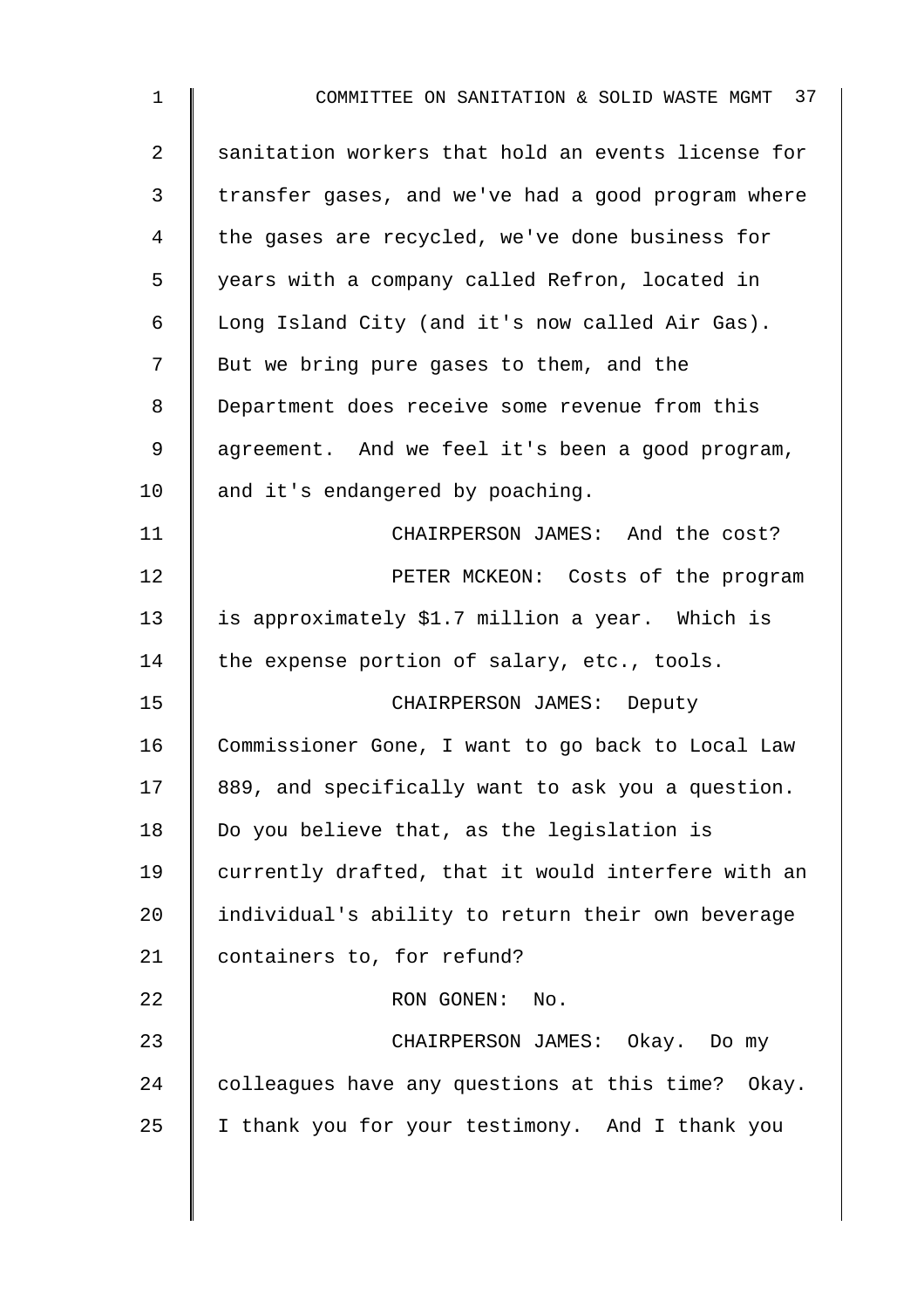| 1  | COMMITTEE ON SANITATION & SOLID WASTE MGMT 38      |
|----|----------------------------------------------------|
| 2  | for your answers, and I look forward to working    |
| 3  | with you forward, as we continue to negotiate      |
| 4  | these bills. Thank you very much.                  |
| 5  | RON GONEN: Thank you.                              |
| 6  | [pause, background noise]                          |
| 7  | CHAIRPERSON JAMES: And, Inspector                  |
| 8  | Kuznitz, I believe that's your, what's your title? |
| 9  | TODD KUZNITZ: Assistant Chief.                     |
| 10 | CHAIRPERSON JAMES: Assistant                       |
| 11 | Chief, thank you for coming in on your day off.    |
| 12 | TODD KUZNITZ: You're welcome.                      |
| 13 | CHAIRPERSON JAMES: Sorry about                     |
| 14 | that. Take care. Blame Jared. Oh, and now we       |
| 15 | will hear from Mr. Harry Nespoli, the head of      |
| 16 | Local 831, United Sanitation Association Workers   |
| 17 | of America.                                        |
| 18 | HARRY NESPOLI: Which is a good                     |
| 19 | one. [pause, background noise]                     |
| 20 | CHAIRPERSON JAMES: How you doing,                  |
| 21 | Mr. Nespoli?                                       |
| 22 | HARRY NESPOLI: How are you guys up                 |
| 23 | there?                                             |
| 24 | CHAIRPERSON JAMES: We're all                       |
| 25 | right. You okay? Ready to begin?                   |
|    |                                                    |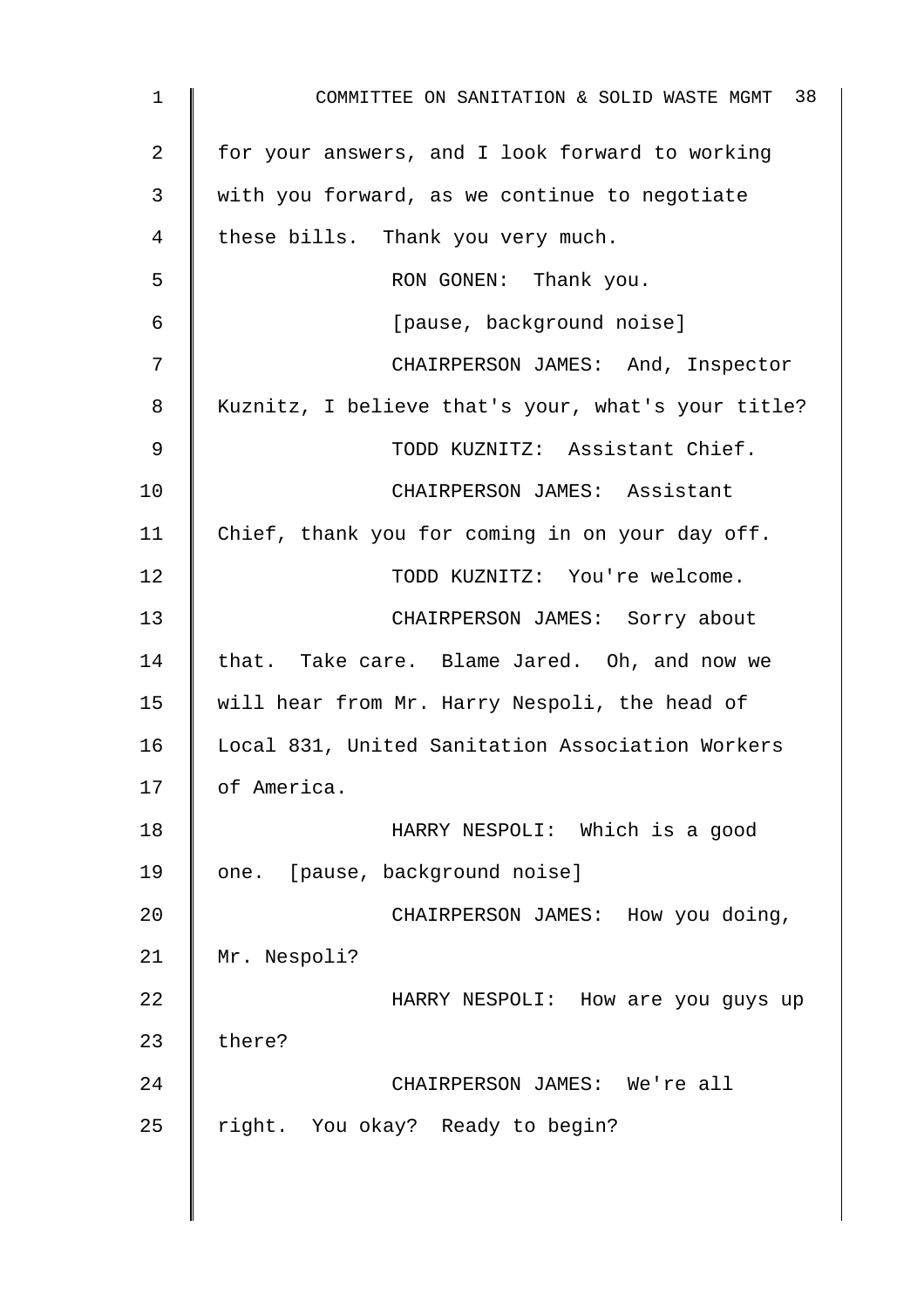| $\mathbf{1}$    | COMMITTEE ON SANITATION & SOLID WASTE MGMT 39      |
|-----------------|----------------------------------------------------|
| 2               | HARRY NESPOLI: All right? You                      |
| 3               | hot, you cool, I'm ready?                          |
| 4               | CHAIRPERSON JAMES: Go ahead.                       |
| 5               | HARRY NESPOLI: Okay, first of all,                 |
| 6               | everybody knows me. I handed in the written        |
| 7               | document on this, as far as that. I just want to   |
| 8               | touch on a few things. First of all, thank you     |
| 9               | Chairwoman James, and everybody up there, for      |
| 10 <sub>1</sub> | having just the, the hearing here on this thing.   |
| 11              | We are in favor of Law 889 and 894, the Sanitation |
| 12              | Union. You know, I sit out there, listening to     |
| 13              | the Department, and it just seems as if            |
| 14              | recycling started in 1986. I wasn't the President  |
| 15              | of this Union, I was the Vice President of this    |
| 16              | Union. No, I'm sorry, I was a trustee of this      |
| 17              | Union. And it was something in the future that     |
| 18              | the City took on, and I was wholeheartedly         |
| 19              | involved in that, as a trustee. And I've seen      |
| 20              | things with recycling go on throughout the years,  |
| 21              | to the point of being the President, that was      |
| 22              | really disgraceful to the people of New York City. |
| 23              | The stopping of recycling totally confused them.   |
| 24              | Then when it came back again, the fact that the    |
| 25              | public recycles this and doesn't recycle that,     |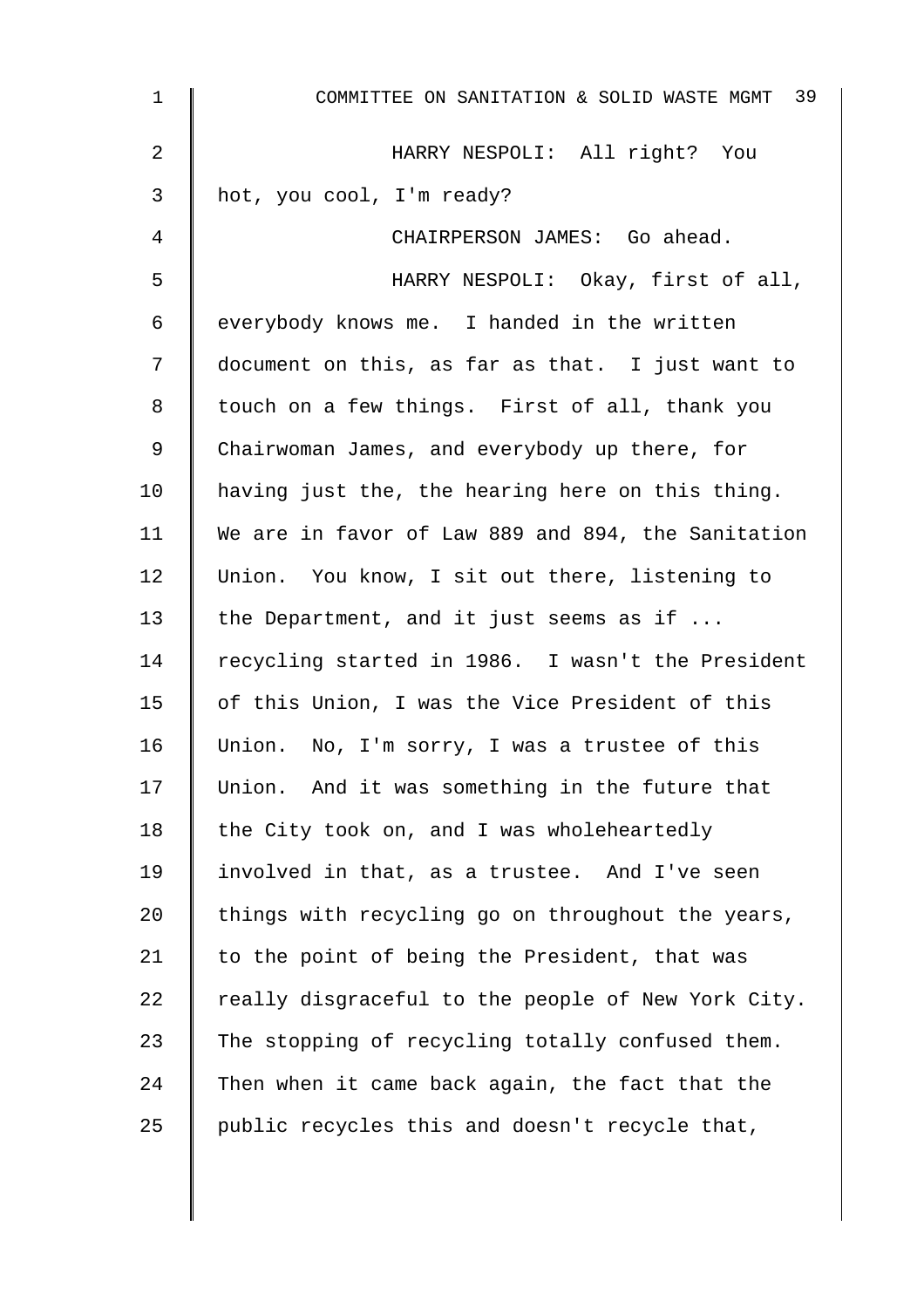| $\mathbf{1}$   | 40<br>COMMITTEE ON SANITATION & SOLID WASTE MGMT   |
|----------------|----------------------------------------------------|
| $\overline{2}$ | really totally confused everybody. And as the      |
| 3              | years went on, I read Waste Management, I see      |
| 4              | other cities that are definitely making money off  |
| 5              | the recycling, back into New York City, and        |
| 6              | helping the environment. Right now, I think that   |
| 7              | recycling, these bills are going to strengthen     |
| 8              | recycling to the point of really having a revenue  |
| $\mathsf 9$    | and helping the economy out there. And I really    |
| 10             | hope that it continues and moves forward. To hear  |
| 11             | the Department talk about some of the issues       |
| 12             | they're talking about, that my workforce brought   |
| 13             | to me as a Vice President and Trustee back then,   |
| 14             | and it fell on some deaf ears, it kind of goes to  |
| 15             | show you that the men in the street, they know     |
| 16             | what's going on. They saw the trucks come over     |
| 17             | from Jersey, stealing it's material. They saw      |
| 18             | people with other trucks, they turned it into a    |
| 19             | business out there. And what they were doing was   |
| 20             | then they ended up renting trucks so that if they  |
| 21             | did get impound, they, their rented truck would go |
| 22             | back to wherever they rented it from. But the      |
| 23             | Council has moved forward and beyond that, and I   |
| 24             | think that these here benefits, these here two     |
| 25             | bills, can help tighten up first the economy and   |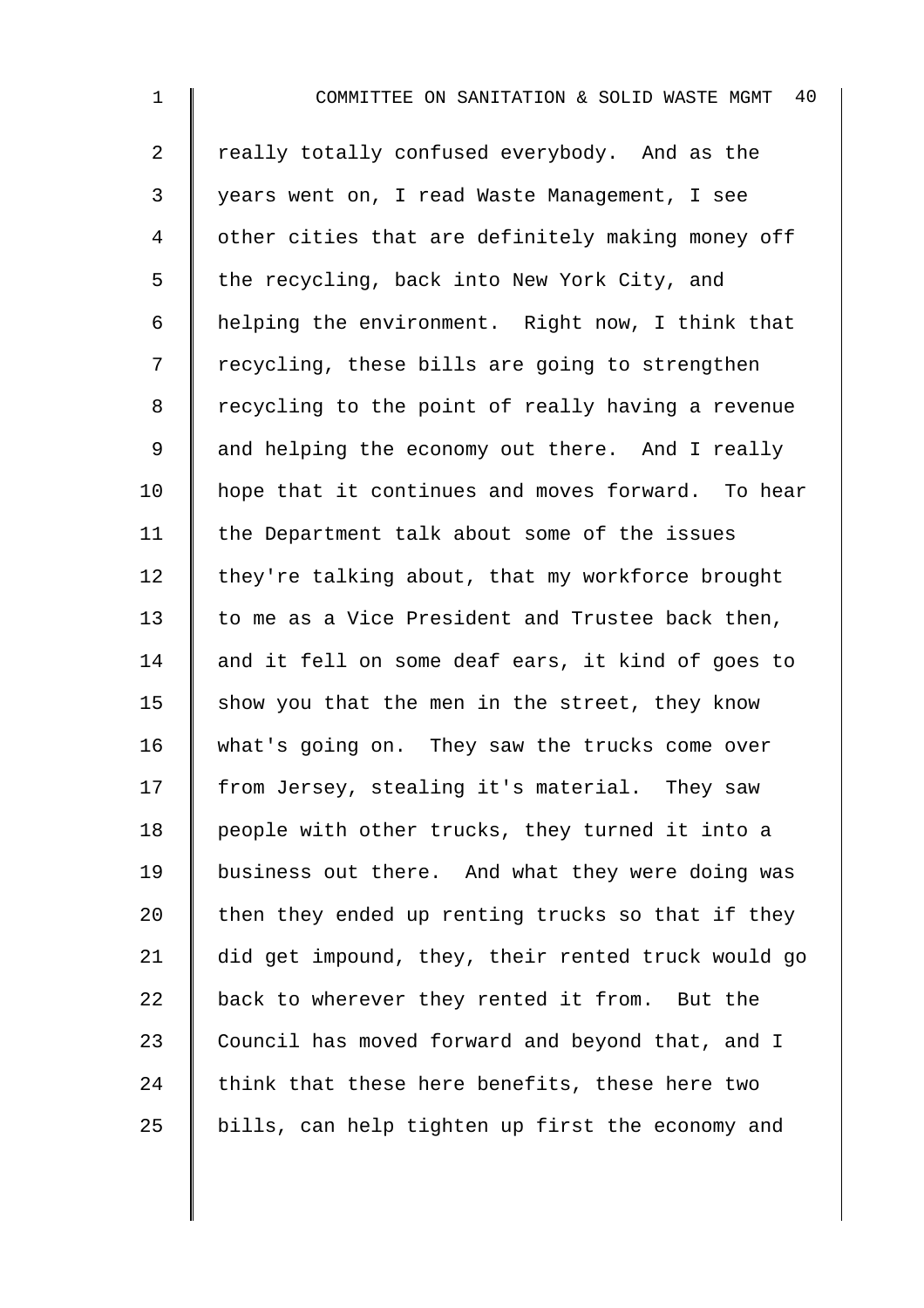2 then the environmental. On 889, I still don't 3 understand why my truck is going to a building  $4 \parallel$  there and is not picking up the City recycling.  $5 \parallel$  And I honestly feel that as long as that truck is 6  $\parallel$  there, and this, it's the City's responsibility to 7 | pick it up, we should at least, the time that our  $8 \parallel$  truck is there, have the right to pick it up, to 9 Strengthen the recycling program moneywise, for 10 | the people of New York City. sometimes, other 11 people, and the recycling function, the value of 12  $\parallel$  it, there was times that I spoke to my men, and 13 there was nobody out there stealing, because the 14 value of it was low. But the City still had a 15 | responsibility to recycle, whether it's low or 16 whether it's high. That's what the whole  $17$   $\parallel$  recycling program was. The revenue can now 18 | benefit the City of New York, finally, now, the 19 people can get some of this revenue back into the  $20$  | City, where everybody knows we need it the most. 21 As far as the, the 894 is concerned, and you 22  $\parallel$  talked about it, it's very important with that 23  $\parallel$  gas. And that's why that was set up many, many  $24$  vears ago. And that's why we have a very good 25 program. Possibly, you can know possibly the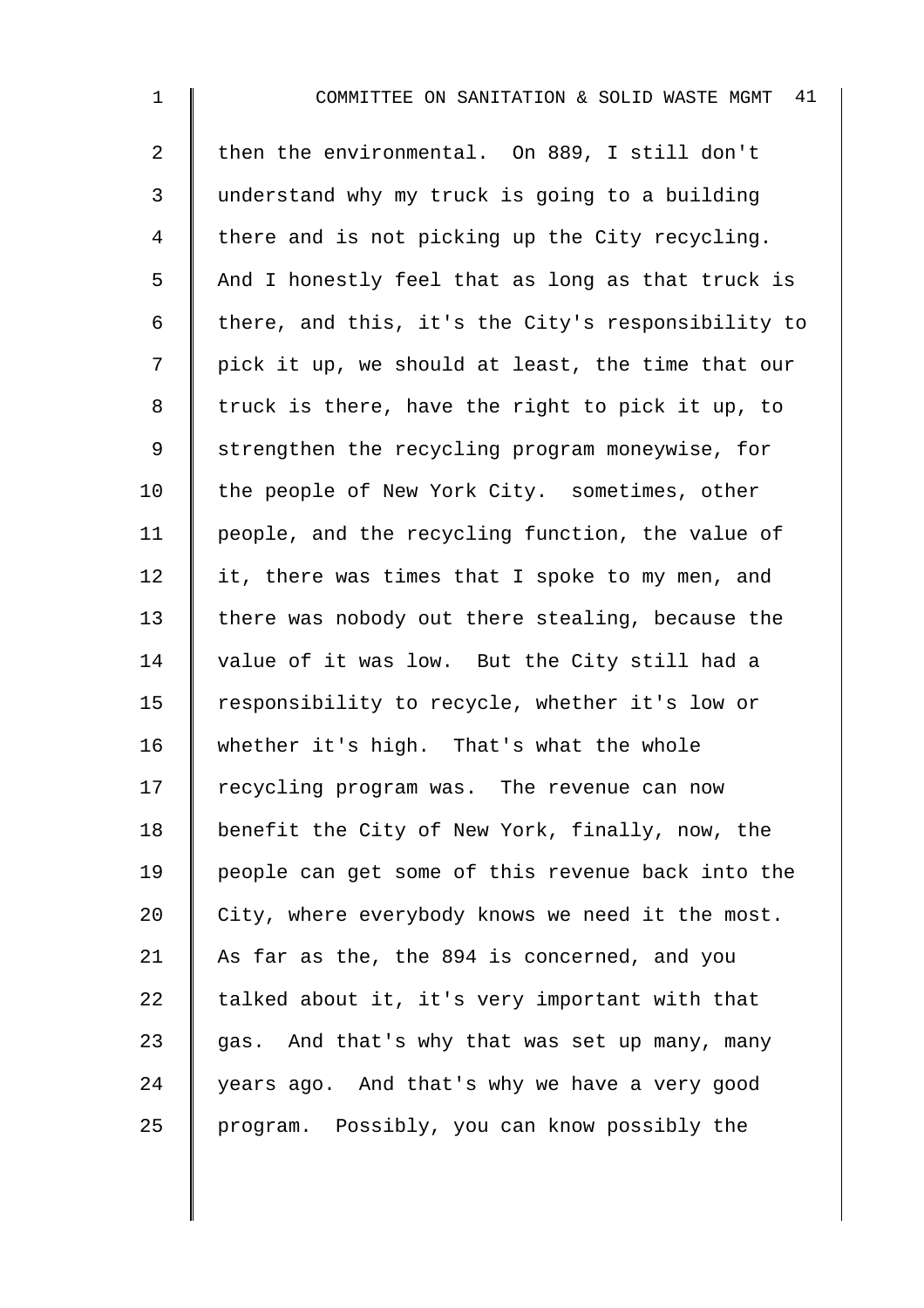1 **I** COMMITTEE ON SANITATION & SOLID WASTE MGMT 42 2 T reason for one of your questions were, is it 3 continuing and can we catch more of these people 4 I that are stealing it? It's the fact that we don't 5 | have the manpower in the law enforcement part of  $6 \parallel$  our agency. We're limited to it. And that's a 7 | very important part. We've been telling them this 8 Union's been telling them for the longest time, 9 || and to sit there and listen to them talk about the 10  $\parallel$  value and the productivity that my men get beat up 11 with every single day, out there, and saying it's 12 | not there, when it should be there, it's really, I 13 took notes. [laughs] 'Cause I know I'll be using 14 them again. So we're in favor of this 889, and 15  $\parallel$  you have my testimony in writing, and 894 I think 16 | it's very important because of that gas. There's  $17$  | pieces in, in the refrigeration, that can be more 18  $\parallel$  than just the value of a piece of material. They 19  $\parallel$  take it out. But to get to that material, they

20  $\parallel$  have to release the gas. I don't think that that 21  $\parallel$  is wise for the environment, definitely; and I 22 understand that there are people out there on hard  $23$  times. There's not enough jobs out there now, 24 that there should be more jobs for the working 25 | people out there. And sometimes they have to do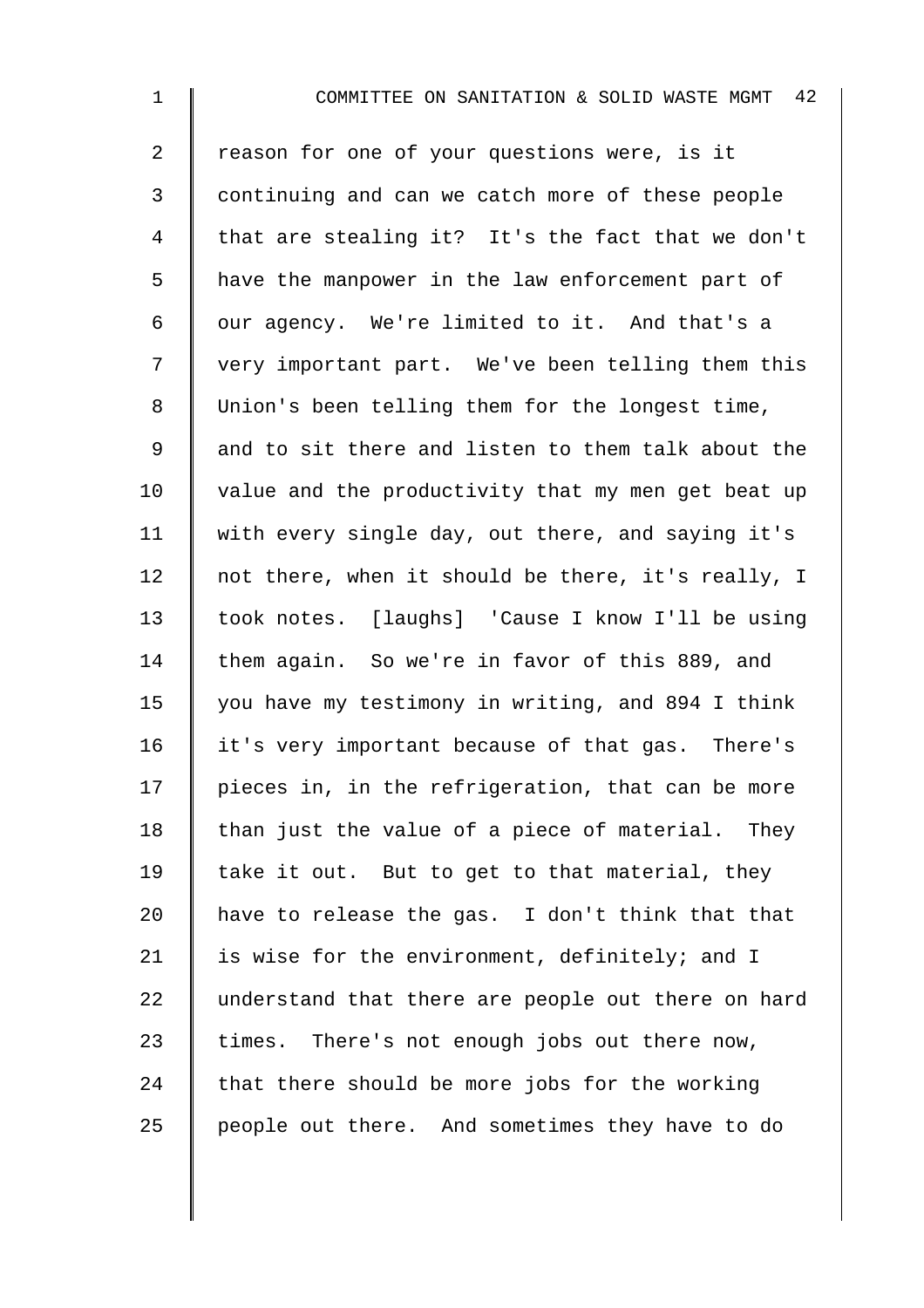| $\mathbf{1}$   | COMMITTEE ON SANITATION & SOLID WASTE MGMT 43      |
|----------------|----------------------------------------------------|
| $\overline{2}$ | something that really, they don't want to do, but  |
| 3              | they'll go against the law to do it, if they have  |
| 4              | the responsibility to feed a family. But the gas   |
| 5              | is my main concern with that. We have a program,   |
| 6              | and Mr. McKeon mentioned it, and he's been on it a |
| 7              | very longing time, and I was the, I was on it from |
| 8              | the very beginning as the Vice President of this   |
| $\mathsf 9$    | Union, and it works, and it protects the people of |
| 10             | New York City. So, definitely, in favor of this,   |
| 11             | and definitely, without a doubt, we were the first |
| 12             | to report it, the stealing of what's going on in   |
| 13             | New York City is a shame. And still going on.      |
| 14             | CHAIRPERSON JAMES: Thank you Mr.                   |
| 15             | Nespoli. So you're okay with the fact that this    |
| 16             | does not really apply to peddlers, the theft, the  |
| 17             | poaching provision.                                |
| 18             | HARRY NESPOLI: I believe it's not                  |
| 19             | over the peddlers.                                 |
| 20             | CHAIRPERSON JAMES: Okay.                           |
| 21             | HARRY NESPOLI: This is an                          |
| 22             | organized effort to organize--It's a lot larger.   |
| 23             | And I notified the Department about it, too, I     |
| 24             | mean, if they impound a truck, and it's the        |
| 25             | owner's truck--                                    |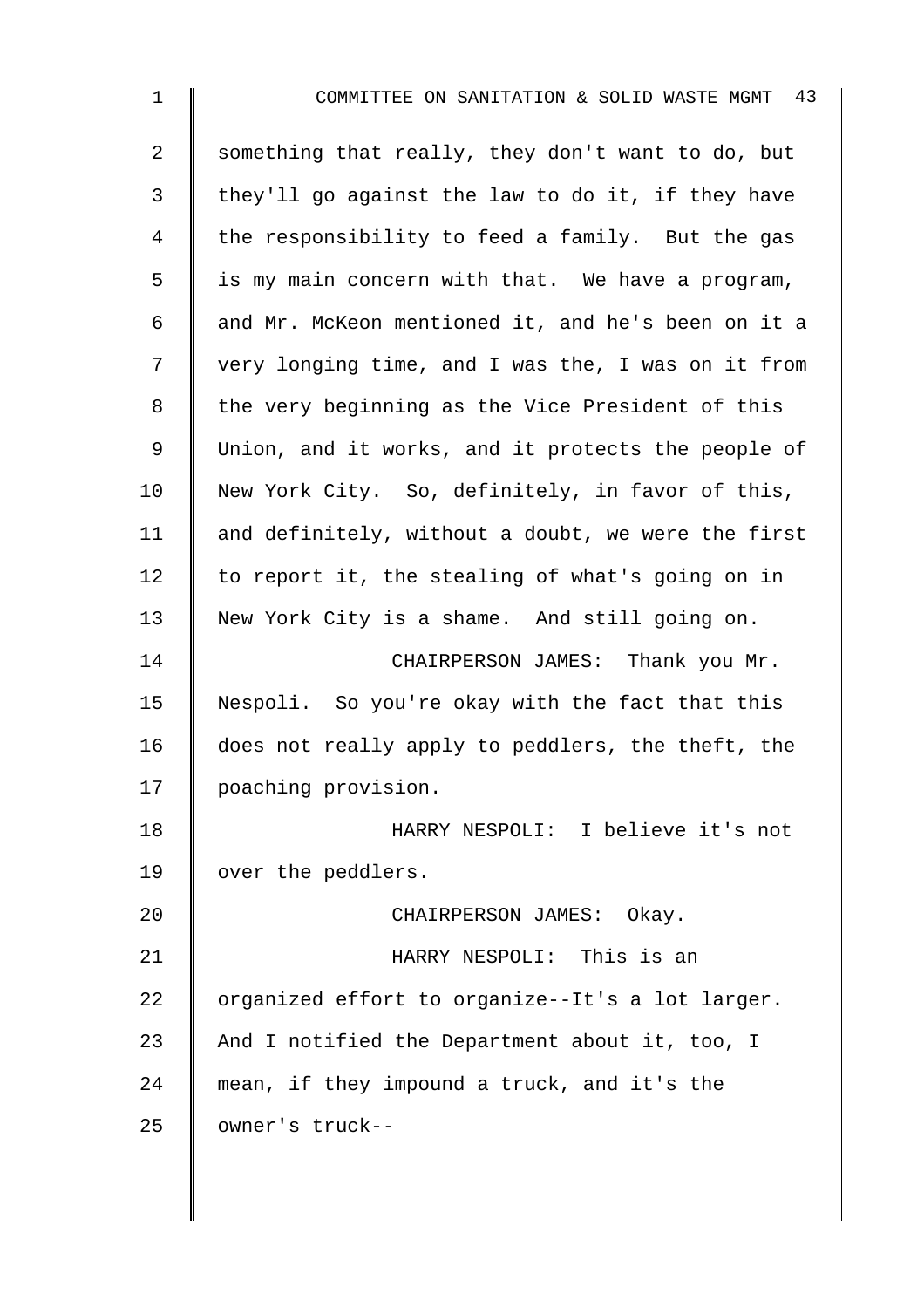| $\mathbf 1$     | COMMITTEE ON SANITATION & SOLID WASTE MGMT 44      |
|-----------------|----------------------------------------------------|
| 2               | CHAIRPERSON JAMES: Right.                          |
| 3               | HARRY NESPOLI: --somebody comes to                 |
| 4               | that court with money, not to bail out that owner. |
| 5               | That's it, that person that's coming in with that  |
| 6               | money is the person that organized this.           |
| 7               | CHAIRPERSON JAMES: How many law                    |
| 8               | enforcement agents or employees do you have in the |
| 9               | Sanitation?                                        |
| 10 <sub>1</sub> | HARRY NESPOLI: 100, maybe 120 law                  |
| 11              | enforcements, that are watching this.              |
| 12              | CHAIRPERSON JAMES: And at what                     |
| 13              | point in time, what was your peak?                 |
| 14              | HARRY NESPOLI: At peak at one                      |
| 15              | time, in law enforcement--don't forget, they were  |
| 16              | doing tickets, big and heavy one time.<br>Now,     |
| 17              | they're focusing these 120-30 officers are         |
| 18              | focusing on stealing, because it's a big problem.  |
| 19              | So, there was about 350 at one time.               |
| 20              | CHAIRPERSON JAMES: And recently,                   |
| 21              | there was a new hiring class; in that class how    |
| 22              | many do you anticipate being law enforcement? Or   |
| 23              | they're all saying--                               |
| 24              | HARRY NESPOLI: I wish I was the                    |
| 25              | Commissioner, but I'm not the Commissioner.        |
|                 |                                                    |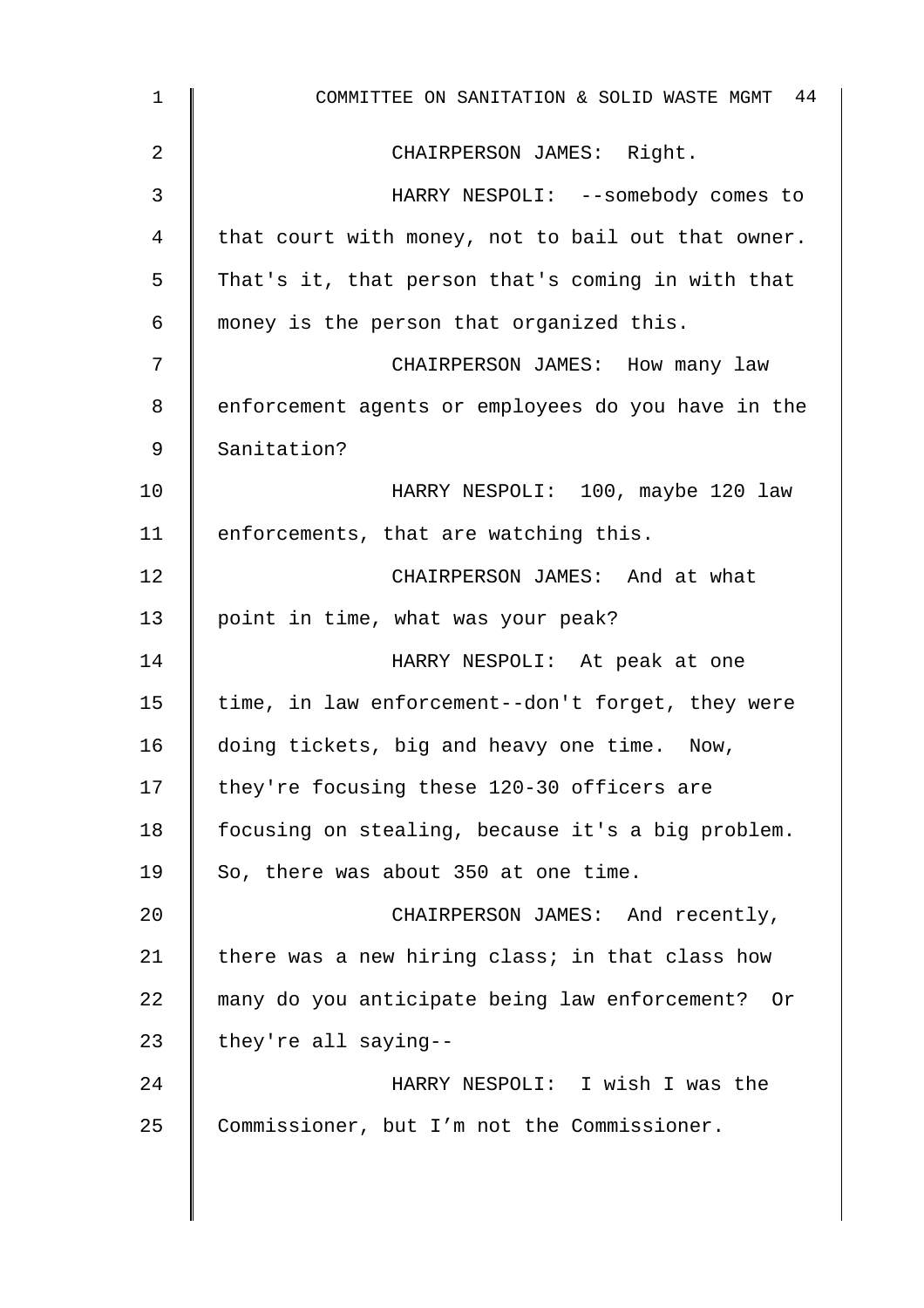| $\mathbf 1$    | COMMITTEE ON SANITATION & SOLID WASTE MGMT 45      |
|----------------|----------------------------------------------------|
| $\overline{2}$ | [laughter] That's totally up to the Commissioner.  |
| 3              | It's up to budget. Everything is around budget,    |
| 4              | now. You know. These apartment buildings that      |
| 5              | are, that we service, that we could be saving some |
| 6              | money here, I heard that once said service from    |
| 7              | the City wasn't regular. I disagree, because the   |
| 8              | Department and myself, have been working together  |
| 9              | to adjust--I'm willing to adjust, sit down with    |
| 10             | them, as a Union President, and look about giving  |
| 11             | that service. And sometimes, these apartment       |
| 12             | buildings can's store all that stuff. And I        |
| 13             | understand that. And if we're doing our service,   |
| 14             | and they still have that stuff left over, then by  |
| 15             | all means get that extra service is if means--they |
| 16             | should come to the City first                      |
| 17             | CHAIRPERSON JAMES: Right.                          |
| 18             | HARRY NESPOLI: -- because I think                  |
| 19             | we can do it quicker and better for them. We       |
| 20             | control the whole City, we do the whole City of    |
| 21             | New York. But again, we've had worked out with     |
| 22             | the Department, closely, to make adjustment so     |
| 23             | that the public does get serviced. And I will      |
| 24             | continue doing that.                               |
| 25             | CHAIRPERSON JAMES: And Mr.                         |
|                |                                                    |
|                |                                                    |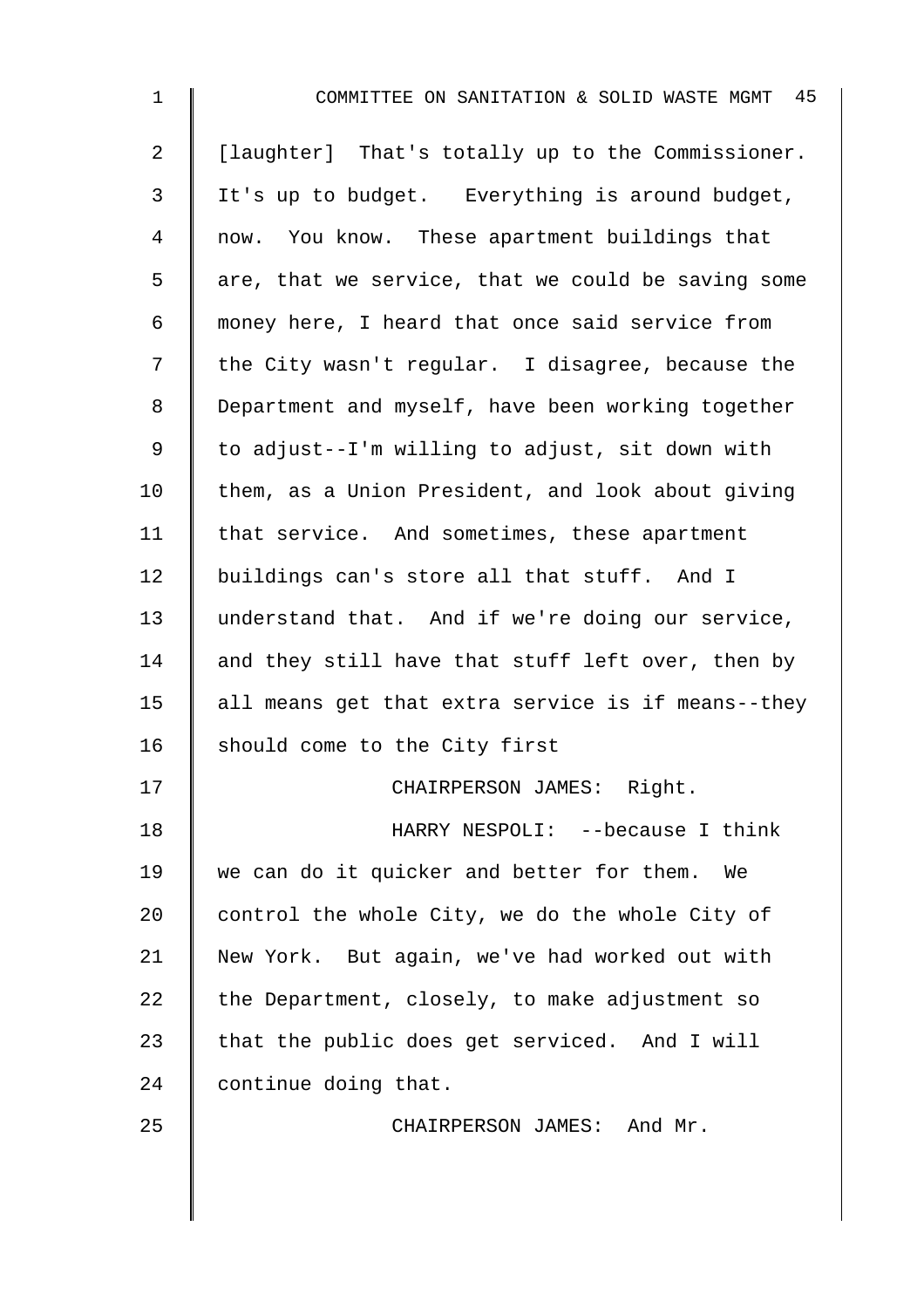| $\mathbf{1}$   | COMMITTEE ON SANITATION & SOLID WASTE MGMT 46      |
|----------------|----------------------------------------------------|
| $\overline{2}$ | Nespoli, last question, with regards to the theft  |
| 3              | of manhole covers and/or ConEd covers, is that a   |
| 4              | threat to--I mean, how does that, has that damaged |
| 5              | your trucks? And is it a public safety issue for   |
| 6              | your men and women?                                |
| 7              | HARRY NESPOLI: I--the on--the only                 |
| 8              | thing I know about manhole covers is the fact if   |
| 9              | they're not there, they're dangerous for the       |
| 10             | public and dangerous for regular cars, hitting     |
| 11             | that manhole without that cover. I don't know      |
| 12             | anything about selling it, what it costs, how they |
| 13             | lift it up, or whatever they do. All I know is     |
| 14             | that if there was no man cover there, a child      |
| 15             | walking across the street, somebody, just looking  |
| 16             | the other way, and with some of the distractions   |
| 17             | out there, they're stepping into that. That's a    |
| 18             | very dangerous.                                    |
| 19             | CHAIRPERSON JAMES: Thank your Mr.                  |
| 20             | Nespoli. Any other questions from my colleagues?   |
| 21             | Thank you, Mr. Nespoli, have a great weekend.      |
| 22             | HARRY NESPOLI: Thank you.                          |
| 23             | CHAIRPERSON JAMES: And thank you                   |
| 24             | to, for your service, and to your men and women.   |
| 25             | Next, we have Tom Outerbranch--                    |
|                |                                                    |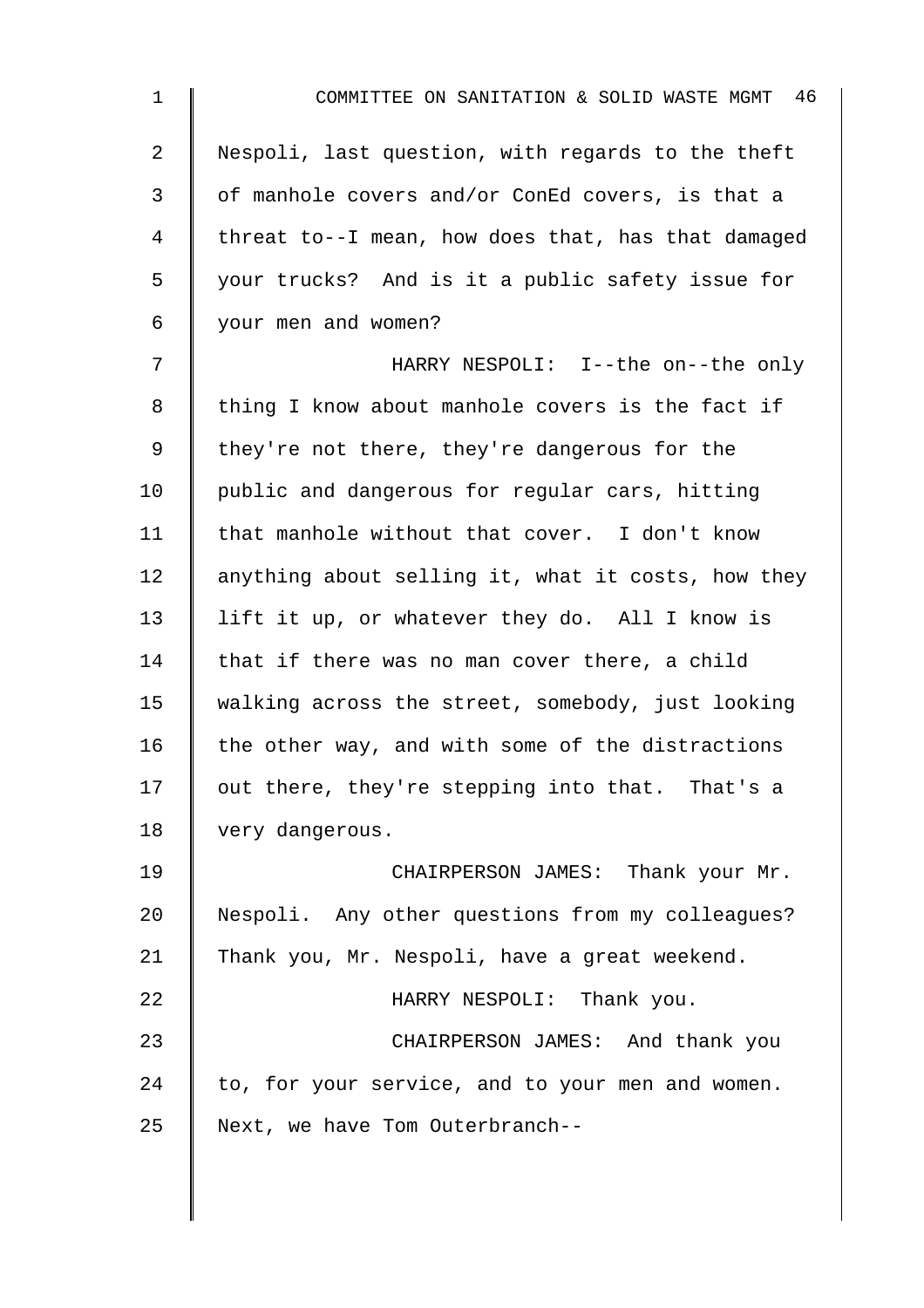| 1  | COMMITTEE ON SANITATION & SOLID WASTE MGMT 47      |
|----|----------------------------------------------------|
| 2  | TOM OUTERBRIDGE: Bridge.                           |
| 3  | CHAIRPERSON JAMES: --Bridge,                       |
| 4  | Outerbridge; Scott Horn; Lawrence Schillinger; and |
| 5  | Mike Powers.                                       |
| 6  | [pause, background noise]                          |
| 7  | MALE VOICE: Any particular order?                  |
| 8  | CHAIRPERSON JAMES: [off mic] No.                   |
| 9  |                                                    |
| 10 | MALE VOICE: Flip a couple of                       |
| 11 | coins, see where we end up. Okay. Mr.              |
| 12 | Outerbridge will jump in there.                    |
| 13 | [pause, background noise]                          |
| 14 | TOM OUTERBRIDGE: Is it on, that                    |
| 15 | on? [technical] Good afternoon.                    |
| 16 | CHAIRPERSON JAMES: [off mic] Good                  |
| 17 | afternoon.                                         |
| 18 | TOM OUTERBRIDGE: Thank you for the                 |
| 19 | opportunity to testify this afternoon. My name is  |
| 20 | Thomas Outerbridge, I'm the General Manager for    |
| 21 | Sims Municipal Recycling. As you may know, our     |
| 22 | company has a contract with the Department of      |
| 23 | Sanitation to handle all of the curbside metal,    |
| 24 | glass and plastic that's collected throughout the  |
| 25 | City. We've done this since 2002, and in 2009 we   |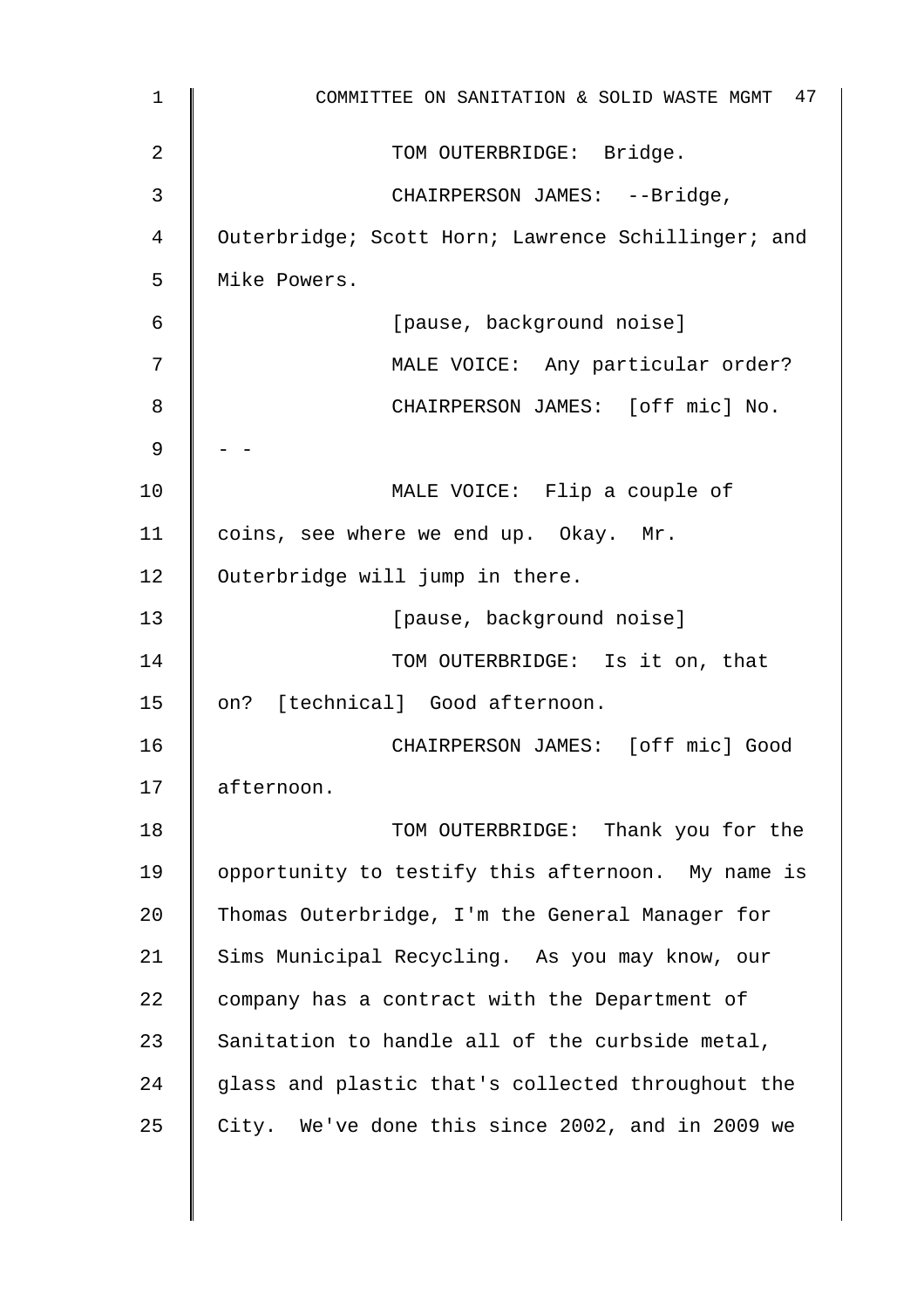| $\mathbf{1}$   | 48<br>COMMITTEE ON SANITATION & SOLID WASTE MGMT   |
|----------------|----------------------------------------------------|
| $\overline{2}$ | executed a long term, 20 year contract with the    |
| 3              | City. At the same time we also signed a lease      |
| 4              | with the Economic Development Corporation to       |
| 5              | develop the principle processing facility for the  |
| 6              | City's curbside recyclables in Brooklyn. So, as    |
| 7              | the City's long term recycling partner, and with a |
| 8              | very significant financial investment in the       |
| 9              | infrastructure, as well as personnel to service    |
| 10             | the program, we have a very strong interest in the |
| 11             | success and growth of the program over time.       |
| 12             | Before discussing the bills that we're talking     |
| 13             | about today, I did just want to acknowledge the    |
| 14             | City Council. I've been working in this field in   |
| 15             | New York for the last about 20 years, and the City |
| 16             | Council's always been a very, very strong and      |
| 17             | consistent supporter of the curbside program, and  |
| 18             | I think has had a big role in it becoming a        |
| 19             | permanent part of the way the City handles its     |
| 20             | solid waste. The bills that are under              |
| 21             | consideration today, they address a significant    |
| 22             | problem that has steadily grown in recent years.   |
| 23             | And that is the wide, what is now widespread and   |
| 24             | well organized practice of scavenging materials    |
| 25             | that are placed at the curb for recycling          |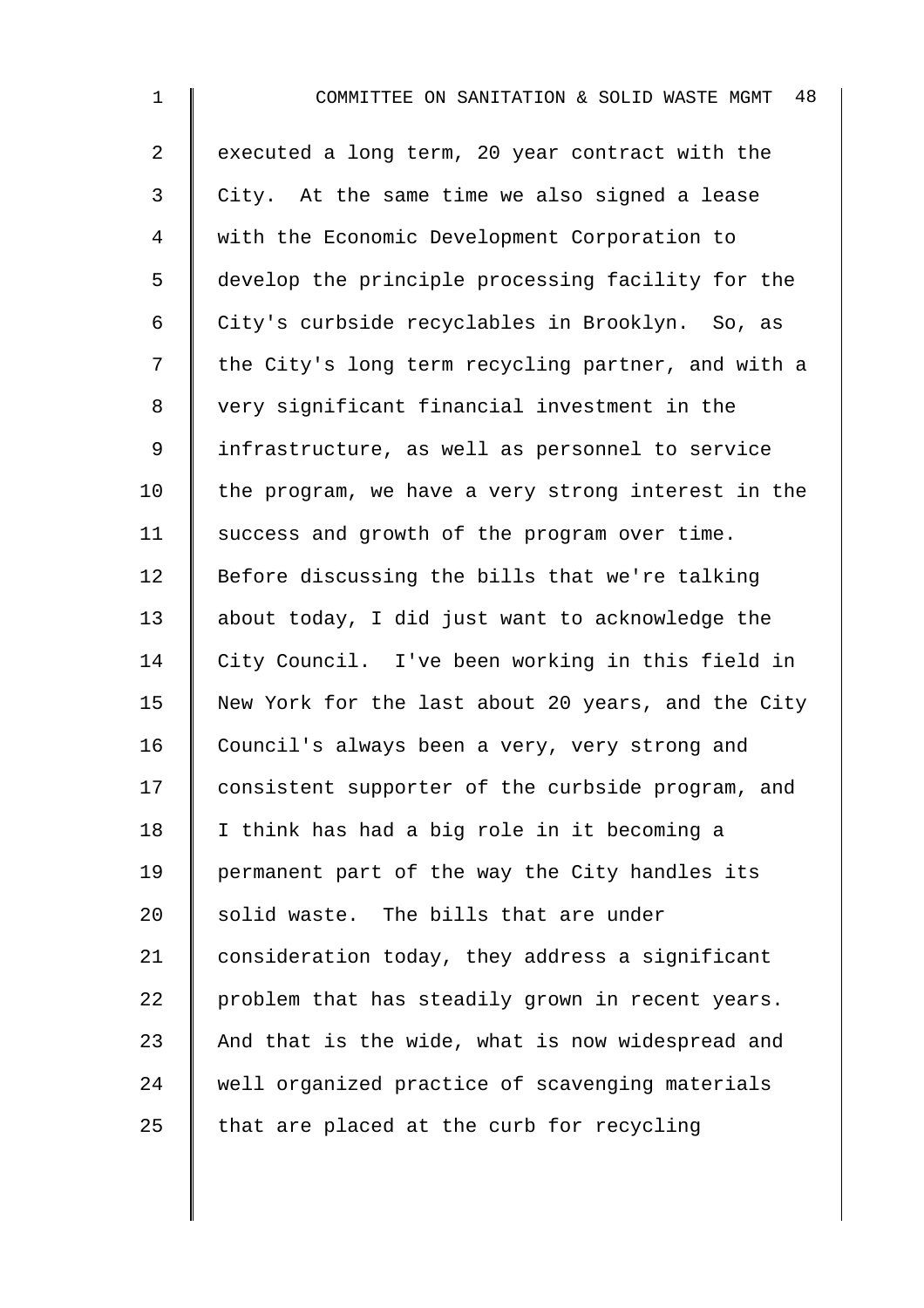| 1              | 49<br>COMMITTEE ON SANITATION & SOLID WASTE MGMT   |
|----------------|----------------------------------------------------|
| $\overline{a}$ | collection. The total tons of metal, glass and     |
| $\mathfrak{Z}$ | plastic that we receive has dropped by about five  |
| 4              | percent in the past two years, and since we        |
| 5              | started this program, the metal--actually about    |
| 6              | over the same period the amount of metal we        |
| 7              | receive has dropped by about 50 percent, to the    |
| 8              | point where the bulk metal, which is a lot of what |
| 9              | the white goods people were referring to, some of  |
| 10             | which have CFCs, but also other bulky metal        |
| 11             | objects, are virtually nonexistent anymore in the  |
| 12             | material that we receive. Used to make up about    |
| 13             | 50 percent of the metal we received. Certainly     |
| 14             | there's other factors aside from scavenging that   |
| 15             | may be at work here, there's the economy. And      |
| 16             | there may also be individual participation that's  |
| 17             | changing. But we know that scavenging is a         |
| 18             | significant part of what's going on.<br>The        |
| 19             | Department of Sanitation tracks it and documents   |
| 20             | it through its CFC recovery program, sending the   |
| 21             | van out. And certainly anybody who lives in the    |
| 22             | City can witness it on a daily basis, any day that |
| 23             | curbside recycles are put out for collection it's  |
| 24             | a pretty extensive combing over that happens. Why  |
| 25             | is this particularly problematic for us as well as |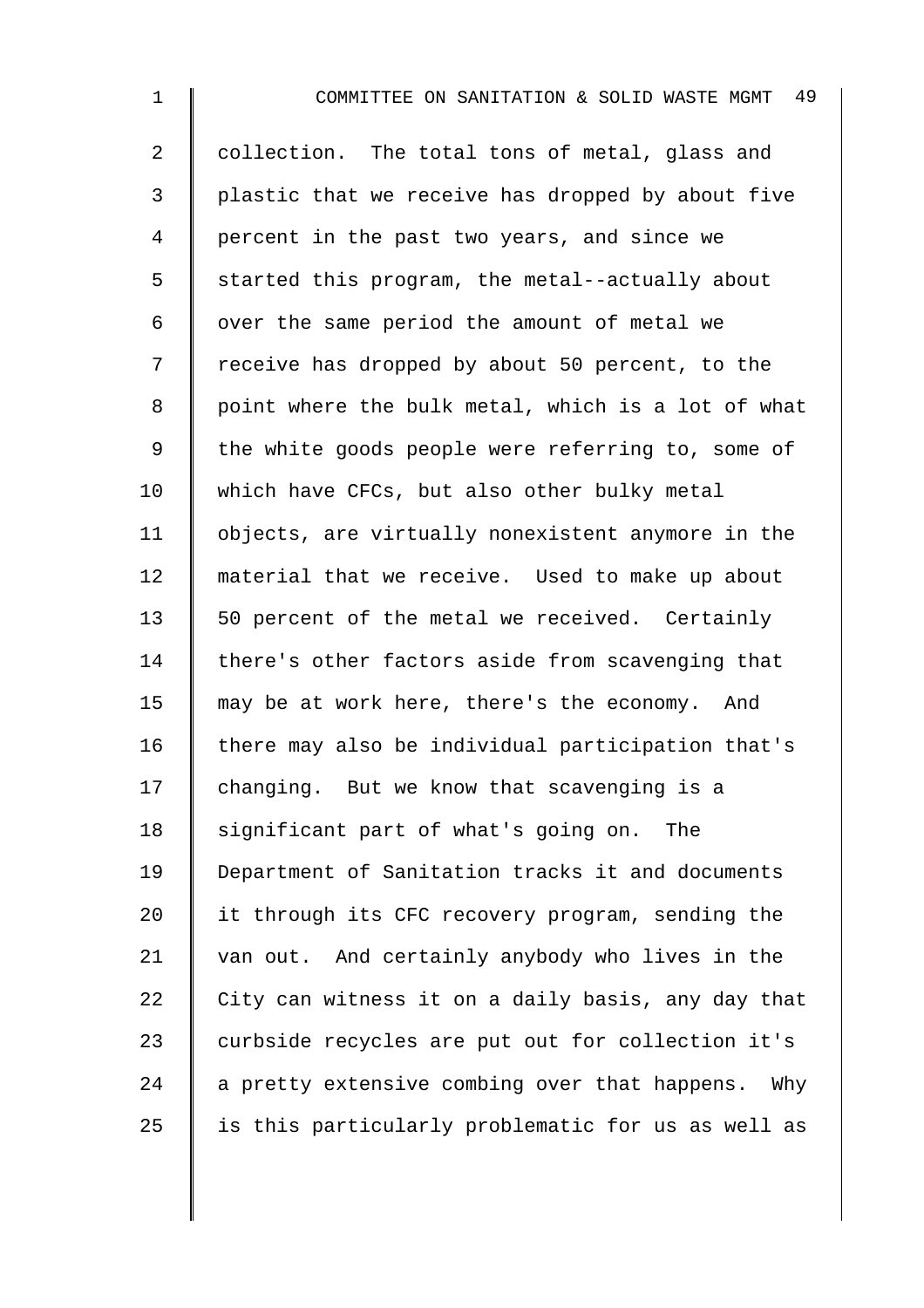| $\mathbf 1$    | 50<br>COMMITTEE ON SANITATION & SOLID WASTE MGMT   |
|----------------|----------------------------------------------------|
| $\overline{2}$ | for the City? First, I do think it's worth         |
| 3              | pointing out that scavenging is not by and large   |
| 4              | increasing the recycling rate in the City. With a  |
| 5              | couple of exceptions, all the materials that are   |
| 6              | being scavenged are materials that are put out for |
| 7              | collection for recycling collection. Really        |
| 8              | what's happening is they're diverting material     |
| 9              | from one recycling program, being the Department   |
| 10             | of Sanitation, into a different, informal          |
| 11             | recycling network. Second, with regard to the      |
| 12             | CFCs, the City, I think as you've heard about, it  |
| 13             | spent many, many years and a lot of money setting  |
| 14             | up a CFC recovery program. And while we don't      |
| 15             | know exactly how many white goods with CFCs that   |
| 16             | are scavenged or not, actually the gas is probably |
| 17             | recovered, we know some portion of those or not,   |
| 18             | so there's obviously the greenhouse gas and ozone  |
| 19             | later effects that come with not property handling |
| 20             | the CFCs. Third thing is relative to our revenue   |
| 21             | sharing, that is part of our contract with the     |
| 22             | City of New York, it's entirely tied to the        |
| 23             | composition and quantity of material we receive.   |
| 24             | We're in the midst now of updating the composition |
| 25             | of the metal, glass, plastic, and I'm certain that |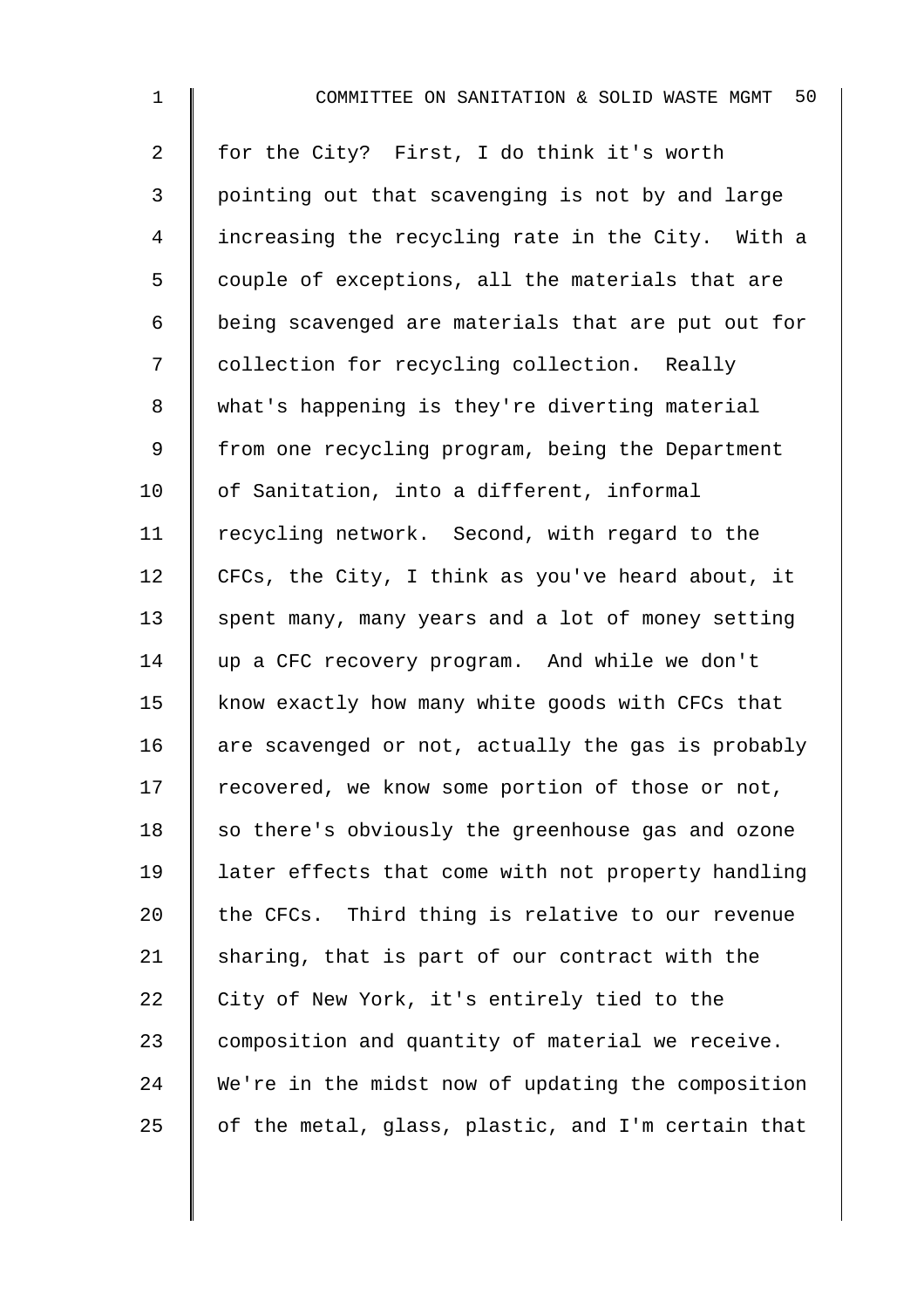| $\mathbf{1}$   | COMMITTEE ON SANITATION & SOLID WASTE MGMT 51      |
|----------------|----------------------------------------------------|
| $\overline{2}$ | it will show that the revenue due back to the City |
| 3              | from metal, glass and plastic will be              |
| 4              | substantially reduced from what it was compared to |
| 5              | the 2004 and 2005 composition study, which was the |
| 6              | basis for our starting point, if you will, with    |
| 7              | the Department of Sanitation under the long term   |
| 8              | contract. Fourth, for us, simply as a recycling    |
| 9              | company, the revenue that we receive from the sale |
| 10             | of the City's recyclables is a huge factor in what |
| 11             | allows us to make the investment that we have made |
| 12             | and continue to make in the infrastructure to      |
| 13             | serve the City's recycling program. We spent       |
| 14             | several tens of millions of dollars, and Brooklyn  |
| 15             | is going up now, I think that facility will        |
| 16             | ultimately be a \$100 million facility with a      |
| 17             | significant investment on the part of the City, in |
| 18             | some basic infrastructure there, as well as our    |
| 19             | investment. And, so, the composition, again, what  |
| 20             | we get from the City is the sort of fundamental    |
| 21             | part of the math. And I've talked about this in    |
| 22             | other settings. There's sort of, there's a         |
| 23             | perverse coincidence with the deposit legislation. |
| 24             | Deposit legislation puts a value on those          |
| 25             | materials specifically that we actually want in    |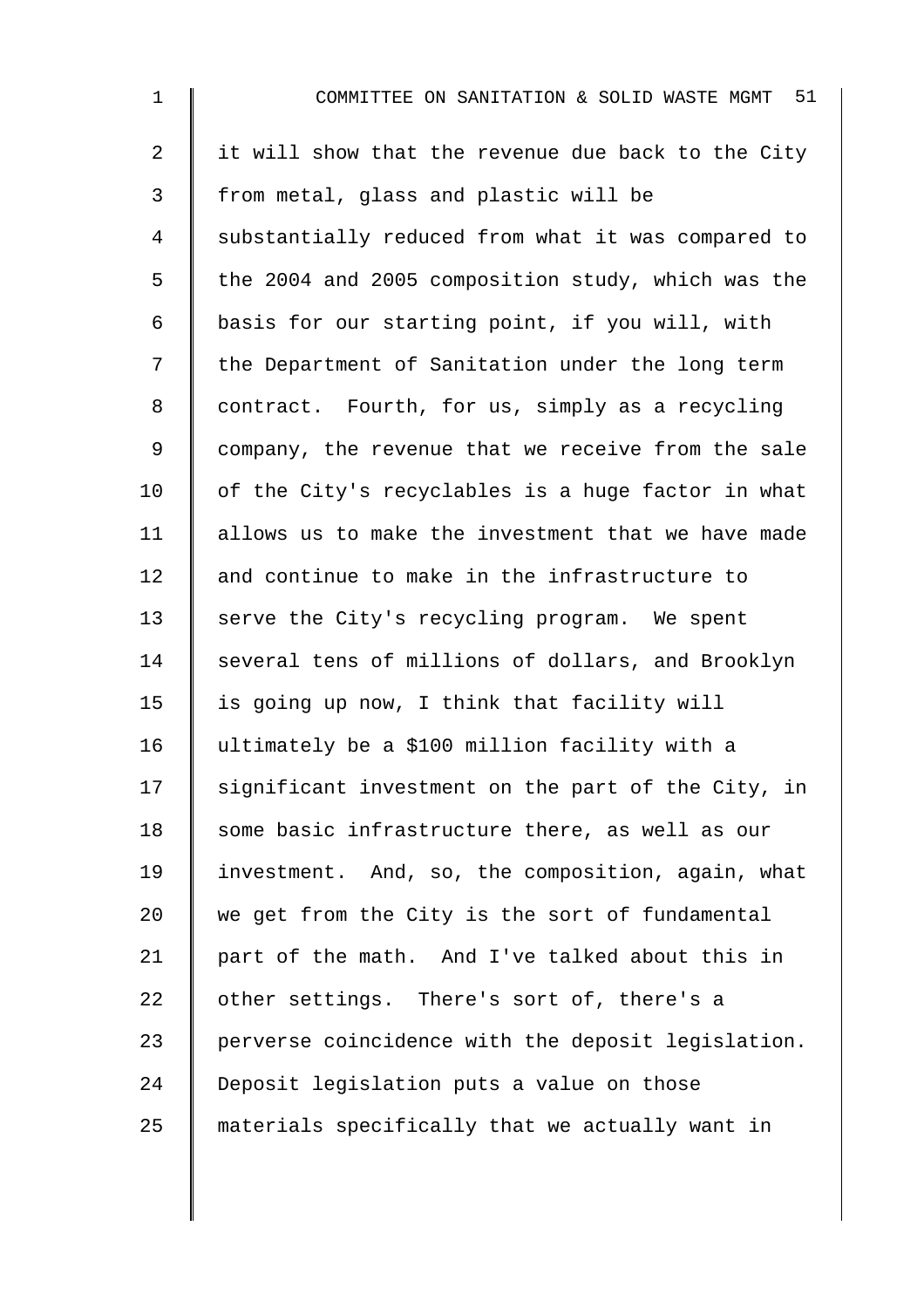2 the curbside recycling program, so that what is 3 being scavenged from the curb, from the curbside 4 recyclables, are PET, which is sort of a stable or  $5 \parallel$  a plastic sales, and aluminum, which is the most 6 valuable metal we get. There isn't a deposit on 7 | the potato chip bags and the sneakers and the CD 8 | cases and all of those other things that we get 9 | that we actually don't, that we actually have to 10 | landfill. So, I would just--one last point that 11 was raised earlier, and I think by the Department 12 of Sanitation, tied to the diversion of the same 13  $\parallel$  time as we're seeing the metal, PET, aluminum, the 14  $\parallel$  things that, the things that really sustain our 15 business being scavenged from the curbside 16 | program, the Depart--the City and the City Council 17 || wants to add additional recyclables to the 18 program. You want to expand the array of 19 plastics, for example, that are accepted in the 20  $\parallel$  recycling program. So, what's really happening is 21 we're being asked to take materials for which 22  $\parallel$  there are no or very, at least not well  $23$  established markets, low value materials, at the 24 same time as we're losing the materials that  $25$  ultimately sustain the business. So, it's,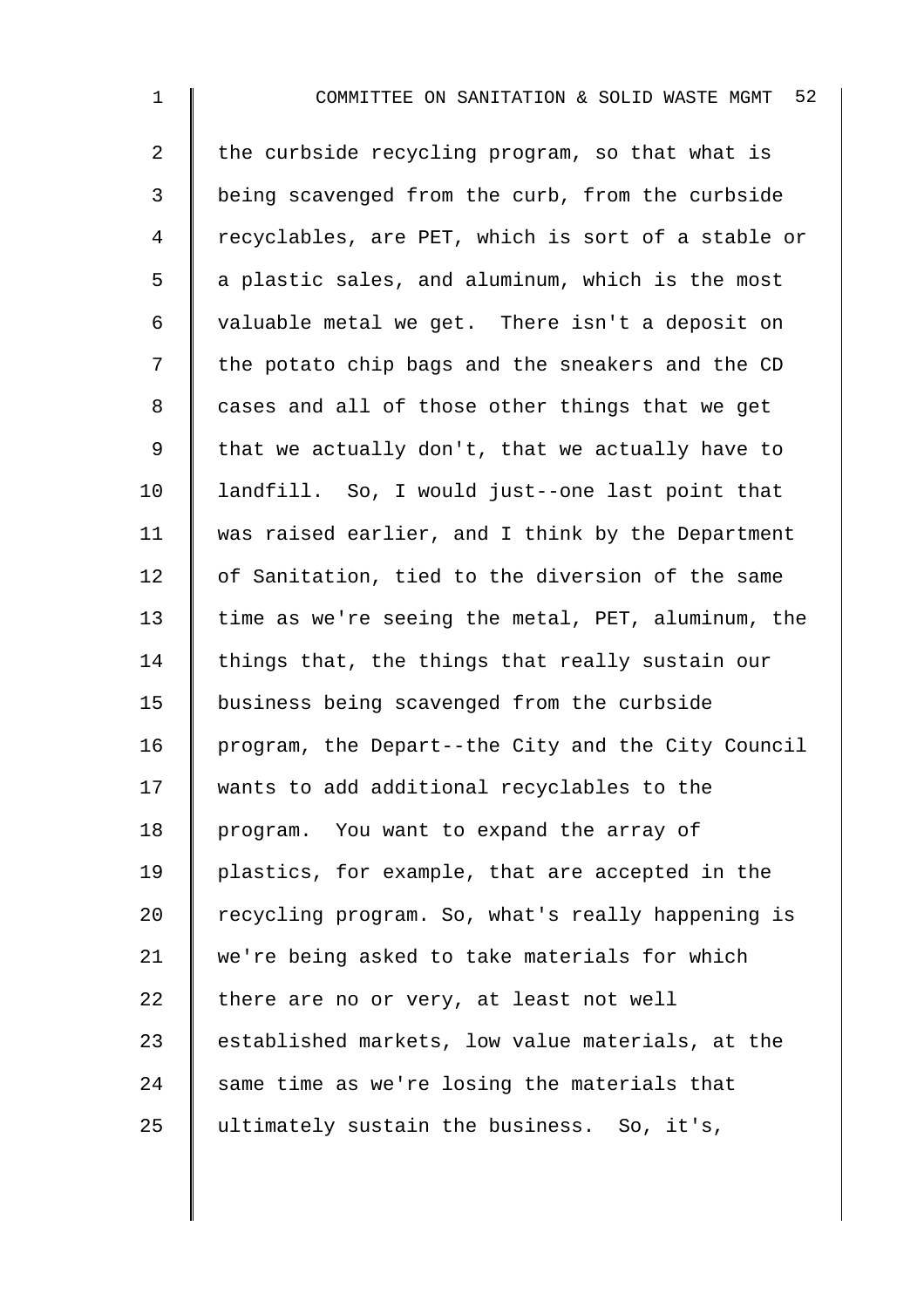| $\mathbf 1$    | COMMITTEE ON SANITATION & SOLID WASTE MGMT 53      |
|----------------|----------------------------------------------------|
| $\overline{2}$ | there's obviously at some point, something doesn't |
| 3              | work in that equation. So, I--that's--I'll leave   |
| 4              | it at that, and thank you again for the            |
| 5              | opportunity to testify. Even though we've been     |
| 6              | doing this for I guess ten years now, in some      |
| 7              | ways, to me it's as though we're sort of just at   |
| 8              | the very beginning of this very long term          |
| 9              | relationship with the City. Our facility in        |
| 10             | Brooklyn will be open in about a year from now,    |
| 11             | and that will be a very, I think a City, certainly |
| 12             | for us, it's a facility that we will be very proud |
| 13             | of and I think those people in New York who are    |
| 14             | in, who sort of like the idea of recycling will be |
| 15             | very proud of that facility, will be--people talk  |
| 16             | about San Francisco, Seattle. They won't have      |
| 17             | anything like what we're building in Brooklyn, so  |
| 18             | I look forward to working with you in the years to |
| 19             | come.                                              |
| 20             | CHAIRPERSON JAMES: [off mic] Thank                 |
| 21             | Next?<br>you.                                      |
| 22             | LAWRENCE SCHILLINGER:<br>Good                      |
| 23             | afternoon, Chairperson James, Council Members on   |
| 24             | the Committee. My name's Lawrence R. Schillinger,  |
| 25             | I am the Environmental Affairs and Government      |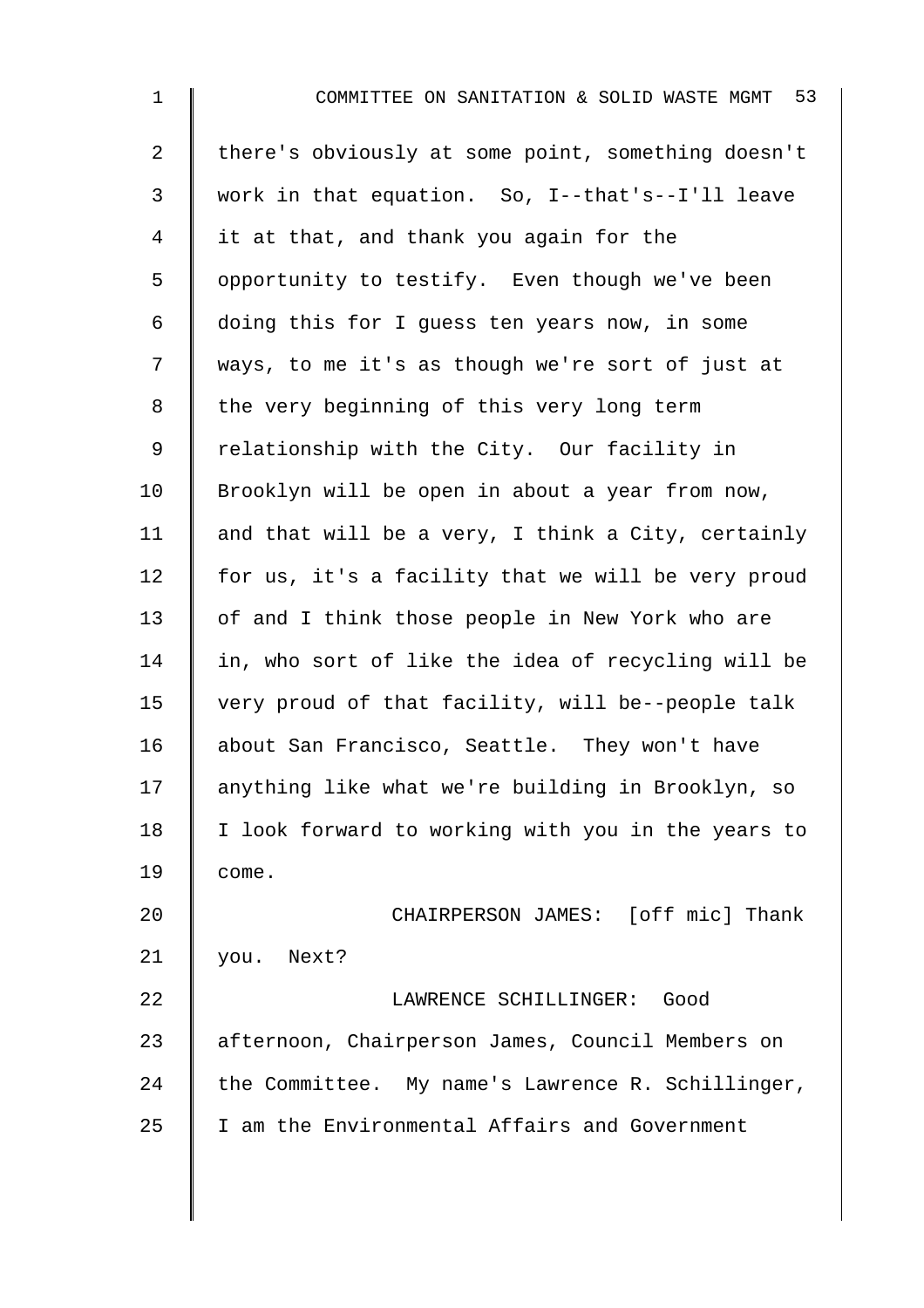| $\mathbf{1}$   | 54<br>COMMITTEE ON SANITATION & SOLID WASTE MGMT   |
|----------------|----------------------------------------------------|
| $\overline{2}$ | Relations Counsel to the New York Chapter of the   |
| 3              | Institute of Scrap Recycling Industries, goes by   |
| 4              | the acronym of ISRI. ISRI represents more than     |
| 5              | 1,600 companies worldwide, providing education,    |
| 6              | advocacy and compliance training, and promoting    |
| 7              | public awareness of the vital role recycling plays |
| 8              | in the U.S. economy, global trade, the environment |
| 9              | and sustainable development. The New York Chapter  |
| 10             | of ISRI is comprised of more than 70 companies,    |
| 11             | which process, broker and market scrap             |
| 12             | commodities. Many of those companies are           |
| 13             | represented here today, and I'd just very briefly  |
| 14             | like to call your attention to where those, which  |
| 15             | companies are here and where they do business.     |
| 16             | More of less in alphabetical order is Aloca        |
| 17             | [phonetic] from Brooklyn; Benson Scrap from        |
| 18             | Brooklyn; Brookfield Metals in The Bronx; Brooklyn |
| 19             | Resources, not surprisingly from Brooklyn; Cropsie |
| 20             | Metals [phonetic] from Brooklyn; Don Jon           |
| 21             | Recycling, Staten Island; Irving Metals in         |
| 22             | Brooklyn; Gershow [phonetic] Recycling in          |
| 23             | Brooklyn; Metal Depot in The Bronx; Placo          |
| 24             | [phonetic] Scrap in Brooklyn; Timson [phonetic]    |
| 25             | Trading from The Bronx; TNT Scrap from Brooklyn;   |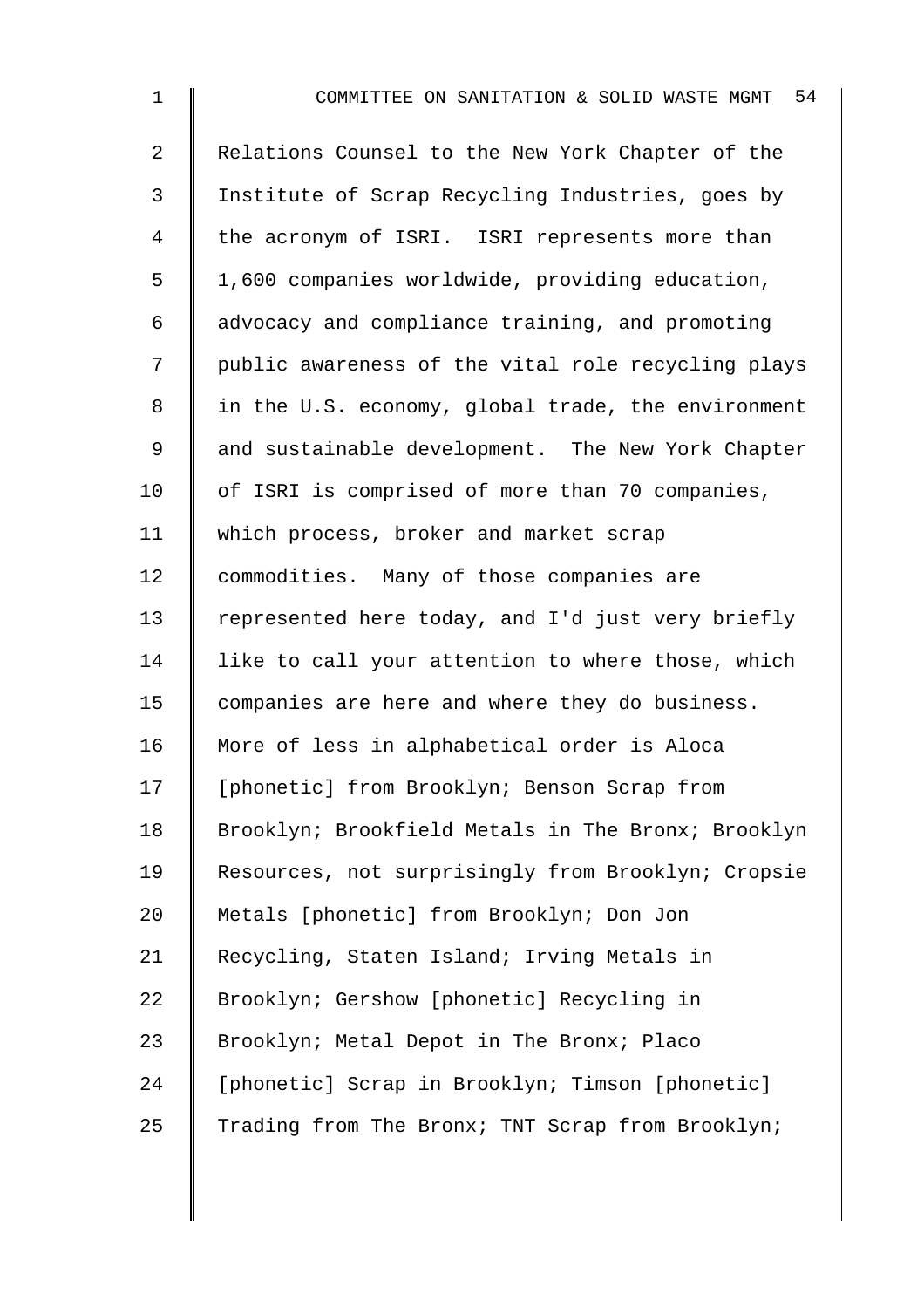| $\mathbf 1$    | 55<br>COMMITTEE ON SANITATION & SOLID WASTE MGMT    |
|----------------|-----------------------------------------------------|
| $\overline{2}$ | and PK Metals from the other borough of the City    |
| $\mathfrak{Z}$ | of New York, Long Island, but has, does business    |
| 4              | within the City. The scrap industry represents a    |
| 5              | very significant economic footprint within the      |
| 6              | City of New York, and throughout the metropolitan   |
| 7              | region. A study prepared for ISRI in 2011 by John   |
| 8              | Dunham & Associates revealed that within the City   |
| $\mathsf 9$    | of New York, the scrap recycling industry is        |
| 10             | responsible for the direct and indirect creation    |
| 11             | of more than 8,500 fulltime jobs, with a total      |
| 12             | economic contribution of nearly \$2 billion, that's |
| 13             | billion with a B, dollars. And I would note that    |
| 14             | these are good paying jobs, averaging well over     |
| 15             | \$50,000 a year in salary and benefits. That study  |
| 16             | is available from the website, ISRI.org. ISRI New   |
| 17             | York strongly supports New York City's municipal    |
| 18             | recycling efforts; in fact, Sims Metal Management,  |
| 19             | the City's long term contractor from which you      |
| 20             | just heard, is a prominent member of the New York   |
| 21             | Chapter of ISRI. We understand, we appreciate and   |
| 22             | we support the underlying intent of the proposed    |
| 23             | legislation. We recognize the City's interest to    |
| 24             | protect from scavenging curbside recycling          |
| 25             | materials that have been left for collection by     |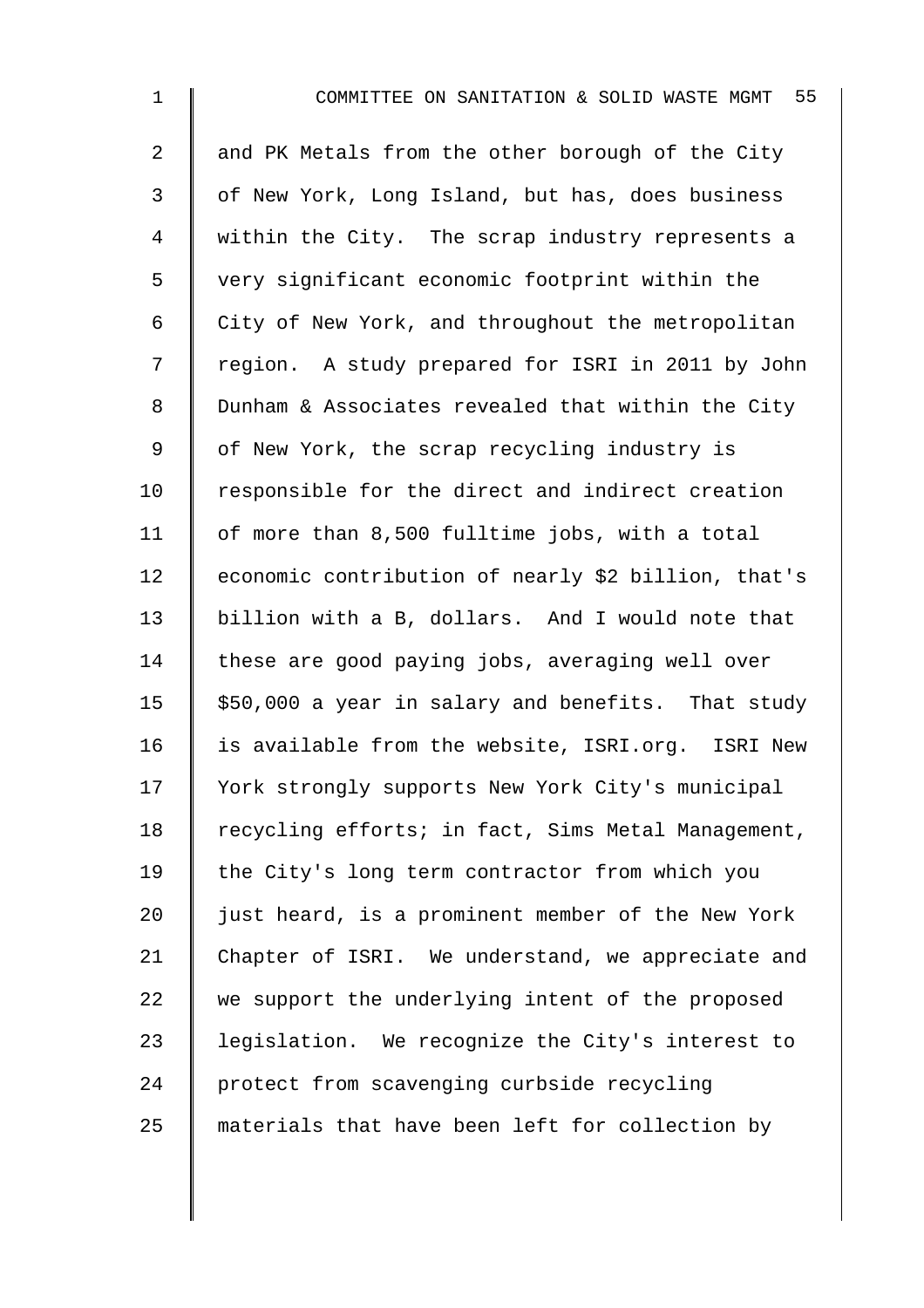| $\mathbf 1$    | 56<br>COMMITTEE ON SANITATION & SOLID WASTE MGMT   |
|----------------|----------------------------------------------------|
| $\overline{2}$ | the Department of Sanitation. Our concern,         |
| 3              | however, is that as presently drafted, the         |
| 4              | legislation fails to properly distinguish between  |
| 5              | recyclable materials, which comprise a segment of  |
| 6              | the solid waste stream, versus scrap recycling     |
| 7              | commodities, which constitute materials in         |
| 8              | commerce. The key distinction here, and one which  |
| 9              | up until now has been plainly established          |
| 10             | throughout the statutory and regulatory framework  |
| 11             | for solid waste management at the federal, the     |
| 12             | State and the City level, is that municipal        |
| 13             | recyclables are a subset of solid waste. Sort of   |
| 14             | as an analytical starting point, solid waste is    |
| 15             | defined as material which has been discarded,      |
| 16             | rejected, as being spent, useless or worthless.    |
| 17             | The New York City Administrative Code at 16209     |
| 18             | sets forth that definition and then goes on to set |
| 19             | forth the definition for recyclable materials. As  |
| 20             | such, recyclable materials are solid waste, that   |
| 21             | may be separated, collected, processed and         |
| 22             | marketed, and returned to the economy in the form  |
| 23             | of raw materials. So, we're comfortable with that  |
| 24             | definition, and to the extent the legislation      |
| 25             | adheres to that, we're okay. What we're concerned  |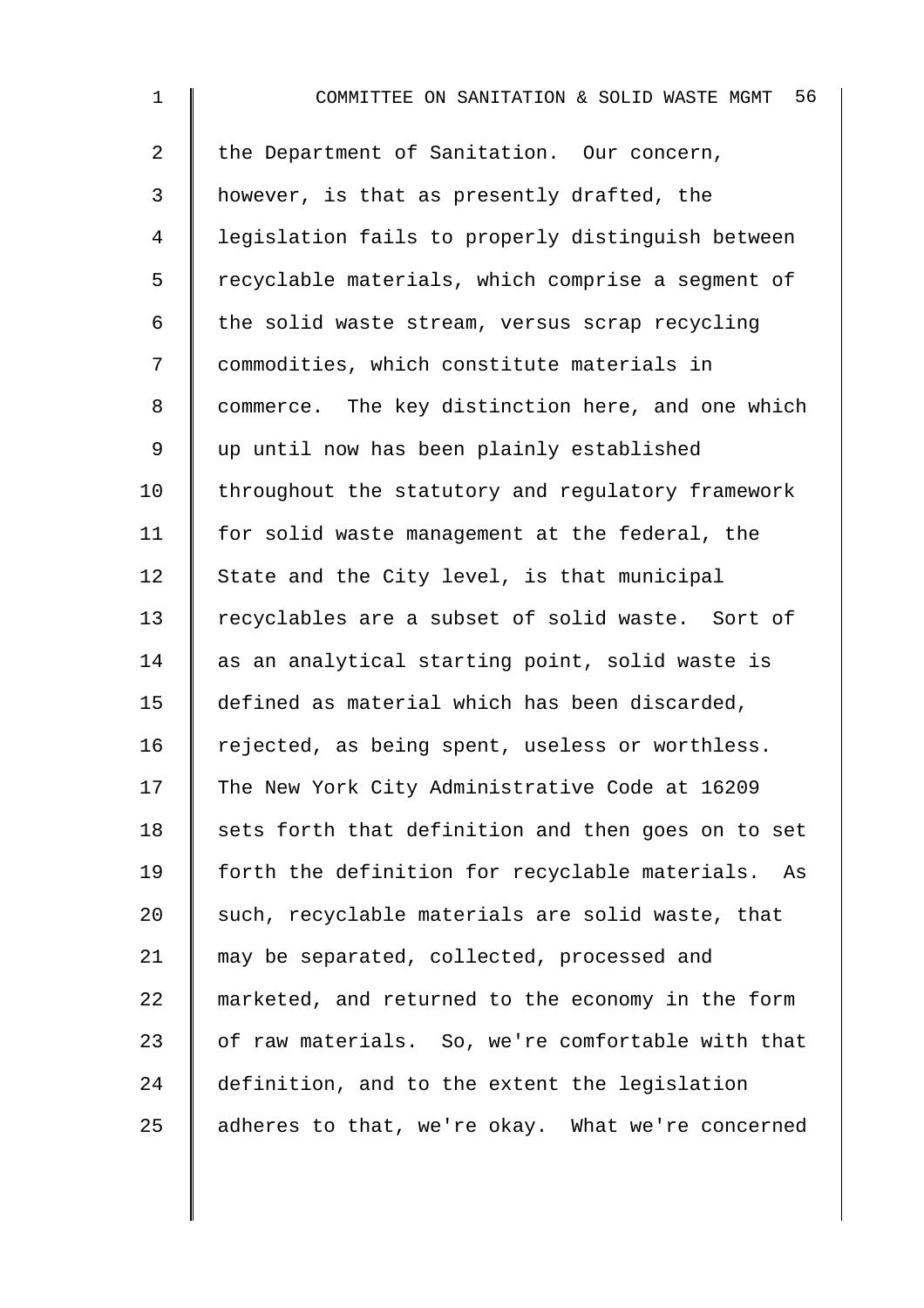2  $\parallel$  about is, as drafted, the proposed legislation 3 || goes beyond that definition and references the 4 | term that the universe of recycled materials  $5 \parallel$  constitutes "anything that is capable of being 6  $\parallel$  recycled," which is virtually everything. And 7 would support, and I don't think that's the 8 | intent, but it's the words on the paper, to put 9 || that huge universe of material under the, under  $10$  the regulatory jurisdiction of the Department of 11 Sanitation. So, what it turns on is not so much 12 what the substance is, but how it was handled by 13 the generator of that substance. Here's an 14 example, I mean, a commercial or industrial 15 business produces scrap metal. If that commercial 16  $\parallel$  or industrial account discards the scrap metal, by  $17$  | place it at the curb for recycling, that's solid 18 waste at that point and we get that; on the other 19 hand, if the commercial/industrial business owner 20 maintains ownership of that scrap metal, or scrap 21 commodity, whatever it may be, and goes through 22  $\parallel$  the Yellow Pages, wants to find a scrap processor, 23  $\parallel$  gets a couple of prices, and wants to sell that 24 material that's still within the ownership of that 25 commercial/industrial account, well that's a scrap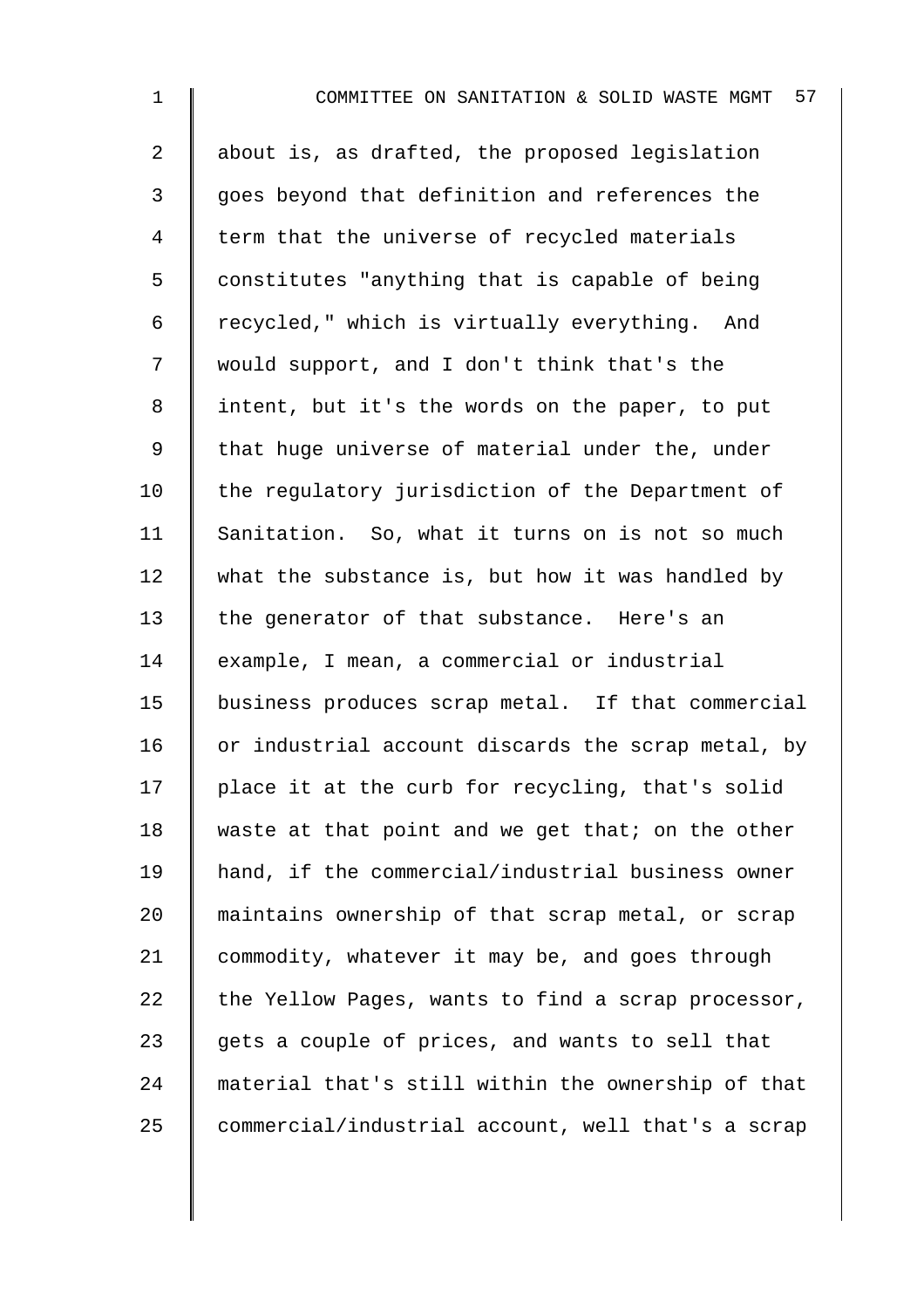| $\mathbf 1$    | 58<br>COMMITTEE ON SANITATION & SOLID WASTE MGMT   |
|----------------|----------------------------------------------------|
| $\overline{2}$ | commodity, and that's where we wanted to see that  |
| 3              | there's a very clearly delineated, bright line.    |
| 4              | And the solution here is simple, I mean, we just,  |
| 5              | we respectfully but we emphatically urge the       |
| 6              | Council just to stick with the existing definition |
| 7              | of recyclable material, that's set forth in the    |
| 8              | Administrative Code. Leaving the defined universe  |
| 9              | of recycling materials as it is, really resolves   |
| 10             | many of our subsequent concerns. I mean, the       |
| 11             | cumbersome provisions set forth in 16461, dealing  |
| 12             | with having to get notarized letters to remove     |
| 13             | recyclable material from certain premises, again,  |
| 14             | that goes away as long as we're under--we all      |
| 15             | understand that those recycled materials are       |
| 16             | curbside, collectible, recycled materials, and not |
| 17             | the scrap commodities. We're concerned about the   |
| 18             | provisions at Section 16-463, which would empower  |
| 19             | the Department of Sanitation to promulgate a whole |
| 20             | new set of rules and regulations on scrap          |
| 21             | processing facilities. Scrap processing            |
| 22             | facilities are already regulated at the City level |
| 23             | by the Department of Consumer Affairs, and the     |
| 24             | Department of Environmental Protection; and at the |
| 25             | State level, by the Department of Environmental    |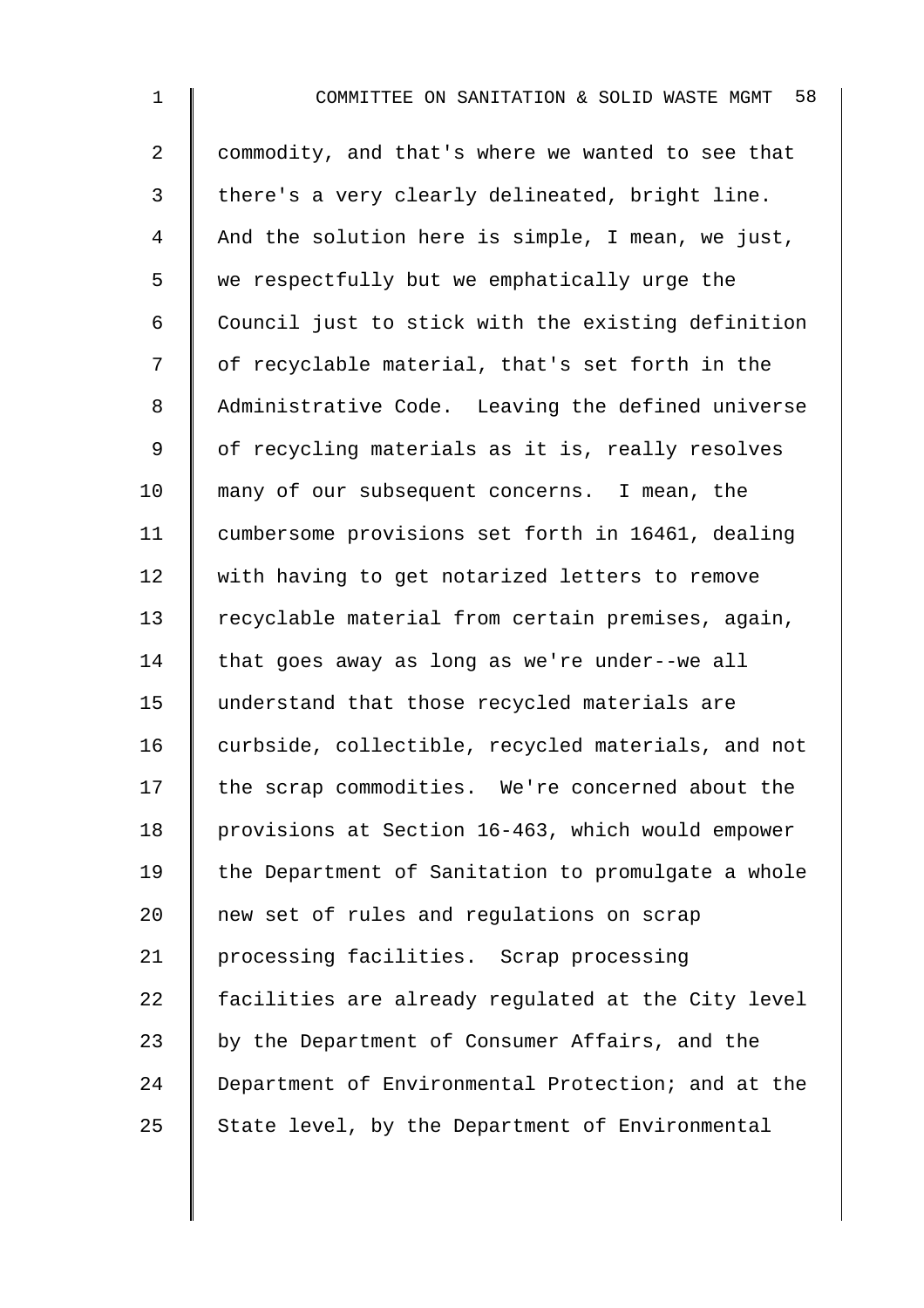| $\mathbf 1$    | -59<br>COMMITTEE ON SANITATION & SOLID WASTE MGMT  |
|----------------|----------------------------------------------------|
| $\overline{a}$ | Conservation and the Department of Motor Vehicles. |
| $\mathfrak{Z}$ | So, from the perspective of the scrap industry,    |
| 4              | throwing one more agency into the mix just         |
| 5              | provides for duplicative and excessive regulation. |
| 6              | The second paragraph of 16-463 makes reference to  |
| 7              | a term called "non-bulk recyclables," and I think  |
| 8              | we understand what the intent is, but you know,    |
| 9              | that's an undefined term. And, you know, it's not  |
| 10             | clear exactly what is being referred to there,     |
| 11             | because it's undefined. With regard to the issue   |
| 12             | of scrap theft, I'd just like to call attention to |
| 13             | the fact that the New York State General business  |
| 14             | law requires that all scrap processes record the   |
| 15             | identity of all persons from whom scrap is being   |
| 16             | purchased and the type of scrap that is being      |
| 17             | purchased, and we really encourage vigorous        |
| 18             | enforcement of that provision across the board, on |
| 19             | all scrap processes. And I think that will go a    |
| 20             | long way towards the issue of scrap theft. And in  |
| 21             | that regard, I'd just like to solicit the support  |
| 22             | of the Council and the Administration for New York |
| 23             | State Senate Bill 6971, which passed the Senate    |
| 24             | this year, but did not pass the State Assembly.    |
| 25             | That bill would substantially increase penalties   |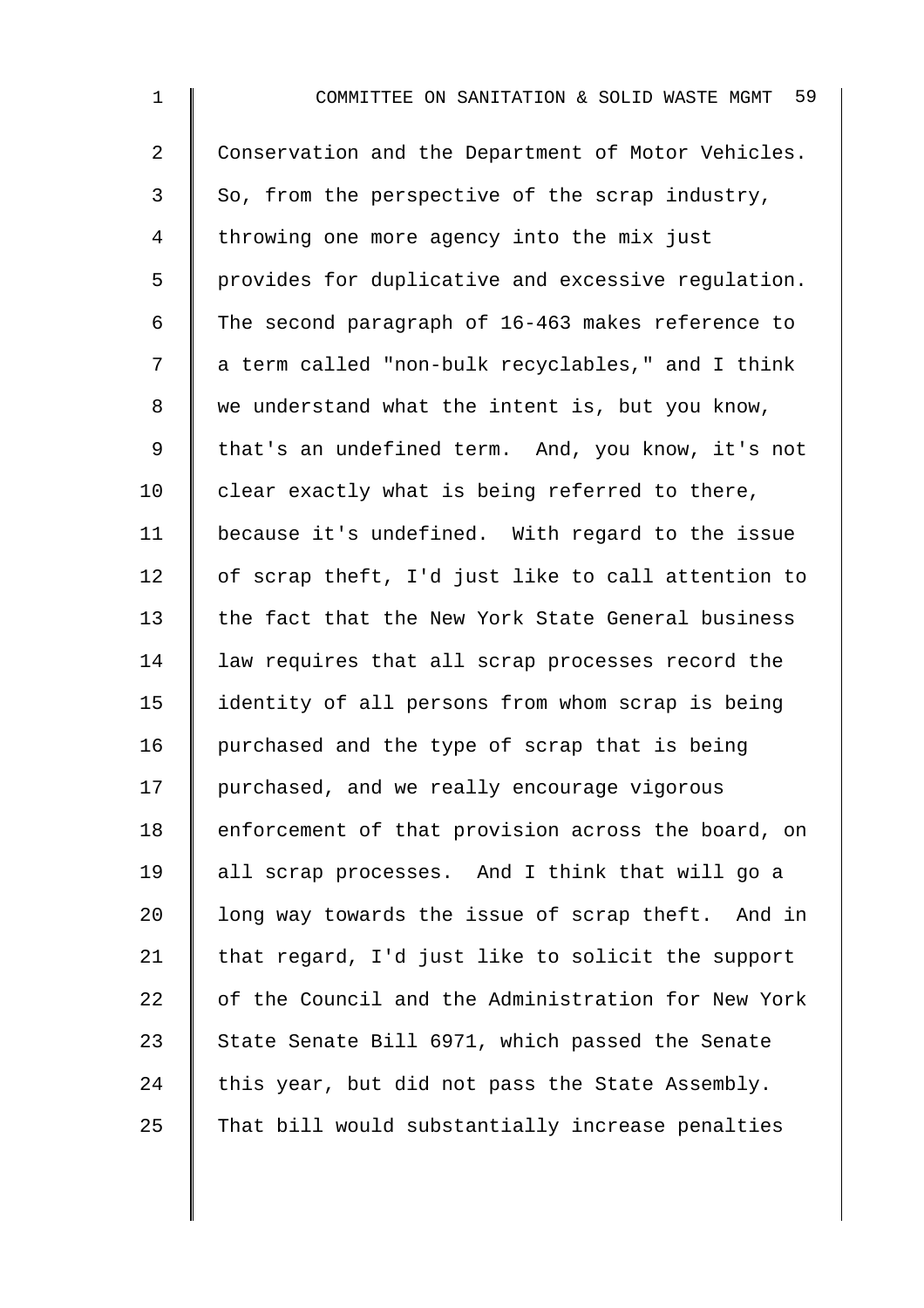1 **I** COMMITTEE ON SANITATION & SOLID WASTE MGMT 60 2 | on scrap processors who don't maintain and create 3 the necessary records to aid law enforcement in 4 going after and investigating the crime of scrap 5 | theft. And also would require the installation of 6 video recording cameras at the scale, and at the 7 | cash register, and that really aids the law 8 | enforcement in going after scrap theft. So, in 9 closing, on behalf of the scrap recycling 10 | companies in New York City, which comprise the 11 membership of the New York Chapter of the 12 | Institute of Scrap Recycling Industries, we 13 Teiterate our support for the effort undertake by 14  $\parallel$  the Council, and the Administration, to safequard 15  $\parallel$  the integrity of the City's municipal recycling 16 program. We look forward to working with the 17 Council on this legislation, and also the 18 | legislation dealing with the removal of 19 Tefrigerants and the handling of refrigerators 20  $\parallel$  that is, for interests of brevity, didn't want to 21 get bogged down on that. We look forward to 22 working with you, to see that the Council's, the 23 Administration goals are met, and just so that  $24$  there's no unintended, shall we say, collateral  $25$  damage to the scrap recycling industry, in doing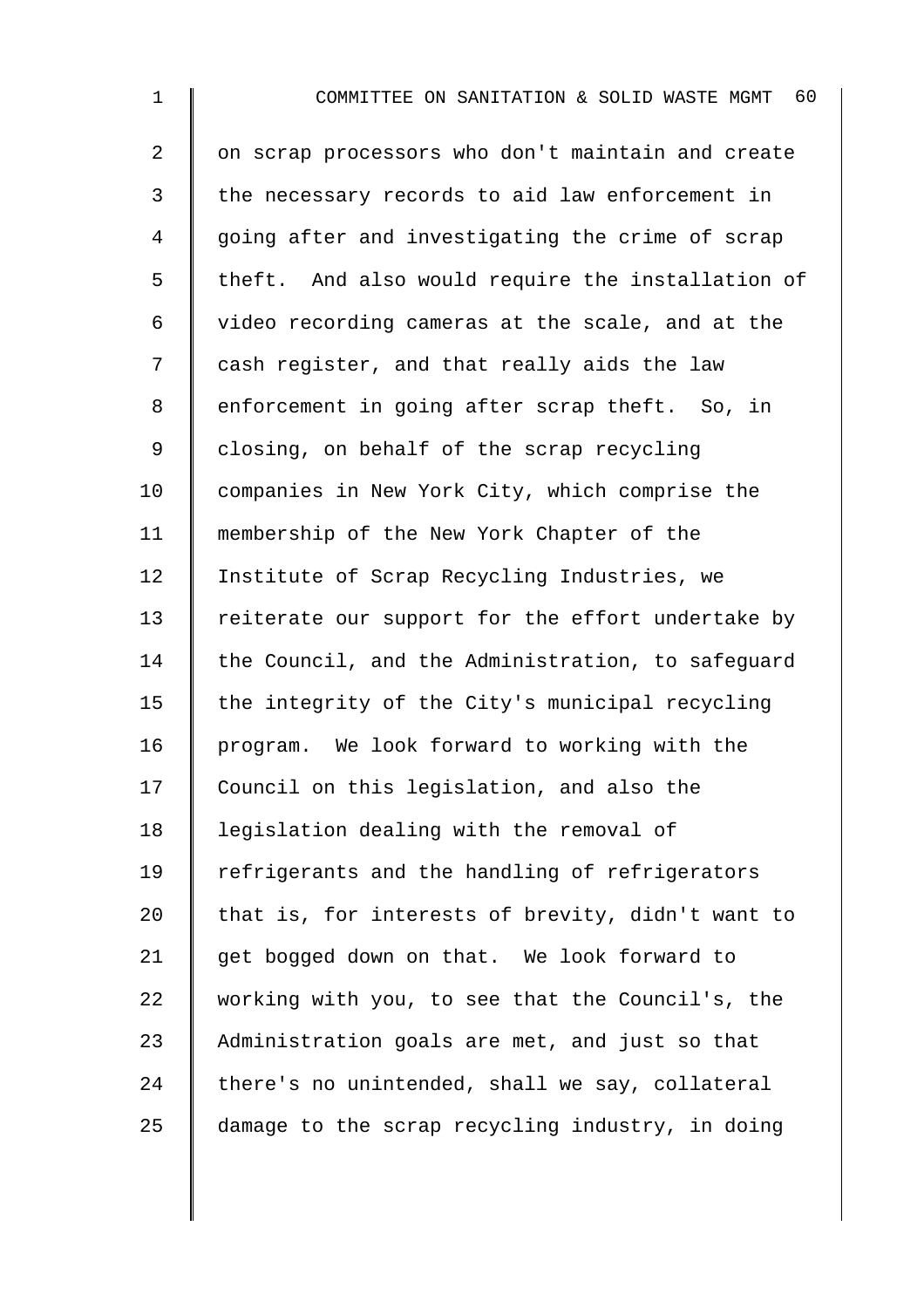| $\mathbf 1$ | 61<br>COMMITTEE ON SANITATION & SOLID WASTE MGMT   |
|-------------|----------------------------------------------------|
| 2           | so. So, thank you for your attention and your      |
| 3           | consideration, and for the opportunity to share    |
| 4           | you with you our concerns this afternoon.          |
| 5           | SCOTT HORNE: Chairperson James,                    |
| 6           | Members of the Council, my name is Scott Horne,    |
| 7           | I'm Vice President and General Counsel for the     |
| 8           | Institute of Scrap Recycling Industries, the       |
| 9           | national trade association headquartered in        |
| 10          | Washington. For the sake of brevity, I have        |
| 11          | submitted written testimony and I would like to    |
| 12          | just talk about some of the highlights and perhaps |
| 13          | elaborate on a couple of things that Mr.           |
| 14          | Schillinger just spoke about. I do want to make    |
| 15          | clear, unfortunately many folks misunderstand who  |
| 16          | we represent. We are the private sector recyclers  |
| 17          | of ferrous and non-ferrous metals, paper, plastic, |
| 18          | glass, rubber, textiles, electronics, the whole    |
| 19          | gamut. And un--contrary to popular belief, we go   |
| 20          | back in this country not to 1986, but back into    |
| 21          | the 1700s in the days of Paul Revere. That's when  |
| 22          | recycling really began here in the U.S. We're      |
| 23          | here not necessarily--or certainly not to          |
| 24          | complain. We're here to offer our assistance. We   |
| 25          | have, as a national association, had the           |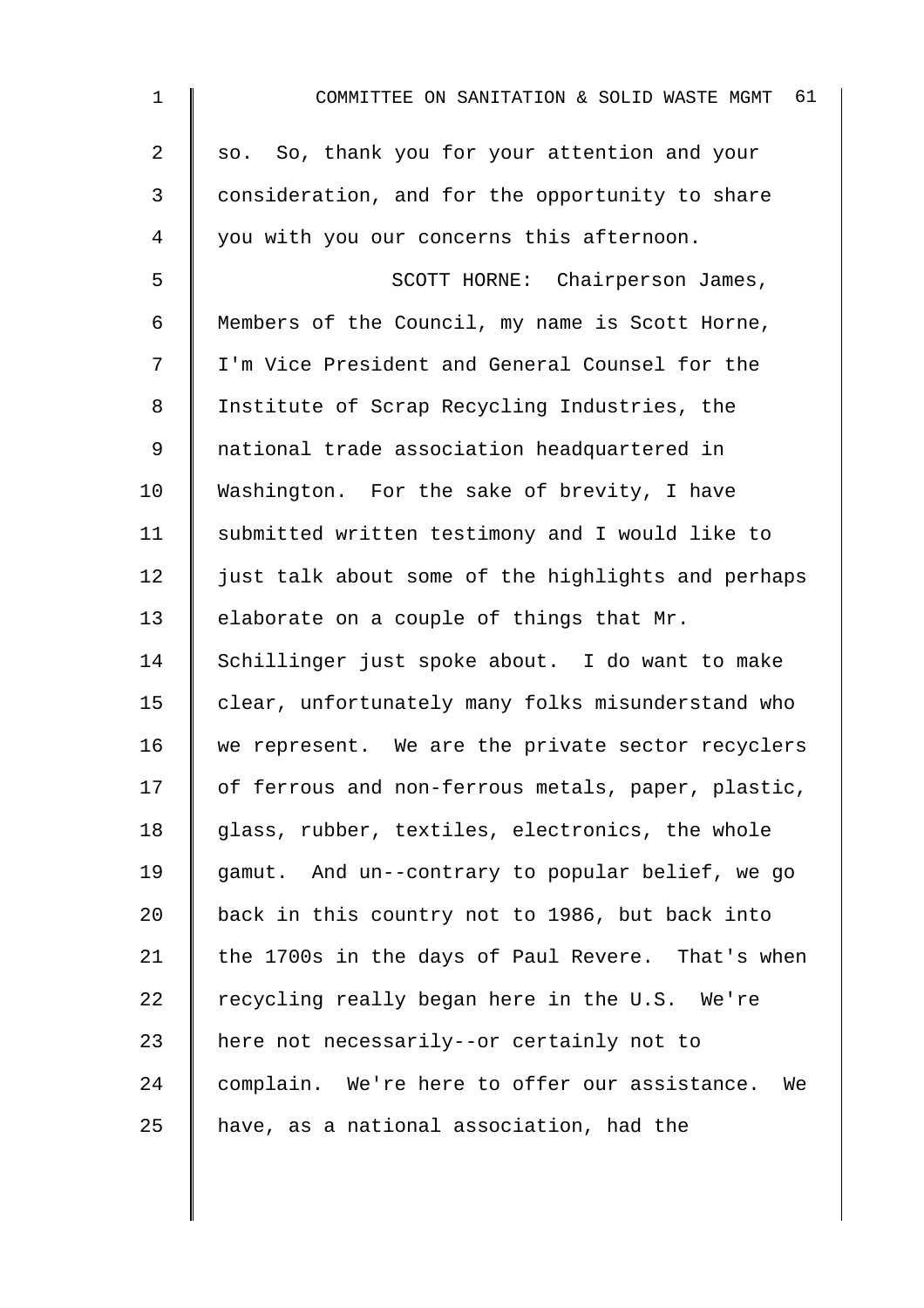| $\mathbf 1$    | COMMITTEE ON SANITATION & SOLID WASTE MGMT 62      |
|----------------|----------------------------------------------------|
| $\overline{2}$ | opportunity to visit with many different           |
| 3              | governmental entities around the country, who have |
| 4              | faced similar problems. We, we therefore would     |
| 5              | like to offer our assistance in going forward. I   |
| 6              | do believe that perhaps that there are some even   |
| 7              | misinterpretations on our part or just             |
| 8              | misapprehensions about what some of us do. And to  |
| 9              | elaborate just a little bit more, the folks that   |
| 10             | we represent are the manufacturers of              |
| 11             | specification grade scrap commodities. And that    |
| 12             | is material that often can be utilized directly in |
| 13             | lieu of virgin materials, to make new basic        |
| 14             | materials. I'd like to first address the Local     |
| 15             | Law dealing with manhole covers, and I can do that |
| 16             | very easily. I can tell you that we are very       |
| 17             | grateful that this bill addresses the real         |
| 18             | problem. You are addressing the issue of thieves,  |
| 19             | and all too often we see bills that look at the    |
| 20             | back end. Mr. Schillinger talked about the State   |
| 21             | bill that requires recording and so on, and we     |
| 22             | don't have a problem with that, we actually, in    |
| 23             | our recommended practices for our members, we      |
| 24             | include manhole covers as something you should not |
| 25             | buy. But my point is that without having a stated  |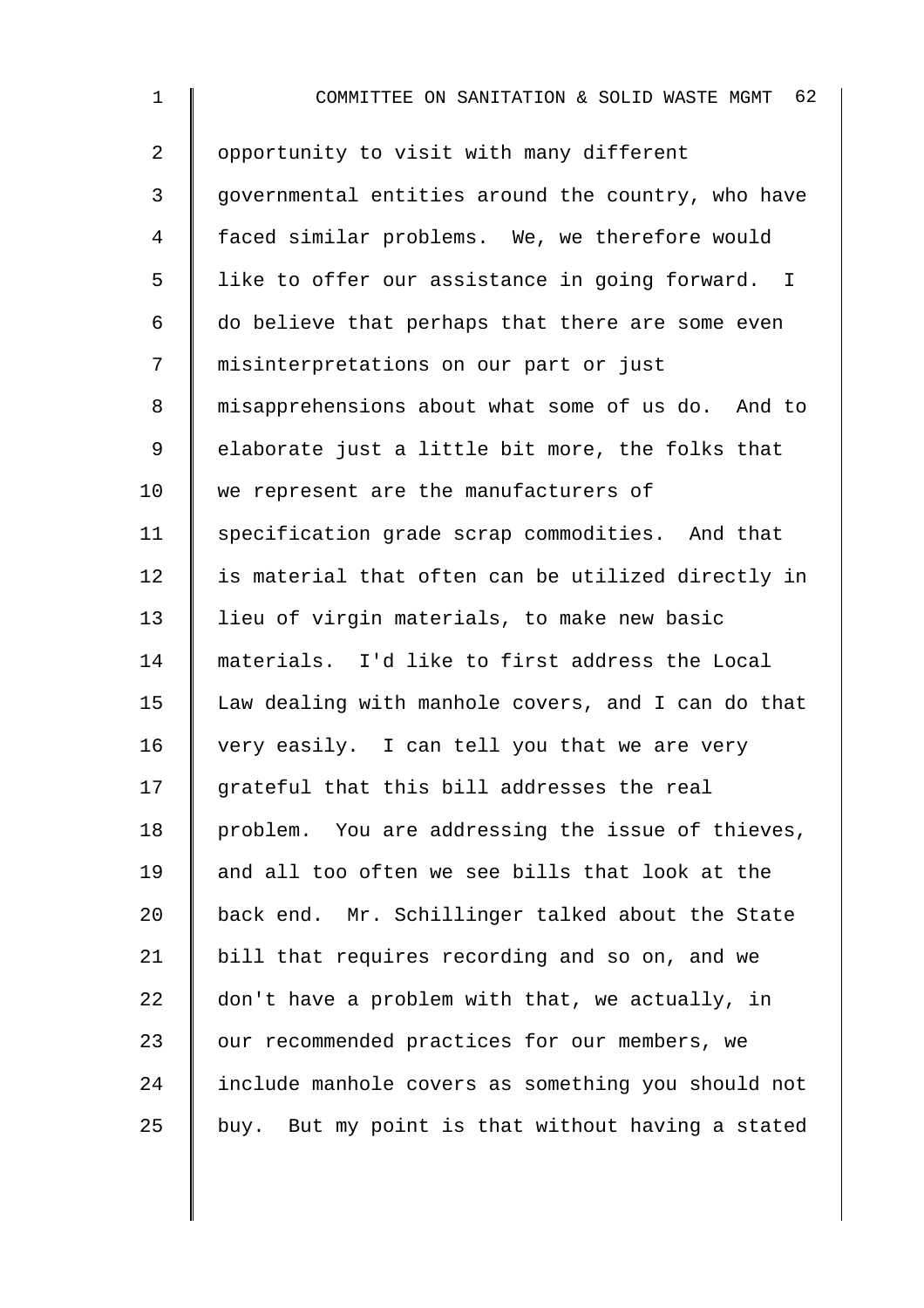1 **I** COMMITTEE ON SANITATION & SOLID WASTE MGMT 63 2 penalty for the thieves, and not giving an 3 incentive to either law enforcement or prosecutors 4 to take action, we're never going to solve the 5 problem. So, I am glad to see that the Council  $6 \parallel$  has taken this up and pointed at the correct 7 people. I'd next like to talk about the Local Law 8 dealing with the curbside materials and other 9 materials. We have always acknowledged that 10 | anytime an individual relinquishes dominion and 11 control of their materials, by placing it in a bin  $12$  or a collection area specified by a governmental 13  $\parallel$  entity, that that material then belongs to the 14 government and they should be able to do whatever 15  $\parallel$  they please with it. We are concerned because the 16 way the legislation currently reads, at least to  $17$   $\parallel$  us, it appears to broaden that realm of materials  $18$  | that would come under the government's right. And 19  $\parallel$  it in effect, it is a taking without due process 20 or compensation. So, we do have some concerns 21 about that, and we think that if, as stated 22 earlier, that's not the intent, that we can help 23  $\parallel$  you find language that will address that, in a 24 better fashion.

25 CHAIRPERSON JAMES: [off mic] Even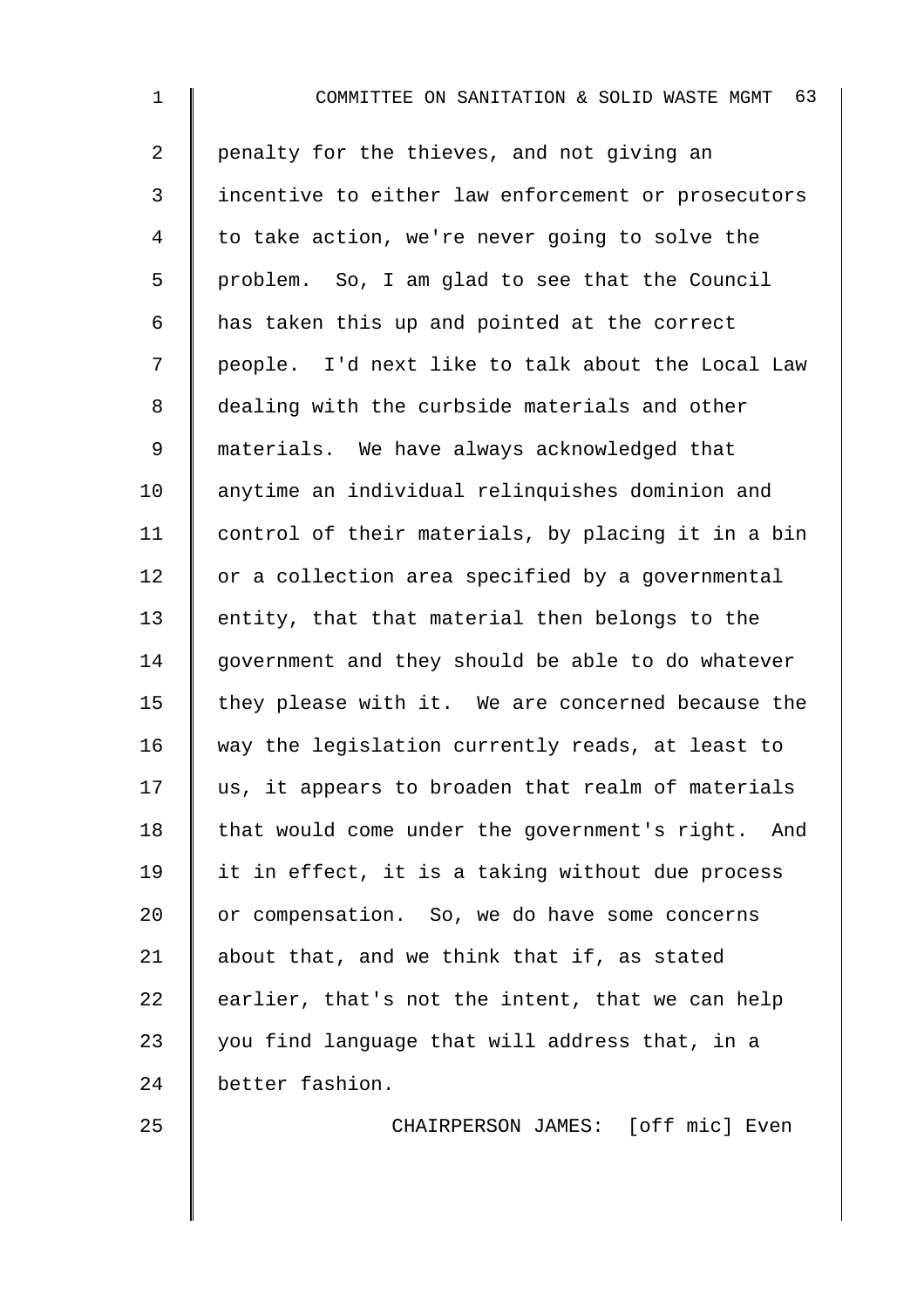| 1  | COMMITTEE ON SANITATION & SOLID WASTE MGMT 64      |
|----|----------------------------------------------------|
| 2  | if the property is abandoned?                      |
| 3  | SCOTT HORNE: Well, if the property                 |
| 4  | is abandoned--                                     |
| 5  | CHAIRPERSON JAMES: [off mic] Left                  |
| 6  | on the sidewalk.                                   |
| 7  | SCOTT HORNE: That, that is                         |
| 8  | something that a City would normally take          |
| 9  | responsibility for, and we certainly can't argue   |
| 10 | that point. We never have.                         |
| 11 | CHAIRPERSON JAMES: [off mic] It's                  |
| 12 | in the agreement, the side agreements, if you      |
| 13 | will, that you take issue with.                    |
| 14 | SCOTT HORNE: Well, it's the fact                   |
| 15 | that the way the bill reads, it would--well, using |
| 16 | the example of Co-op City, I think you raised      |
| 17 | earlier, in our mind, until a person discards      |
| 18 | material, they have something valuable. Your       |
| 19 | watch, okay, or my watch, let's say, if I took it  |
| 20 | and put it in the bin at the curb, it becomes the  |
| 21 | City's property. And it should be protected from   |
| 22 | scavenging and so on.                              |
| 23 | CHAIRPERSON JAMES: [off mic] But                   |
| 24 | if you want to give it to me right now--           |
| 25 | SCOTT HORNE: Absolutely. I should                  |
|    |                                                    |
|    |                                                    |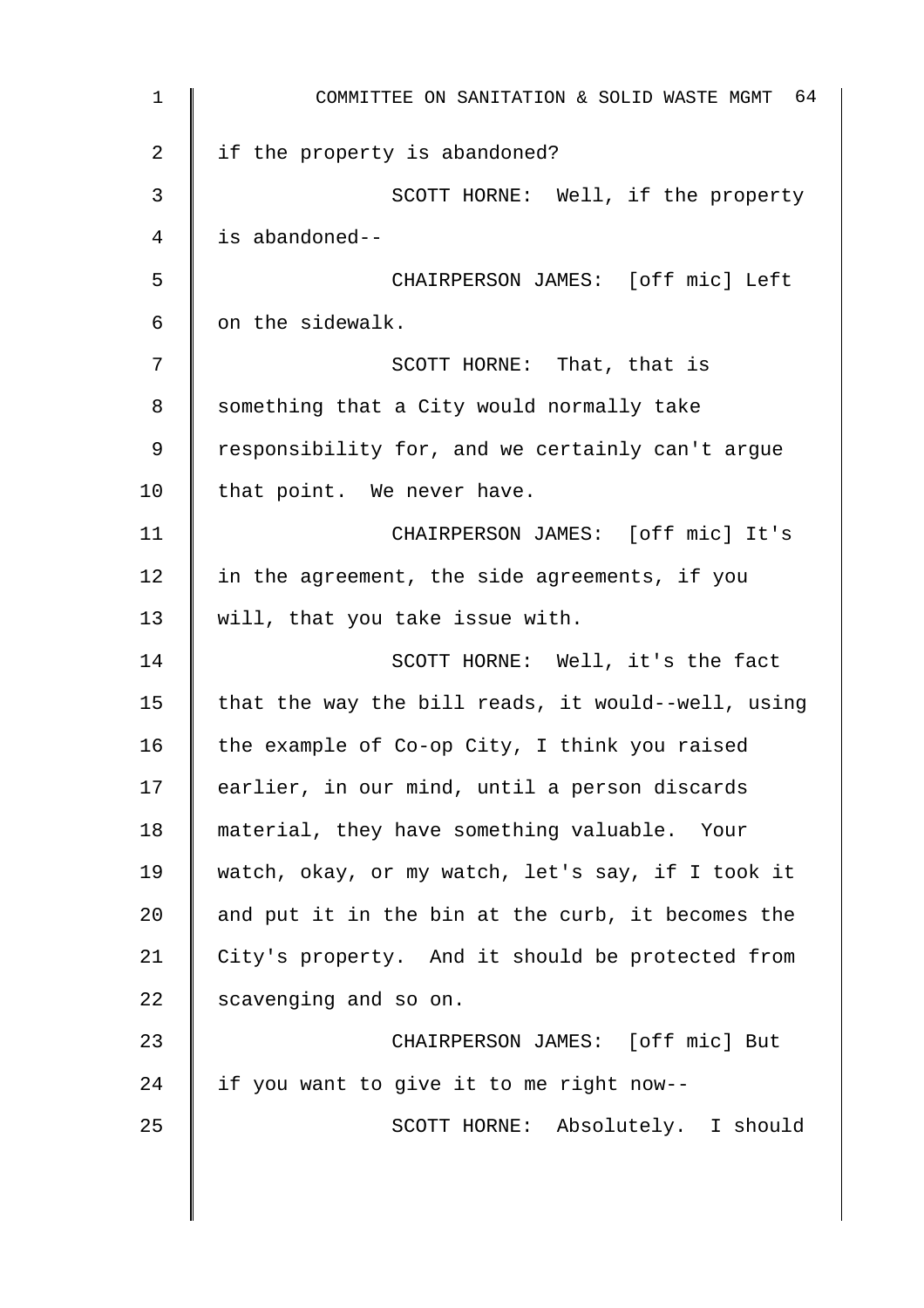2 have the right to exercise dominion and control 3 until such time as I relinquish it. Similarly, if 4 I want to sell it to a recycler, or if I want to 5 donate it to the Girl Scouts, I should be able to 6  $\parallel$  do that, as well. And that's what we want to 7 | protect, make sure that the individual rights are 8 || not trampled in this case. We are also concerned 9 With the registration process under the Business 10 | Integrity Commission. Again, as I understand it, 11  $\parallel$  and forgive me for being a foreigner in this case,  $12$  but as I understand it, it was originally created 13 to target certain specific issues which it doesn't 14 | seem to me are of the same consequence in this  $15$  situation. And because of the nature of what the 16 City is trying to accomplish, and especially the 17 fact that it is an economic issue, and not being a 18 | public health and welfare issue, we have seen 19 courts, a federal court in Dallas, stated that 20 when it's an economic issue, it's outside the  $21$  | realm of the governmental entities' jurisdiction. 22 Again, you would not be prohibited from exercising 23  $\parallel$  control over the material relinquished, but it 24 becomes different when you try to go beyond. The  $25$  | issue with the BIC becomes, with the interstate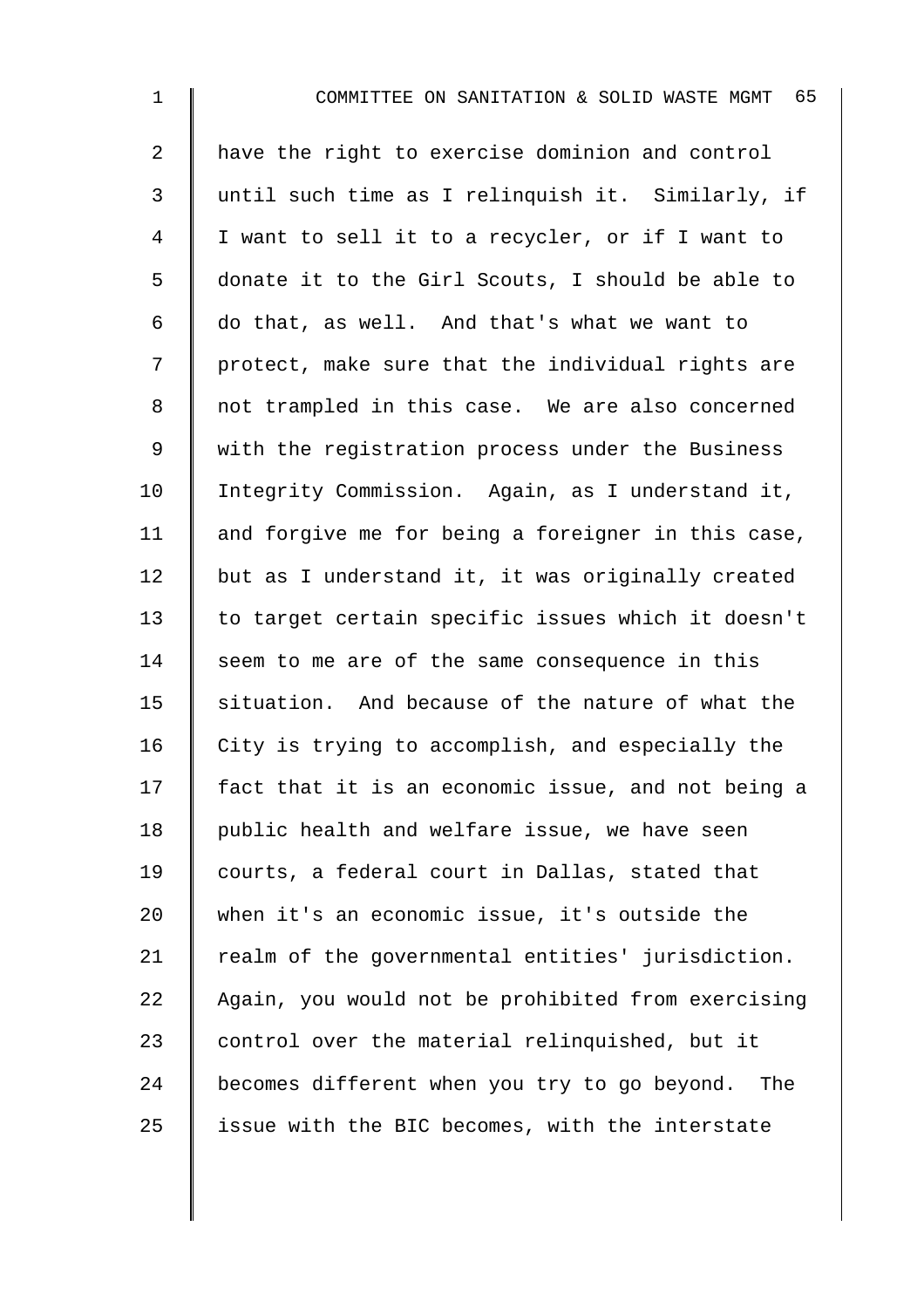| 1  | COMMITTEE ON SANITATION & SOLID WASTE MGMT 66      |
|----|----------------------------------------------------|
| 2  | commerce clause, under the Constitution, you would |
| 3  | not really be able to require recyclers from other |
| 4  | states to be licensed in order to come in to pick  |
| 5  | up the material that they've purchased. And that   |
| 6  | indeed would create an unequal playing field for   |
| 7  | your recyclers here in the City.                   |
| 8  | CHAIRPERSON JAMES: [off mic] But                   |
| 9  | the question that I proposed to the Administration |
| 10 | was with regard to the enforcement of this bill    |
| 11 | and whether or not it would prohibit scrap metal   |
| 12 | dealers from accepting bulk metal, and they said,  |
| 13 | "NO. "                                             |
| 14 | SCOTT HORNE: I hear you, the way                   |
| 15 | it's written, though, again, that's something that |
| 16 | needs to be addressed.                             |
| 17 | CHAIRPERSON JAMES: [off mic]                       |
| 18 | Right. Okay, next.                                 |
| 19 | SCOTT HORNE: And then I'll just                    |
| 20 | quickly move on to the CFC recovery, the Local Law |
| 21 | dealing with CFC recovery. Clearly, we understand  |
| 22 | the need for the recovery of CFCs, our members are |
| 23 | involved in doing that throughout the country.     |
| 24 | But again, the way the law is written, it goes     |
| 25 | well beyond federal requirements in some cases,    |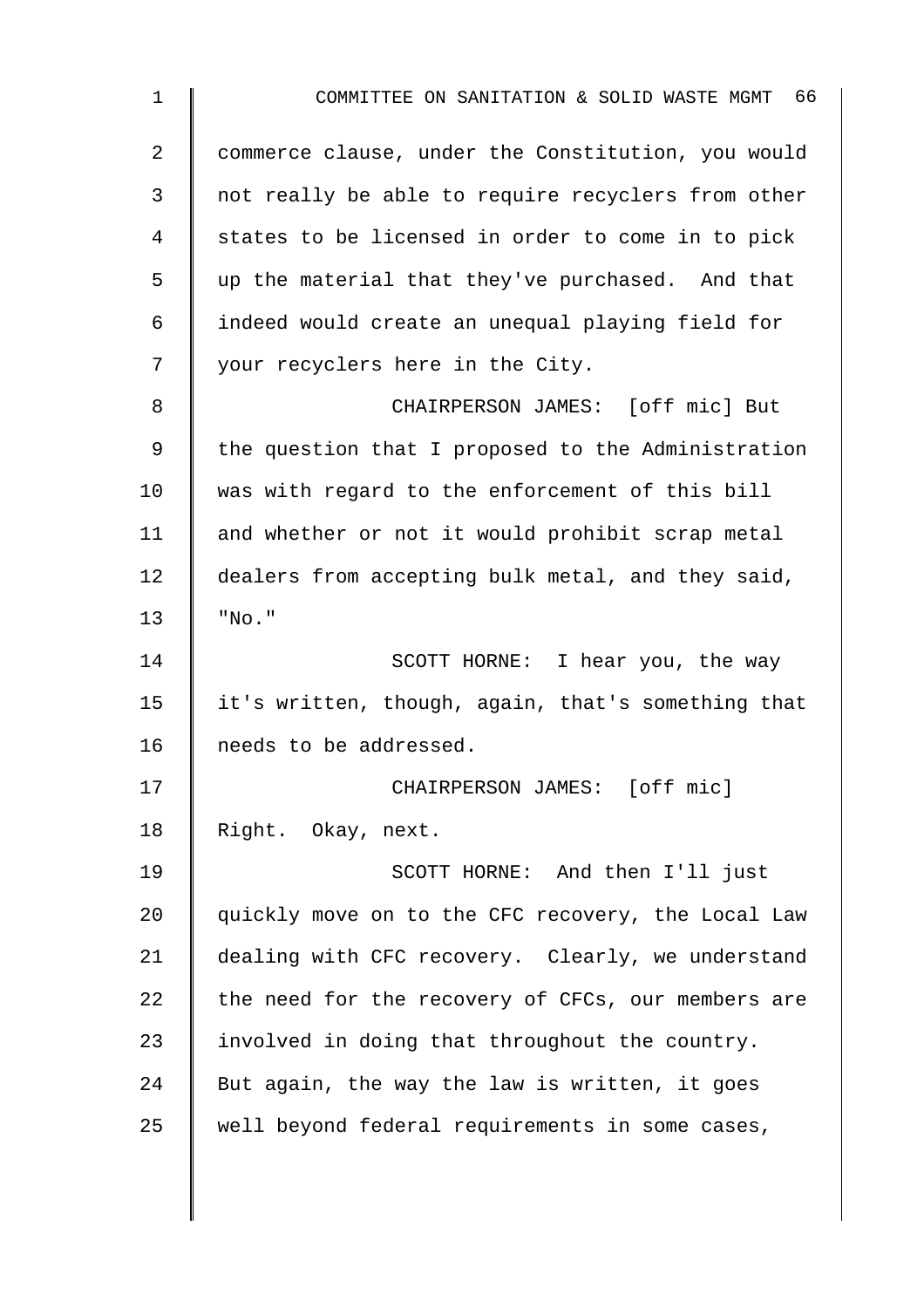| $\mathbf 1$ | 67<br>COMMITTEE ON SANITATION & SOLID WASTE MGMT   |
|-------------|----------------------------------------------------|
| 2           | and our concern is that, unfortunately EPA in      |
| 3           | promulgating the regs for the Clean Air Act        |
| 4           | actually went beyond the face of the law itself,   |
| 5           | and to go even further beyond becomes problematic. |
| 6           | So, we again would like to help you draft          |
| 7           | something that addresses the City's primary        |
| 8           | concern without creating undue burdens on folks    |
| 9           | who are already doing the right thing. And I       |
| 10          | thank you very much for the opportunity.           |
| 11          | CHAIRPERSON JAMES: [off mic] Thank                 |
| 12          | you.                                               |
| 13          | MICHAEL POWERS: Good afternoon,                    |
| 14          | thank you, Madam Chairwoman. I would like to       |
| 15          | thank the City Council for holding this important  |
| 16          | public hearing. My name is Michael Powers, and     |
| 17          | I'm speaking on behalf of TNT Scrap. We are a      |
| 18          | scrap yard, a scrap metal recycling facility, we   |
| 19          | have two yards in Brooklyn. We employ 25           |
| 20          | employees, some of whom are here with us today.    |
| 21          | They all work very hard and make a very good wage  |
| 22          | to feed their families, contribute to the vibrancy |
| 23          | of the community, and are part of the critical     |
| 24          | recycling infrastructure of New York City. We are  |
| 25          | very proud of our strong environmental record,     |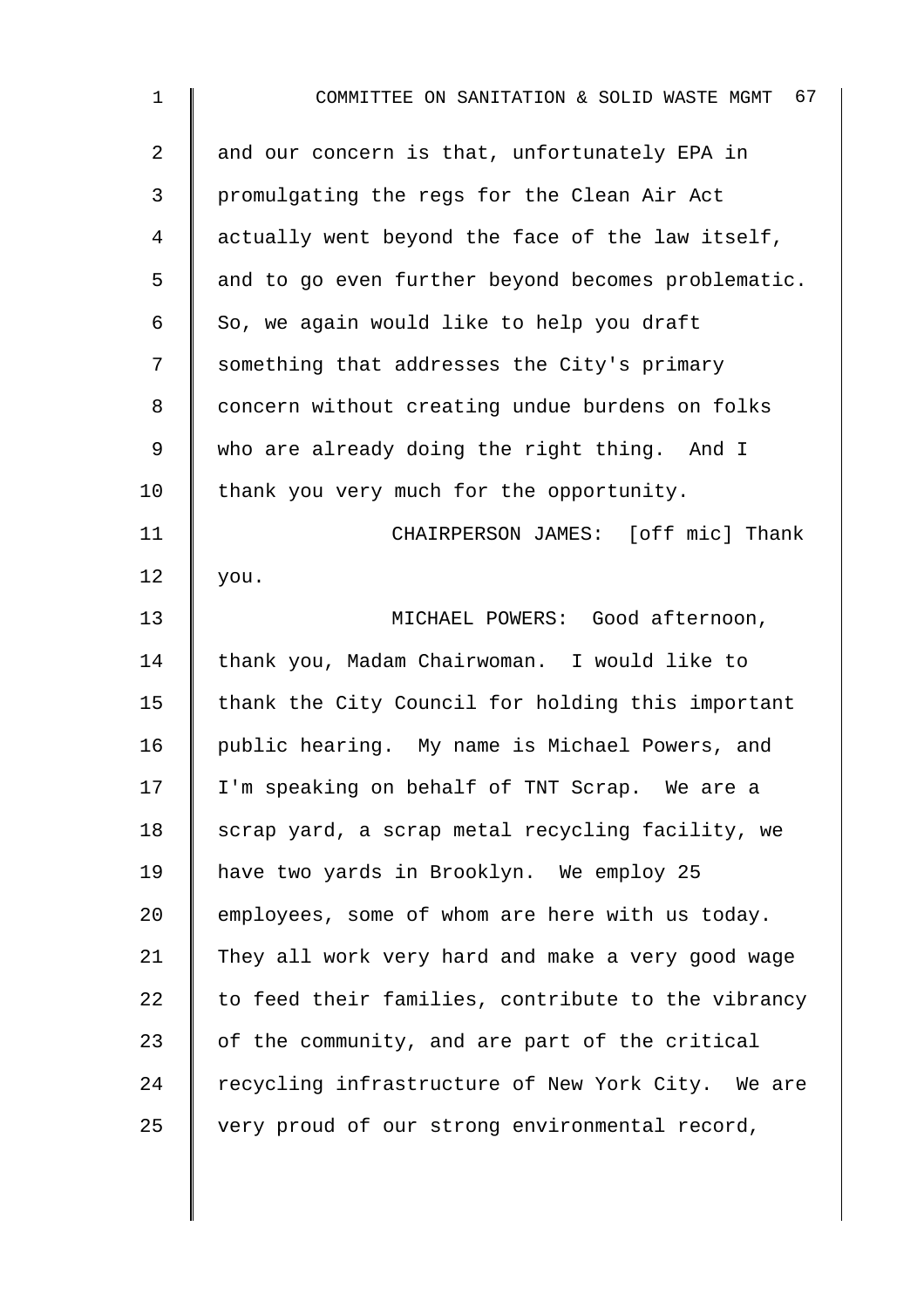| $\mathbf 1$    | COMMITTEE ON SANITATION & SOLID WASTE MGMT 68      |
|----------------|----------------------------------------------------|
| $\overline{2}$ | especially the fact we recently started shipping   |
| 3              | recyclable materials by barge along the new town   |
| 4              | creek. Madam Chairwoman, we are all here because   |
| 5              | of our concerns with the proposed bill, which will |
| 6              | add new regulations to the recycling industry.     |
| 7              | While I agree that the general intent of this bill |
| 8              | is admirable, I am strongly opposed to the bill in |
| 9              | its current draft. Some of the language, as we've  |
| 10             | heard, is ambiguous; some of the proposed          |
| 11             | regulation is unnecessary and will create          |
| 12             | unintended consequences that will harm the overall |
| 13             | goal of encouraging recycling. The stated intents  |
| 14             | of the bill are really twofold. One, reduce theft  |
| 15             | of recyclable material. Theft on any level is      |
| 16             | wrong; theft of recyclables should be no           |
| 17             | different, and it is already illegal, it just      |
| 18             | requires greater legal enforcement. Two, prevent   |
| 19             | the unlawful release of chlorofluorocarbons and    |
| 20             | refrigerants. Our industry works diligently to     |
| 21             | prevent the improper release of these harmful CFCs |
| 22             | and will continue to do so. This bill as drafted   |
| 23             | does not honor the stated intent of your bill.     |
| 24             | The City declaring ownership over any and all      |
| 25             | recyclable or potentially recyclable materials     |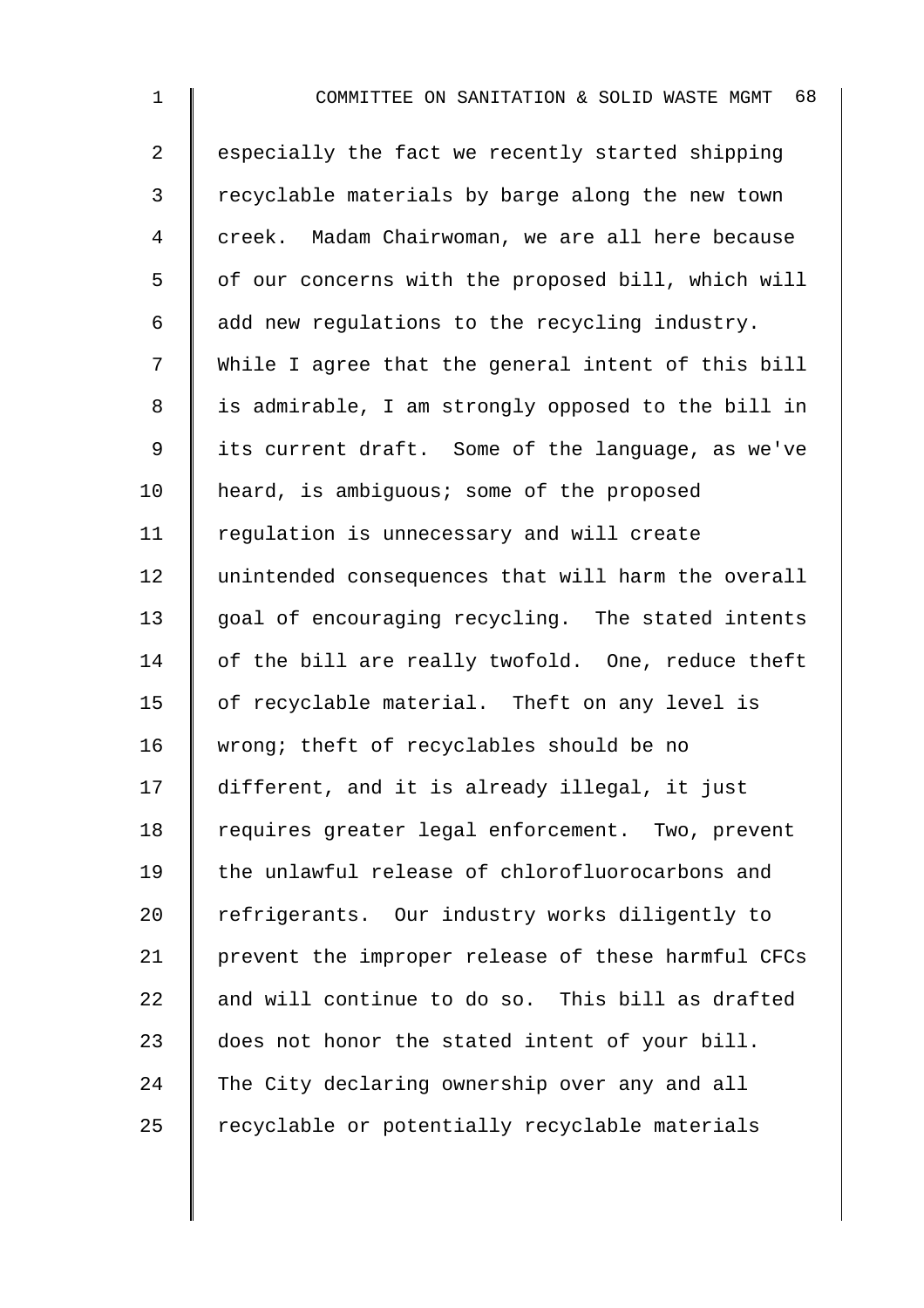| $\mathbf 1$    | 69<br>COMMITTEE ON SANITATION & SOLID WASTE MGMT   |
|----------------|----------------------------------------------------|
| $\overline{2}$ | does not help fight theft. The bill, if enacted,   |
| 3              | would criminalize the agreements that we have with |
| 4              | residential buildings. We would be breaking the    |
| 5              | law by honoring our current lawful agreements.     |
| 6              | Why is this City forcing lawful businesses to      |
| 7              | forfeit all recyclable material to the City as a   |
| 8              | response to concerns of theft? Why not focus on    |
| 9              | the punishment of the theft? Further, at what      |
| 10             | point is the average citizen breaking the law by   |
| 11             | having recyclable material in their possession?    |
| 12             | At what point in the supply chain is City          |
| 13             | declaring ownership over that recyclable. The law  |
| 14             | as written seeks to criminalize private scrap      |
| 15             | collectors that are contracted to remove           |
| 16             | recyclable material by residential or commercial   |
| $17 \,$        | entities, and by saddling our industry with        |
| 18             | draconian permission slips. If these collectors,   |
| 19             | through hard, honest work, are authorized to       |
| 20             | remove recyclables lawfully, and then how can the  |
| 21             | City justify - - purely on a financial desire of   |
| 22             | one international corporation and their            |
| 23             | partnership with the City? If private citizens     |
| 24             | choose to give recyclables away, or sell           |
| 25             | recyclables to other private citizens or companies |
|                |                                                    |
|                |                                                    |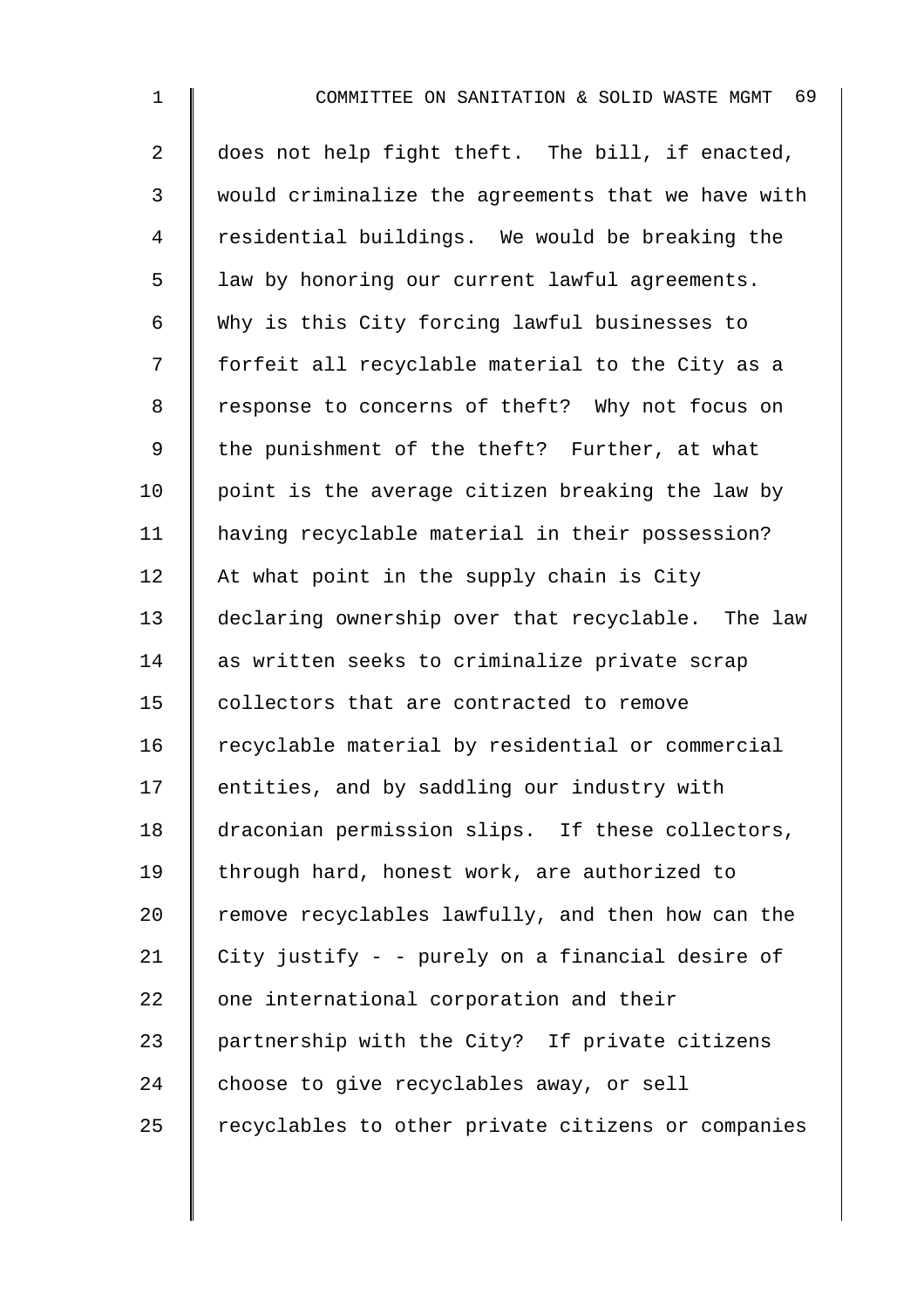| $\mathbf{1}$   | 70<br>COMMITTEE ON SANITATION & SOLID WASTE MGMT   |
|----------------|----------------------------------------------------|
| $\overline{a}$ | who then properly recycle that material, how does  |
| $\mathfrak{Z}$ | the City justify ownership over these items? It    |
| 4              | should not be under the appearance of fighting     |
| 5              | theft. The administration has made great strides   |
| 6              | in working towards a sustainable recycling         |
| 7              | program, and PlaNYC has made great efforts and     |
| 8              | results in working towards a greener future. All   |
| 9              | the while, all of these recycling businesses like  |
| 10             | TNT, have consistently moved in the same direction |
| 11             | with the City towards a greener equipment and      |
| 12             | vehicles, we've all limited truck traffic in this  |
| 13             | City, by moving recyclables by both rail and       |
| 14             | barge, without any assistance or insistence from   |
| 15             | the City or State. The problem, we see, is just    |
| 16             | simply that the bill is overly broad. For          |
| 17             | solutions, the City and the Department of          |
| 18             | Sanitation have alternative options to reduce the  |
| 19             | theft of recyclables and both business owners and  |
| 20             | collectors, who do things the right and moral way, |
| 21             | are happy to help. However, this bill will         |
| 22             | cripple a thriving and economically strong         |
| 23             | industry. Demanding these collectors give up       |
| 24             | their livelihoods due to strict, if not            |
| 25             | impossible, procedures, expensive and unnecessary  |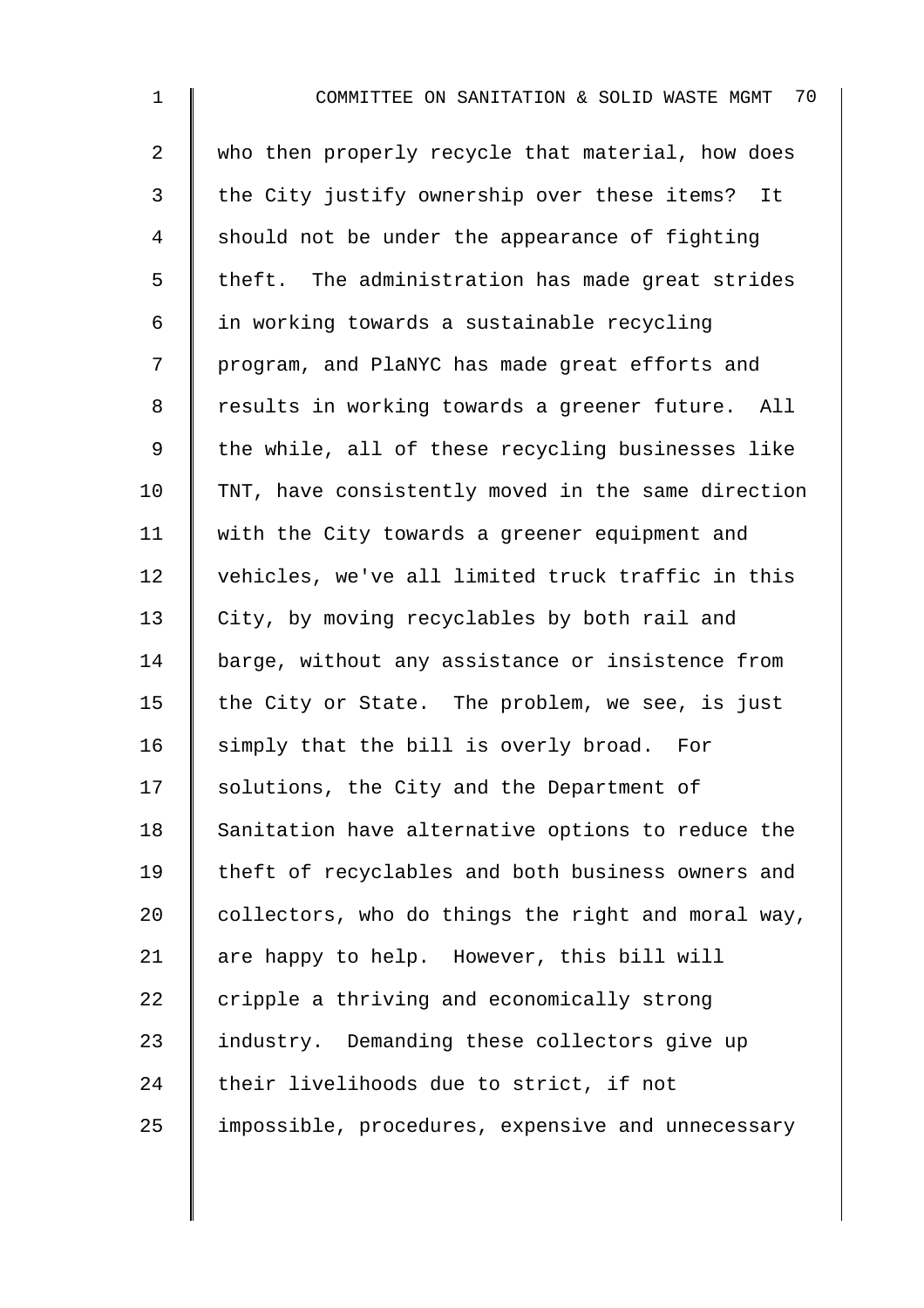| $\mathbf{1}$ | 71<br>COMMITTEE ON SANITATION & SOLID WASTE MGMT   |
|--------------|----------------------------------------------------|
| 2            | licensing, costly and ineffective paperwork that   |
| 3            | will bury the Department of Sanitation in          |
| 4            | requests, is simply the wrong way to stop the      |
| 5            | theft of recyclables. Thank you for the            |
| 6            | opportunity to speak today. We look forward to     |
| 7            | working closely with your office and with the      |
| 8            | Council's staff to come up with a bill that we     |
| 9            | could all support, and that protects the critical  |
| 10           | New York cycling recycling infrastructure. Thank-  |
| 11           |                                                    |
| 12           | CHAIRPERSON JAMES: Thank you, Mr.                  |
| 13           | Powers, let me begin with you. You said that       |
| 14           | there were some solutions, do you have any         |
| 15           | suggestions that you can provide to us, specific   |
| 16           | suggestions that you can provide at this point in  |
| 17           | time to get at the problem?                        |
| 18           | MICHAEL POWERS: Some specifics                     |
| 19           | that I think, I think, you know, as we spoke on,   |
| 20           | the curbside material is, at least, and again, I'm |
| 21           | not a lawyer, I'm just a scrap guy.                |
| 22           | CHAIRPERSON JAMES: That's okay.                    |
| 23           | MICHAEL POWERS: I believe, and I                   |
| 24           | go on through every single day, purchasing         |
| 25           | material that those materials are already illegal, |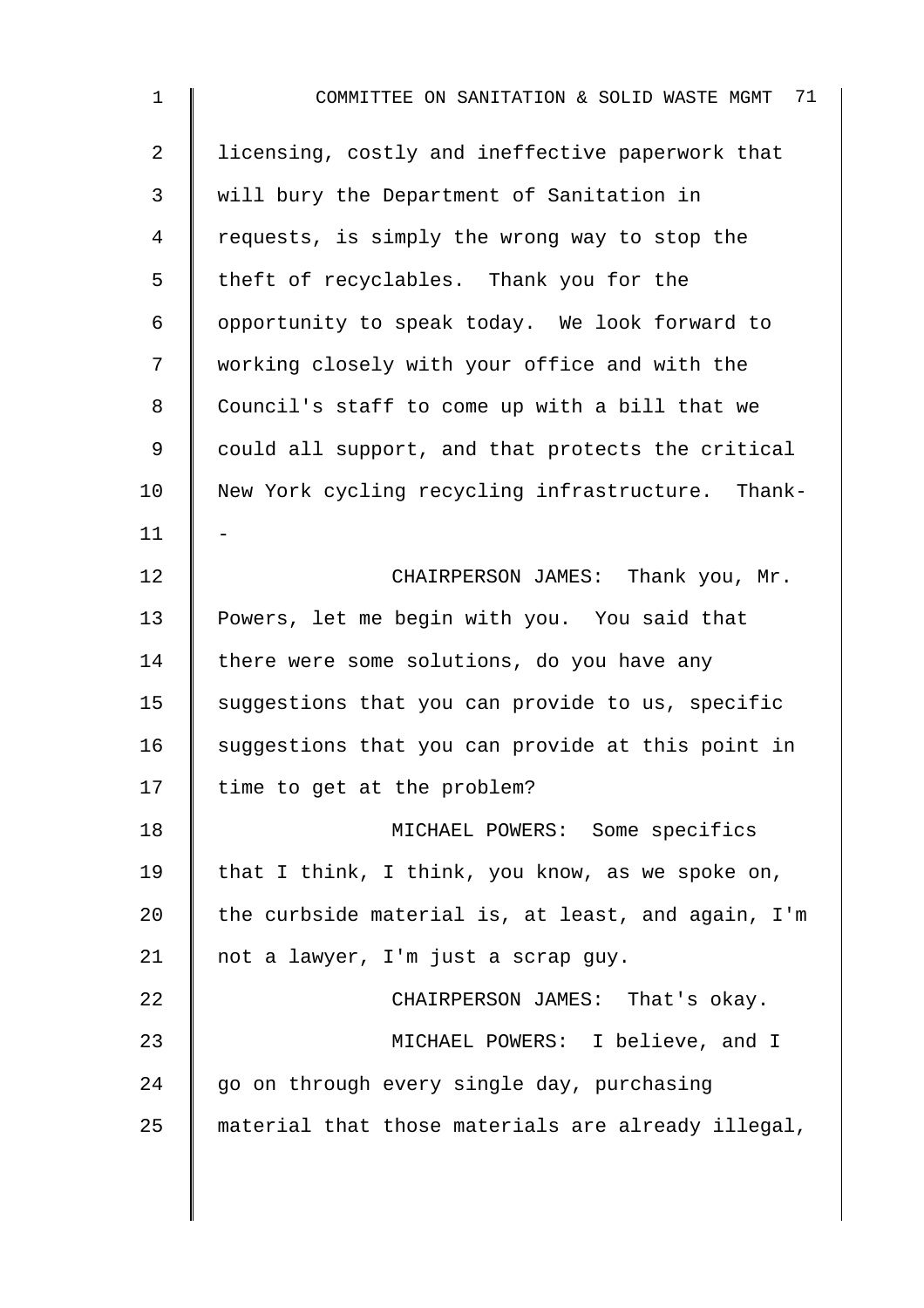| $\mathbf 1$ | 72<br>COMMITTEE ON SANITATION & SOLID WASTE MGMT   |
|-------------|----------------------------------------------------|
| 2           | for us to take or for somebody else to take.       |
| 3           | That's my understanding. I think the enforcement   |
| 4           | on that level is admirable. It should be.          |
| 5           | Anything that belongs to the City shouldn't be     |
| 6           | stolen by the City. And you know, nobody should    |
| 7           | buy something that's stolen from the City.         |
| 8           | CHAIRPERSON JAMES: You said that                   |
| 9           | you have a number of agreements with some          |
| 10          | residential developments. Can you talk to me a     |
| 11          | little bit about these residential buildings?      |
| 12          | MICHAEL POWERS: Absol--                            |
| 13          | CHAIRPERSON JAMES: Why do they                     |
| 14          | have contracts with you, as opposed to just        |
| 15          | allowing Department of Sanitation to remove their  |
| 16          | recyclables?                                       |
| 17          | MICHAEL POWERS: When I say                         |
| 18          | contracts or agreements with the residential       |
| 19          | buildings, I'm talking about anything from, you    |
| 20          | know, we just got our website up and running a few |
| 21          | months ago, and every single day I get a request   |
| 22          | to enter an agreement or a contract with somebody  |
| 23          | who is either in an apartment, I don't know if     |
| 24          | it's a one-story building, two-story building, or  |
| 25          | ten story building--                               |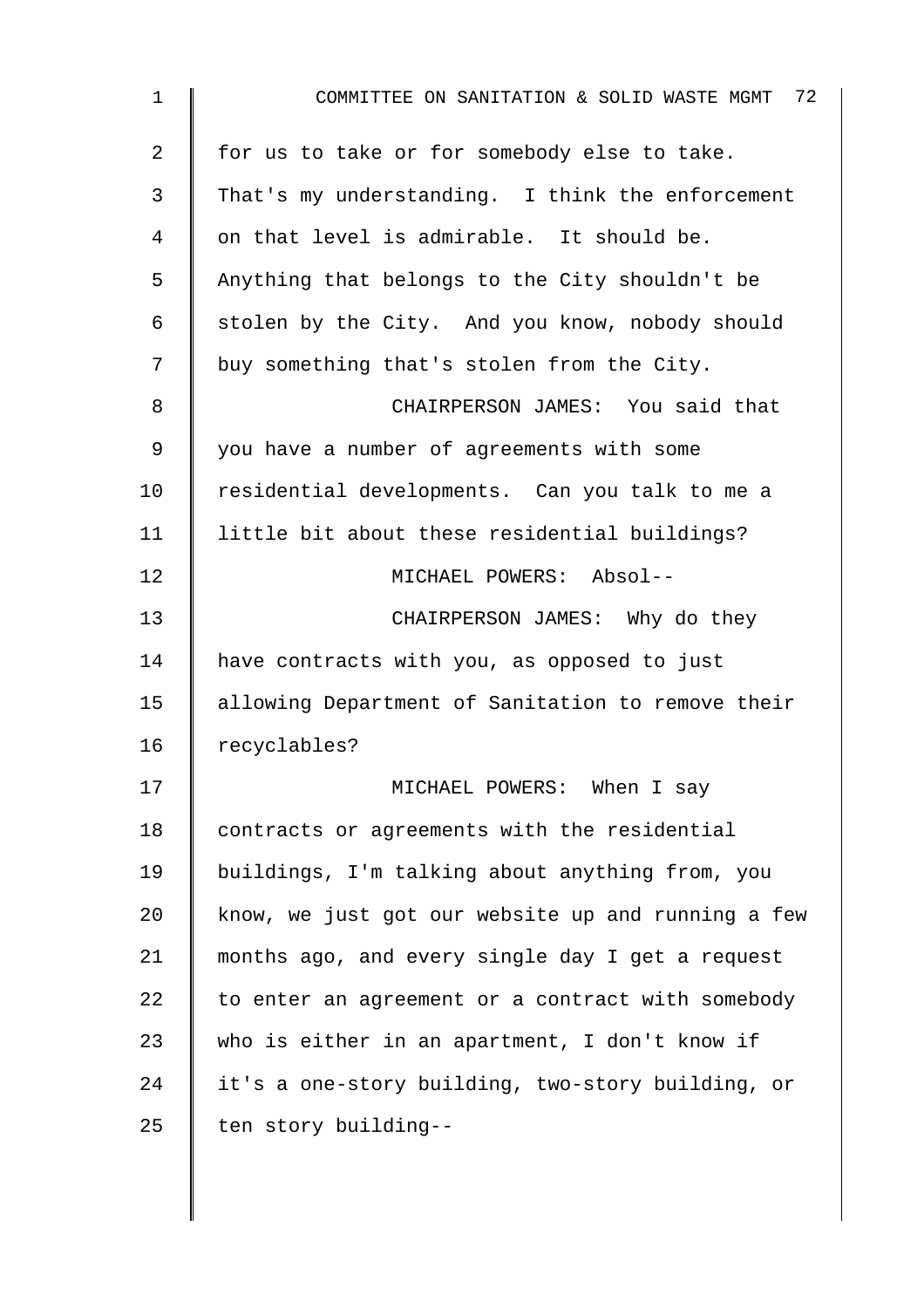| $\mathbf 1$ | COMMITTEE ON SANITATION & SOLID WASTE MGMT 73      |
|-------------|----------------------------------------------------|
| 2           | CHAIRPERSON JAMES: Right.                          |
| 3           | MICHAEL POWERS: --and they request                 |
| 4           | to have their dishwasher picked up. They request   |
| 5           | to have, you know, their, they have an aluminum    |
| 6           | table out in the back where their glass broke off. |
| 7           | So, I then pass those leads onto customers who--I  |
| 8           | don't like to call them peddlers, I don't like to  |
| 9           | call them scavengers, I'm talking about the good,  |
| 10          | hardworking people, and in my case in Brooklyn and |
| 11          | Queens, that go out and go after these leads, and  |
| 12          | bring the materials to us.                         |
| 13          | CHAIRPERSON JAMES: But is it                       |
| 14          | because these individuals in these residential     |
| 15          | buildings do not have supplemental service? Or is  |
| 16          | there a problem with--                             |
| 17          | MICHAEL POWERS: A lot of times                     |
| 18          | $these--$                                          |
| 19          | CHAIRPERSON JAMES: -- the                          |
| 20          | Department of Sanitation not pick up on time, or-- |
| 21          | MICHAEL POWERS: They get paid for                  |
| 22          | their material. That's the difference.             |
| 23          | CHAIRPERSON JAMES: So, it's just                   |
| 24          | revenue.                                           |
| 25          | MICHAEL POWERS: It's revenue on my                 |
|             |                                                    |
|             |                                                    |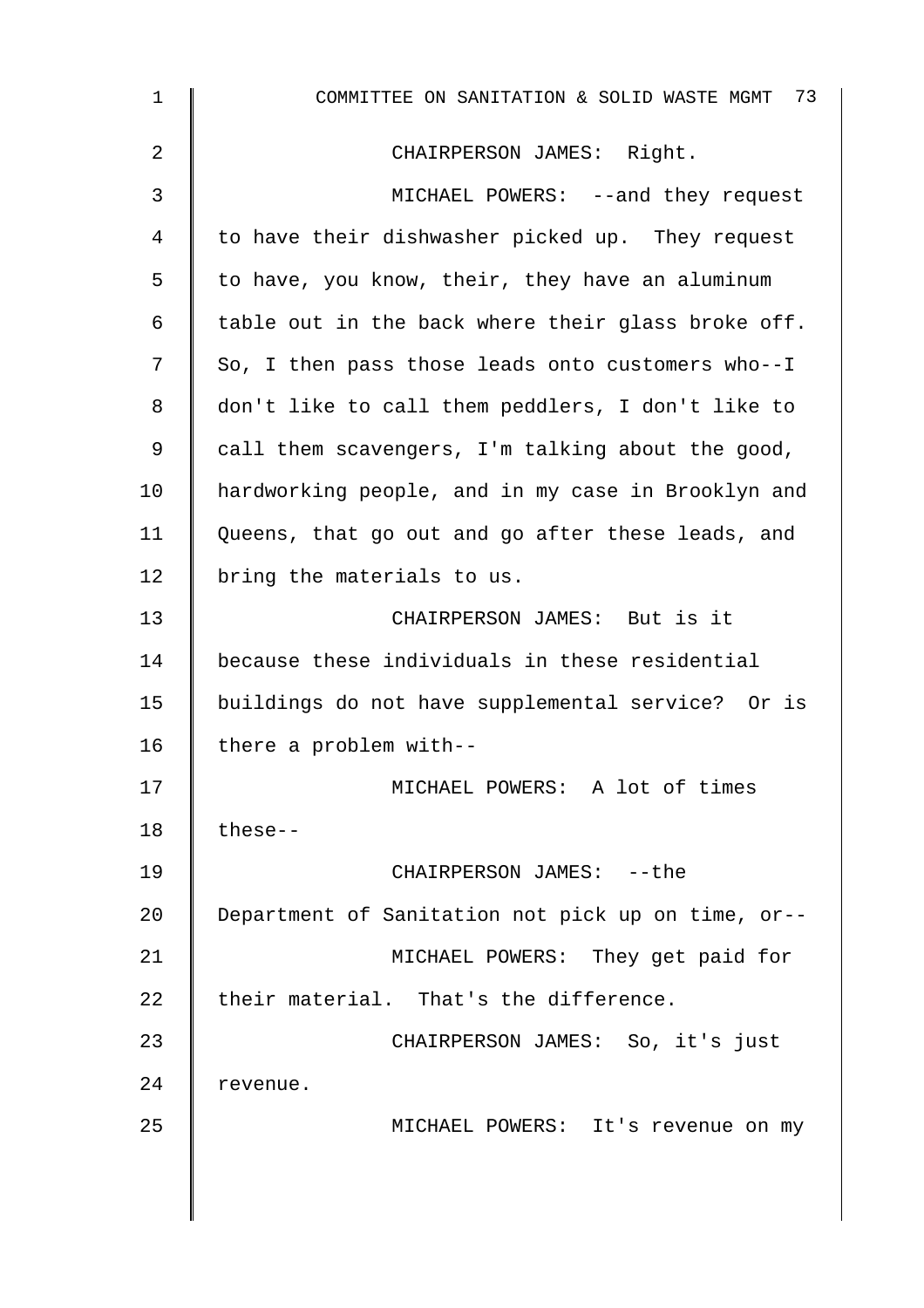| $\mathbf{1}$    | COMMITTEE ON SANITATION & SOLID WASTE MGMT 74      |
|-----------------|----------------------------------------------------|
| $\overline{2}$  | part, it's revenue on the person that brings it to |
| 3               | my part, and it's revenue on the owner of the      |
| 4               | property, that they are looking to sell.           |
| 5               | CHAIRPERSON JAMES: And for the                     |
| 6               | most part, you said you don't know whether or not  |
| 7               | these residential buildings--                      |
| 8               | MICHAEL POWERS: Well, we also, you                 |
| 9               | know, we also go into, you know, we have a lot of  |
| 10 <sub>1</sub> | buildings where they'll be doing a big job, a),    |
| 11              | company will be taking out all of the radiators    |
| 12              | out of the entire building, and then they will     |
| 13              | come, they'll contact us and say, "Come, bring     |
| 14              | your dumpster, bring your box truck," whatever the |
| 15              | case may be. "We want to sell you the radiators    |
| 16              | out of the building." And that is an agreement     |
| 17              | that it, you know, we get nervous about the        |
| 18              | language on that. Would I be allowed to do that,   |
| 19              | or am I breaking the law?                          |
| 20              | CHAIRPERSON JAMES: But how do you                  |
| 21              | get at, we're trying to get a handle on the        |
| 22              | recycling rates in the City of New York. Because   |
| 23              | you remove them from the Department of Sanitation, |
| 24              | there's no way for us to determine whether or not  |
| 25              | we've made strides with respect to recycling in    |
|                 |                                                    |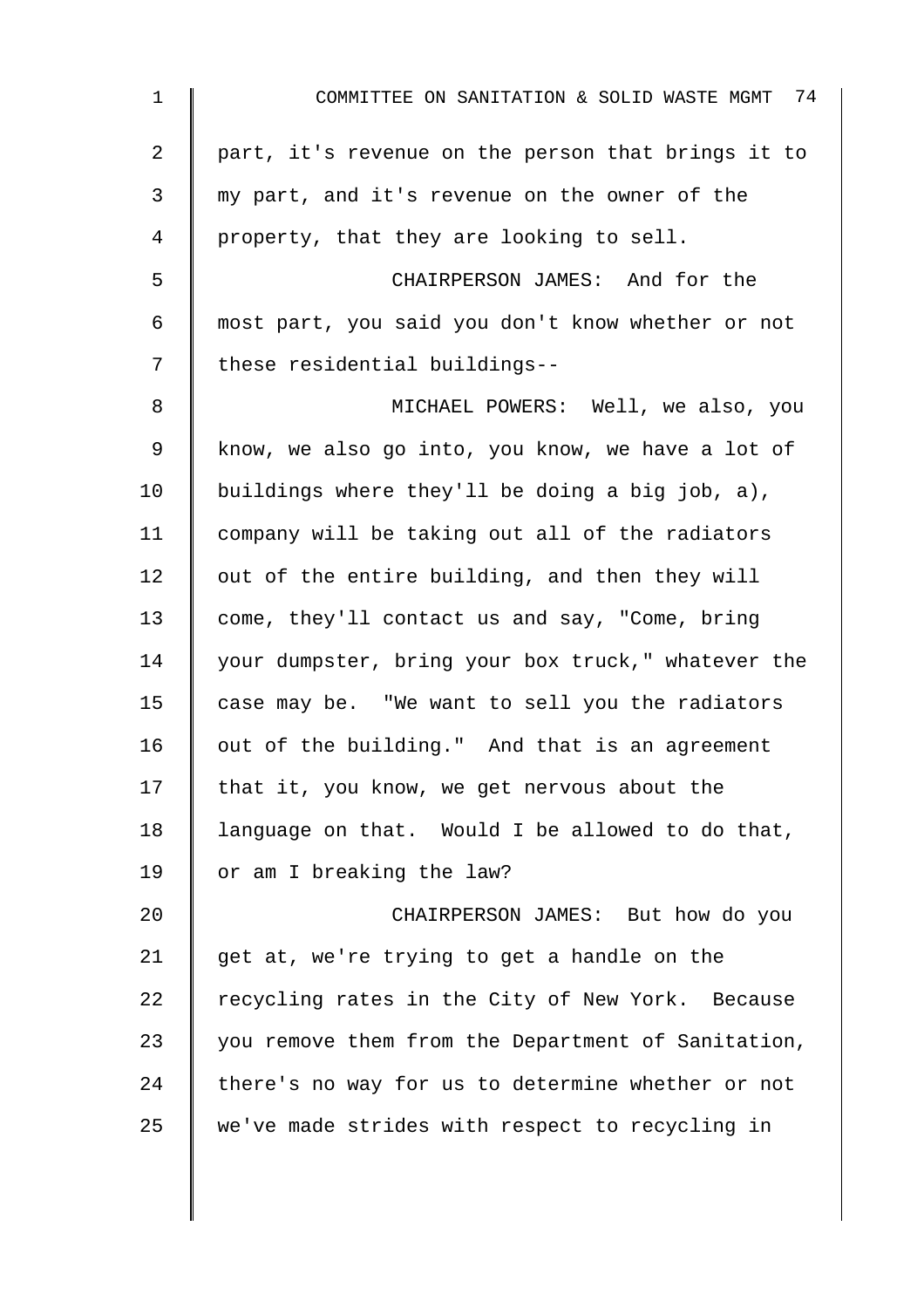| $\mathbf{1}$ | COMMITTEE ON SANITATION & SOLID WASTE MGMT 75     |
|--------------|---------------------------------------------------|
| 2            | the City of New York.                             |
| 3            | MICHAEL POWERS: Well, that I can't                |
| 4            | speak to. I can tell you what our recycling rate  |
| 5            | is. And you know, it's nearly 100 percent. And I  |
| 6            | can tell you the volume that we do, and you know, |
| 7            | that's certainly a conversation we could have in  |
| 8            | private.                                          |
| 9            | CHAIRPERSON JAMES: Okay. So, I                    |
| 10           | know you've contacted my office and so--          |
| 11           | MICHAEL POWERS: Yes, ma'am.                       |
| 12           | CHAIRPERSON JAMES: --at some point                |
| 13           | in time, we plan on following up with a meeting.  |
| 14           | MICHAEL POWERS: I appreciate that,                |
| 15           | and I look forward to that.                       |
| 16           | CHAIRPERSON JAMES: Thank you. Let                 |
| 17           | me go to--Mm-hmm? Oh, sorry. [laughs] Let me go   |
| 18           | to Mr. Schillinger. I've asked the staff to       |
| 19           | submit a Reso in support of Senate 6971. What     |
| 20           | happened in the Assembly? Why did it not pass?    |
| 21           | 'Cause they just ended session early?             |
| 22           | LAWRENCE SCHILLINGER: Yeah, I                     |
| 23           | think that may be the case. We're going to        |
| 24           | continue to work on it, I think that there is an  |
| 25           | opportunity to get that bill passed. And, you     |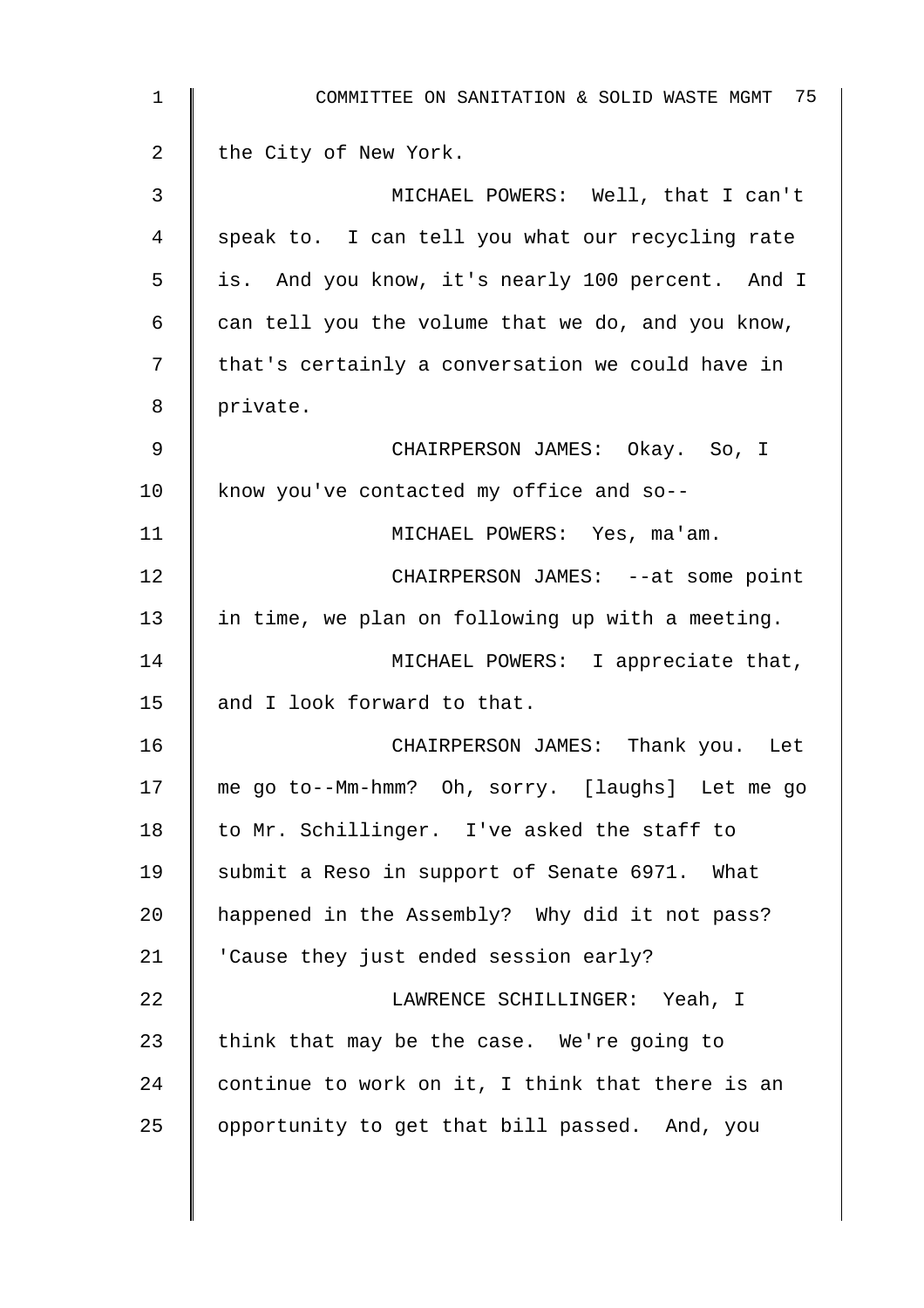| $\mathbf 1$    | 76<br>COMMITTEE ON SANITATION & SOLID WASTE MGMT   |
|----------------|----------------------------------------------------|
| $\overline{a}$ | know, I would also speak to an issue that came up  |
| 3              | from one of the previous panels, about looking at  |
| 4              | the, the statutes in the penal law, the State      |
| 5              | Penal Law, which would address scrap theft. And    |
| 6              | there is no crime of scrap theft. And so,          |
| 7              | currently, to prosecute a scrap thief, you, the    |
| 8              | State would look at one of the larceny statutes,   |
| 9              | petty larceny, larceny, grand larceny. Then, in    |
| 10             | the case of where there's damage done to a         |
| 11             | structure, let's say a thief goes in and cuts      |
| 12             | copper from an air conditioning unit. Well, the    |
| 13             | copper may be only worth, you know, a certain      |
| 14             | amount, and the criminal mischief done is worth a  |
| 15             | certain amount, but they're both misdemeanors.     |
| 16             | But under either statute, if the aggregate         |
| 17             | economic value of the crime were combined, it      |
| 18             | would be an, it would pop up to an E felony. And   |
| 19             | so we're also encouraging legislation at the State |
| 20             | level to create the crime of scrap theft that      |
| 21             | would basically, you know, put the aggregate value |
| 22             | of the scrap theft--                               |
| 23             | CHAIRPERSON JAMES: Above the                       |
| 24             | \$1,000.                                           |
| 25             | LAWRENCE SCHILLINGER: Correct.                     |
|                |                                                    |
|                |                                                    |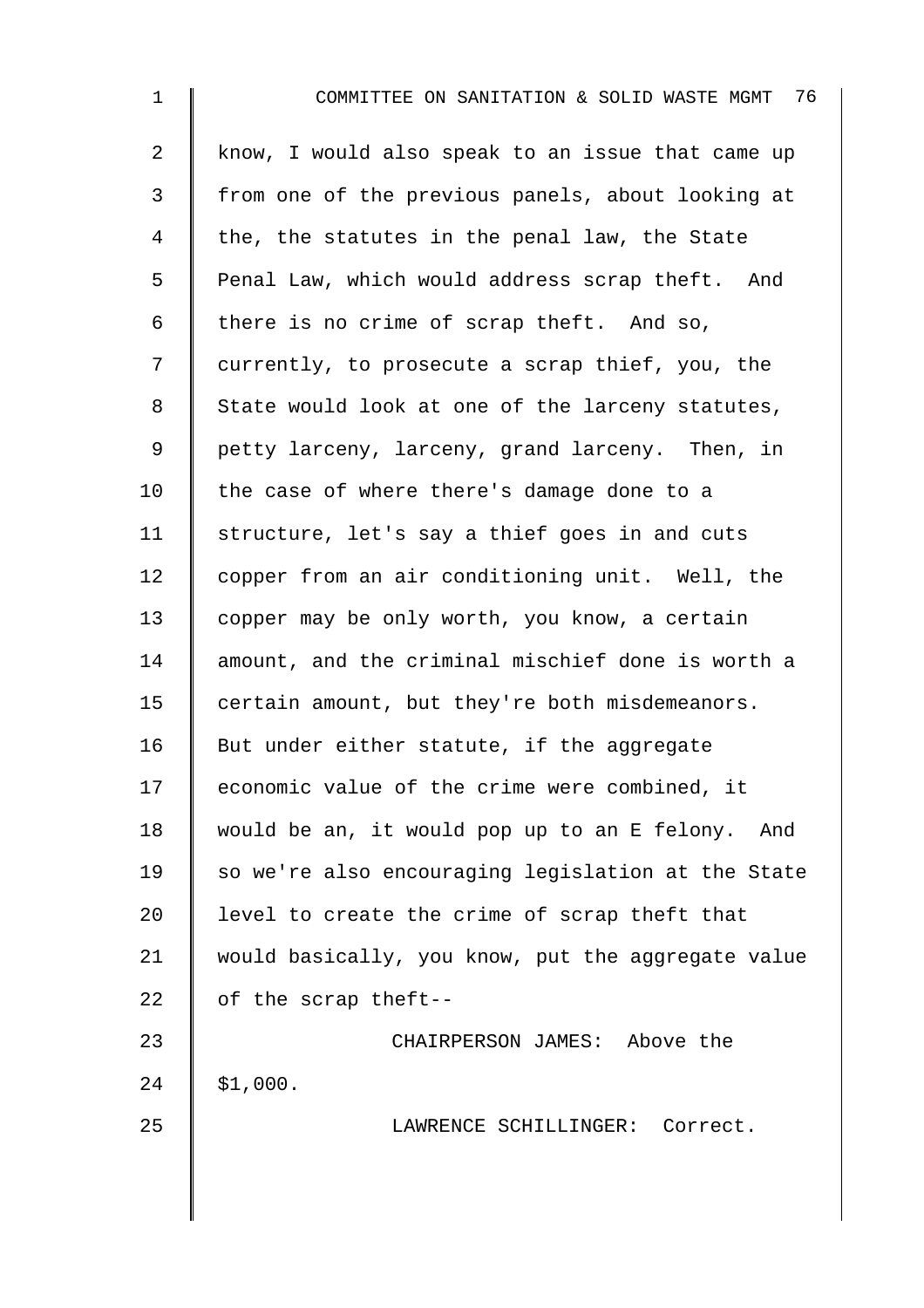| $\mathbf{1}$ | COMMITTEE ON SANITATION & SOLID WASTE MGMT 77      |
|--------------|----------------------------------------------------|
| 2            | CHAIRPERSON JAMES: Was there, in                   |
| 3            | terms of S6971, are the bills comparable in the    |
| 4            | Assembly and the Senate? I mean, are there any     |
| 5            | issues that we should know about?                  |
| 6            | LAWRENCE SCHILLINGER: Yeah, well,                  |
| 7            | the problem we have had in the Assembly is on the  |
| 8            | increase in penalties, where the, frankly the      |
| 9            | Assembly Codes Committee tends to be reticent      |
| 10           | towards--                                          |
| 11           | CHAIRPERSON JAMES: My very good                    |
| 12           | friend is Assembly Member Lentol.                  |
| 13           | LAWRENCE SCHILLINGER: As is a good                 |
| 14           | friend of mine, as well. And we continue to work   |
| 15           | with Chairman Lentol to, and staff over there, to  |
| 16           | get them to address this issue in we think will be |
| 17           | a more effective manner.                           |
| 18           | CHAIRPERSON JAMES: As someone who                  |
| 19           | worked in Albany for ten years, and who was        |
| 20           | counsel, I share their sentiment. And I also, you  |
| 21           | know, understand and I think relate to the point   |
| 22           | that you made about unintended collateral          |
| 23           | consequences, and that really is not our intent    |
| 24           | here. Our intent, obviously, is to get at the      |
| 25           | theft of recyclables. So, we will continue to      |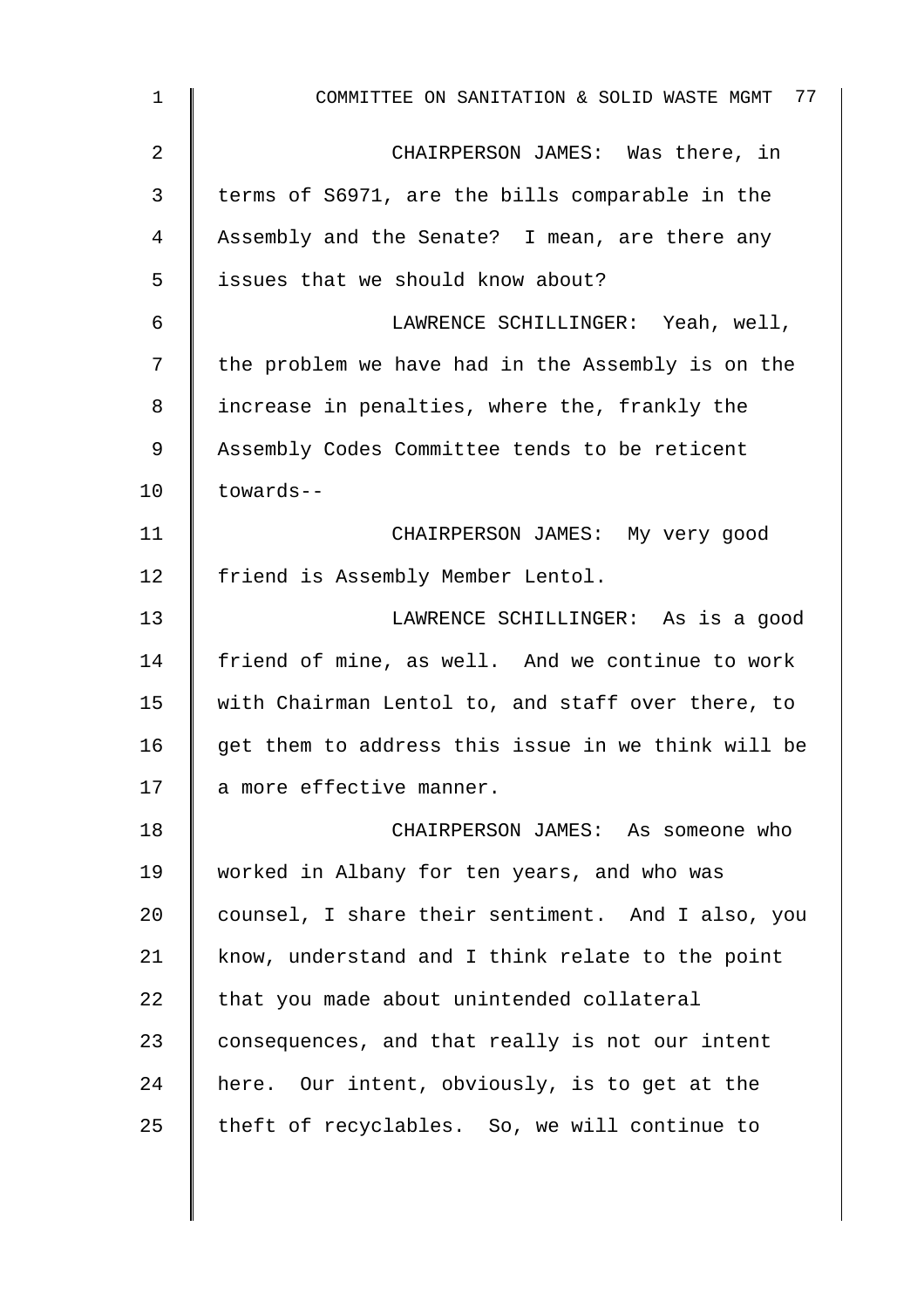| $\mathbf{1}$   | COMMITTEE ON SANITATION & SOLID WASTE MGMT 78      |
|----------------|----------------------------------------------------|
| $\overline{2}$ | have discussions. You made a number of             |
| 3              | recommendations that we've made plenty of notes on |
| 4              | and we're going to take that into consideration.   |
| 5              | LAWRENCE SCHILLINGER: We                           |
| 6              | appreciate that greatly.                           |
| 7              | CHAIRPERSON JAMES: Thank you. And                  |
| 8              | then, I had a question, some questions related to- |
| $\mathsf 9$    | -Mr. Horne, very interesting. You know, as         |
| 10             | someone who has challenged the abuse of eminent    |
| 11             | domain in my district, as you know, and as         |
| 12             | someone, I'm very sensitive to the issue of taking |
| 13             | and eminent domain, and all of that, so when       |
| 14             | someone who does not want to run afoul of the      |
| 15             | Constitution, but who did not know that recycling  |
| 16             | goes back to, who did he say? [background          |
| 17             | comments] Paul Revere. That deserves a side        |
| 18             | conversation.                                      |
| 19             | SCOTT HORNE: I'd be happy to.                      |
| 20             | CHAIRPERSON JAMES: And I look                      |
| 21             | forward to having that discussion with you, as     |
| 22             | well. Lastly, to Mr. Outerbridge. Mr.              |
| 23             | Outerbridge, recycling rates in Brooklyn, if in    |
| 24             | fact we were to pass these bills, would our        |
| 25             | recycling rates in Brooklyn which have been        |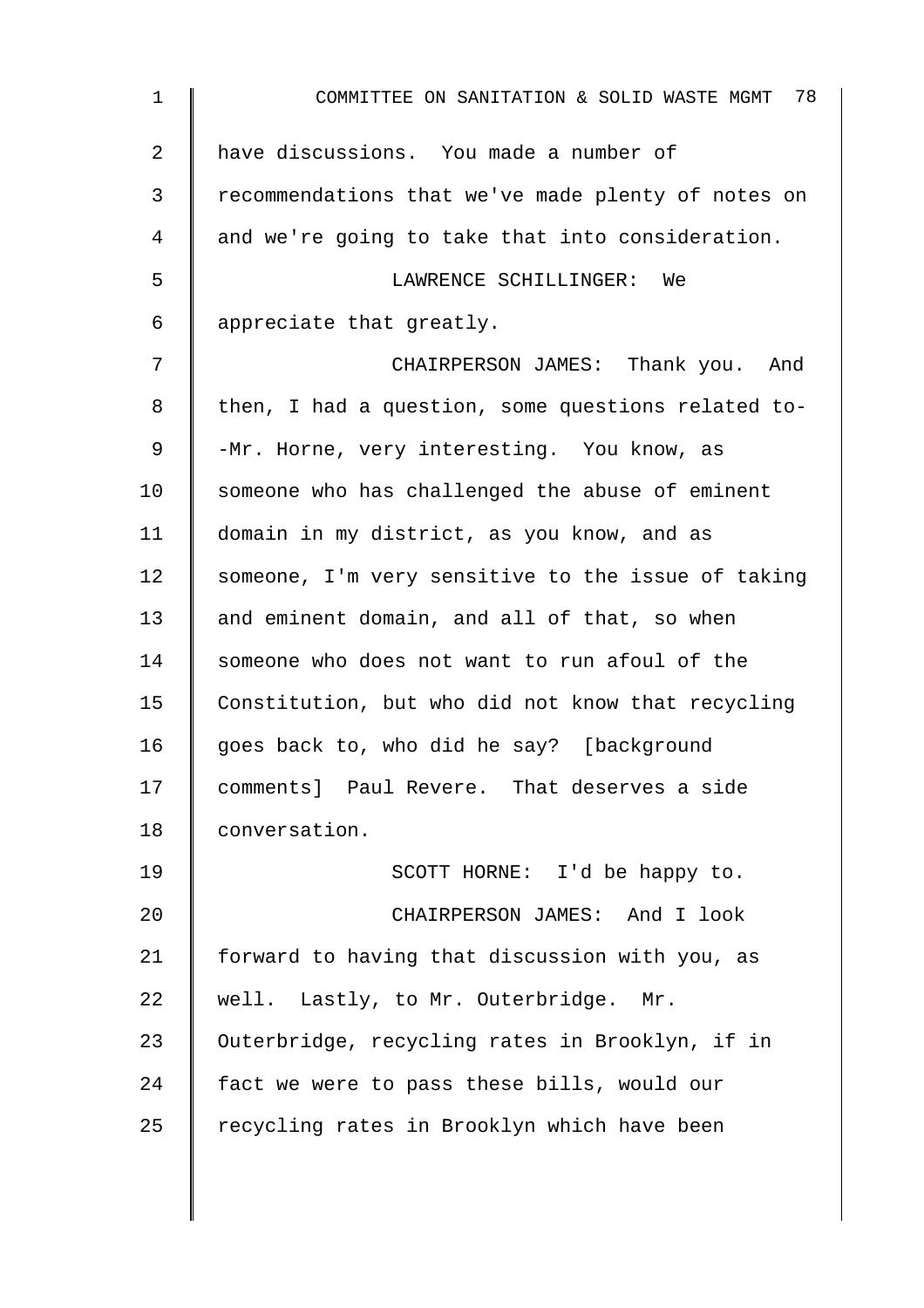| $\mathbf 1$    | COMMITTEE ON SANITATION & SOLID WASTE MGMT 79      |
|----------------|----------------------------------------------------|
| $\overline{2}$ | abysmal, do you believe that they would increase?  |
| 3              | TOM OUTERBRIDGE: I think that they                 |
| 4              | would increase substantially, but like I said, we  |
| 5              | are going to be updating the composition data that |
| 6              | we have for the metal, glass and plastic, and that |
| 7              | will go a long ways to telling us whether or not   |
| 8              | the reduction in tonnage is due to just an overall |
| 9              | reduction or are we seeing specific commodities    |
| 10             | disappearing at a higher right than others.        |
| 11             | CHAIRPERSON JAMES: And has your                    |
| 12             | revenue dropped as a result of this poaching?      |
| 13             | TOM OUTERBRIDGE: Yeah, revenue,                    |
| 14             | let me see, substantially impacted.                |
| 15             | Unfortunately, it's, it's, you know, the materials |
| 16             | that disappear are the materials that have value   |
| 17             | and the materials that are left behind are the     |
| 18             | materials that do not, whether they be glass or    |
| 19             | other certain plastic grades with very low values. |
| 20             | CHAIRPERSON JAMES: And the                         |
| 21             | contract that you have with the City of New York,  |
| 22             | that revenue sharing, is that, is it fixed or is   |
| 23             | it based on about, is it based upon the number of  |
| 24             | recyclables that you recover?                      |
| 25             | TOM OUTERBRIDGE: There is a fixed                  |
|                |                                                    |
|                |                                                    |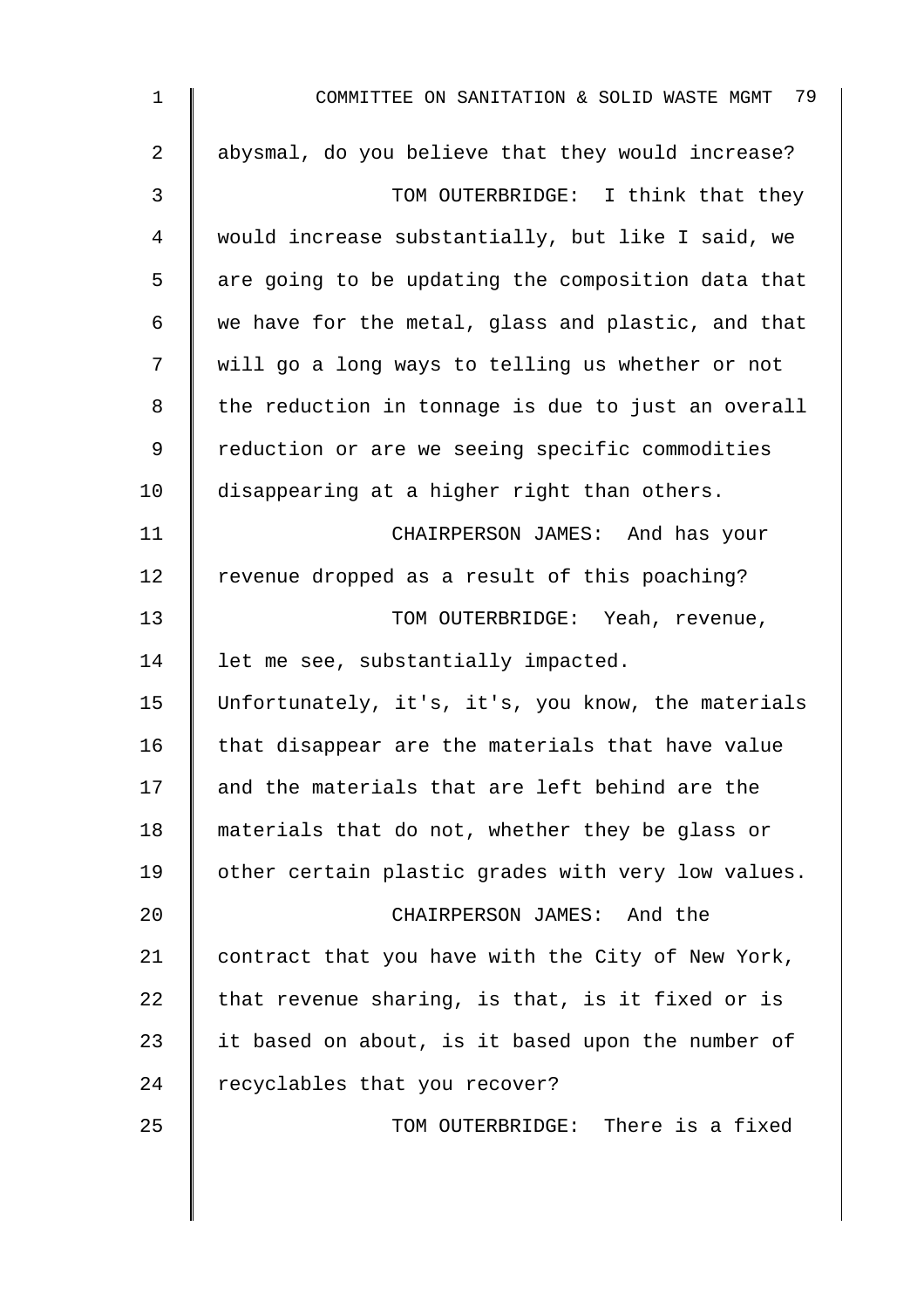1 **No. 2** COMMITTEE ON SANITATION & SOLID WASTE MGMT 80 2 | processing fee and then the revenue sharing that 3 | occurs with the City is tied to the materials we 4 Teceive, the composition of the material we 5 | receive, and market values in any given month. 6 CHAIRPERSON JAMES: But the 7 Tecyclables that you collect have nothing to do 8 | with the items that were mentioned by members on  $9 \parallel$  our panel. 10 **TOM OUTERBRIDGE:** If it's, if it's 11 a business, certainly if it's a commercially  $12$  generated, it has nothing to do with material we 13 Teceived from the City. If it's residential 14 material, then it's--15 | CHAIRPERSON JAMES: Scrap metal? 16 What about scrap metal? 17 | TOM OUTERBRIDGE: Well, scrap 18 metal, again, if it's commercial scrap metal, 19 | that's one, one thing. If a building is  $20$  separating all of its aluminum cans and has a side 21 deal, then that's material that would've come to 22  $\|$  us. 23 CHAIRPERSON JAMES: Radiators as  $24$  the gentleman mentioned. 25 | TOM OUTERBRIDGE: Yeah, and that I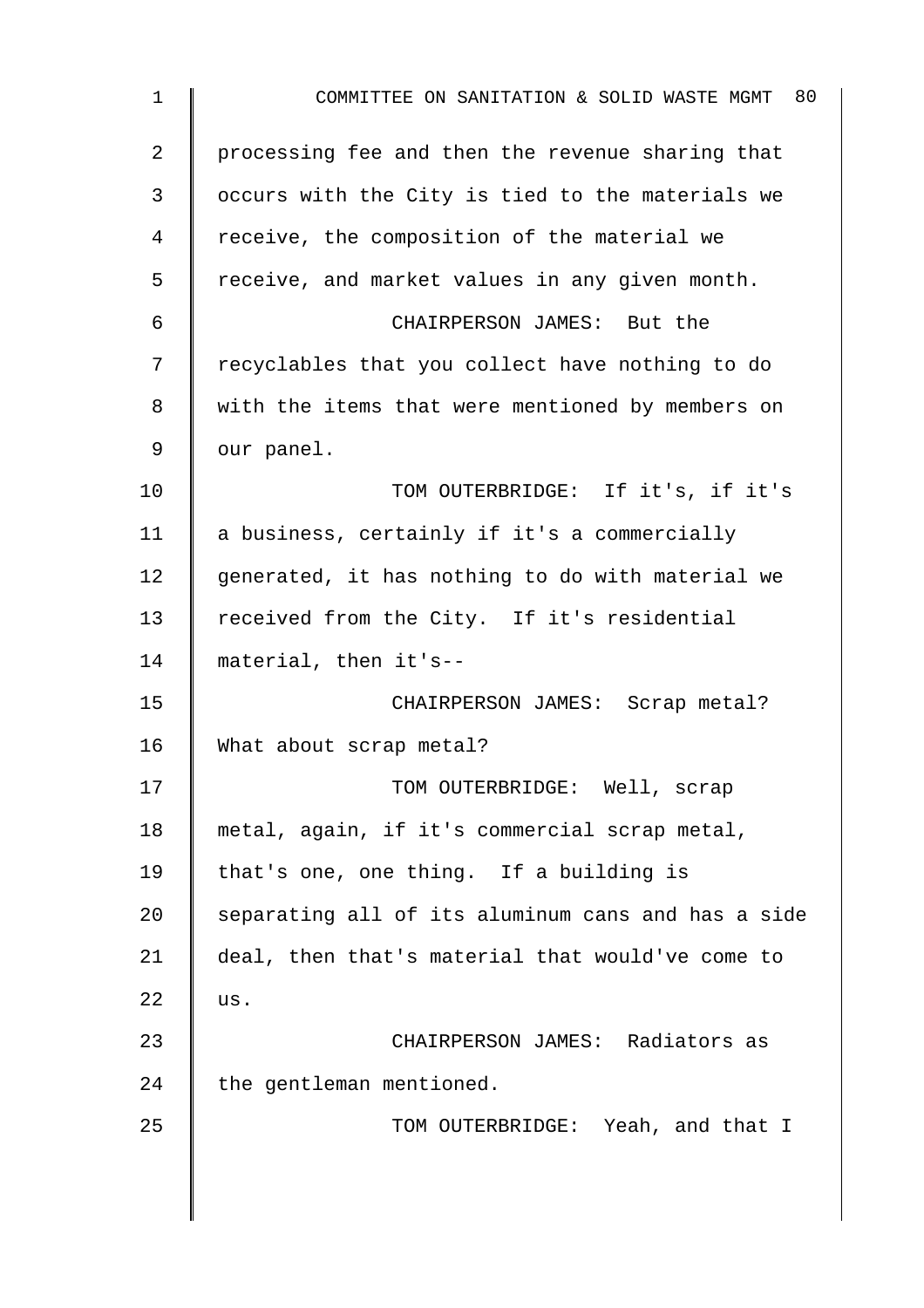| $\mathbf{1}$ | COMMITTEE ON SANITATION & SOLID WASTE MGMT 81      |
|--------------|----------------------------------------------------|
| 2            | guess would kind of, it's going to come down with  |
| 3            | the scale, if they do a commercial renovation and  |
| 4            | they have a private contractor in there, that may  |
| 5            | be commercial material, and that contractor is     |
| 6            | going to go to a scrap yard, with the metal; and   |
| 7            | will go to a C&D yard with the C&D. If it's an     |
| 8            | individual with a radiator, then it's probably     |
| 9            | not commercial and that's where it comes down to I |
| 10           | think the distinction between commercial and       |
| 11           | residential.                                       |
| 12           | CHAIRPERSON JAMES: Okay, thank                     |
| 13           | you.                                               |
| 14           | LAWRENCE SCHILLINGER: Thank you.                   |
| 15           | CHAIRPERSON JAMES: Thank you,                      |
| 16           | gentlemen. Okay. [pause, background noise]<br>So,  |
| 17           | our last panel is sort of all over the place, but  |
| 18           | we're going to call you up for the purposes of     |
| 19           | time. And I believe someone has a command          |
| 20           | performance. Ronald Bergamini [phonetic], you      |
| 21           | have a command performance, apparently Channel 11  |
| 22           | would like to hear your testimony. Angela Pinsky,  |
| 23           | representing the Real Estate Board; Mary Ann       |
| 24           | Rothman, very good friend, counsel of New York     |
| 25           | Cooperatives and Condominiums; and Daniel Mulay    |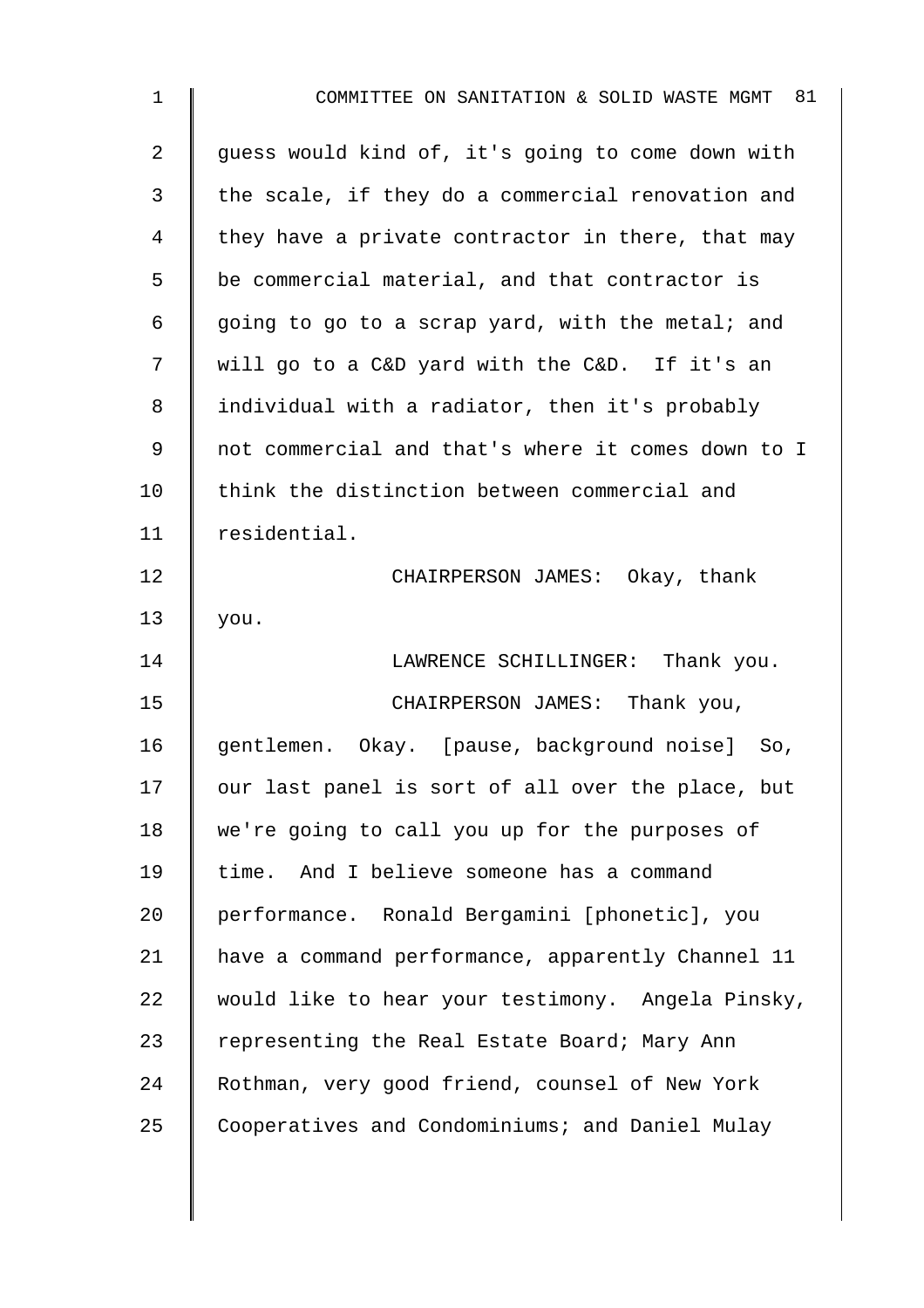| $\mathbf 1$    | COMMITTEE ON SANITATION & SOLID WASTE MGMT 82      |
|----------------|----------------------------------------------------|
| $\overline{2}$ | [phonetic], representing Eric Goldstein from NRDC. |
| 3              | And that is our last panel for the afternoon.      |
| 4              | Thank you. And you did, you have done a fine job.  |
| 5              | [laughter] [pause, background noise]               |
| 6              | MARY ANN ROTHMAN: How does this                    |
| 7              | work? It's on. Good afternoon, thank you for the   |
| 8              | opportunity to address you. My name's Mary Ann     |
| $\mathsf 9$    | Rothman, I'm the Executive Director of the Counsel |
| 10             | of New York Cooperatives and Condominiums, which   |
| 11             | is a membership organization for co-op and condos. |
| 12             | And I speak today on behalf of the Federation of   |
| 13             | New York Housing Cooperatives and Condominiums,    |
| 14             | and the Coordinating Council of Cooperatives,      |
| 15             | which are all similar organizations. We are        |
| 16             | looking at a very different aspect of the proposed |
| 17             | legislation. We'd like specifically to address     |
| 18             | the portion that addresses the use of              |
| 19             | supplementary services to remove recycling. Our    |
| 20             | comments are based on conversations with boards    |
| 21             | and management of a number of buildings and        |
| 22             | complexes that use or have considered using        |
| 23             | private carters to remove some of their            |
| 24             | recyclables. I should point out that the majority  |
| 25             | of these are low and moderate income condominiums  |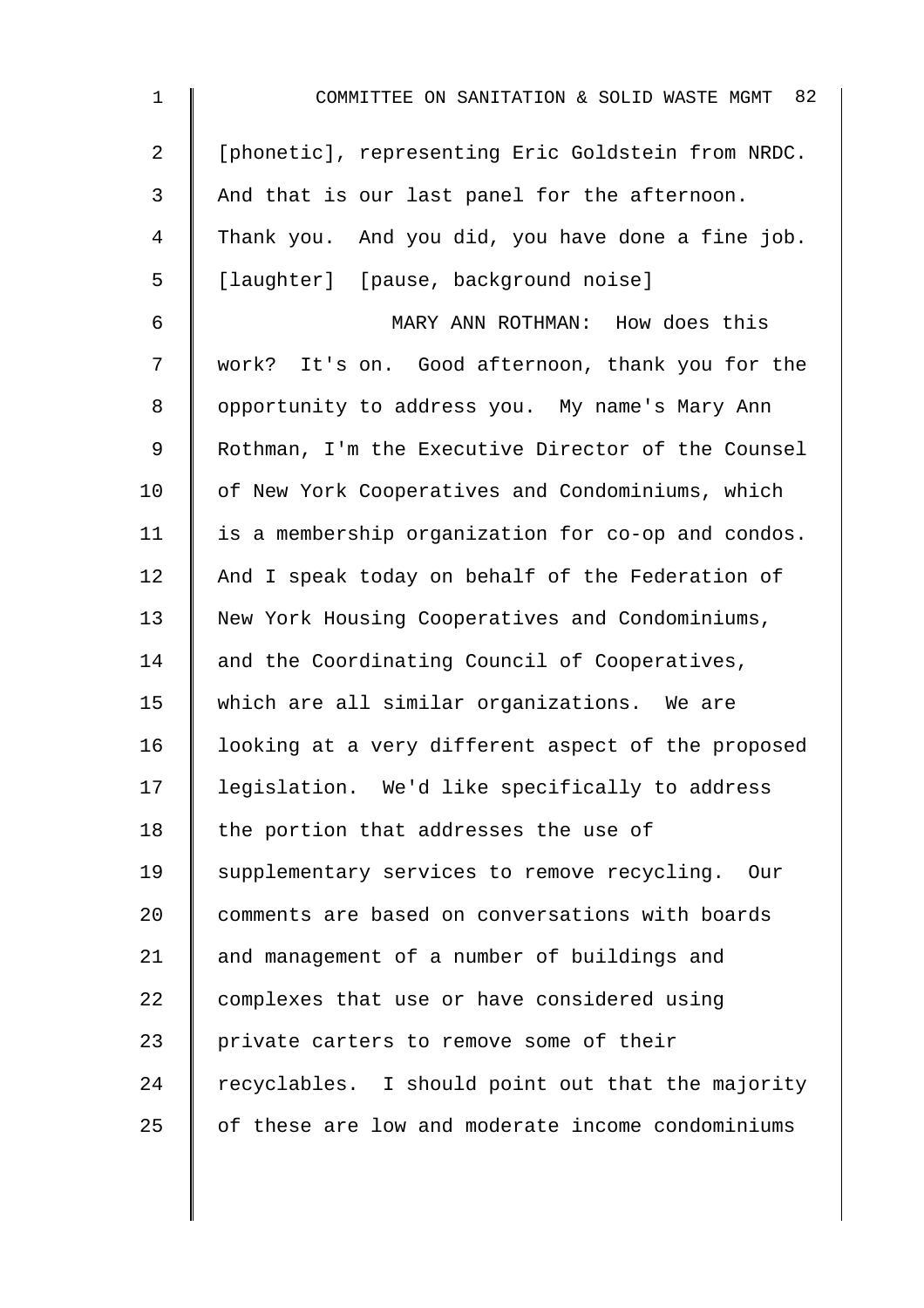| $\mathbf 1$    | COMMITTEE ON SANITATION & SOLID WASTE MGMT 83      |
|----------------|----------------------------------------------------|
| $\overline{a}$ | and cooperatives generally fairly large complexes. |
| 3              | The prohibitions and administrative requirements   |
| 4              | in the proposed legislation would be particularly  |
| 5              | onerous to these communities. My organization and  |
| 6              | our sister organizations, try to keep our members  |
| 7              | updated on laws and regulations that affect them,  |
| 8              | and we try to help them comply with all            |
| 9              | requirements. As home owners, our members seek to  |
| 10             | run their buildings efficiently, affordably and    |
| 11             | well, providing a clean and safe environment for   |
| 12             | their shareholders or unit owners. However, in     |
| 13             | trying to be effective recyclers, we often run     |
| 14             | into problems. With just one recycling pickup      |
| 15             | scheduled each week, many buildings face problems  |
| 16             | in finding space to store recyclables in the       |
| 17             | interim. Particularly in the warmer months,        |
| 18             | unpleasant odors emanate from the areas where      |
| 19             | recycling and garbage are stored, then pickup      |
| 20             | schedules are frequently not met. And sometimes,   |
| 21             | as the recyclables continue to sit at the curb     |
| 22             | just exactly where they were supposed to be for    |
| 23             | pickup several hours earlier, the Sanitation       |
| 24             | Police come by and issue a citation to the         |
| 25             | building. Frustrating. To maintain an attractive   |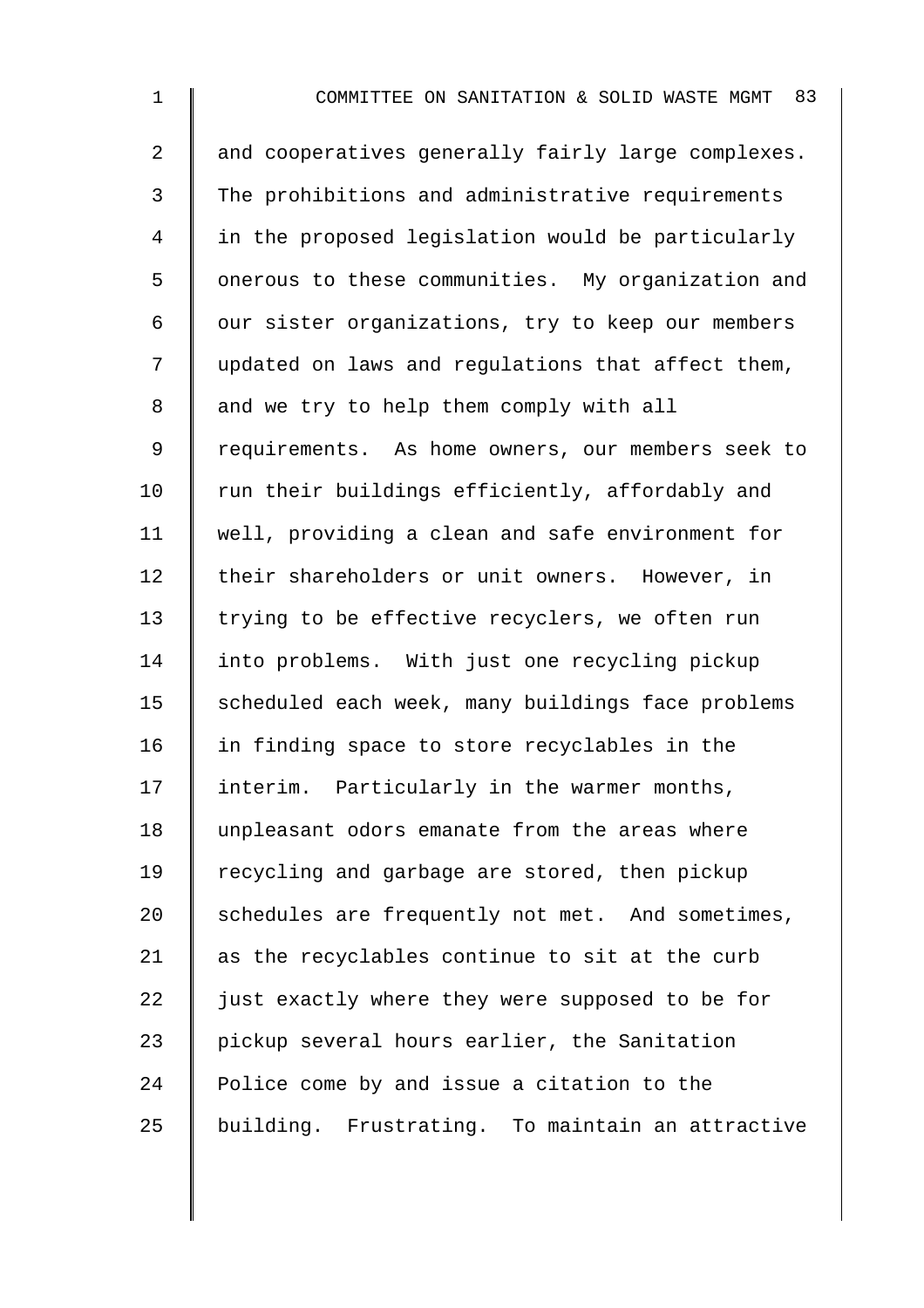1 **I** COMMITTEE ON SANITATION & SOLID WASTE MGMT 84 2 | appearance of their buildings and mitigate 3 unpleasant odors, some buildings have contracted 4 with private companies to pick up some or all of  $5 \parallel$  their recyclables. In many cases, this is done 6 after following proper procedures and obtaining 7 | authorization from the City to do so. There is a 8 cost involved for these buildings, but the 9 decision is made to accept this additional cost in  $10$  the interests of keeping the buildings and grounds 11 | clean. There are also opportunities to recycle 12 | more items than the Department of Sanitation 13 currently collects. Our organizations 14 Fespectfully request that the City Council review 15  $\parallel$  the issues that provoke this part of the proposed 16 legislation, that you seek compromises that will 17 | enable the City to maximize what's removed from 18 | our waste stream and recycled. Also enabling the 19 company responsible for separation recycling of 20  $\parallel$  these materials to operate profitably, without 21 | imposing cumbersome and costly requirements on the  $22$  buildings that feel they need additional pickups. 23  $\parallel$  Finding ways to improve the Department of 24 Sanitation's performance in meeting recycling 25  $\parallel$  pickup schedules would certainly be a start, but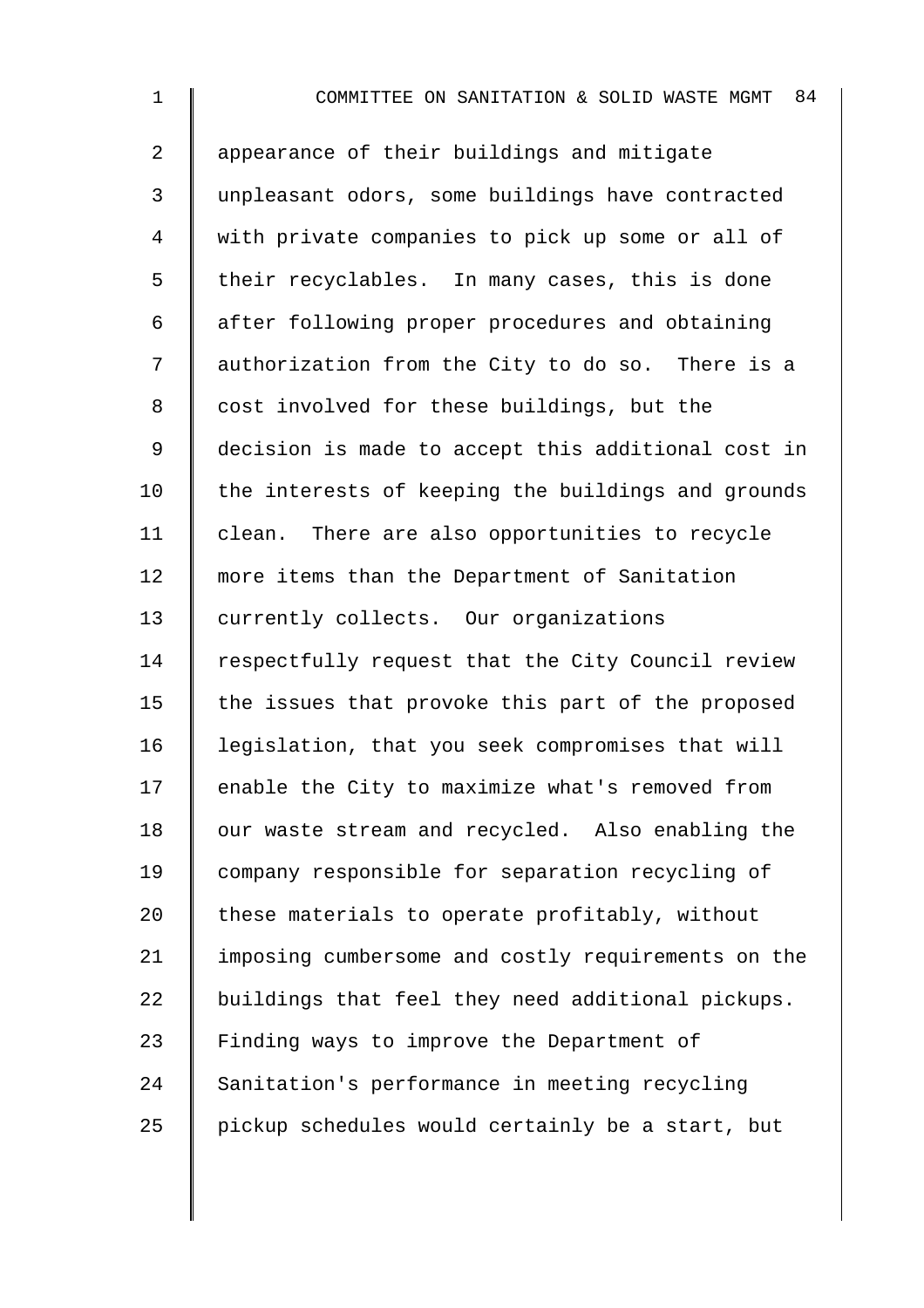| $\mathbf 1$    | 85<br>COMMITTEE ON SANITATION & SOLID WASTE MGMT   |
|----------------|----------------------------------------------------|
| $\overline{2}$ | perhaps there could also be additional pickups     |
| $\mathfrak{Z}$ | scheduled at larger buildings or complexes, or     |
| 4              | those that are most conscientious about recycling. |
| 5              | And a simple, straightforward system should be     |
| 6              | developed for documenting the need either for      |
| 7              | additional recycling pickups or for permission to  |
| 8              | have private carters collect some items. Every     |
| 9              | effort should be made to maximize the efficiency   |
| 10             | of recycling in our City and to minimize its cost. |
| 11             | We would be pleased to take part in efforts to     |
| 12             | improve the present system with these goals in     |
| 13             | mind. Thank you.                                   |
| 14             | RON BERGAMINI: Might as well go                    |
| 15             | next. [background discussion] Hi, my name is Ron   |
| 16             | Bergamini, I'm the CEO of Action Environmental     |
| 17             | Group. And I'm actually here to testify in my      |
| 18             | capacity as a member of the National Solid Waste   |
| 19             | Management Association, which is a nonprofit trade |
| 20             | group representing many solid waste haulers in the |
| 21             | City. And hopefully I can give a little bit of a   |
| 22             | different perspective, and that is one from the    |
| 23             | private hauler. As you know, private haulers       |
| 24             | don't just pick up solid waste in New York City,   |
| 25             | they pick up cardboard and paper as well, and some |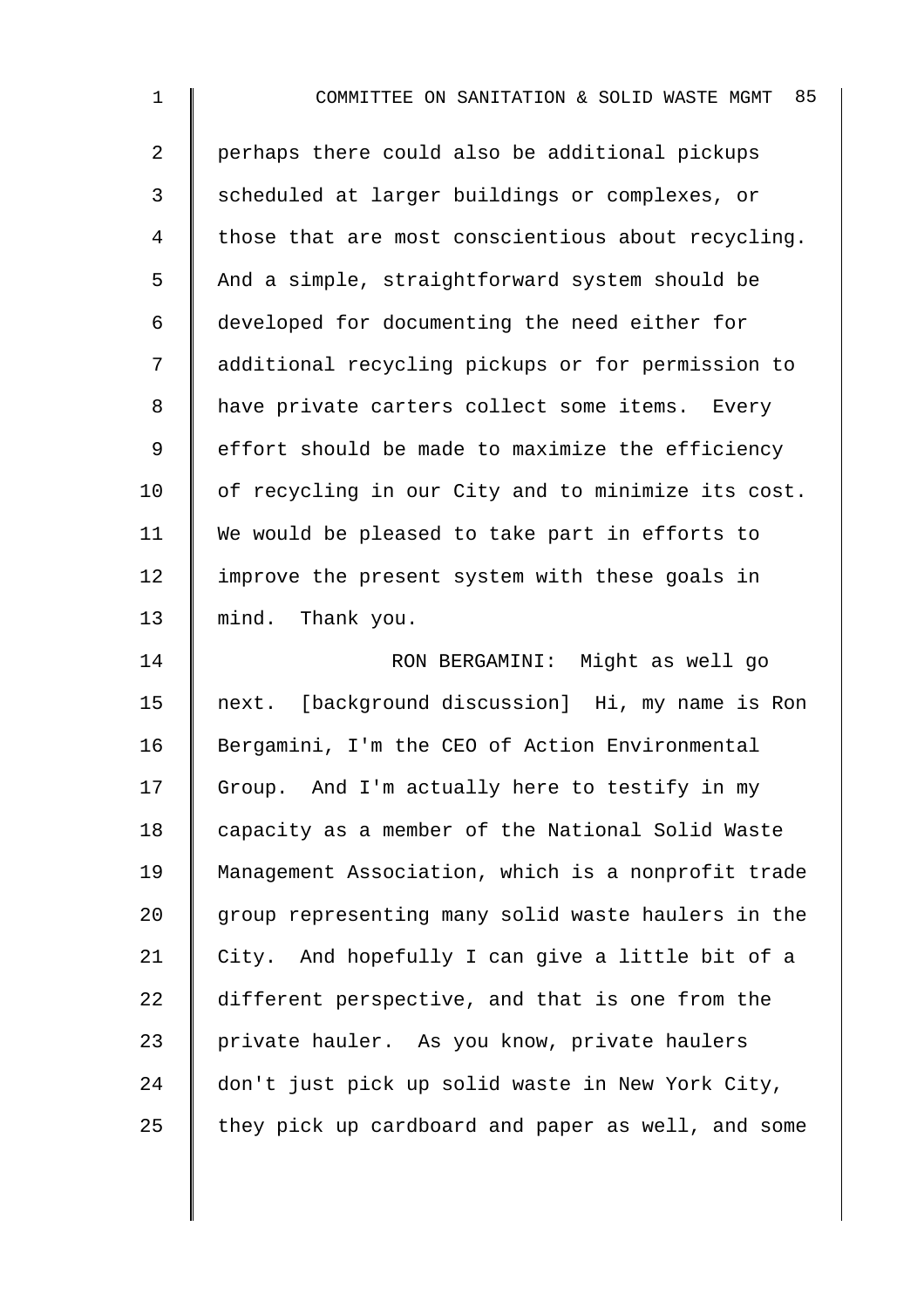2 | other materials, but I know today we're here to 3 | talk about cardboard. And this problem has been 4 going on for a number of years, and as the price 5 | of cardboard fluctuates, it's amazing, you can  $6 \parallel$  actually see the level of theft change depending 7 | upon the value of the cardboard, which right now 8 | probably runs at about \$120 per ton. From what we 9 | understand, thieves who take this cardboard are 10  $\parallel$  selling it for a lower number, and what they do is 11 | they use box trucks, and I know--I'm going to try 12  $\parallel$  not to say the same thing other people have said--13 when they rent these box trucks they probably fit 14 about a ton-and-a-half, two tons, in there per 15 | night. Well, we've done our own surveillance, 16 we've, on an ad hoc basis, if you will, and we're 17 Teasonably confident of what the numbers, and it's 18 | over 50 box trucks a night, we believe that are 19 | out there in New York City. Annually, the 20 I industry, it's probably about \$8-10 million, it's 21  $\parallel$  a little hard to say exactly what the number is, 22 because as I said, the price of cardboard 23  $\parallel$  fluctuates. The other difference is, recycling 24 facilities, which we have one, we're also losing  $25$  because the other haulers, instead of bringing us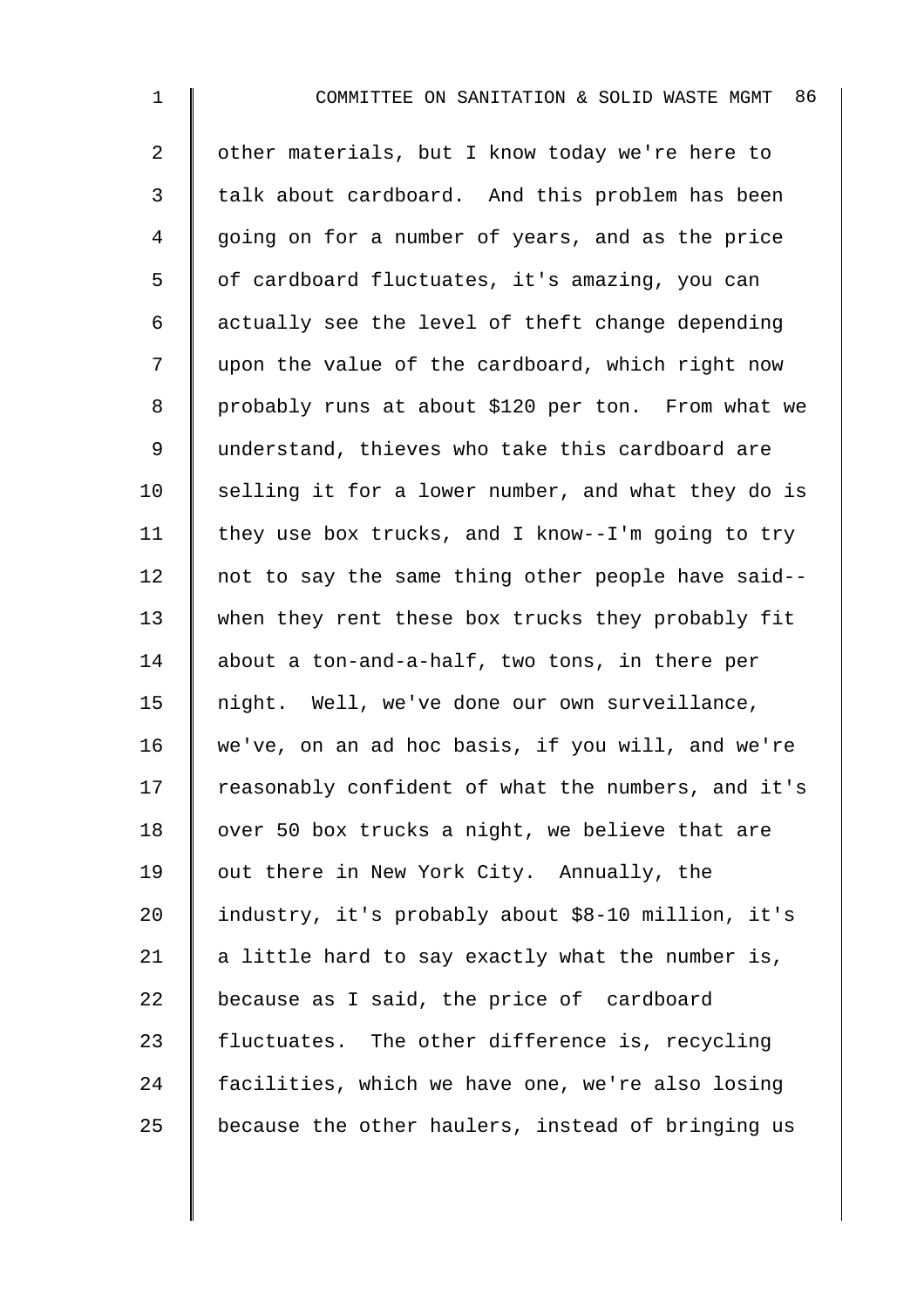| $\mathbf 1$    | COMMITTEE ON SANITATION & SOLID WASTE MGMT<br>87   |
|----------------|----------------------------------------------------|
| $\overline{a}$ | ten tons of material, are bringing us seven, maybe |
| 3              | eight. I don't know, so it makes it a little       |
| $\overline{4}$ | difficult to make that determination. Now, we've   |
| 5              | been working with the Business Integrity           |
| 6              | Commission for a number of years, and we've        |
| 7              | provided photos, videos, license plates and        |
| $\,8\,$        | everything else, and I have to commend the BIC,    |
| $\mathsf 9$    | and particularly the new administration there, but |
| 10             | frankly their resources are limited. And what we   |
| 11             | have found is, the New York City Police Department |
| 12             | understandably has different priorities. However,  |
| 13             | I daresay if iPods are on the corner, and those    |
| 14             | are being stolen every night, it'd probably get    |
| 15             | everyone's attention. This has value. And some     |
| 16             | people don't get that. And I understand it,        |
| 17             | "That's garbage on the street corner, shouldn't    |
| 18             | you be happy someone took it?" Well, no. So,       |
| 19             | even when the Business Integrity Commission does   |
| 20             | its job, and whether it's the Department of        |
| 21             | Sanitation or the Police Department, it's our      |
| 22             | understanding that the District Attorney's office, |
| 23             | likewise, doesn't see this as quite the sexy case  |
| 24             | that they'd like it to be. So, our prosecutions    |
| 25             | don't go that far. So we certainly support this    |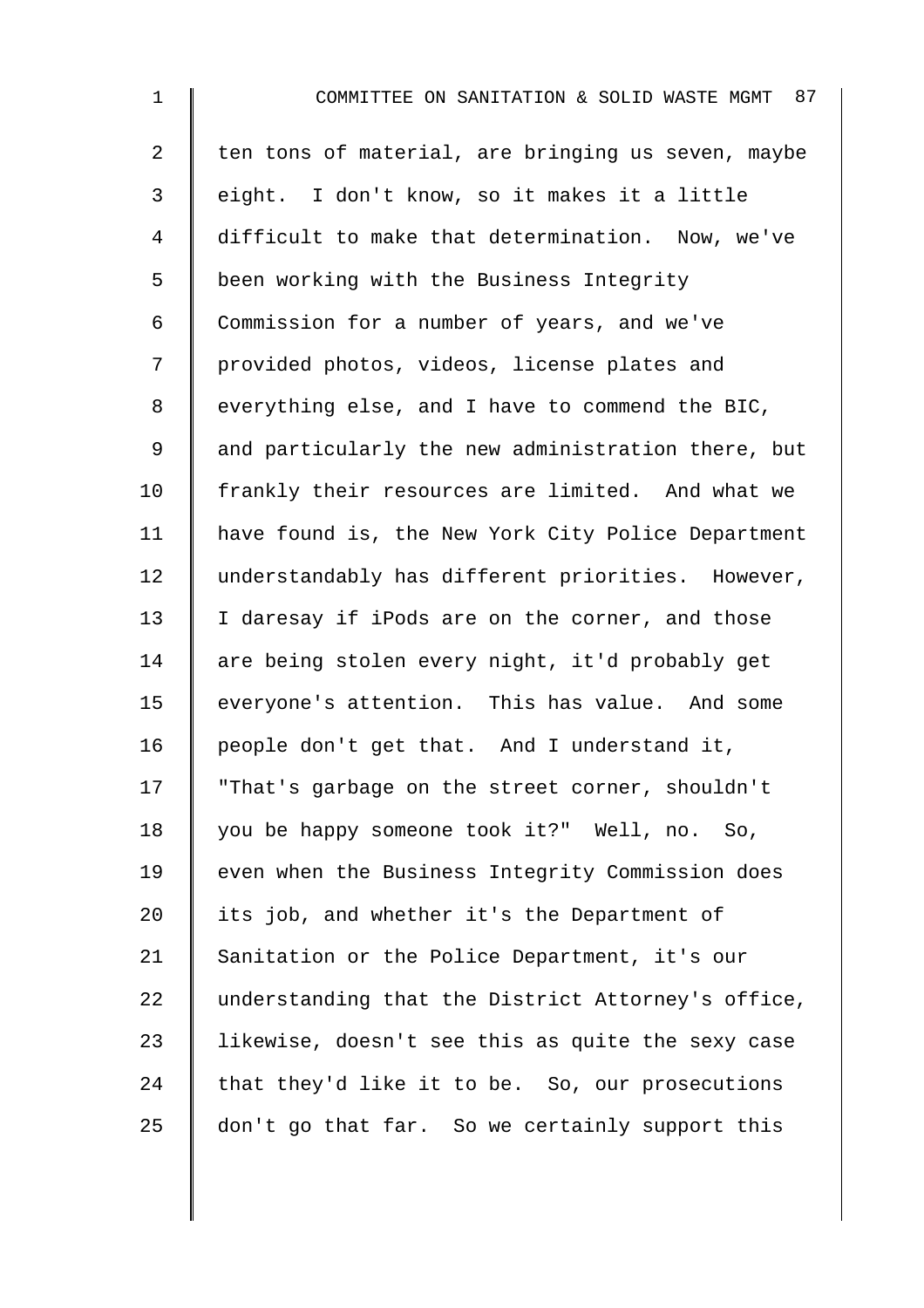| $\mathbf{1}$   | 88<br>COMMITTEE ON SANITATION & SOLID WASTE MGMT   |
|----------------|----------------------------------------------------|
| $\overline{a}$ | bill. The National Solid Waste Management          |
| 3              | Association certainly wants to work with your      |
| 4              | offices to perhaps a tweak or two. In particular,  |
| 5              | the four month waiting period, I know it's a small |
| 6              | point, but you know, four days or four hours would |
| 7              | probably be better for us. And there's this one    |
| 8              | other point that I want to bring to the, your      |
| 9              | attention, and the format in which you do          |
| 10             | something about this, I'm not actually certain but |
| 11             | we know that this material is being taken to other |
| 12             | jurisdictions, outside of New York City. And       |
| 13             | that's part of the law enforcement problem. And I  |
| 14             | understand that. But by the same token, we know    |
| 15             | that jurisdictions have joint taskforce, whatever  |
| 16             | you want to call it, all the time. The Business    |
| 17             | Integrity Commission knows this, the--City Hall    |
| 18             | and the Administration knows this. So, whatever    |
| 19             | this body could do to encourage that, because      |
| 20             | frankly it's the people who are accepting this     |
| 21             | material I think is where you could really make    |
| 22             | the biggest bang for your buck. And to answer      |
| 23             | some question that you had earlier, there's no     |
| 24             | question that recycling rates will go up in the    |
| 25             | City. And as you know, New York City's the only    |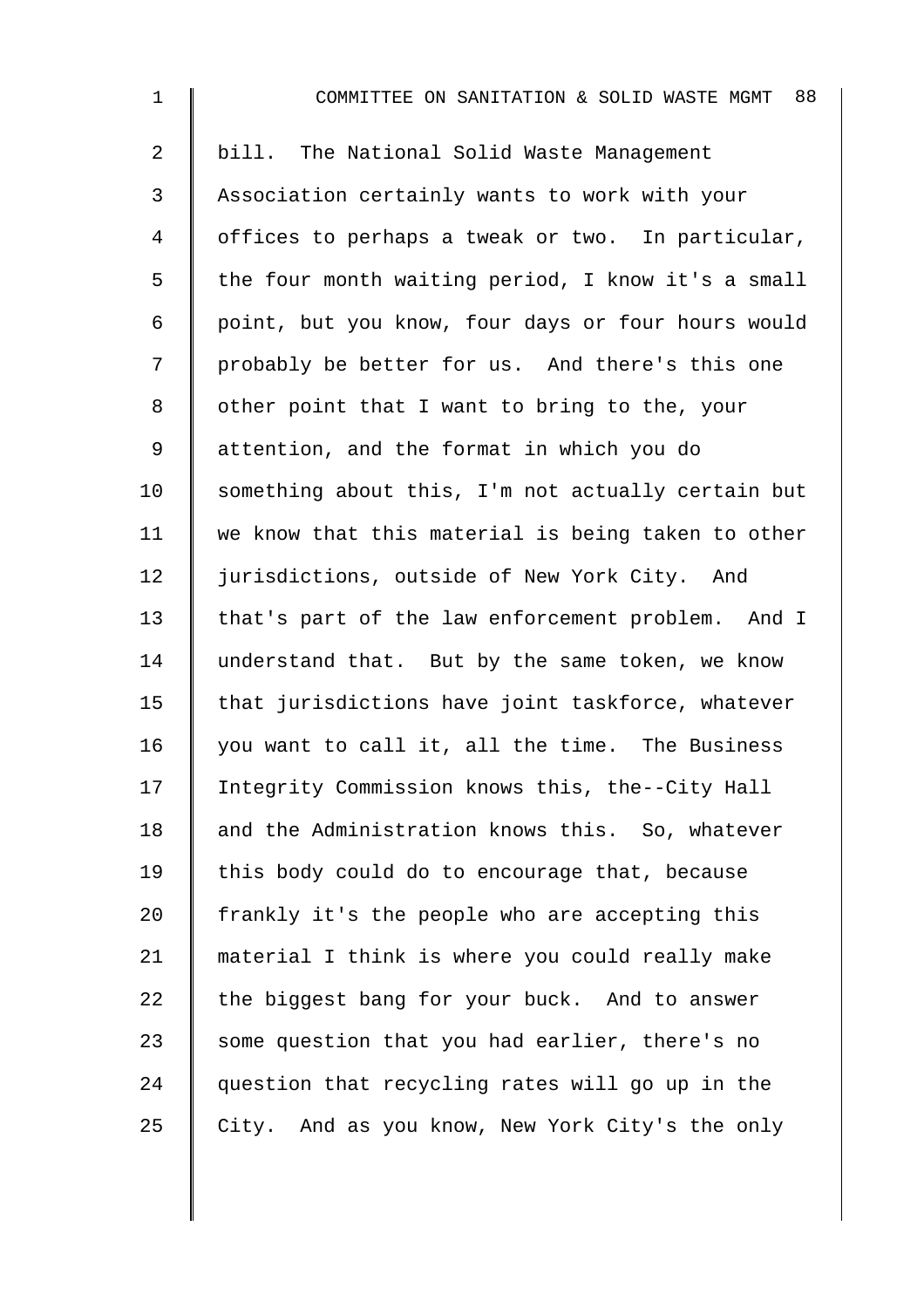| $\mathbf{1}$   | 89<br>COMMITTEE ON SANITATION & SOLID WASTE MGMT   |
|----------------|----------------------------------------------------|
| $\overline{2}$ | jurisdiction that has a rate cap in place, so the- |
| 3              | -[laughter] I can't go anywhere without mentioning |
| 4              | that, so sorry but, but that, the way the industry |
| 5              | bills customers is that the recycling component    |
| 6              | subsidizes the solid waste. So, it's not just the  |
| 7              | haulers that are suffering, ultimately it's the    |
| 8              | businesses and the small businesses, because if    |
| 9              | what we think as the subsidation's not going to be |
| 10             | there, well, we're going to have raise those       |
| 11             | prices some other way, and you know, that gets a   |
| 12             | bit thorny. So, in closing, it is a serious        |
| 13             | problem, we're here to help, both the National     |
| 14             | Solid Waste Management Association, my company,    |
| 15             | and I know several other the members of the        |
| 16             | industry are anxious to help out with this. So,    |
| 17             | thank you very much. [background comment] Great,   |
| 18             | okay. [laughter]                                   |
| 19             | DANIEL MULAY: Hi, good afternoon,                  |
| 20             | Chairperson James and Members of the Committee.    |
| 21             | [background comment] I'm sorry?                    |
| 22             | CHAIRPERSON JAMES: [off mic] You                   |
| 23             | look so young.                                     |
| 24             | DANIEL MULAY: Oh.<br>Thank you.                    |
| 25             | [laughter]                                         |
|                |                                                    |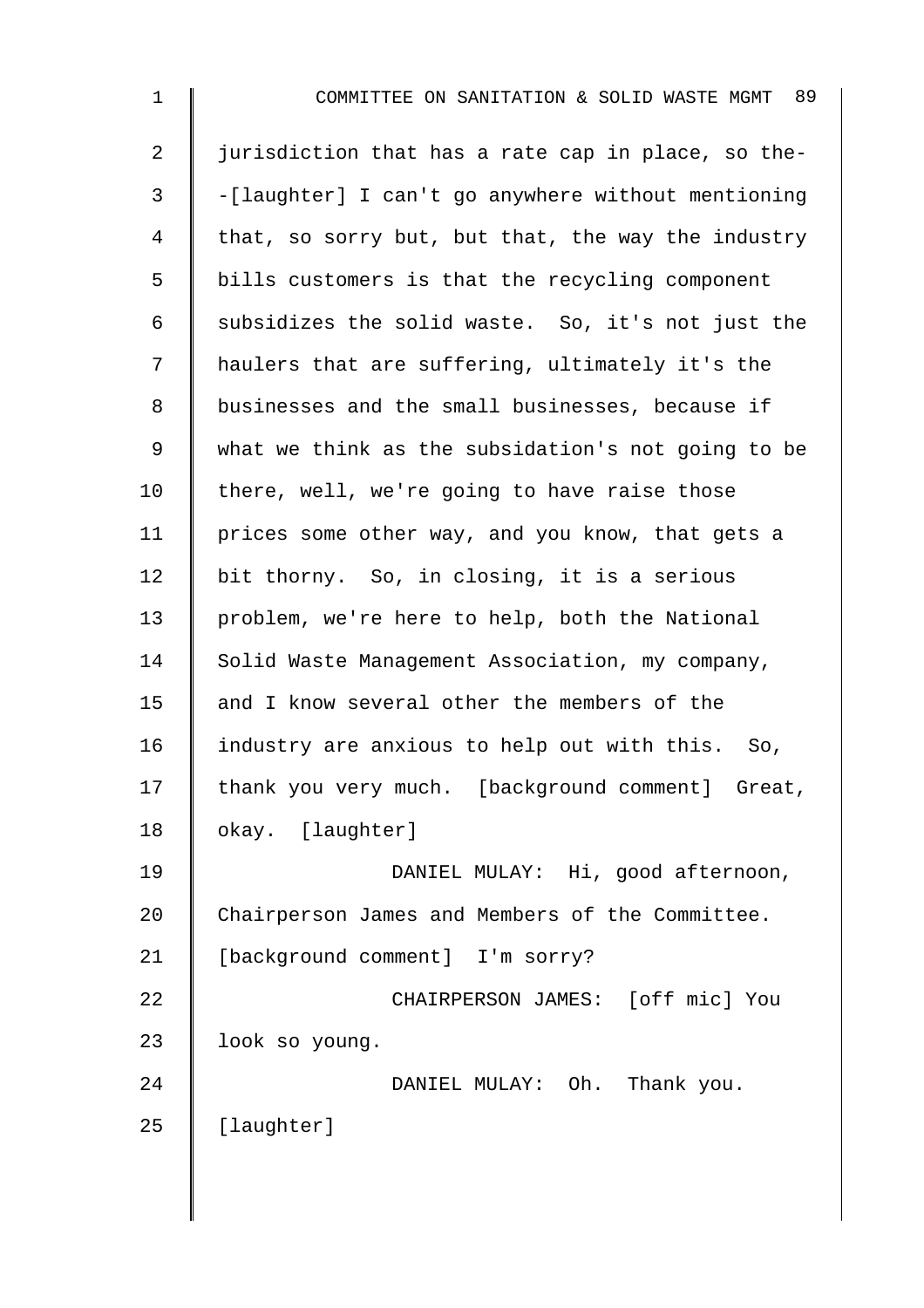| $\mathbf 1$    | 90<br>COMMITTEE ON SANITATION & SOLID WASTE MGMT    |
|----------------|-----------------------------------------------------|
| $\overline{2}$ | RON BERGAMINI: Does that mean I                     |
| 3              | don't? [laughs]                                     |
| 4              | DANIEL MULAY: My name is Daniel                     |
| 5              | Mulay, and I'm with the Natural Resources Defense   |
| 6              | Council. I'm speaking today on behalf of Eric       |
| 7              | Goldstein, who's NRDC's New York City               |
| 8              | Environmental Director. I'm pleased to be here      |
| 9              | today to testify in favor of three pieces of        |
| 10             | legislation under consideration: 889, 893 and       |
| 11             | 894.<br>NRDC strongly supports all three of these   |
| 12             | legislative proposals. Although recycling was       |
| 13             | considered by some to be an unreliable trash        |
| 14             | disposal strategy 23 years ago, when the City's     |
| 15             | mandatory recycling statute was enacted, the        |
| 16             | environmental and economic benefits of the          |
| 17             | strategy have grown over the past two days, two     |
| 18             | decades. And the market for recyclables has         |
| 19             | matured. For example, recent commodity prices in    |
| 20             | the New York region this month, have shown that     |
| 21             | recycled materials are at about \$150 a ton for     |
| 22             | mixed paper, \$340 to \$480 a ton for plastic       |
| 23             | bottles, and \$1,420 a ton for aluminum.<br>Indeed, |
| 24             | these and other recyclables have become             |
| 25             | sufficiently valuable that they have triggered the  |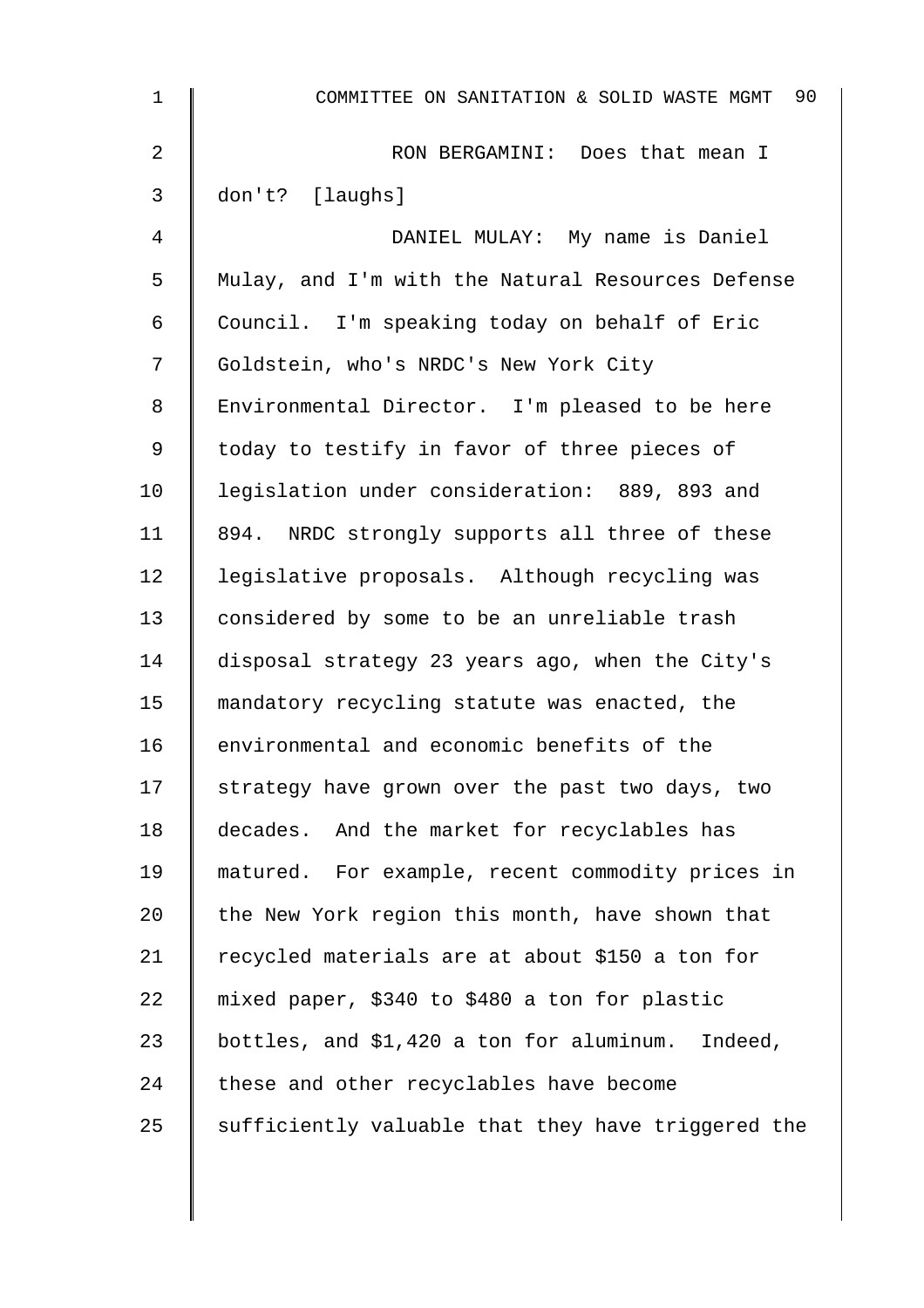| $\mathbf 1$    | COMMITTEE ON SANITATION & SOLID WASTE MGMT 91      |
|----------------|----------------------------------------------------|
| $\overline{2}$ | black market collection system that we've been     |
| 3              | talking about today. In recent years, private      |
| 4              | entrepreneurs in motor vehicles have prowled City  |
| 5              | streets and stolen recyclables that New Yorkers    |
| 6              | had placed out for collection by the Sanitation    |
| 7              | Department. These thieves sell the recyclables,    |
| 8              | often for tidy profits, depriving New York City of |
| 9              | much needed revenue, which would otherwise be      |
| 10             | obtained by the Sanitation Department, after it    |
| 11             | drops off collected recyclables at private         |
| 12             | materials recovery facilities. Additionally, some  |
| 13             | residential building owners and managers are       |
| 14             | separately collecting and selling for profit       |
| 15             | recyclables from their buildings, thereby removing |
| 16             | these recyclables from the municipal waste stream, |
| 17             | and depriving the Sanitation Department of the     |
| 18             | proceeds generated from recycling these            |
| 19             | commodities, which would otherwise offset some of  |
| 20             | the costs of solid waste disposal and collection.  |
| 21             | In 2007, the Council wisely took the first step to |
| 22             | combat these problems posed by recycling rustlers, |
| 23             | if you will, when it passed Local Law 50. Yet,     |
| 24             | it's clear now that the provisions of Local Law 50 |
| 25             | have not been sufficient to fully address the      |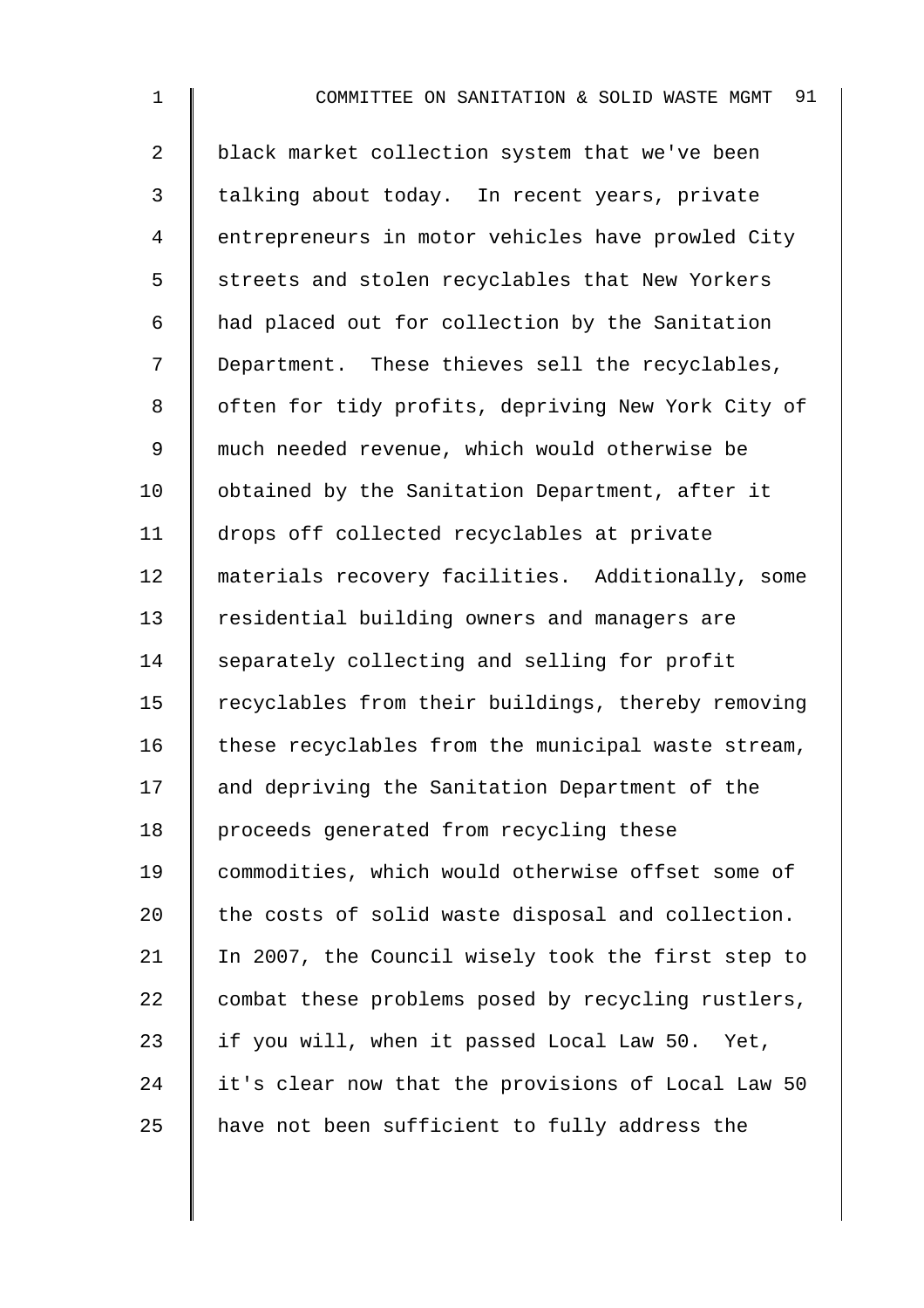1 **I** COMMITTEE ON SANITATION & SOLID WASTE MGMT 92 2 Situation, and that further legislative action is 3 necessary. Intro 889 seeks to remedy several 4 critical gaps in the systems and enforcement 5 mechanisms created by Local Law 50, and altogether 6  $\parallel$  we feel at NRDC that the law will strengthen 7 deterrence to unlawful recycling in order to 8 Secure compliance with existing law and that it 9 | will reduce risks to air quality by ensuring that  $10$  | refrigerant containing materials are handled by 11 | the Sanitation Department and other authorized 12 | parties that properly dispose of CFCs. Intro 893 13 would also enhance existing recycling laws. By 14 creating penalties for both collection of beverage 15 | containers, which are particularly profitable 16 amongst the recycling steam, this law will serve  $17$  to improve the value proposition of recycling, 18 ensuring that the City can fully reap the 19 | financial and environmental benefits of a cost  $20$  effective and sound recycling program that is at 21  $\parallel$  the heart of the City's most recent solid waste 22 management plan. NRDC also supports Intro 894. 23 I It would reduce the likelihood that stolen bulk 24 metal items like refrigerators and air  $25$  conditioners are improperly disassembled, with the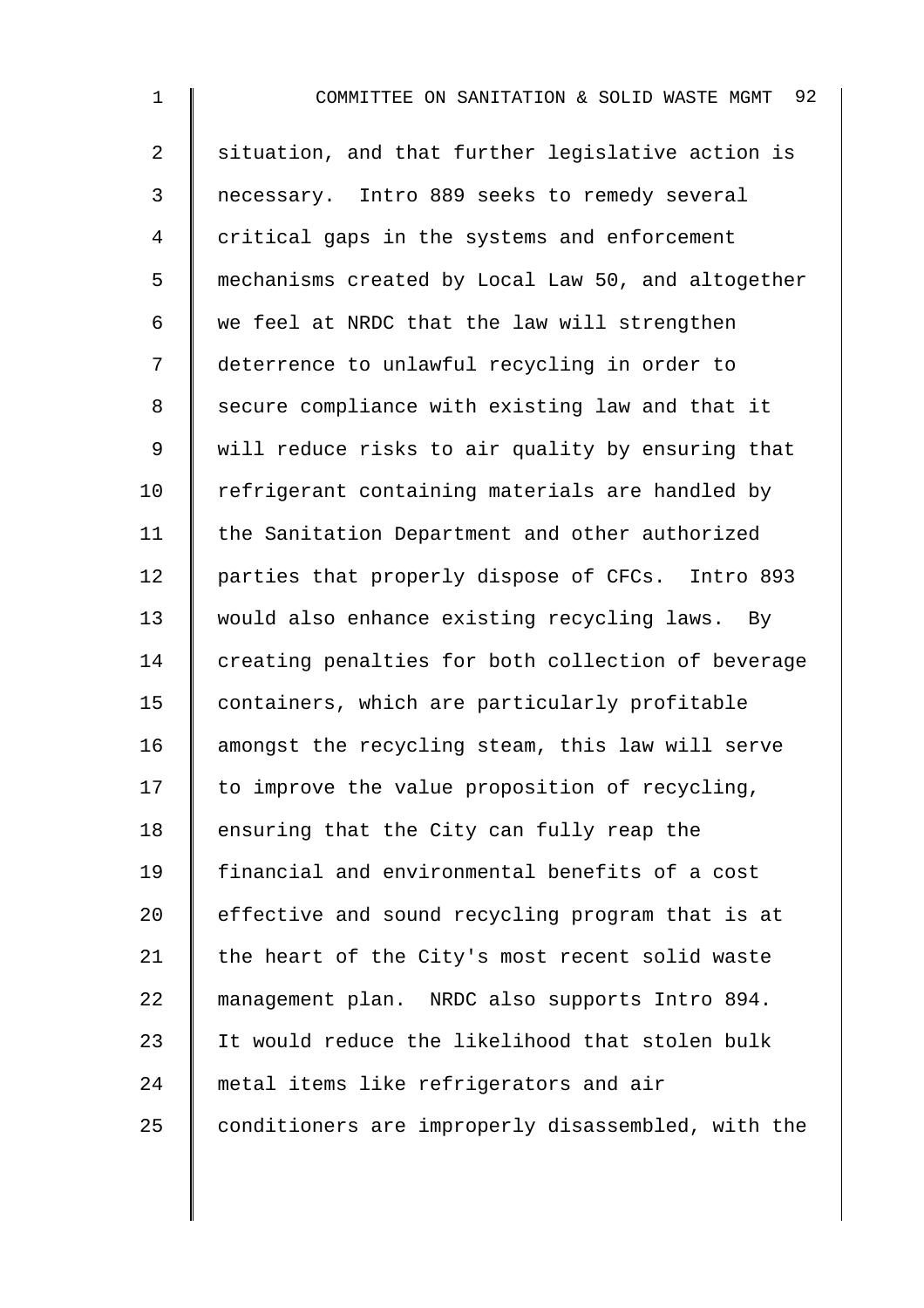| $\mathbf 1$    | 93<br>COMMITTEE ON SANITATION & SOLID WASTE MGMT   |
|----------------|----------------------------------------------------|
| $\overline{a}$ | inevitable result being the release of             |
| 3              | chlorofluorocarbons or CFCs, which are potent      |
| 4              | ozone depleting gases, into the atmosphere.        |
| 5              | Second, the bill places responsibility for         |
| 6              | properly gathering CFCs from these products        |
| 7              | directly on the companies that manufacture them    |
| 8              | rather than on the City and taxpayers. For these   |
| 9              | and other reasons, Intro 894 advances a concept    |
| 10             | that NRDC applauds. Of course, NRDC's concerns     |
| 11             | with the current state of recycling efforts in New |
| 12             | York City extend far beyond the problem of stolen  |
| 13             | recyclables. We believe that major elements of     |
| 14             | the City's entire recycling program must be        |
| 15             | revamped and reenergized to make the system more   |
| 16             | productive, cost effective, and compliant with the |
| 17             | goals of the City in PlaNYC. And we will be        |
| 18             | publishing detailed recommendations on this topic  |
| 19             | later this summer. But the proposed bills          |
| 20             | discussed today are nonetheless very important.    |
| 21             | NRDC believes those bills are consistent with      |
| 22             | sound environmental and fiscal planning, and that  |
| 23             | they're good urban policy. They comply with the    |
| 24             | intent and goals of Local Law 19 of '89 and Local  |
| 25             | Law 50 of 2007, and with the Bloomberg             |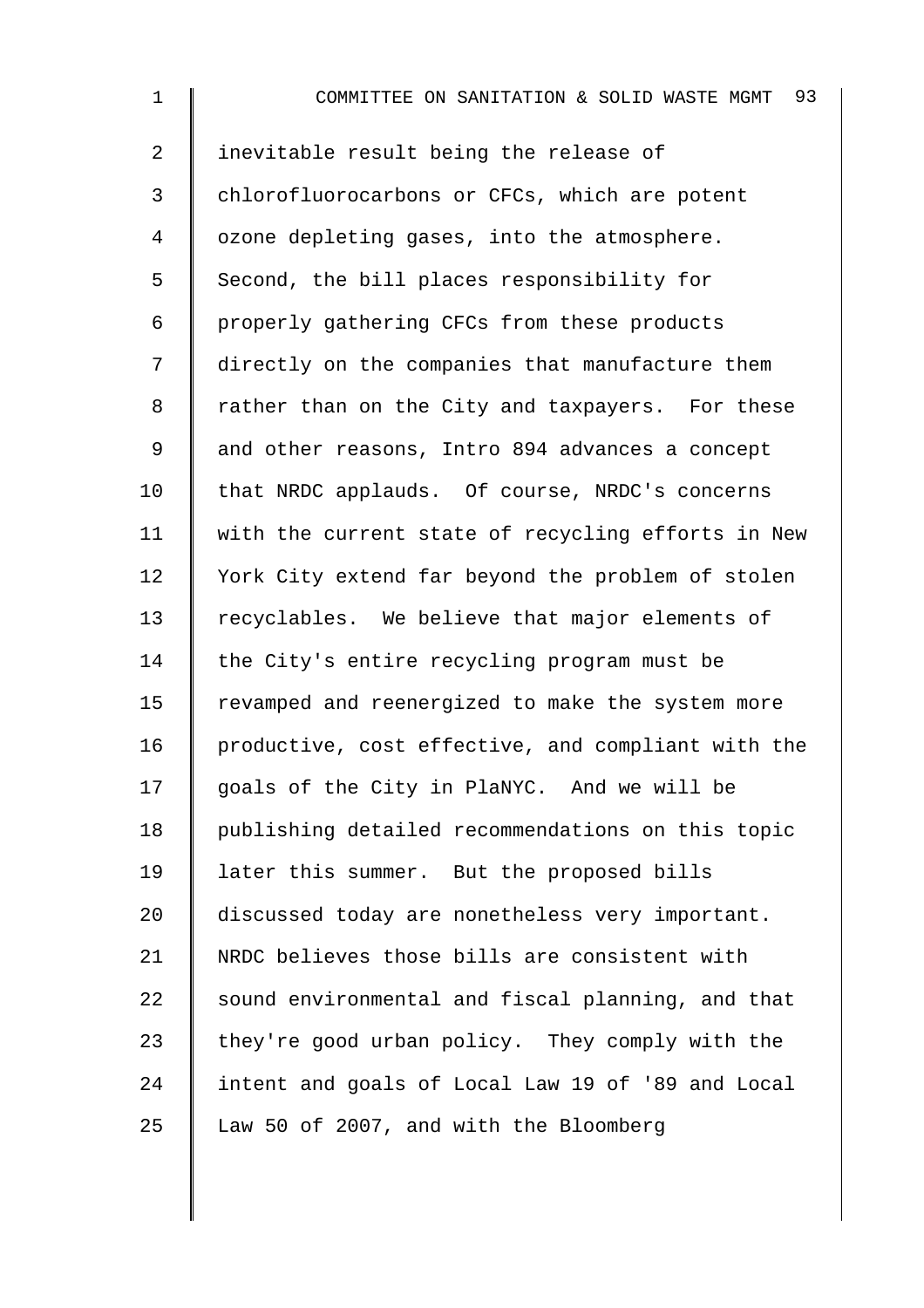| $\mathbf 1$    | COMMITTEE ON SANITATION & SOLID WASTE MGMT 94      |
|----------------|----------------------------------------------------|
| $\overline{2}$ | Administration's program to make New York a more   |
| 3              | sustainable City. We enthusiastically support      |
| 4              | these bills, and we thank you Chairperson James    |
| 5              | for guiding and advancing this legislative         |
| 6              | package.                                           |
| 7              | CHAIRPERSON JAMES: Thank you, Mr.                  |
| 8              | Mulay, is that how you pronounce it?               |
| 9              | DANIEL MULAY: Correct, yes.                        |
| 10             | CHAIRPERSON JAMES: Mr. Mulay, do                   |
| 11             | you believe that any of these bills are overly     |
| 12             | broad, as was mentioned by some who testified      |
| 13             | earlier? Do you have--?                            |
| 14             | DANIEL MULAY: I think it's                         |
| 15             | possible that certain refinements could be made,   |
| 16             | particularly with 889, which is a rather extensive |
| 17             | bill.                                              |
| 18             | CHAIRPERSON JAMES: Okay.                           |
| 19             | DANIEL MULAY: But in general, we                   |
| 20             | support the purpose and intent of the bill, and we |
| 21             | think that the increased penalties make sense in   |
| 22             | most cases.                                        |
| 23             | CHAIRPERSON JAMES: Thank you. Ms.                  |
| 24             | Rothman, you testified, in your testimony, you     |
| 25             | indicate that some of your members, to maintain an |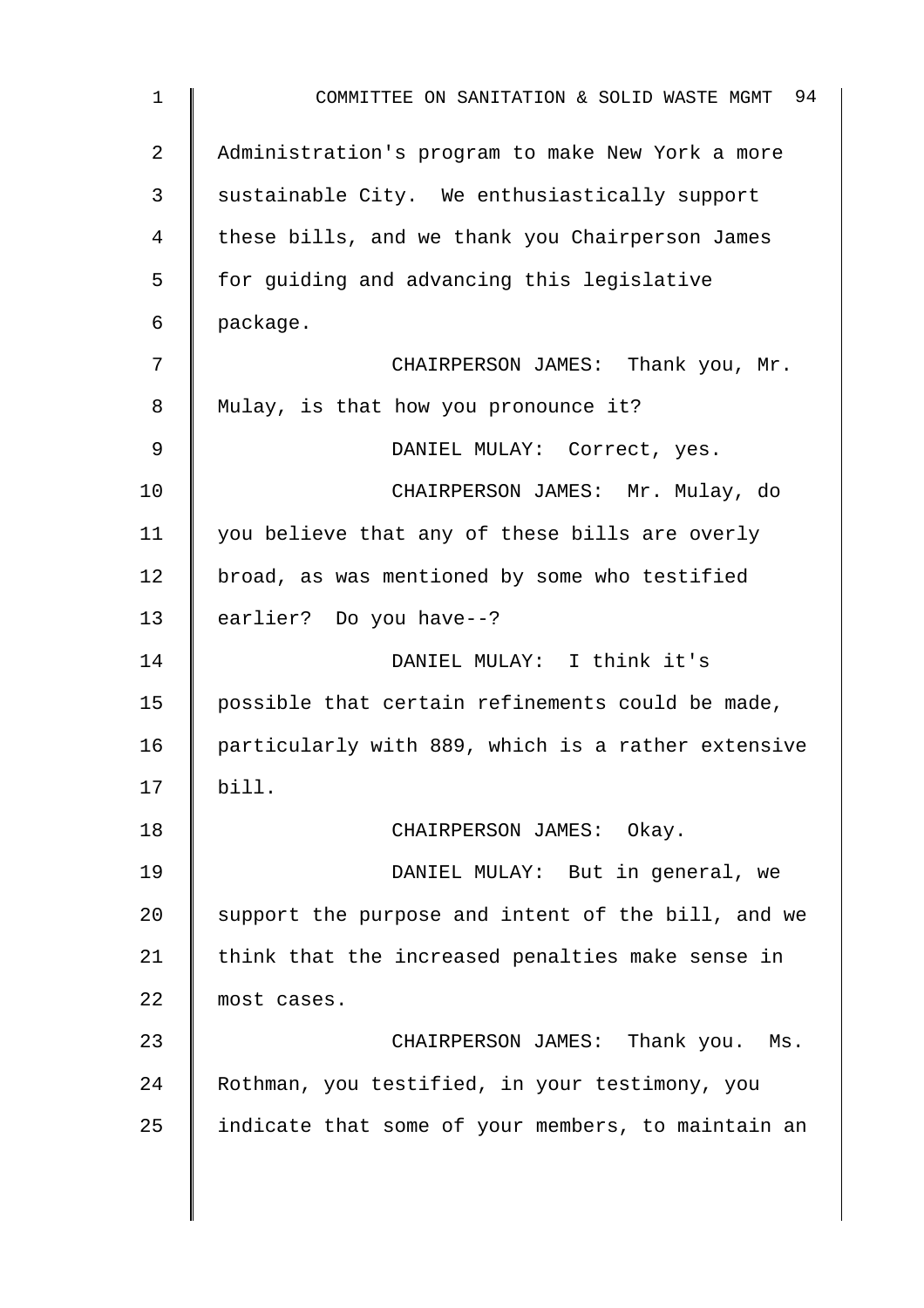| $\mathbf 1$    | COMMITTEE ON SANITATION & SOLID WASTE MGMT 95      |
|----------------|----------------------------------------------------|
| $\overline{a}$ | attractive appearance of their buildings, some of  |
| 3              | them have contracted with private companies.       |
| 4              | Would it also be fair to say that some of these    |
| 5              | individuals are doing it, you know, primarily, I   |
| 6              | mean not primarily, but as a corollary for, to     |
| 7              | create some revenue? Generate revenue?             |
| 8              | MARY ANN ROTHMAN: In all but one                   |
| 9              | of the cases of the people I spoke to, they're     |
| 10             | paying more to have a secondary source of removal  |
| 11             | than they recover in credit toward recycling.      |
| 12             | CHAIRPERSON JAMES: So this is not                  |
| 13             | really an issue of revenue, it's just they don't   |
| 14             | have the space to store it?                        |
| 15             | MARY ANN ROTHMAN: They don't have                  |
| 16             | the storage space, and they don't receive their    |
| 17             | sanitation recycling pickups on time, when they're |
| 18             | supposed to. So--                                  |
| 19             | CHAIRPERSON JAMES: So--                            |
| 20             | MARY ANN ROTHMAN: --particularly                   |
| 21             | in summer, huge piles. Not as fragrant as they     |
| 22             | should be. [laughter]                              |
| 23             | CHAIRPERSON JAMES: So if                           |
| 24             | Department of Sanitation were to improve their     |
| 25             | recycling pickup schedules and/or--                |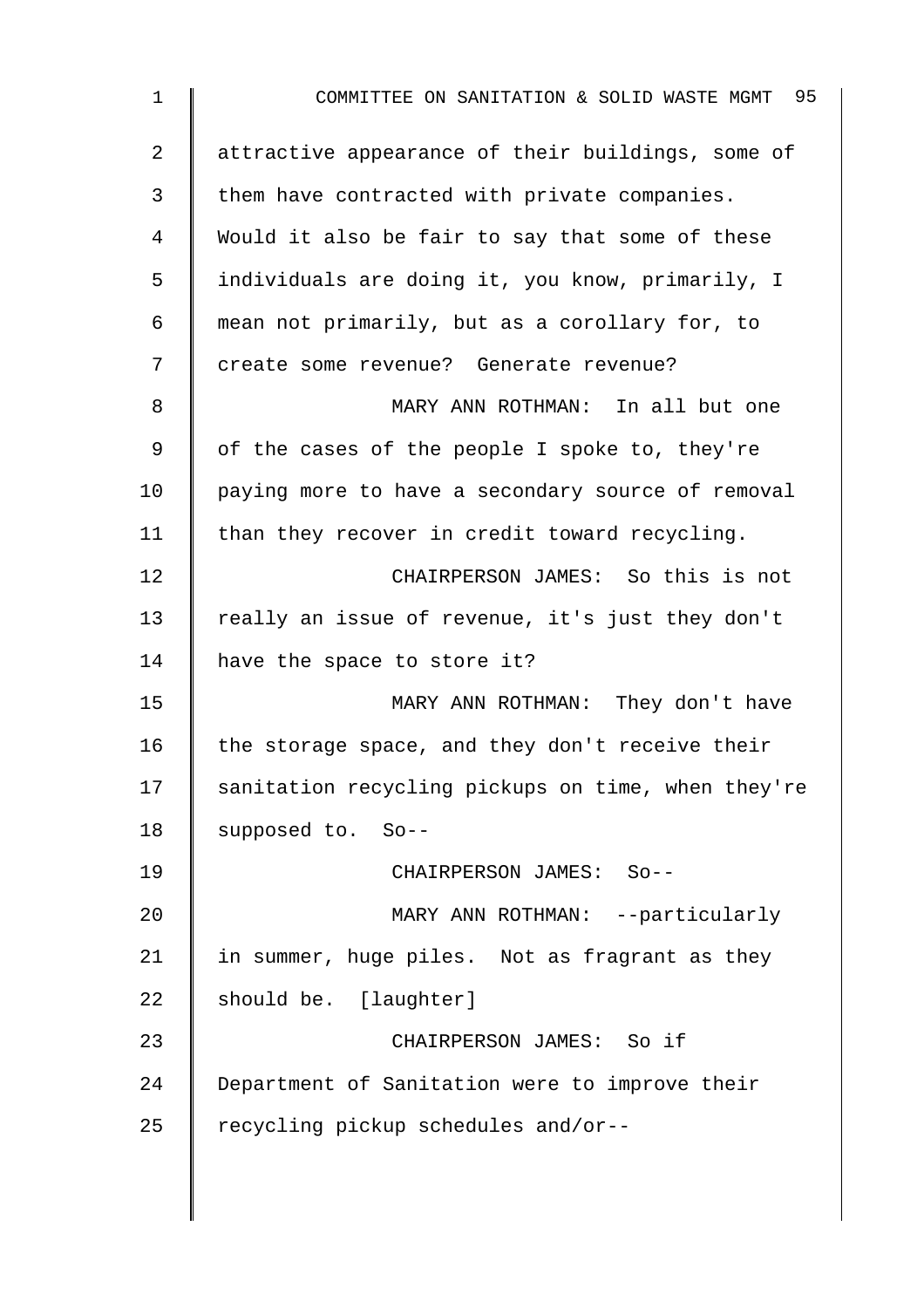| $\mathbf{1}$ | COMMITTEE ON SANITATION & SOLID WASTE MGMT 96      |
|--------------|----------------------------------------------------|
| 2            | MARY ANN ROTHMAN: They'd be                        |
| 3            | delighted.                                         |
| 4            | CHAIRPERSON JAMES: Okay, thank                     |
| 5            | you. And lastly, to Mr. Bergamini, have you been   |
| 6            | in touch with the District Attorney's office?      |
| 7            | Have you contacted the District Attorney's office? |
| 8            | And where is this a problem most, in what borough? |
| 9            | Is it any particular community?                    |
| 10           | RON BERGAMINI: In the first                        |
| 11           | instance, I haven't personally been involved with  |
| 12           | the District Attorney's office, but folks from the |
| 13           | Business Integrity Commission have told us that    |
| 14           | they've made the pitch to the District Attorney's  |
| 15           | office. And while the District Attorney's office,  |
| 16           | I believe in Queens, did open up an investigation  |
| 17           | at one point, they've told us it's just hard to    |
| 18           | get people's attention on this. So that's--        |
| 19           | CHAIRPERSON JAMES: It's a low                      |
| 20           | priority.                                          |
| 21           | RON BERGAMINI: It's a lower                        |
| 22           | priority. As for where it happens, it's, frankly,  |
| 23           | all the boroughs. Manhattan it's probably the      |
| 24           | worst simply because it makes sense, this might    |
| 25           | sound crazy, but from the thieves' standpoint,     |
|              |                                                    |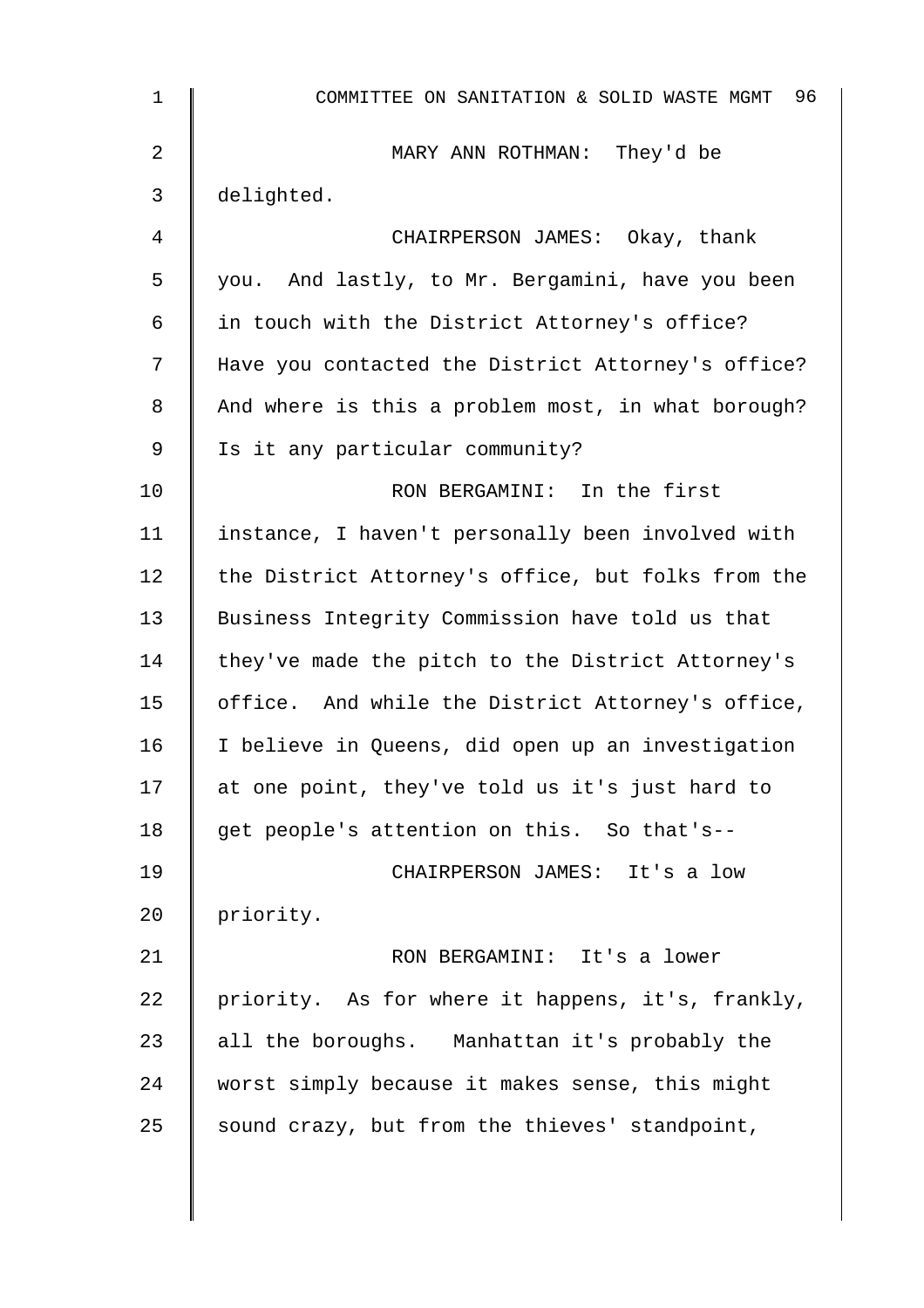1 **Number 1** COMMITTEE ON SANITATION & SOLID WASTE MGMT 97 2 | it's a more densely populated area, so they could 3 do better and quickly. 4 || CHAIRPERSON JAMES: Got it. But 5 you said a lot of, if we could get at those who  $6 \parallel$  are accepting the materials--7 || RON BERGAMINI: Yes. 8 CHAIRPERSON JAMES: You also 9 | indicated that they're primarily out of state. 10 || RON BERGAMINI: Right. 11 | CHAIRPERSON JAMES: So it's not--12  $\parallel$  so, most scrap dealers and/or--13 | RON BERGAMINI: Yeah, these aren't 14  $\parallel$  really scrap dealers, these are paper recyclers. 15 CHAIRPERSON JAMES: So the recycle-16 17 | RON BERGAMINI: Which is what we 18 do, as well. 19 CHAIRPERSON JAMES: Right. 20 **CON BERGAMINI:** But we are licensed 21  $\parallel$  to do so. 22 **CHAIRPERSON JAMES:** So, they're 23  $\parallel$  not, so in New York City, it tends not to be a 24 problem, most people who are accepting  $25$  recyclables.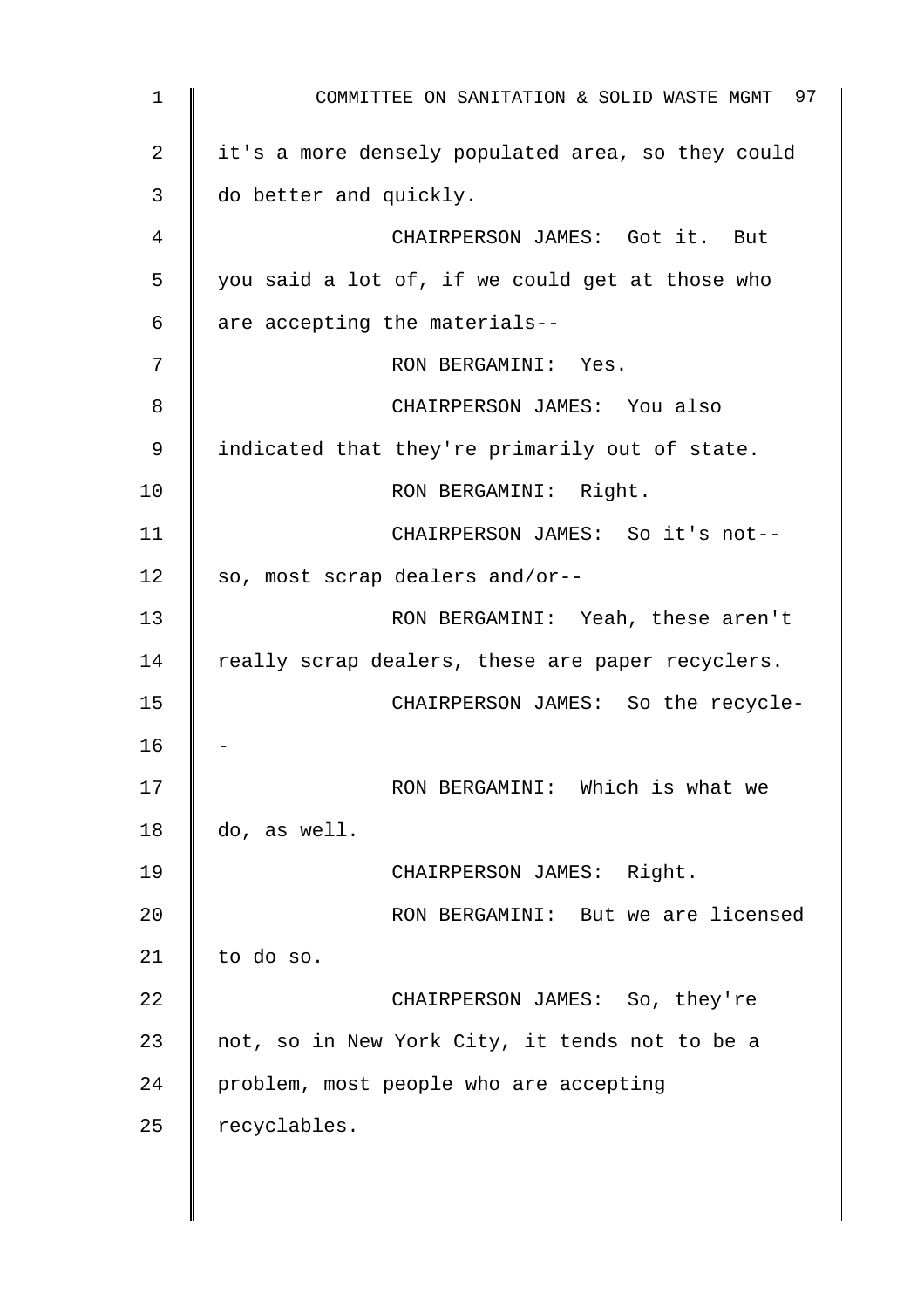| $\mathbf{1}$ | 98<br>COMMITTEE ON SANITATION & SOLID WASTE MGMT   |
|--------------|----------------------------------------------------|
| 2            | RON BERGAMINI: I'm not in law                      |
| 3            | enforcement, I haven't conducted any kind of       |
| 4            | investigation, but we do know from very strong     |
| 5            | anecdotal evidence from our--observations from our |
| 6            | employees, from observations from BIC people, and  |
| 7            | from folks in the Police Department, that they see |
| 8            | them going through the Lincoln Tunnel. So, one     |
| 9            | doesn't have to be a genius to figure that out.    |
| 10           | CHAIRPERSON JAMES: Got it. And                     |
| 11           | you support the legislation as is, particularly--I |
| 12           | mean, but the four month period you would like it, |
| 13           | obviously, to--                                    |
| 14           | RON BERGAMINI: Oh, yeah, the four                  |
| 15           | month, and also evidently there's a requirement    |
| 16           | that contracts to remove recyclables from some but |
| 17           | not all residential properties provide reports     |
| 18           | twice a year. NSWMA is always leery when new       |
| 19           | reporting requirements are installed. But we'd     |
| 20           | want to look at that a little bit.                 |
| 21           | CHAIRPERSON JAMES: Unduly                          |
| 22           | burdensome.                                        |
| 23           | RON BERGAMINI: Right.                              |
| 24           | CHAIRPERSON JAMES: Okay. Thank                     |
| 25           | you, I appreciate the panel. Is there anyone else  |
|              |                                                    |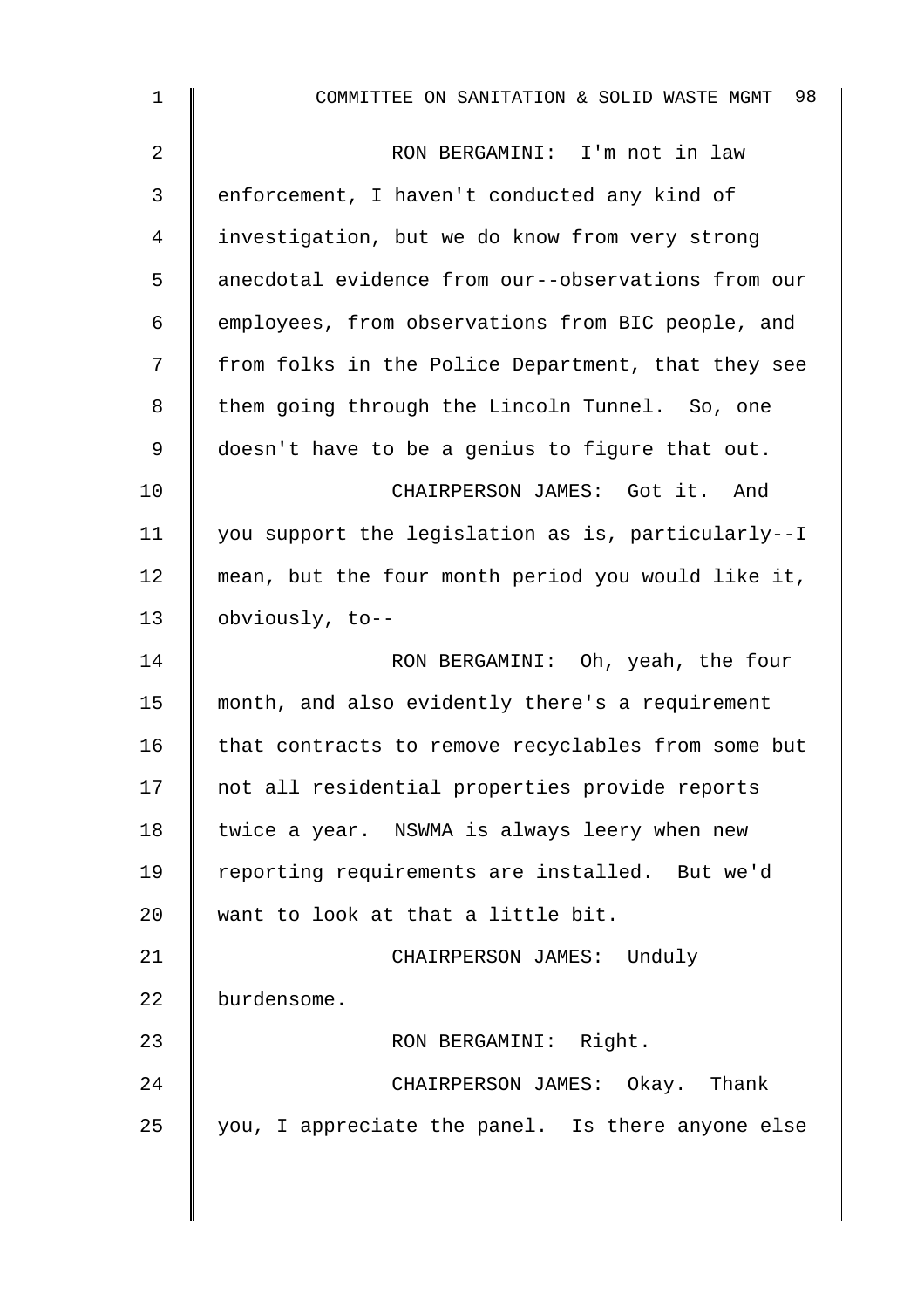1 | COMMITTEE ON SANITATION & SOLID WASTE MGMT 99 2 | who seeks to testify at this point in time? So, I 3 thank you all for coming. This adjourn--we are 4 now adjourning this hearing for further discussion 5 and look forward to your recommendations on these 6 bills. Thank you. 7 | [gavel]